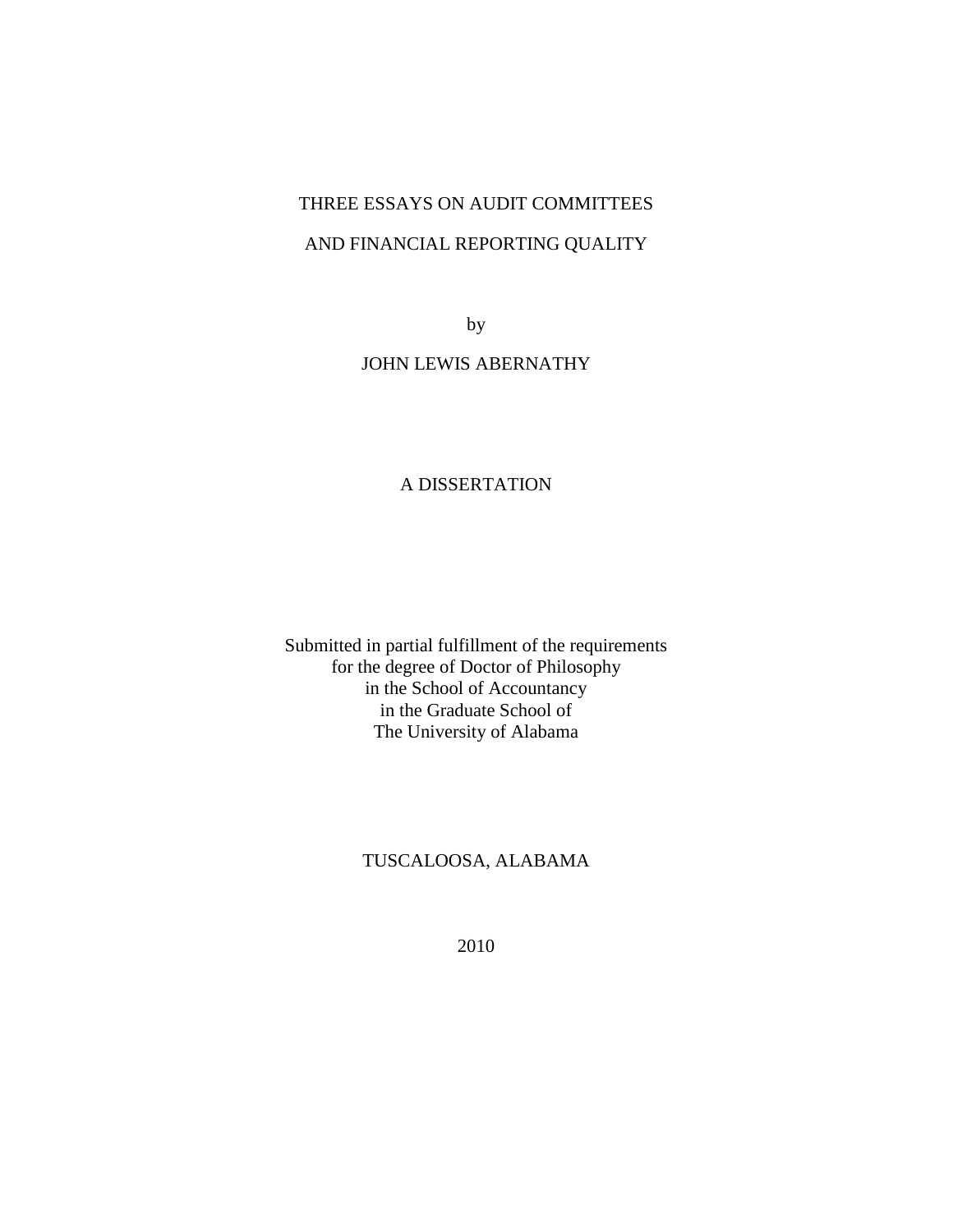Copyright John Lewis Abernathy 2010 ALL RIGHTS RESERVED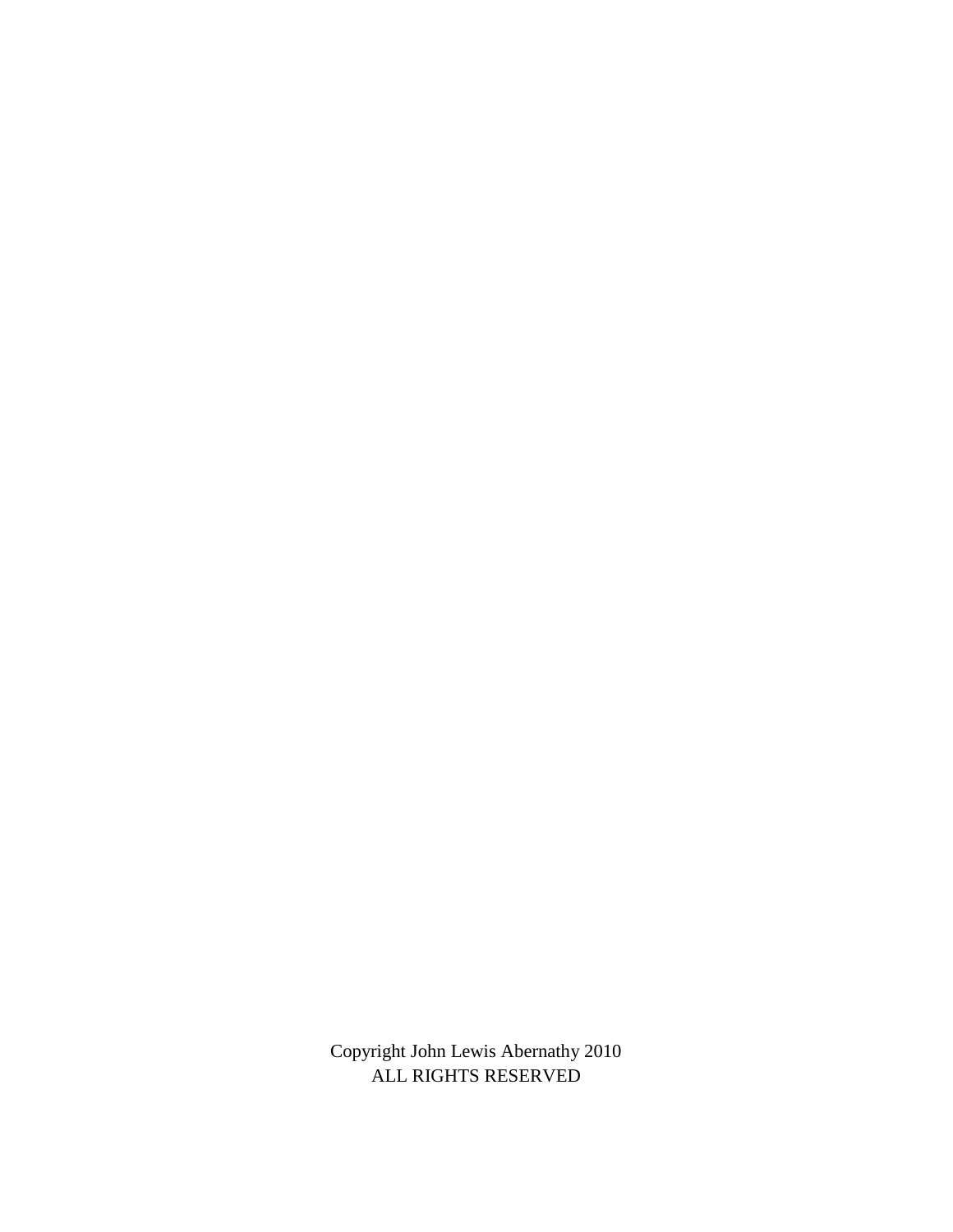## ABSTRACT

 This dissertation investigates the relationship between audit committee characteristics and financial reporting quality. The dissertation is organized into three essays that examine this topic. The first two essays examine audit committee characteristics and their association with various measures of financial reporting quality. Essay Three summarizes relevant literature regarding conservatism, a measure of financial reporting quality.

 In Essay One, I examine whether adding board members with accounting financial expertise to the audit committee is associated with an increase in a firm's accounting conservatism. The results of this study provide evidence that the addition of accounting expertise is positively associated with higher conservatism as measured by the Penman and Zhang (2000) C-Score measure of conservatism, but only for firms with a strong governance structure. For firms with weak governance, the addition of accounting expertise to the audit committee is associated with higher levels of conservatism as measured by the Givoly and Hayn (2000) negative accruals measure of conservatism. However, the addition of accounting financial expertise is not associated with higher levels of conservatism as measured by the Beaver and Ryan (2000) book-to market measure. Sensitivity analysis suggests that the addition of accounting financial expertise is associated with higher conditional conservatism as measured by the Basu (1997) asymmetric loss recognition measure.

 In Essay Two, I investigate the association between analyst earnings forecast properties and the presence of accounting financial expertise on audit committees. The results indicate that the presence of accounting financial expertise is associated with significantly higher forecast accuracy and significantly lower forecast dispersion. Additionally, I find that the non-accounting

ii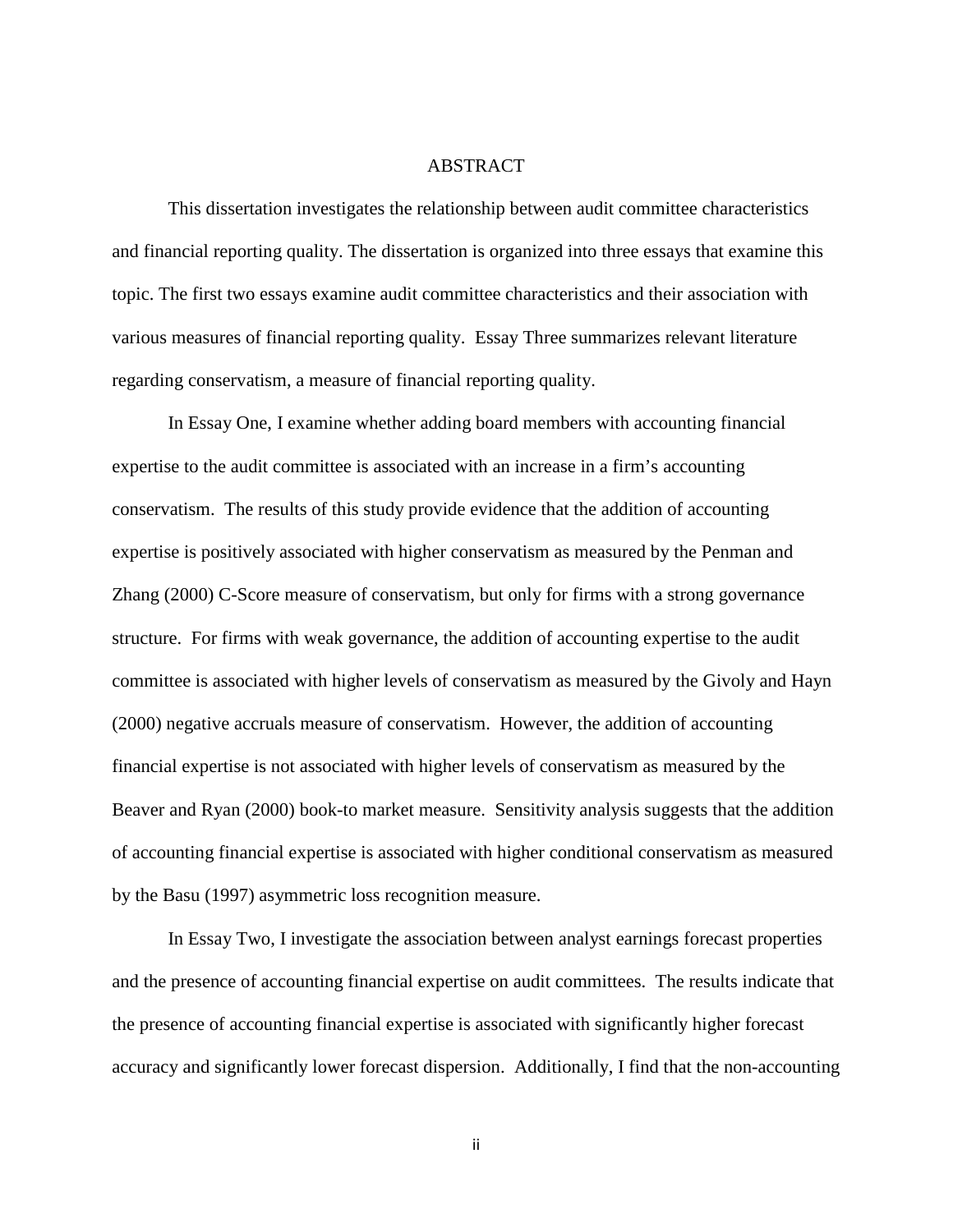financial expertise is significantly associated with higher analyst forecast accuracy and lower forecast dispersion, but nonfinacial expertise is not.

 Essay Three summarizes relevant literature regarding conservatism, a measure of financial reporting quality.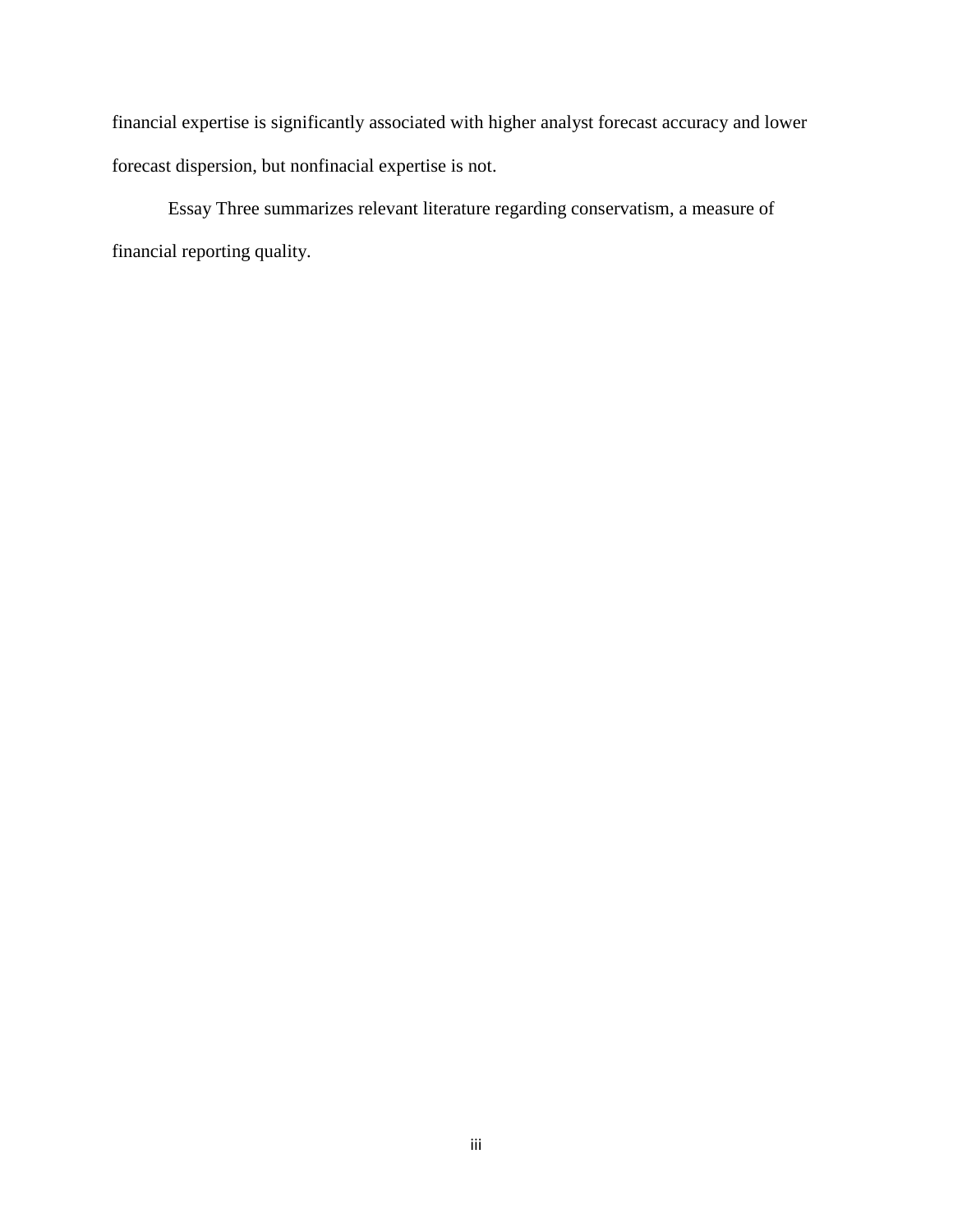# DEDICATION

This dissertation is dedicated above all to Christ, who is my life. Also to my beautiful wife Cindy and my son Blake, good and perfect gifts, given from above.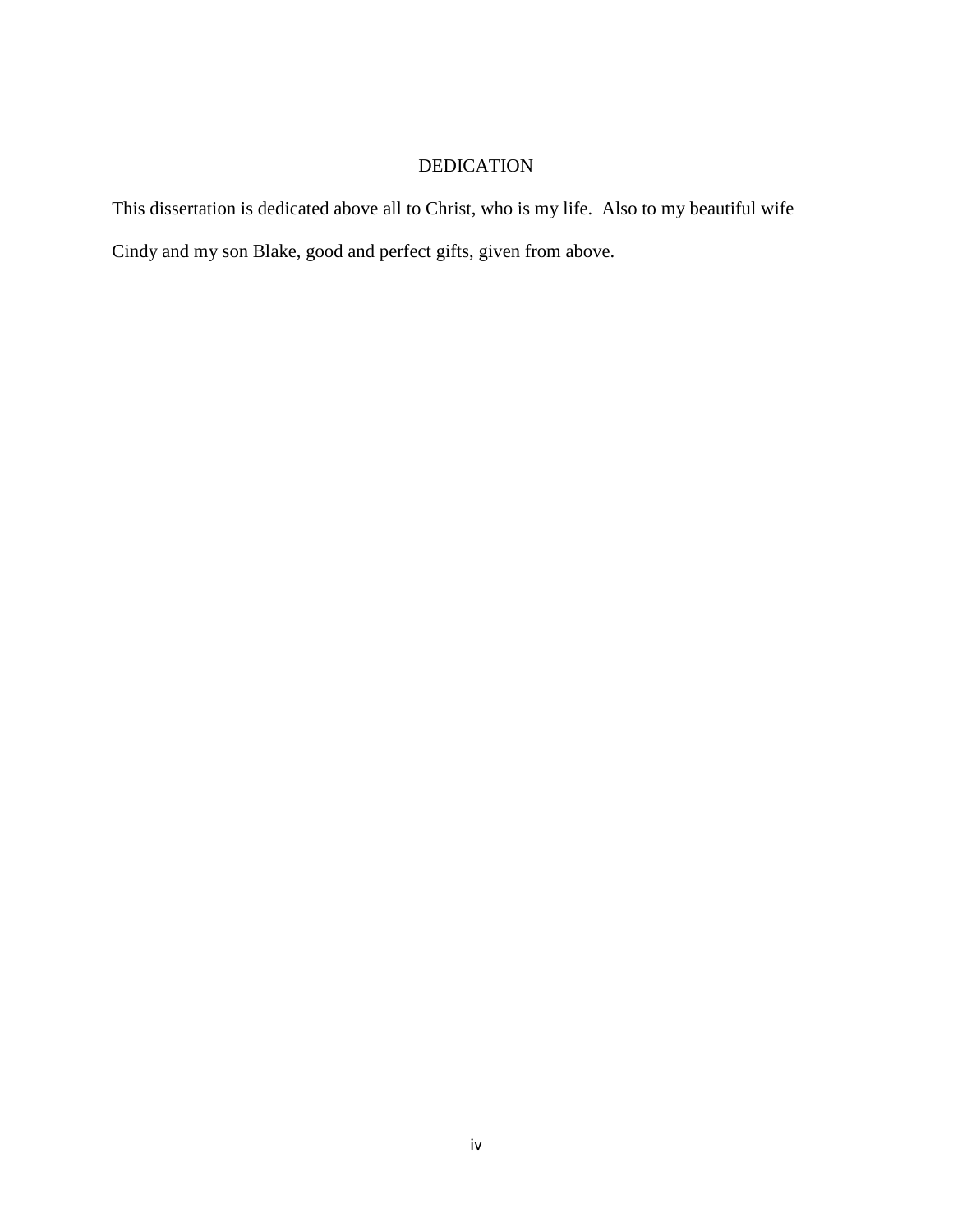### ACKNOWLEDGEMENTS

I gratefully acknowledge the helpful comments and suggestions received from my dissertation committee: Bruce Barrett, Doug Cook, Mike Dugan, Austin Reitenga, and Gary Taylor (chair). I especially wish to express gratitude to Gary for his advice, guidance, and support in his role as my advisor during my tenure as a doctoral student.

I would like to thank Tom Albright, Bob Key, Todd DeZoort, Rick Hatfield, Rich Houston, Tom Lopez, Bob Kee, Linda Parsons, Walt Robbins, Mary Stone, and the faculty at the University of Alabama who provided comments and support.

I would like to thank Bradley Bennett, Kelsey Brasel, Megan Cosgrove, Sarah Garven, Mary Hill, Denise Leggett, Jesse Robertson, Chad Stefaniak, Spencer Usrey, and the other doctoral students with whom I shared this experience for their support. I would also like to thank the workshop participants at Oklahoma State University.

Additionally, I would like to thank my family and friends for their support. Cindy, my awesome wife, provided encouragement, patience, support, and understanding. Blake, my son, provided prayers that got me through this process. I thank my dad and step-mom, Bob and Donna Abernathy, for continual support. My in-laws Wally and Gail Mertz (along with Kathy) provided constant encouragement and support beyond comprehension. Thanks to Robbie, Andy, Grant, and Hilary, Tom, Carol, Justin and Stephen, Granny Gladys and Grandpa Charles, Granny Jordan, Michael and Teresa, and all my extended family. My friends Mark, Huff, and Lee for getting me through the Shula years and keeping me grounded in the important things in life.

 Finally, I thank my biggest fan, my mom, Cathy Abernathy. I know you would be proud. I miss you and love you.

v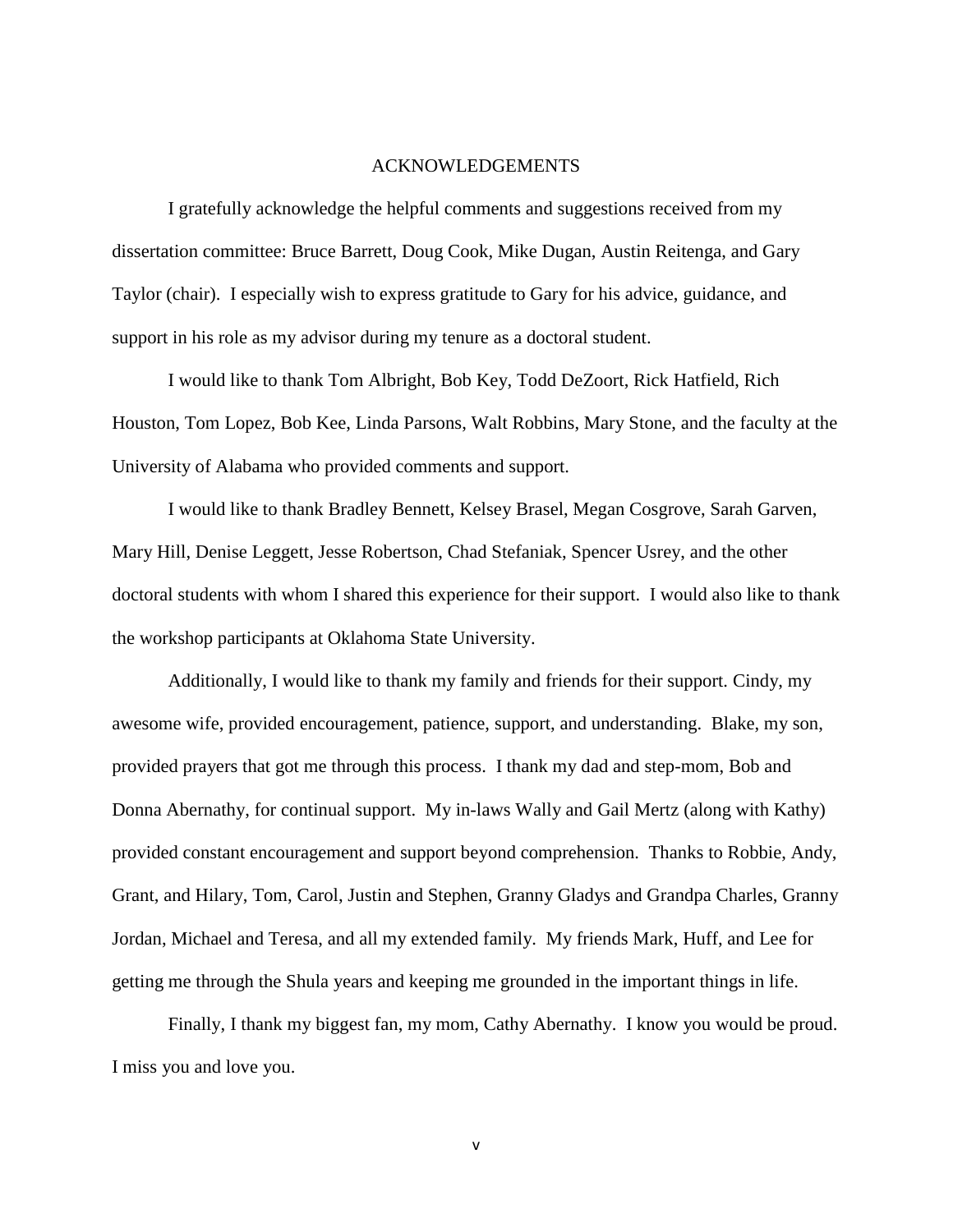# LIST OF ABBREVIATIONS

| FASB        | <b>Financial Accounting Standards Board</b>     |
|-------------|-------------------------------------------------|
| <b>IASB</b> | <b>International Accounting Standards Board</b> |
| FSA         | <b>Financial Statement Analysis</b>             |
| <b>FRQ</b>  | <b>Financial Reporting Quality</b>              |
| <b>EPS</b>  | Earnings per Share                              |
| <b>RIM</b>  | <b>Residual Income Valuation Model</b>          |
| SOX         | Sarbanes-Oxley Act of 2002                      |
| <b>SEC</b>  | <b>Securities Exchange Commission</b>           |
| <b>ACFE</b> | <b>Audit Committee Financial Expert</b>         |
| I/B/E/S     | <b>Institutional Brokers' Estimate System</b>   |
| <b>CRSP</b> | <b>Center for Research in Securities Prices</b> |
| S&P         | Standard and Poor's                             |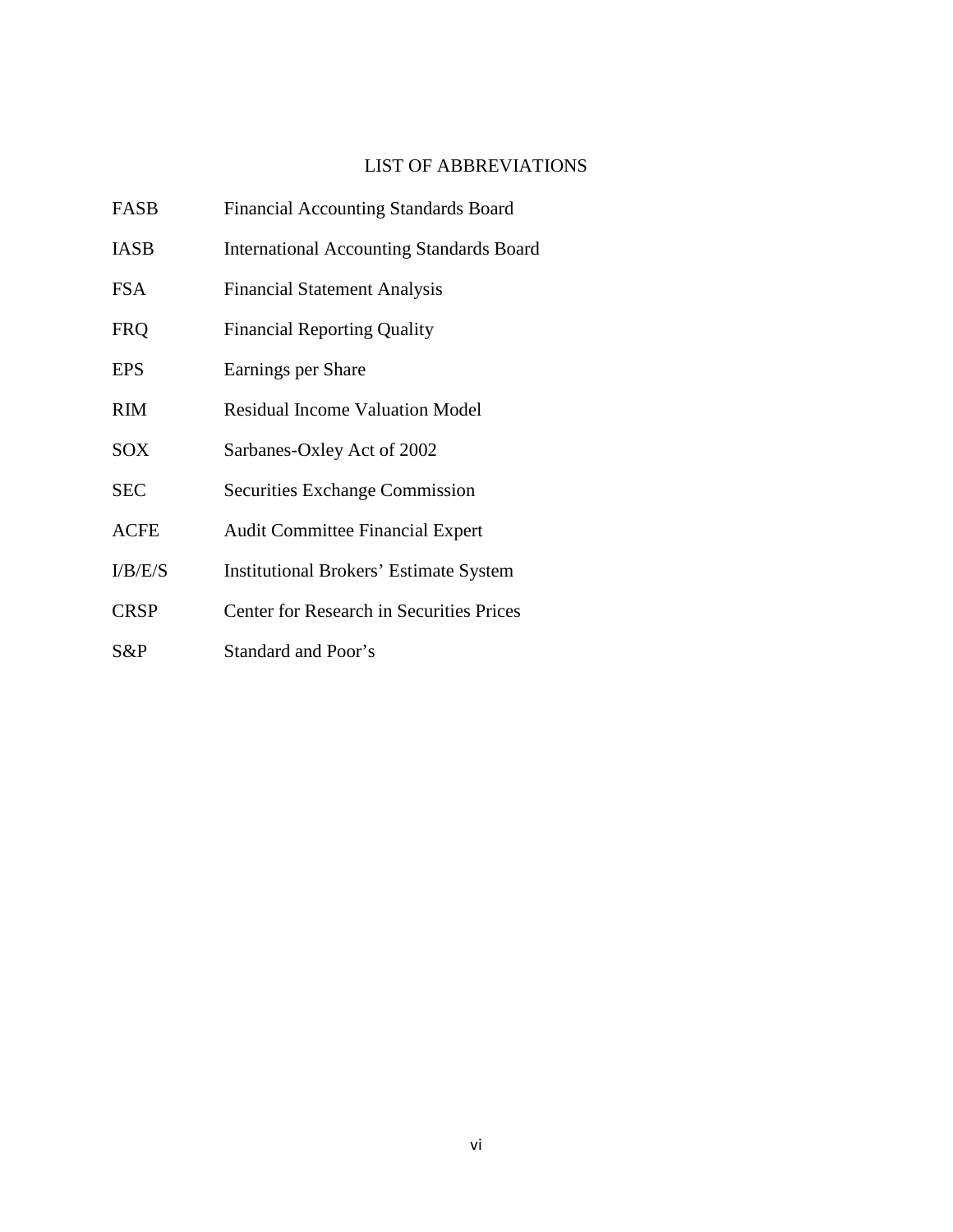# **CONTENTS**

| CHAPTER 1 WHEN DO ACCOUNTANTS MATTER? THE IMPLICATIONS<br>OF ADDING AUDIT COMMITTEE ACCOUNTING FINANCIAL EXPERTISE |  |
|--------------------------------------------------------------------------------------------------------------------|--|
| 1.                                                                                                                 |  |
| 2.                                                                                                                 |  |
|                                                                                                                    |  |
|                                                                                                                    |  |
|                                                                                                                    |  |
| 3.                                                                                                                 |  |
|                                                                                                                    |  |
|                                                                                                                    |  |
|                                                                                                                    |  |
|                                                                                                                    |  |
| 4.                                                                                                                 |  |
|                                                                                                                    |  |
|                                                                                                                    |  |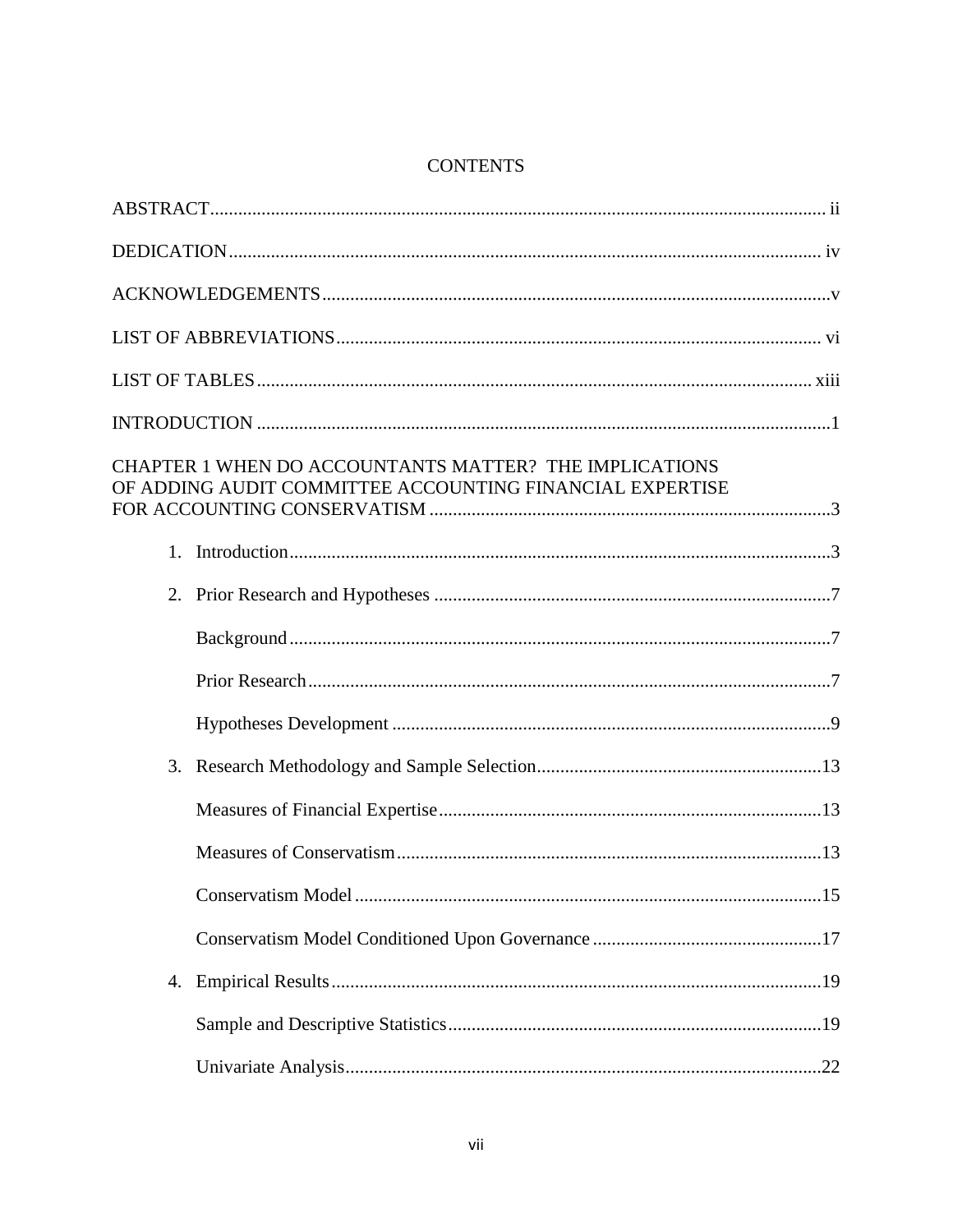|    | CHAPTER 2 AUDIT COMMITTEE FINANCIAL EXPERTISE AND |     |
|----|---------------------------------------------------|-----|
| 1. |                                                   |     |
|    |                                                   |     |
|    |                                                   |     |
|    | Hypotheses Development                            | .60 |
| 3. |                                                   |     |
| 4. |                                                   |     |
|    |                                                   |     |
|    |                                                   |     |
|    |                                                   |     |
| 5. |                                                   |     |
|    |                                                   |     |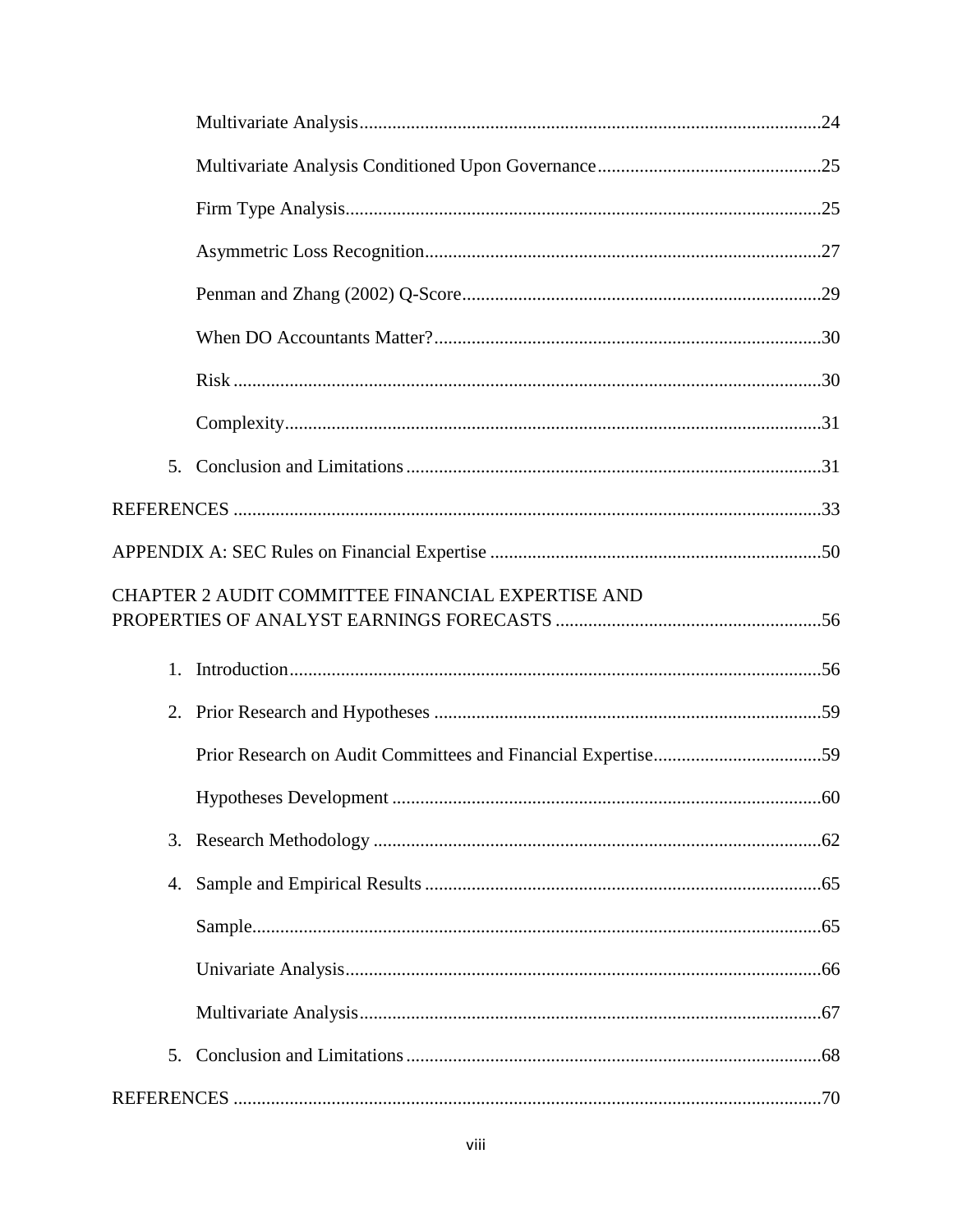# CHAPTER 3 A REVIEW OF THE ACCOUNTING CONSERVATISM LITERATURE: A CONTRACTING AND FINANCIAL STATEMENT ANALYSIS PERSPECTIVE ..............80

| 1. |                                                                            |  |
|----|----------------------------------------------------------------------------|--|
|    |                                                                            |  |
|    |                                                                            |  |
| 2. |                                                                            |  |
|    |                                                                            |  |
|    |                                                                            |  |
| 3. |                                                                            |  |
|    |                                                                            |  |
|    |                                                                            |  |
|    |                                                                            |  |
| 4. |                                                                            |  |
|    |                                                                            |  |
|    | The Impact of Conservatism on the Relationship among Earnings, Cash Flows, |  |
|    |                                                                            |  |
| 5. |                                                                            |  |
|    |                                                                            |  |
|    |                                                                            |  |
|    |                                                                            |  |
|    |                                                                            |  |
| 6. |                                                                            |  |
|    |                                                                            |  |
|    |                                                                            |  |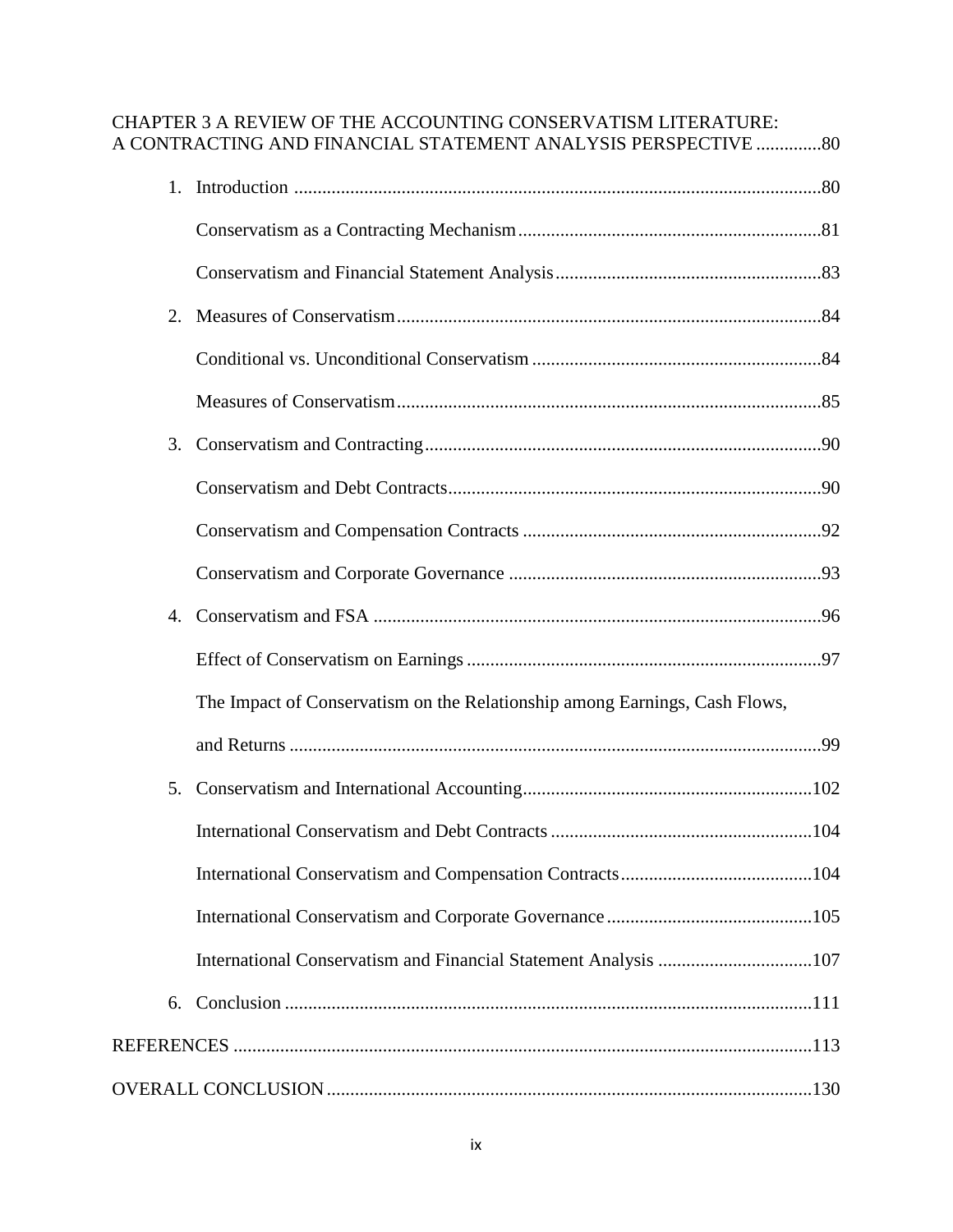# **LIST OF TABLES**

| 2. Presence of Financial Experts on the Audit Committee for Sample Firms39           |
|--------------------------------------------------------------------------------------|
|                                                                                      |
|                                                                                      |
|                                                                                      |
|                                                                                      |
|                                                                                      |
|                                                                                      |
|                                                                                      |
|                                                                                      |
|                                                                                      |
|                                                                                      |
|                                                                                      |
|                                                                                      |
| 15. Multivariate Tests on the Association between Accounting Financial Expertise and |
| 16. Multivariate Tests on the Association between Accounting Financial Expertise and |
|                                                                                      |
|                                                                                      |
|                                                                                      |
|                                                                                      |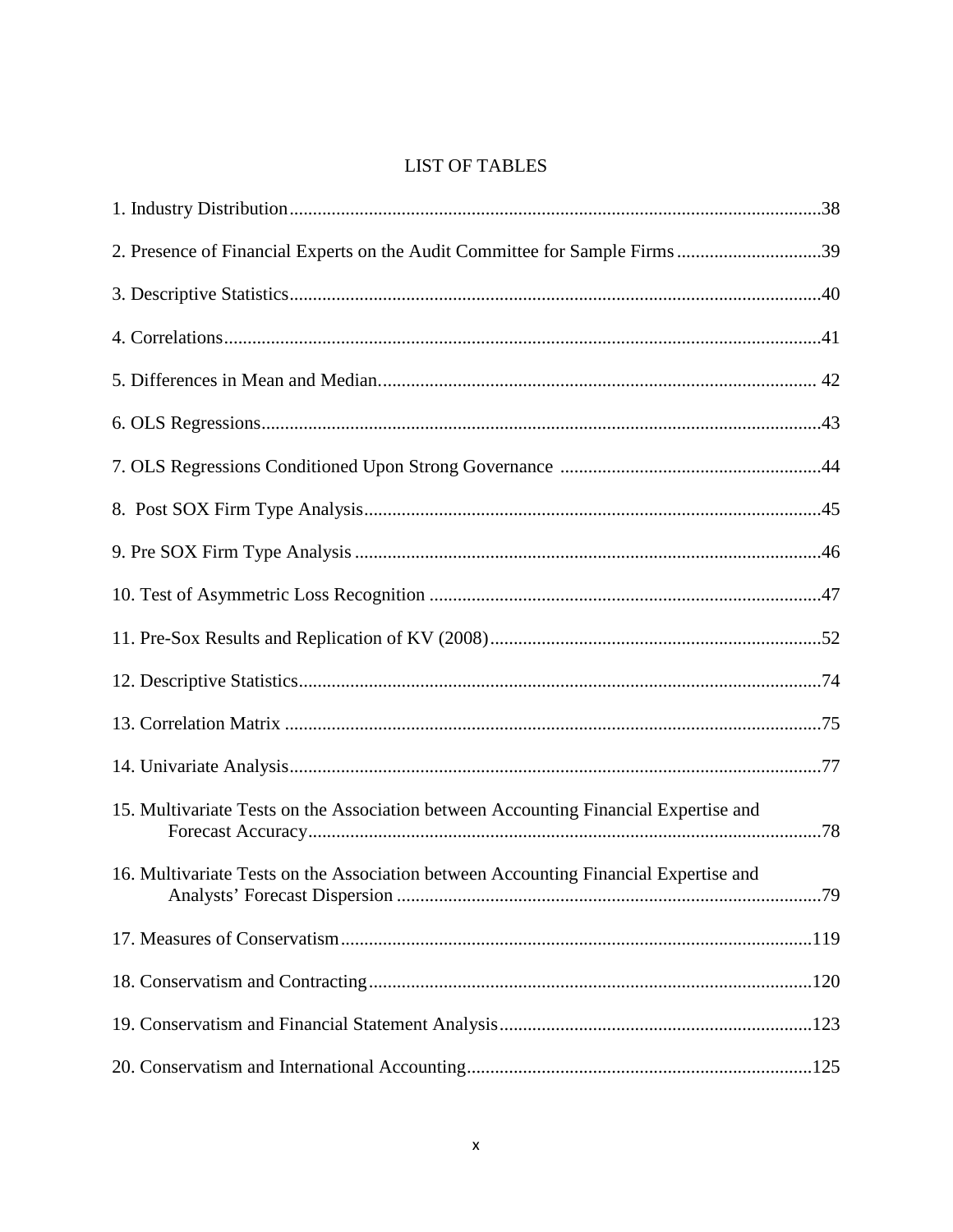#### INTRODUCTION

This dissertation investigates the relationship between audit committee characteristics and financial reporting quality. The dissertation is organized into three essays that examine this topic. The first two essays examine audit committee characteristics and their association with various measures of financial reporting quality. Essay 3 summarizes relevant literature regarding conservatism, a measure of financial reporting quality.

 In Essay 1 I examine whether adding board members with accounting financial expertise to the audit committee is associated with an increase in a firm's accounting conservatism. The results of this study provide evidence that the addition of accounting expertise is positively associated with higher conservatism as measured by the Penman and Zhang (2000) C-Score measure of conservatism, but only for firms with a strong governance structure. For firms with weak governance, the addition of accounting expertise to the audit committee is associated with higher levels of conservatism as measured by the Givoly and Hayn (2000) negative accruals measure of conservatism. However, the addition of accounting financial expertise is not associated with higher levels of conservatism as measured by the Beaver and Ryan (2000) bookto market measure. Sensitivity analysis suggests that the addition of accounting financial expertise is associated with higher conditional conservatism as measured by the Basu (1997) asymmetric loss recognition measure.

 In Essay 2 I investigate the association between analyst earnings forecast properties and the presence of accounting financial expertise on audit committees. The results indicate that the presence of accounting financial expertise is associated with significantly higher forecast accuracy and significantly lower forecast dispersion. Additionally, I find that the non-accounting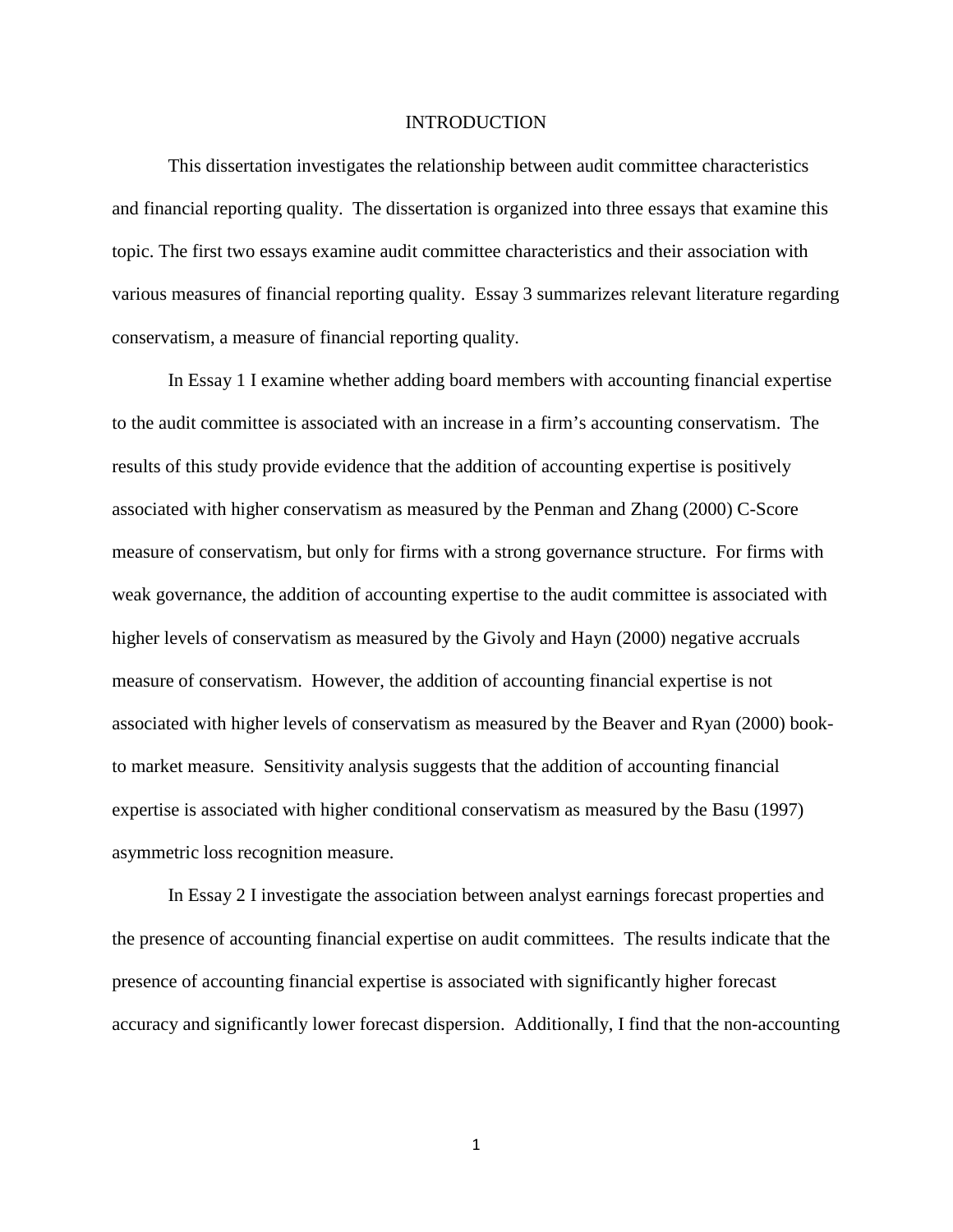financial expertise is significantly associated with higher analyst forecast accuracy and lower forecast dispersion, but nonfinacial expertise is not.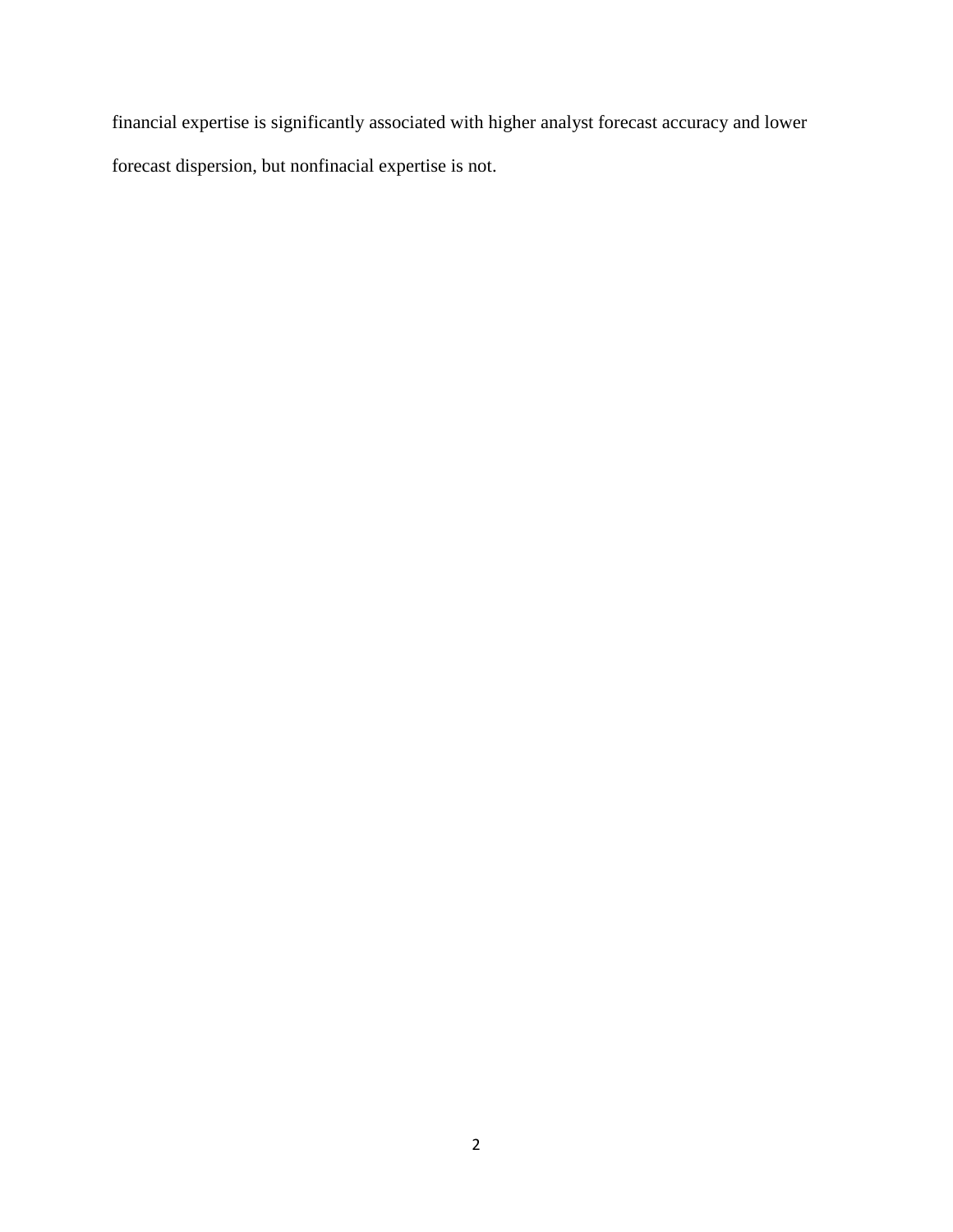# **CHAPTER 1 When Do Accountants Matter? The Implications of Adding Audit Committee Accounting Financial Expertise for Accounting Conservatism**

# **1. Introduction**

 $\overline{a}$ 

 The primary objective of the Sarbanes-Oxley Act of 2002 (SOX) was to restore investor confidence in the U.S. financial reporting system. Toward that end, Section 407 of SOX required the Securities Exchange Commission (SEC) to adopt rules mandating that audit committees of public firms contain at least one member who is deemed a financial expert. The SEC initially proposed a narrow definition of financial expert that classified individuals as financial experts only if they had education or experience in accounting or auditing (SEC 2002).<sup>1</sup> However, many companies criticized this initial definition of a financial expert for being overly restrictive and severely limiting the pool of qualified financial experts (Bryan-Low 2002). The SEC responded to these concerns by expanding the definition of the audit committee financial expert to include non-accounting financial experts (SEC 2003).

This broader definition of audit committee financial expert gave rise to a stream of academic research investigating the association between the type of financial expertise on the audit committee (accounting and non-accounting) and financial reporting quality (FRQ). The results of these studies indicate that only the presence of accounting financial expertise on the audit committee is positively related to FRQ (Carcello et al. 2006; Dhaliwal et al. 2006; Krishnan and Visvanathan 2008; hereafter KV).

While prior research has documented an association between the presence of an accounting financial expert on an audit committee and higher FRQ, this study contributes to the literature by investigating the longitudinal impact of adding an accounting financial expert to the

 $<sup>1</sup>$  A more detailed description of the SEC rules is contained in Appendix A.</sup>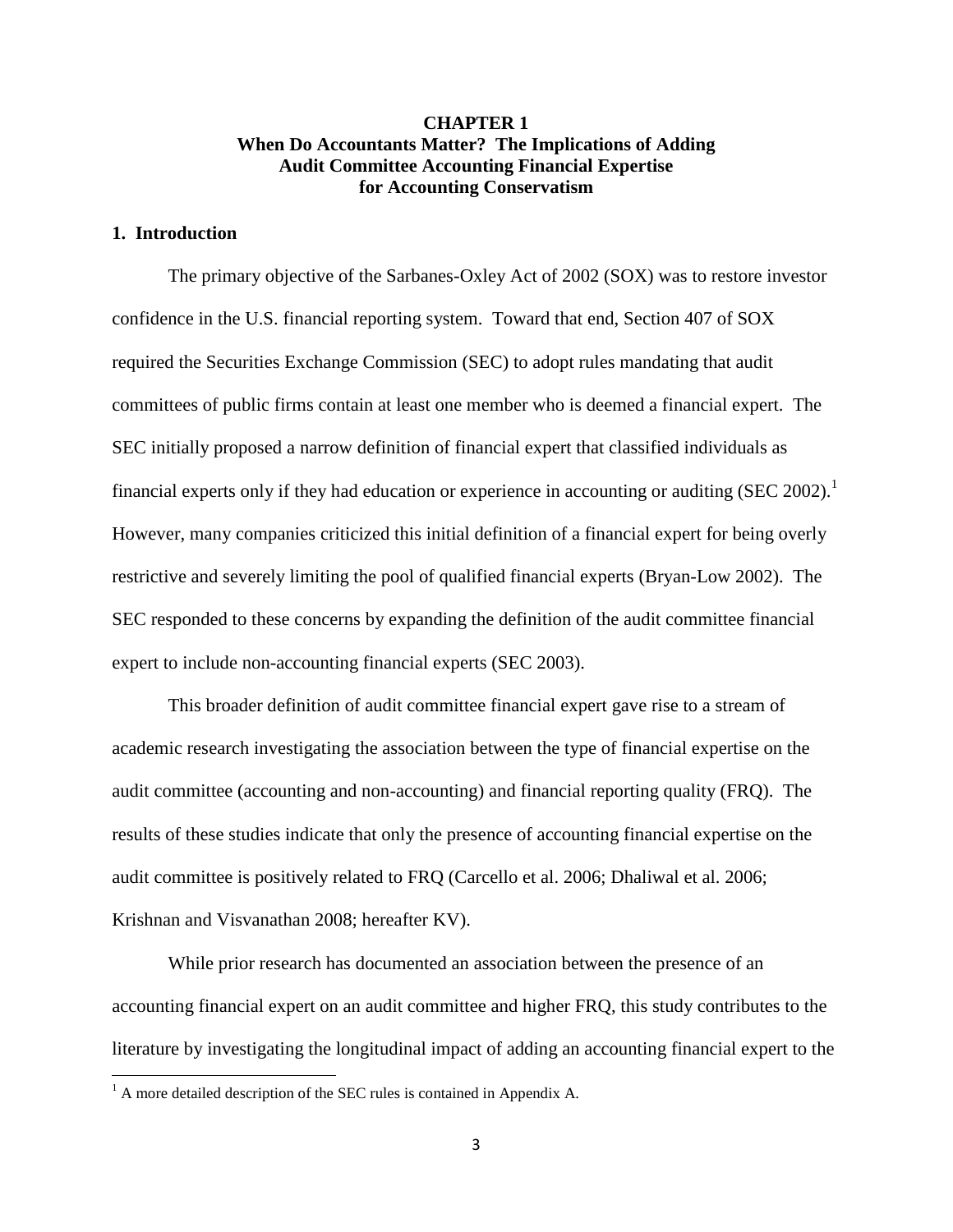audit committee. Specifically, I examine whether the addition of an accounting financial expert to the audit committee after the passage of SOX is associated with an increase in accounting conservatism, a proxy for FRQ (e.g. Ahmed and Duellman 2006; LaFond and Watts 2008).

While the inclusion of *accountants* on the audit committee was not mandated by SOX, many firms have chosen to appoint accounting financial experts to the audit committee subsequent to the passage of SOX.<sup>2</sup> Beasley and Salterio (2001) suggest that individuals with a better understanding of technical accounting and auditing issues will contribute more significantly to audit committee effectiveness. DeFond et al. (2005) and KV (2008) argue that effective oversight by an audit committee requires that its members possess expertise in accounting and auditing.

Prior research supports these arguments. For example, using pre-SOX samples, KV (2008) and Dhaliwal et al. (2006) find that only the presence of accounting financial expertise (as opposed to non-accounting financial expertise) on the audit committee is associated with higher FRQ. Research using post-SOX data also underscores the importance of accounting financial expertise. For example, Hoitash et al. (2009), Carcello et al. (2006), and Dhaliwal et al. (2008) all document a positive association between accounting financial expertise and FRQ.

However, it is important to note that previous studies investigate the *association* between audit committees with accounting financial expertise and FRQ. None of the previously listed studies explicitly address whether or not placing an accounting financial expert on the audit committee is associated with higher FRQ. Accordingly, the aggregate increase in the number of firms with at least one accountant on its audit committee subsequent to the passage of SOX

 $2A$  survey of Fortune 100 and NASDAQ 100 firms found that the percentage of companies with at least one accountant on their audit committee increased from 21 percent in 2002 to 40 percent in 2006 (Huron Consulting 2007). Krishnan and Lee (2008) note that 58 percent of Fortune 1000 firms have at least one accounting financial expert on their audit committee.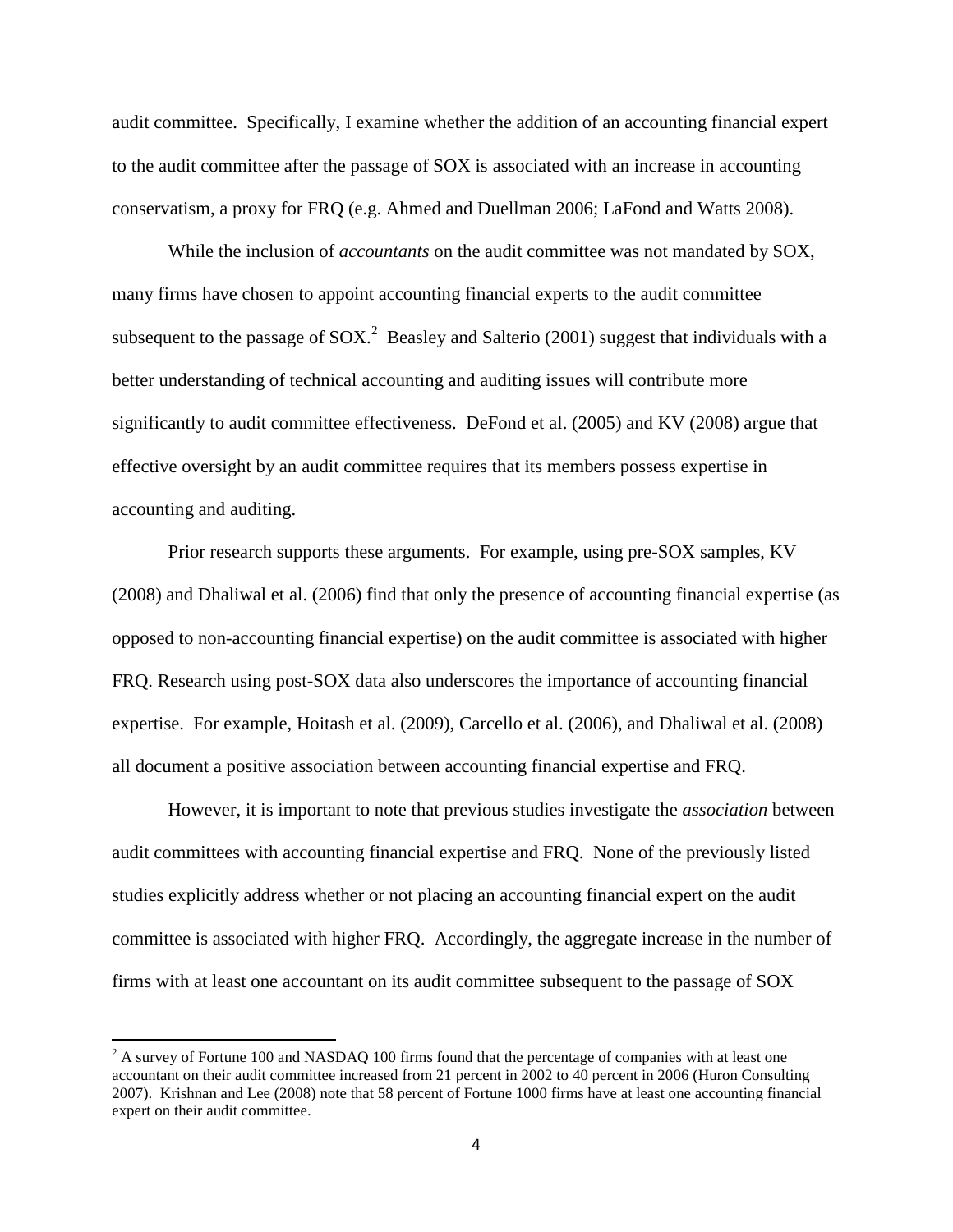presents a unique opportunity to investigate the effect of initially appointing a director with accounting financial expertise to the audit committee on FRQ.

Specifically, if accountants on the audit committee provide a unique service or skill that increases a firm's FRQ, then FRQ should increase following the appointment of an accounting financial expert to the audit committee. On the other hand, while some firms may experience an increase in FRQ as a result of the appointment of an accounting financial expert, it is possible that firms appointed accounting financial experts to the audit committee only as a result of the "coercive influence" (DiMaggio 1983, 150) of SOX, but doing so did not impact the quality of their financial reporting.

Using a sample of non-financial U.S. firms included in the S&P 500, I examine whether the addition of an accounting financial expert to the audit committee is associated with greater accounting conservatism. I partition audit committee members into one of three categories of financial expertise. Specifically, audit committee members are categorized as accounting financial experts if they have experience as a certified public accountant, auditor, chief financial officer, controller, or chief accounting officer.<sup>3</sup> The second classification, labeled nonaccounting financial experts, contains audit committee members who have experience as chief executive officer or president of a for-profit company. The final category contains all audit committee members who are neither accounting financial experts nor non-accounting financial experts and are categorized as nonfinancial experts.<sup>4</sup>

Consistent with prior literature, I employ three proxies for conservatism, which are: (1) an accrual-based measure employed by Givoly and Hayn (2000); (2) a market-based measure

 $3$  This definition is consistent with the original definition of financial expertise proposed by the SEC.

<sup>&</sup>lt;sup>4</sup> The broad definition of financial expertise includes supervisory experience, which may include board members with no direct financial experience. This category contains members with experience as Chief Operating Officer, attorney, and politicians, primarily.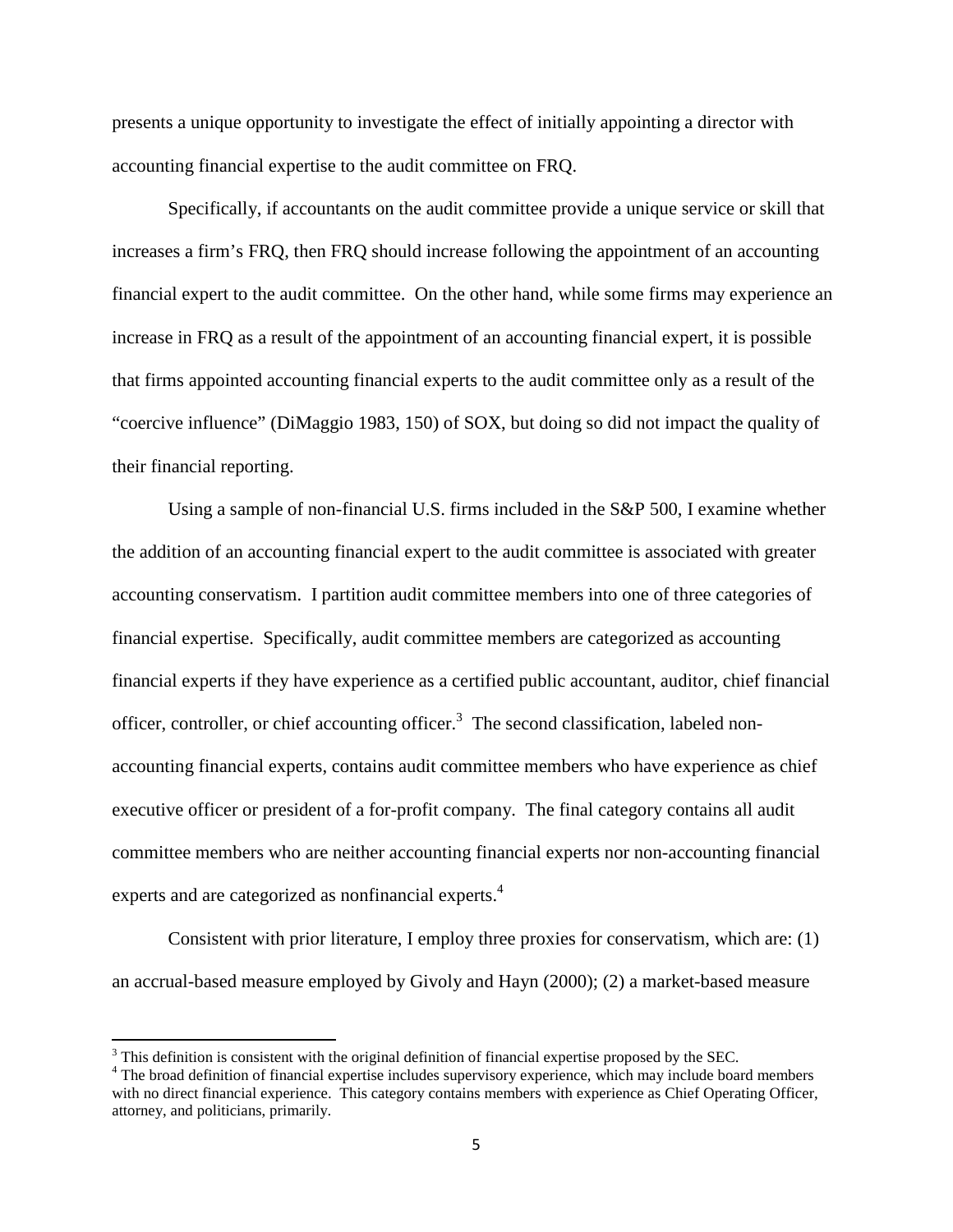employed by Beaver and Ryan (2000); and (3) the C-score employed by Penman and Zhang (2002), which measures the effect of conservative accounting on the balance sheet.<sup>5</sup>

 The results of this paper indicate that for firms with weak governance, the addition of an accounting financial expert to the audit committee is associated with an increase in accounting conservatism only as measured by the Givoly and Hayn (2000) accruals measure. On the other hand, for firms with strong governance, the addition of an accounting financial expert to the audit committee is associated with higher conservatism only as measured by the Penman and Zhang (2002) C-score measure. Sensitivity analysis suggests that adding accounting financial expertise to the audit committee is associated with higher conditional accounting conservatism as measured by the Basu (1997) measure.

The results of this paper also suggest that previous studies showing an association between accounting financial expertise on the audit committee and accounting conservatism were driven in large part by firm type. That is, more conservative firms were more likely in the pre-SOX period to appoint accounting financial experts to the audit committee. The results of this study are consistent with prior research that underscores the contextual role of accounting expertise on the audit committee.

The paper proceeds as follows. Section 2 reviews prior literature and develops the hypotheses relating audit committee expertise to the quality of financial reporting. Section 3 describes the research methods and the sample selection process employed in this study. Section 4 presents the empirical results, and Section 5 concludes the paper.

#### **2. Prior Research and Hypotheses**

 $\overline{a}$ 

# *Background*

 $<sup>5</sup>$  For sensitivity analysis, I also employ the Penman and Zhang (2002) Q-Score, which is a measure of conservatism</sup> on the income statement and Basu (1997) asymmetric timeliness measure.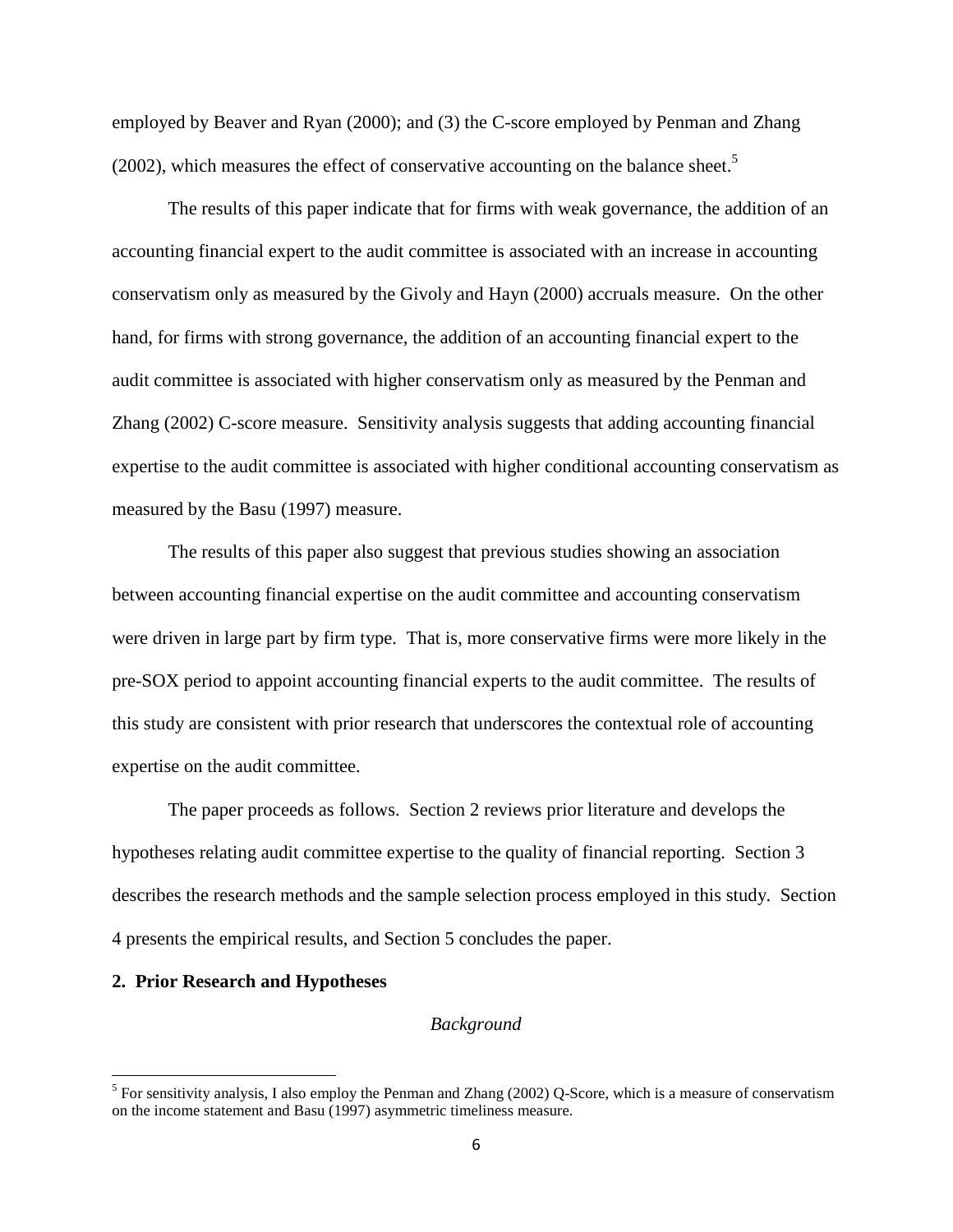While not a mandated objective, Section 407 of SOX appears to have increased the presence of financial expertise on audit committees. However, the definition of a financial expert remains ambiguous. The initial rules proposed by the SEC would have limited audit committee financial experts to professionals with previous experience as a public accountant, auditor, chief financial officer, controller, chief accounting officer.

However, in the final rules, the SEC allows for experts with experience in "analyzing or evaluating" financial statements or in "actively supervising" others in the preparation, auditing, analyzing or evaluating financial statements. This implies that professionals with experience as president, chief executive officer (CEO), professional financial analysts, investment bankers or venture capitalists, would meet the qualifications that are in the SEC final rules. Thus, the current "broad" definition of financial expertise adopted by the SEC and the major stock exchanges includes accounting expertise, finance expertise, or supervisory expertise (expertise obtained through supervising the preparation of financial statements) (Dhaliwal et al. 2006).

# *Prior Research*

Prior research has provided mixed support for the broad definition of financial expertise as a determinant of audit committee effectiveness. For example, Abbott et al. (2004), and Agrawal and Chada (2005) find that the financial expertise (under a broad definition) of the audit committee is significantly negatively related to the occurrence of restatement.<sup>6</sup> Farber (2005) also employs the broad definition of financial expertise and finds a significantly lower occurrence of financial fraud in firms with financial expertise on the audit committee.

 However, Anderson et al. (2004) employ the broad definition of financial expertise and find no association between audit committee financial expertise and cost of debt. Van der Zahn

<sup>&</sup>lt;sup>6</sup> See Cohen, Krishnamoorthy, and Wright (2004); DeZoort, Hermanson, Archambeault, and Reed (2002); Bedard and Gendron (2009); and Turley and Zaman (2004) for more thorough reviews of the academic literature on audit committees.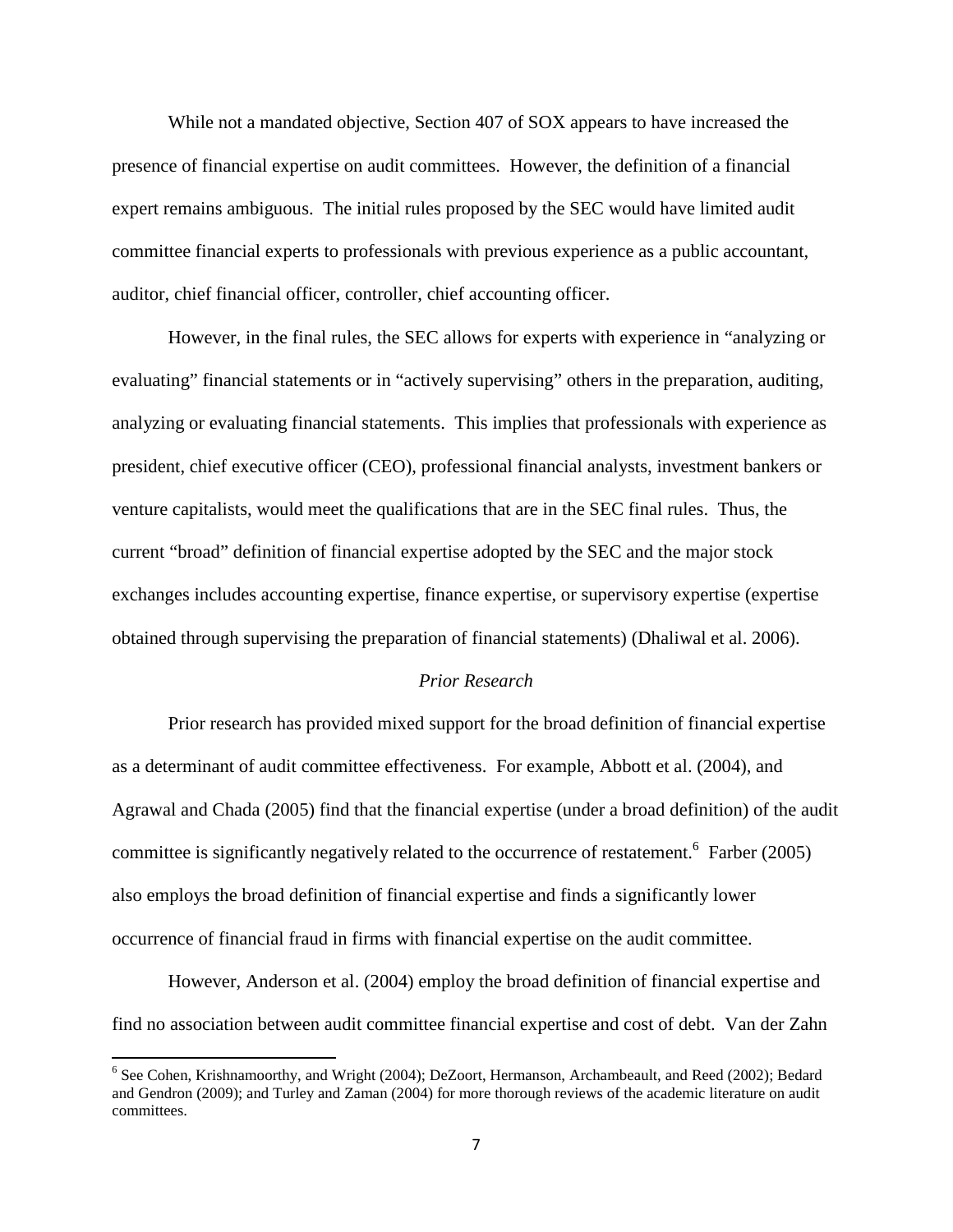and Tower (2004), also using the broad definition of financial expertise, find no association between the magnitude of earnings management and the audit committee's financial expertise among the independent directors. Additionally, anecdotal evidence suggests that financial expertise obtained through experience as a CEO or President does not ensure an adequate understanding of accounting matters for an audit committee member (Livingston 2003).

 However, studies that have adopted a more narrow definition of financial expertise, which differentiates between accounting and financial expertise, have provided more consistent results. For example, Dhaliwal et al. (2006) documents a significant positive relation between accounting expertise on audit committees and accrual quality. Quin (2007) finds that firms with accounting financial expertise on the audit committee are associated with higher earnings response coefficients (ERCs). KV (2008) find that firms with accounting financial experts on the audit committee are associated with more conservative financial reporting.

 Furthermore, research suggests that market participants are sensitive to the type of financial expertise on the audit committee. For example, Davidson et al. (2004) shows that the market rewards companies for the appointment of accounting financial experts, but shows no reaction to the appointment of audit committee members with corporate financial management expertise. Similarly, Defond et al. (2005) find a significant positive market reaction to the appointment of accounting financial experts to the audit committee, but no significant reaction to the appointment of non-accounting financial experts.

 It is important to note that the benefit of accounting financial expertise on the audit committee appears to be contingent upon the presence of a strong governance environment (Dhaliwal et al. 2006). For example, DeFond et al. (2005) finds that the significant positive market reaction to the appointment of accounting experts to the audit committee is concentrated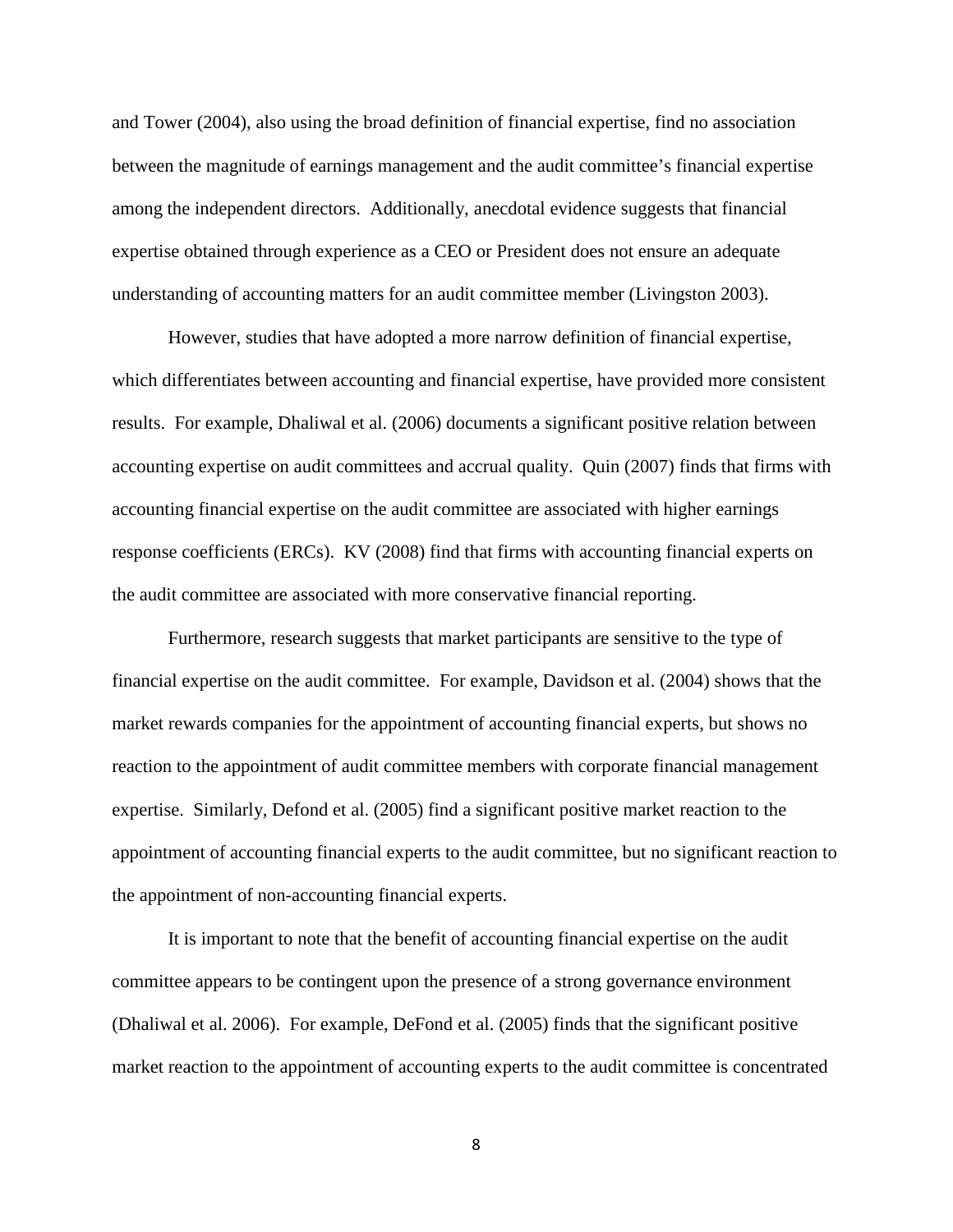among firms with strong corporate governance. Similarly, KV (2008) note that the association between accounting financial expertise and conservative accounting exists only in firms that are characterized by strong governance.

 In sum, prior research has shown an association between accounting financial expertise and FRQ (Dhaliwal et al. 2006, KV 2008) and has shown that the market values the addition of accounting financial expertise to the audit committee (DeFond et al. 2005). Both of these streams have underscored that a strong corporate governance culture is necessary for accounting expertise to be beneficial. However, no study has yet addressed the firm-specific financial reporting implications of adding accounting financial expertise to the audit committee. Accordingly, the aggregate increase in the number of firms with at least one accountant on its audit committee subsequent to the passage of SOX presents a unique opportunity to investigate the effect of initially appointing a director with accounting financial expertise to the audit committee on FRQ.

#### *Hypothesis Development*

The audit committee is the ultimate monitor of the financial reporting process (BRC 1999). Accounting conservatism is an important feature of quality financial reporting because it acts to protect the interests of stakeholders (Ahmed and Duellman 2007; LaFond and Watts 2008). Watts (2003) argues that conservatism reduces managers' ability to overstate earnings and net assets by requiring higher verification standards for gain recognition, which reduces managers' ability to withhold information about expected losses.

Conservatism also facilitates the monitoring of firms' investment policies (Ball 2001). By requiring more timely recognition of expected losses, conservatism helps identify negative net present value projects or poorly performing investments. This requirement limits losses from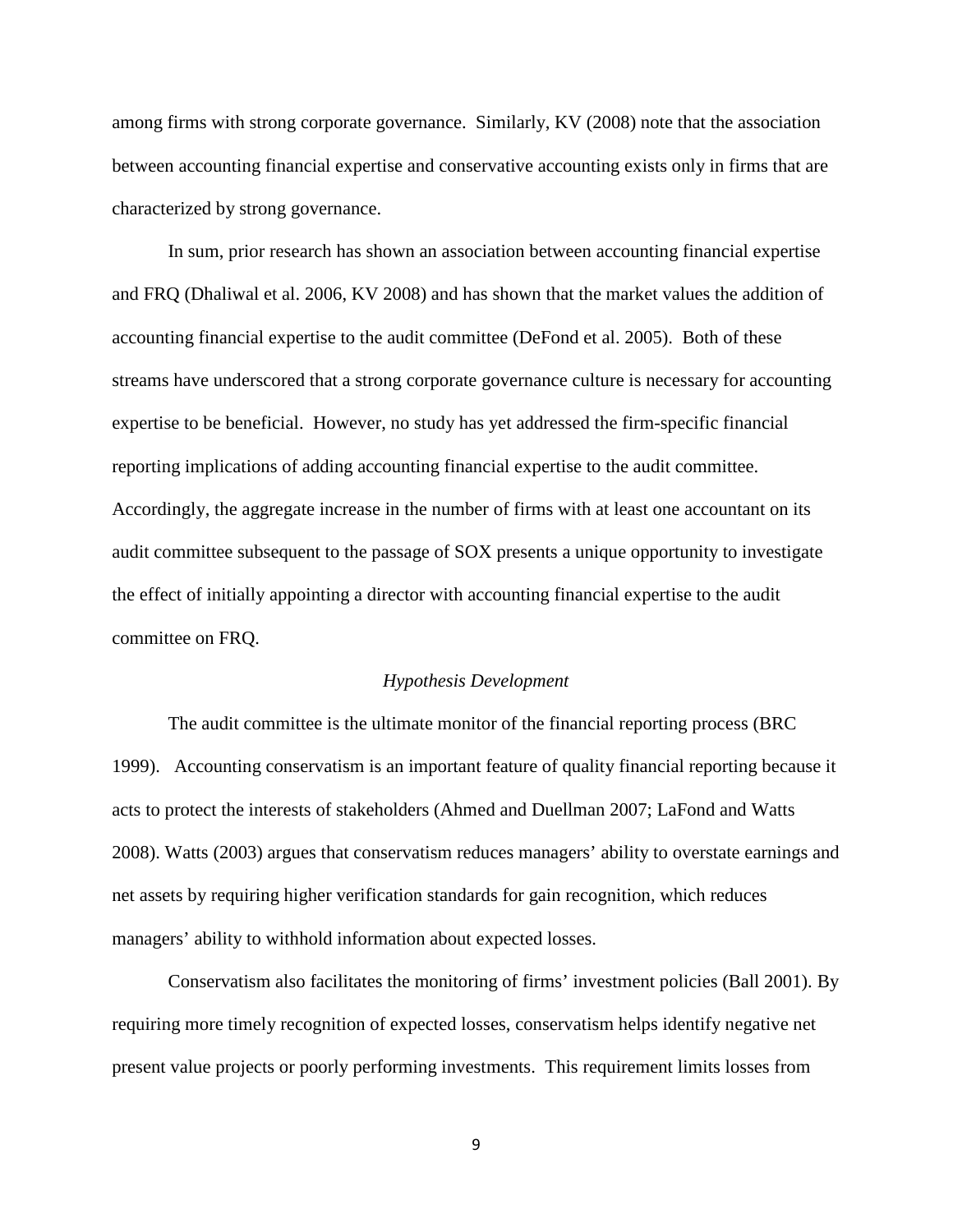poor investment decisions and thus increases firm and equity values. Therefore, stakeholders of the firm will desire monitors who demand more conservative financial reporting. Many companies specifically reference accounting conservatism as a responsibility of the audit committee (KV 2008).

KV (2008), using a narrow definition of financial expertise, show that the accounting expertise of the audit committee is significantly positively associated with higher levels of conservatism. This benefit is not significantly associated with non-accounting expertise (nonaccounting financial expertise or nonfinancial expertise) in the pre-SOX period. This finding, along with findings from other studies discussed previously, indicates that financial reporting quality is positively associated *only* with accounting financial expertise on the audit committee. This suggests that the current definition of financial expertise adopted by the SEC may be too broad and lacks the efficacy to ensure high financial reporting quality.

On the other hand, other research indicates that an audit committee with different types of financial expertise may be more effective at monitoring financial reporting. For example, Bedard et al. (2004) find that corporate governance experience of the audit committee (measured by the number of outside board directorships held) significantly reduces the probability of aggressive earnings management. Also, Xie et al. (2003) document a significant negative association between abnormal working capital accruals and financial expertise obtained through experience as an investment banker (non-accounting financial expertise). McDaniel et al. (2002) suggest that different types of expertise provide unique but complementary viewpoints to the assessments of financial reporting. Thus, the addition of an accounting financial expert to the audit committee may not, in and of itself, improve FRQ.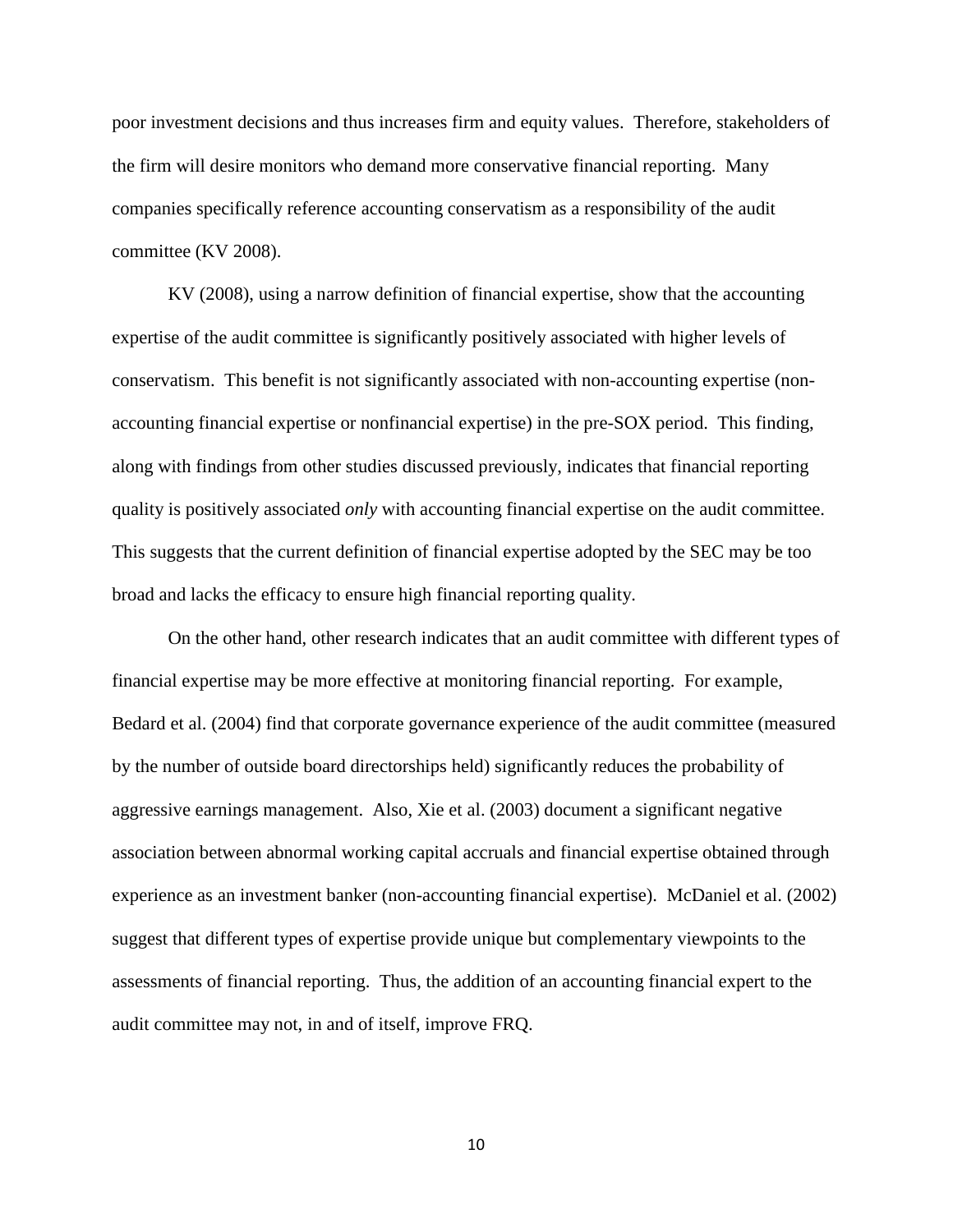Accordingly, this study will specifically address the financial reporting implications of adding accounting financial expertise to the audit committee. While an increase has occurred in the number of audit committee members with accounting financial expertise post-SOX, it is unclear whether firms have increased accounting financial expertise simply to follow best practices, or truly to improve the corporate governance culture, and specifically, the monitoring of the financial reporting process.

DiMaggio and Powell (1983) suggest that organizations often enact ceremonial changes in response to political influence. Therefore, it is possible that in the pre-SOX association tests, more conservative firms were more likely to have an audit committee containing accounting financial experts. As a result of SOX, it is possible that less conservative firms added accounting financial expertise to the audit committee. That is, the addition of an accounting financial expert to the audit committee was simply "window dressing" in response to the influence of SOX. If a firm with no accounting expertise on its audit committee pre-SOX adds an accounting expert without a change in its overall corporate governance and financial reporting process, then the addition of an audit committee member with accounting financial expertise will not increase the accounting conservatism of that firm.

However, if audit committee members with accounting financial expertise are better monitors and are able to contribute to a stronger corporate governance culture, then they will induce an increase in the conservatism of the firm. If this supposition is valid, post-SOX, firms that appoint audit committee members with accounting financial expertise to the audit committee should experience an increase in the level of conservatism. Therefore, I present the following hypothesis in alternate form: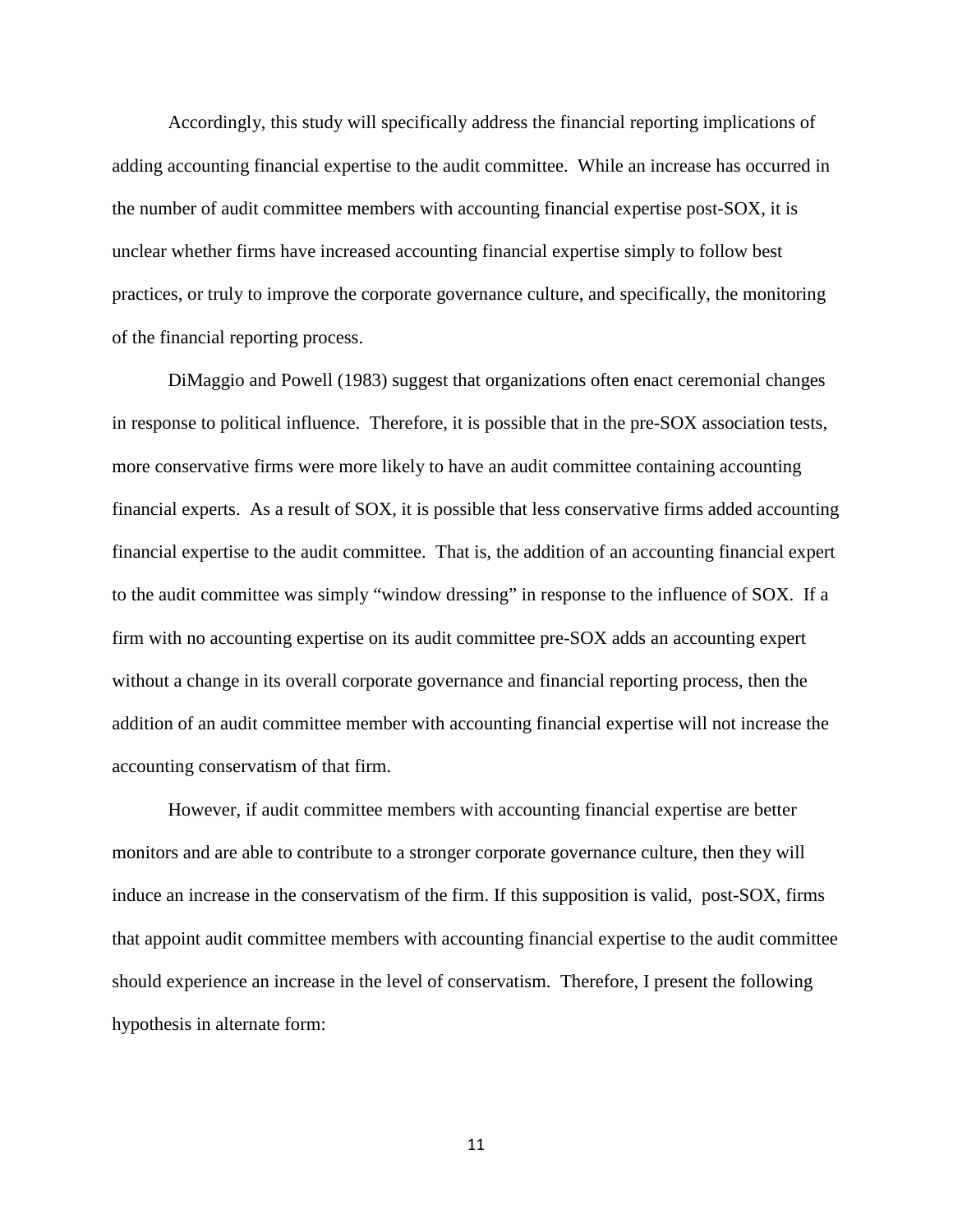H1: Firms with no accounting financial expertise on the audit committee that add accounting financial expertise to the audit committee will experience an increase in the level of conservatism.

While research investigating the association between accounting financial expertise on the audit committee and FRQ has provided consistent results, most of these studies emphasize the contextual nature of accounting financial expertise. Dhaliwal et al. (2006) suggest that the benefit of accounting financial expertise on the audit committee appears to be contingent upon the presence of a strong governance environment. Likewise, KV (2008) note the association between accounting financial expertise and conservative accounting exists only in firms that are characterized by strong governance. Additionally, DeFond et al. (2005) find the significant positive market reaction to the appointment of accounting experts to the audit committee is concentrated among firms with strong corporate governance.

Becasuse prior research suggests that the effects of accounting financial expertise is limited to firms with strong corporate governance, it is expected that firms with strong (weak) corporate governance that appoint audit committee members with accounting financial expertise to the audit committee will (not) experience an increase in the level of conservatism. Thus, I present the second hypothesis in alternate form:

 $H<sub>2</sub>$ : Firms with strong (weak) corporate governance that add accounting financial expertise to the audit committee will (not) experience an increase in the level of conservatism.

# **3. Research Methodology and Sample Selection**

#### *Measures of Financial Expertise*

To measure financial expertise, I assign audit committee members into one of three categories of financial expertise. Accounting financial experts are audit committee members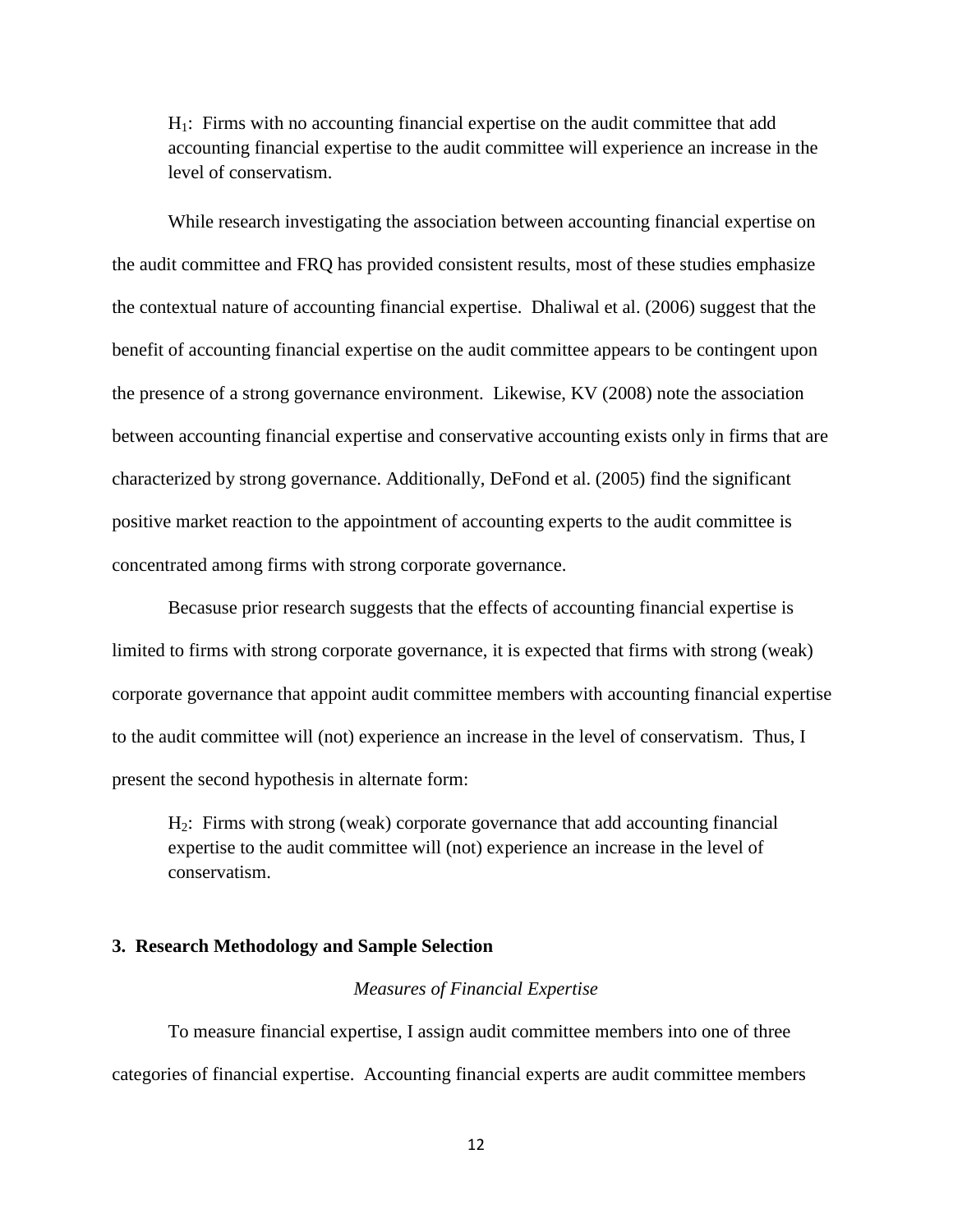who have experience as a certified public accountant, auditor, chief financial officer, controller, or chief accounting officer. Nonfinancial accounting experts are those audit committee members who have experience as chief executive officer or president of a for-profit company. All other audit committee members are classified as nonfinancial experts.

# *Measures of Conservatism*

I use three<sup>7</sup> primary proxies for conservatism in my primary analysis.<sup>8</sup> The first measure of conservatism is an accrual-based measure employed by Givoly and Hayn (2000). Givoly and Hayn (2000) examine the income statement effects of conservatism over time and conclude that conservative accounting leads to persistently negative accruals rather than the expected pattern of accrual reversals. Thus, a firm's mean accrual over a long time period provides a firm-specific proxy for conservatism. Accruals before depreciation is calculated as net income before extraordinary items and discontinued operations plus depreciation expense less operating cash flows.<sup>9</sup> Accruals are deflated by total assets and averaged over a five year time-period centered at period t to determine a firm's mean accrual. The mean accrual is multiplied by -1 so that it is increasing in the amount of negative accruals. I refer to this measure as CONACRU. More conservative accounting should lead to higher measures of CONACRU.

 The conservatism index (C-score) developed by Penman and Zhang (2002) is used as the second measure of conservatism. The C-score measures unrecorded reserves on the balance sheet, and is computed as the amount of LIFO reserve, research and development, and

 $<sup>7</sup>$  My dissertation proposal included a fourth measure, CONACRUF, employed by Hui and Matsunaga (2004). This</sup> measure was included in the working paper format of Hui and Matsunaga (2004), but not in the final published paper. This measure is also highly correlated with CONACRU. Therefore, I omit it from my primary analysis. Results using this measure are included in Appendix B.

<sup>&</sup>lt;sup>8</sup> The Basu (1997) asymmetric timelines measure and the Penman and Zhang (2002) Q-Score measure are employed in sensitivity analysis.

 $9$  The Givoly and Hayn (2000) measure ignores any conservatism in a firm's depreciation calculation, which biases against my hypothesis.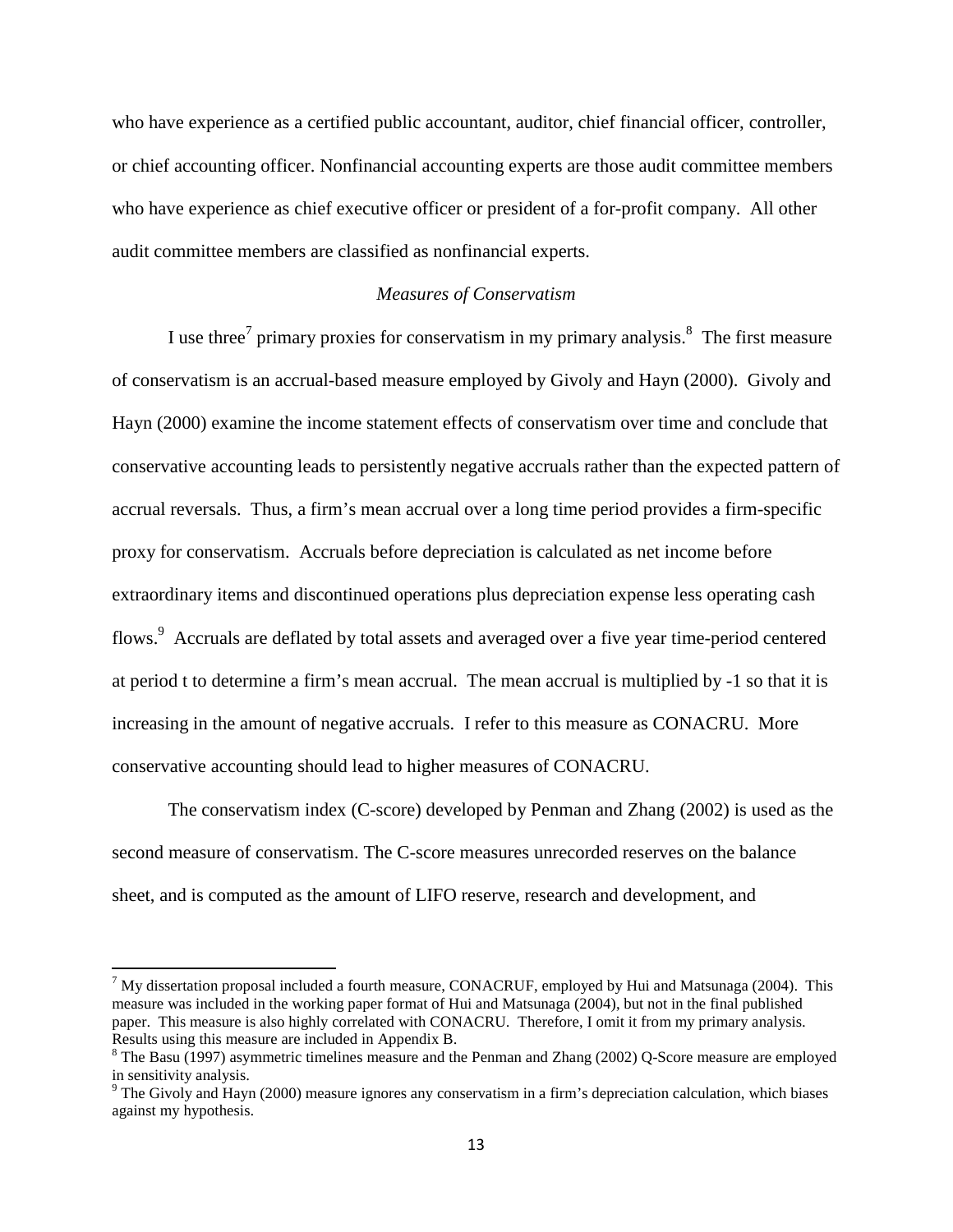advertising reserves scaled by net operating assets for firms with one or more of the three reserves.  $C_{it}$  is referred to as CSCORE, and is calculated as:

$$
C_{it} = (INV_{it}^{RES} + RD_{it}^{RES} + ADV_{it}^{RES}) / NOA_{it}
$$
 (1)

Where:

 $INV_{it}^{RES}$  = Inventory reserve is the LIFO reserve reported in the footnotes to the financial statements.

 $RD_{it}^{RES}$  = Research and Development reserve is the estimated unamortized R&D assets that would have been on the balance sheet had R&D not been expensed.<sup>10</sup>

 $ADV_{it}^{RES} = Advertising$  reserve is the estimated brand assets created by advertising expenditures.<sup>11</sup>

The third and final measure of conservatism is a market-value-based measure of conservatism developed by Beaver and Ryan (2000). Beaver and Ryan (2000) suggest that variation in book-to-market (BM) ratios is a function of two components: biased accounting recognition and lagged accounting recogntion. The bias component reflects persistent differences between book and market values resulting from conservative accounting. The lag component reflects temporary differences in book and market values attributable to the lag in recognizing economic gains and losses in accounting. Beaver and Ryan (2000) measure the bias (conservatism) and lag components of the BM ratio by regressing the BM ratio on current and six lagged annual stock returns, as demonstrated in the following model:

$$
BM_{it} = \chi + \chi_i + \chi_t + \sum \delta_k RET_{it-k} + \epsilon_{it}
$$

Where:

 $\overline{a}$ 

 $BM<sub>it</sub>$  = the book-to-market ratio for firm i at fiscal year-end t;

 $10$  I capitalize R&D expenditures and amortize them using the industry coefficients estimated by Lev and Sougiannis (1996).

 $11$  I capitalize advertising expenditures and amortize them over two years using the sum-of-year's digits method.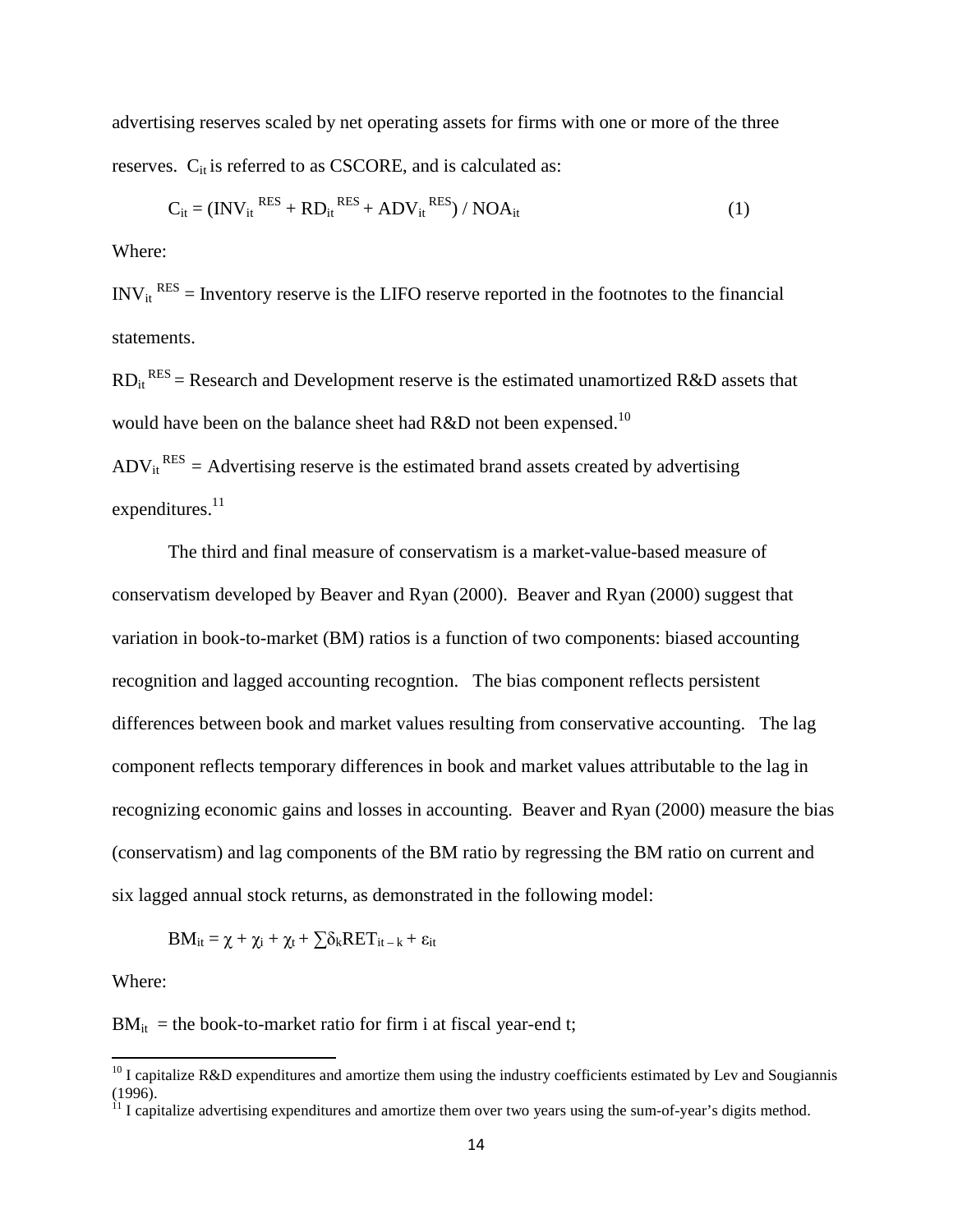$\gamma$  = the intercept across all firms and years;

 $\chi_i$  = the persistent firm specific bias component of BM ratio over the sample period;

 $\chi_t$  = the year-specific component of BM ratio across all firms;

 $RET_{it}$  annual stock returns including dividends for firm i in year t.

The firm specific intercept,  $\chi_i$ , is multiplied by -1 and will be referred to as CONBM.

# *Conservatism Model*

I estimate the following empirical model (Eq. 4) adapted from KV (2008) to test the

impact of the addition of accounting financial expertise to the audit committee on accounting

 $conservation<sup>12</sup>:$ 

 $CON = a<sub>0</sub> + a<sub>1</sub>ADD + a<sub>2</sub>AFEXP + a<sub>3</sub>BSIZE + a<sub>4</sub>NDUAL$  $+ a_5BIND + a_6ACSIZE + a_7ACMEET + a_8SIZE + a_9DEBT$ +  $a_{10}$ CFO +  $a_{11}$ RDADV +  $a_{12}$ SGROW +  $a_{13}$ LITI +  $a_{14}$ INOWN  $+ a_{15}$ INSTOWN + ε (4)

I define the variables as follows:

 $CON = one of the three measures of conservation;$ 

 $ADD = a$  dummy variable equal to 1 for those firms that had no accounting financial expert in the pre-SOX period and had at least one in the post-SOX period, and 0 otherwise;

 $AFEXP = a$  dummy variable indicating firms that had an accounting financial expert in the pre-SOX period and in the post-SOX period, and 0 otherwise;

 $BSIZE =$  the log of total number of directors in the board;

 $NODUAL = a$  dummy variable that equals 1 if the CEO is also not the chairman of the board, and 0 otherwise;

BIND = the proportion of directors who are independent;

ACSIZE = the log of total number of directors on the audit committee;

 $\text{ACMEET}$  = the number of meetings by the audit committee during the year;

 $SIZE =$  the log of total assets;

 $\overline{a}$ 

 $DEBT = long-term debt divided by total assets;$ 

 $CFO = cash flow from operations, scaled by total assets;$ 

 $RDADV$  = research and development expense plus advertising expense, scaled by sales;

SGROW = the annual percentage change in sales;

 $12$  KV (2008) include Big 4 as an independent variable in the multivariate regression. However, over 99% of firms in my sample are audited by Big 4 accounting firms; thus, this independent variable is excluded.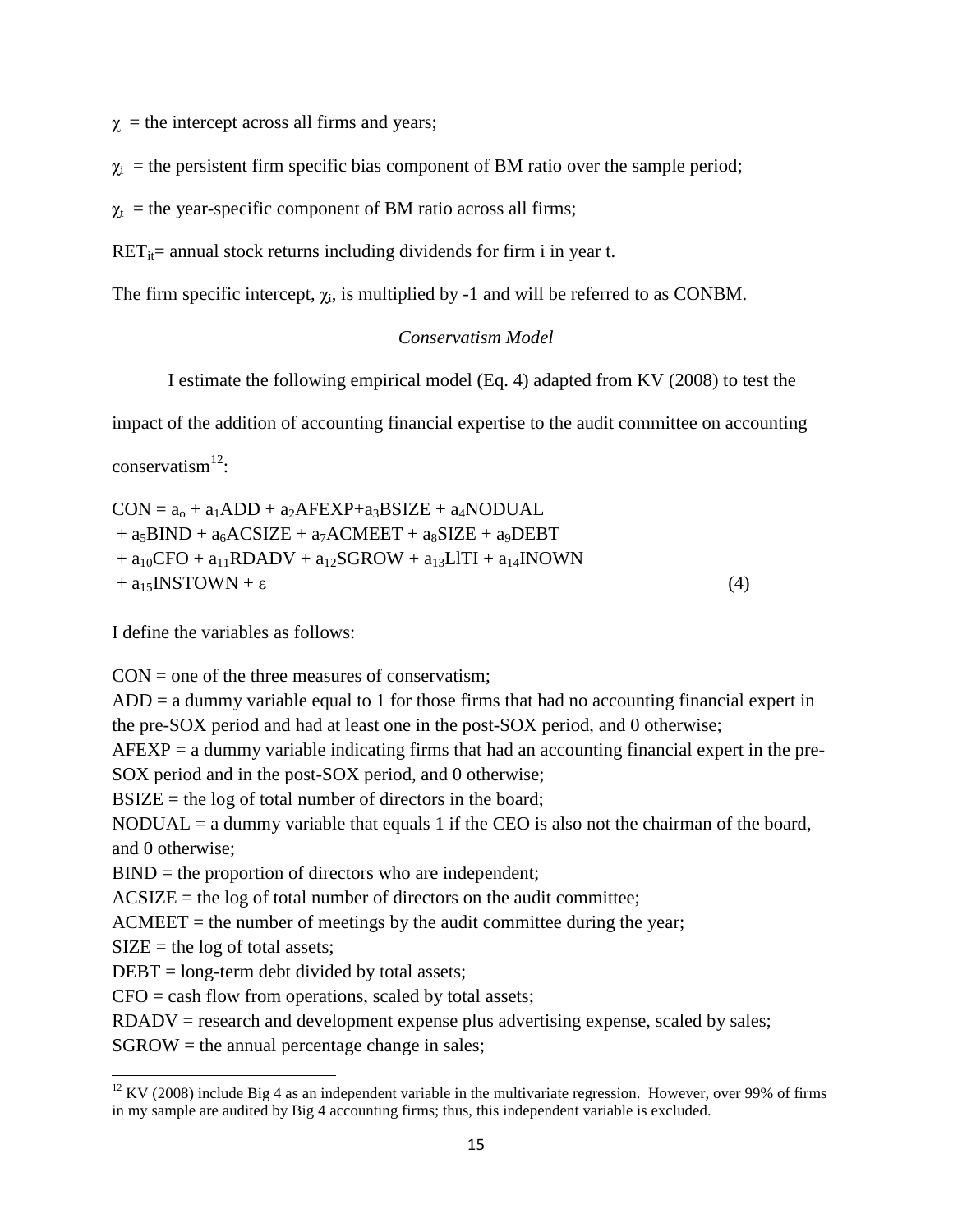$LITI = a$  dummy variable that equals 1 for biotechnology, computers, electronics, and retailing industries and equals 0 for other industries (Francis et al. 1994); INOWN= the percentage of common stock owned by all officers of the corporation and directors as a group; INSTOWN = the percentage of common stock held by institutions.

I expect a positive coefficient for  $a_1$ , which is consistent with Hypothesis 1 that the addition of accounting financial expertise is associated with increased accounting conservatism in the post-SOX period. AFEXP consists of those firms with accounting expertise in the pre-SOX and post-SOX period. Based on prior literature suggesting accounting financial expertise is associated with higher levels of conservatism, I expect a positive coefficient for  $a_2$ .

The additional variables in my tests control for governance characteristics of the firm. The first control variable is board size. Prior research suggests that smaller boards are more effective (Jensen 1993); therefore, I expect a negative sign for the coefficient for  $a_3$ . Prior research also indicates that separation of the role of CEO and chairman of the board enhances corporate governance (Jensen 1993; Agrawal and Chada 2005) and shows that more independent boards are associated with lower incidence of fraud and earnings management (Beasley 1996; Klein 2002). Therefore, a positive relation is expected for  $a_4$  and  $a_5$ . Prior research is mixed with regard to audit committee size; thus, no expectation is made for the sign of  $a_6$ . Farber (2005) finds that the frequency of audit committee meetings is negatively associated with fraudulent reporting; thus, I expect a positive coefficient on a7.

I include control variables for profitability, size, sales growth, and growth opportunities, which are potentially associated with alternative motivations for and costs of conservatism (Ahmed et al. 2002). I expect  $a_8$ ,  $a_9$ ,  $a_{10}$ ,  $a_{11}$ , and  $a_{12}$  to be positive. When conservatism is defined as CSCORE*,* I do not include RDADV in the model because it is used in the calculation of the C-Score.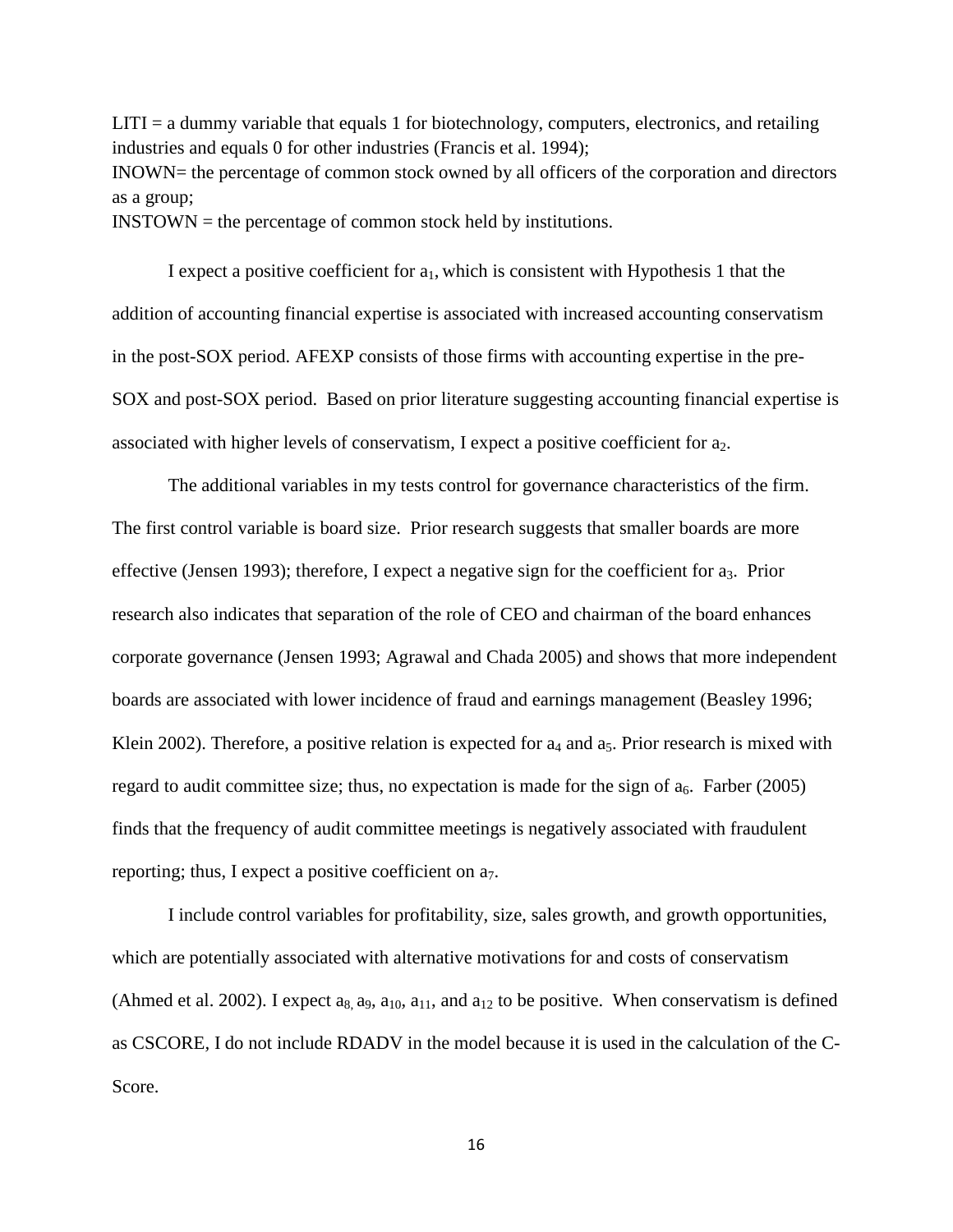Firms operating in industries where the risk of litigation is high have incentives to adopt conservative financial reporting (KV 2008). Thus, I expect a positive relation for  $a_{13}$ . Warfield, Wild, and Wild (1995) find that managerial ownership is positively associated with the informativeness of earnings. Therefore, I expect  $a_{14}$  to be positive. Finally, I expect a negative sign for a<sub>15</sub>, consistent with prior research that institutional investors may emphasize short-term performance and, thus, have a greater likelihood of earnings management (Bushee 2004).

# *Conservatism Model Conditioned Upon Governance*

Prior research investigating the relationship between audit committee financial expertise and FRQ has used a measure of strong governance (SGOV) and noted that the effect of accounting financial expertise on the audit committee is conditional upon the governance of the firm (KV 2008; DeFond et al. 2005). SGOV is a dummy variable that equals 1 if GOV is greater than the sample median and 0 otherwise. The components of SGOV are defined as follows:

 $GOV = a$  summary measure of corporate governance that is equal to the sum of the following six binary governance variables: LBSIZE, HBIND, HACSIZE, HACIND, LGINDEX, and HINSTOWN;

LBSIZE = a dummy variable that equals 1 if the board size is less than the sample median, and  $0$ otherwise;

 $HBIND = a$  dummy variable that equals 1 if the proportion of outside directors is greater than 60 percent, and 0 otherwise;

 $HACSIZE = a$  dummy variable that equals 1 if the proportion of the number of directors on the audit committee to the total number of directors on board is greater than the sample median, and 0 otherwise;

 $HACIND = a$  dummy variable that equals 1 if the audit committee is composed solely of independent directors, and 0 otherwise;

LGINDEX  $=$  a dummy variable that equals 1 if the GINDEX is below the sample median, and 0 otherwise; GINDEX, developed by Gompers, Ishii, and Metrick 2003, measures the strength of a firm's governance system and is constructed based on a simple counting of 24 corporate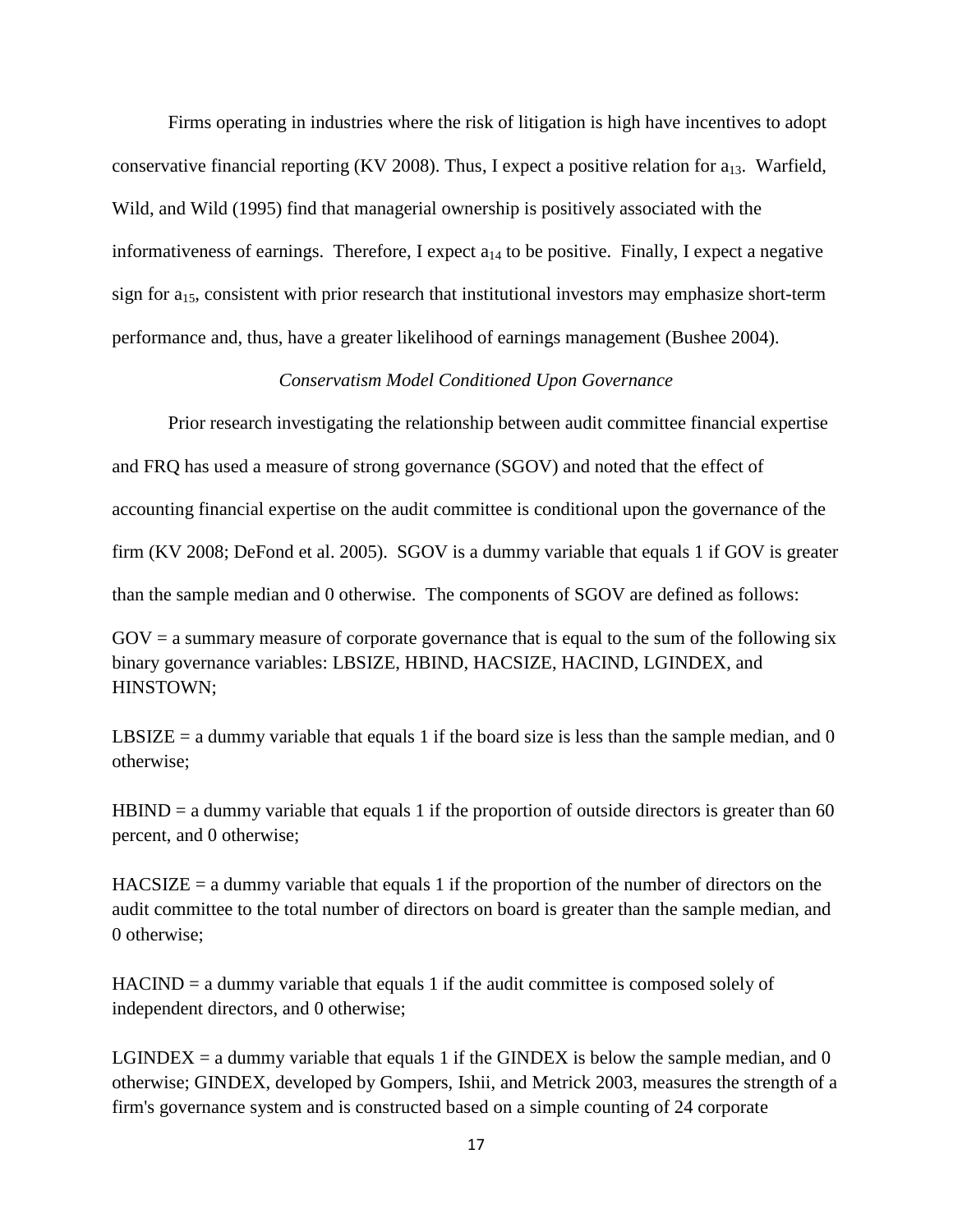governance provisions. A low (high) GINDEX means that a firm has a strong (weak) governance system;

 $HINSTOWN = a dummy variable that equals 1 if the percentage of institutional ownership$ (INSTOWN) is greater than the sample median, and 0 otherwise.

I partition the sample into strong governance firms (SGOV=1) and weak governance firms (SGOV=0) and estimate the following empirical model (Eq. 4) to test Hypothesis 2:

 $CON = a<sub>o</sub> + a<sub>1</sub>ADD + a<sub>2</sub>AEXP + a<sub>3</sub>SIZE + a<sub>4</sub> DEBT + a<sub>5</sub>CFO$  $+ a_6 RDADV + a_7SGROW + a_8 LITI + a_9 INOWN + \varepsilon$  (5)

In this model, SGOV includes a number of governance variables that are considered separately in Eq. 4, thus these control variables are not included in this regression analysis. For the CSCORE measure, RDADV is omitted.

For firms with strong governance (SGOV=1), I expect a positive coefficient for  $a_1$ , which is consistent with Hypothesis 2 that the addition of accounting financial expertise to firms with strong governance is associated with higher accounting conservatism in the post-SOX period. Based on prior literature suggesting that accounting financial expertise is associated with higher levels of conservatism in firms with strong governance, I expect a positive coefficient for  $a_2$  for firms with strong governance.

For firms with weak governance (SGOV=0), no prediction is made for the coefficient for  $a_1$  or  $a_2$ , because prior literature suggests accounting financial expertise is associated with higher levels of conservatism *only* in firms with strong governance. Therefore, there is no conceptual link between the accounting expertise of the audit committee and accounting conservatism for firms with weak governance.

# **4. Empirical Results**

*Sample and Descriptive Statistics*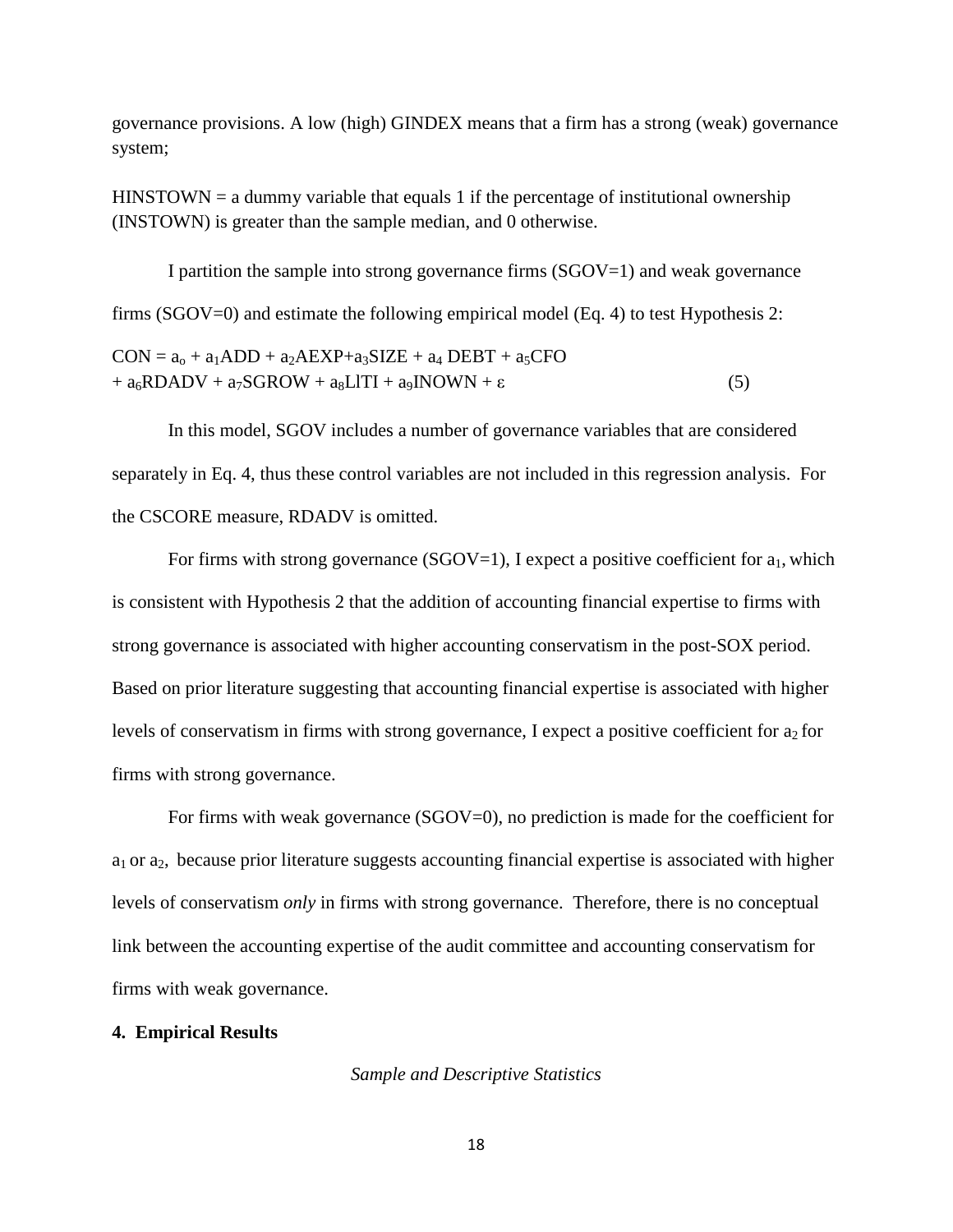In order to examine the appointment of accounting experts to the audit committee around the passage of SOX, I require firms to have observations in both the pre-SOX (2000-2001) and post-SOX period (2006-2007). These time periods were selected for two reasons. First, SOX was passed in July of 2002, so ending the pre-SOX period in 2001 eliminates much of the influence that the passage of SOX may have on the results. Second, the typical term for a board member is 3 to 5 years. The five year time span allows for more turnover in the board and audit committee.

The sample selection begins with firms that are included in the S&P 500 for the years 2000 through 2001. The sample was confined to firms in the S&P 500 in order to increase the data availability for members of the board of directors.<sup>13</sup> A search on COMPUSTAT for the S&P 500 firms yielded 390 firms. Sixty-six firms in the financial services industries (Standard Industrial Classification [SIC] codes 6000-6999) are excluded because accruals of these firms are interpreted differently from accruals of firms in other industries.<sup>14</sup> I exclude 34 firms that underwent a merger, acquisition, or disposition of a major segment between the end of the pre-SOX sample (2002) and the beginning of the post-SOX sample (2006). I also exclude 16 firms for which either financial data or governance data are unavailable. My final sample consists of 274 firms (548 firm-years). For the CSCORE measure, I exclude 148 firm-years where data are unavailable for any of the three reserves (LIFO inventory reserve, R&D expense, and advertising expense) needed to estimate CSCORE. The final sample for the CSCORE measure is 400 firmyears.

For each firm-year in the final sample, I hand collect data about the background and experience of the audit committee members from proxy statements, 10-K reports, and other

<sup>&</sup>lt;sup>13</sup> Using a sample of S&P 500 firms is consistent with prior research (e.g. Klein 2002 and KV 2008).

 $14$  Many studies on conservatism also eliminate firms in the utilities industry. In sensitivity analysis, the results of this paper are not changed by eliminating firms in the utilities industry.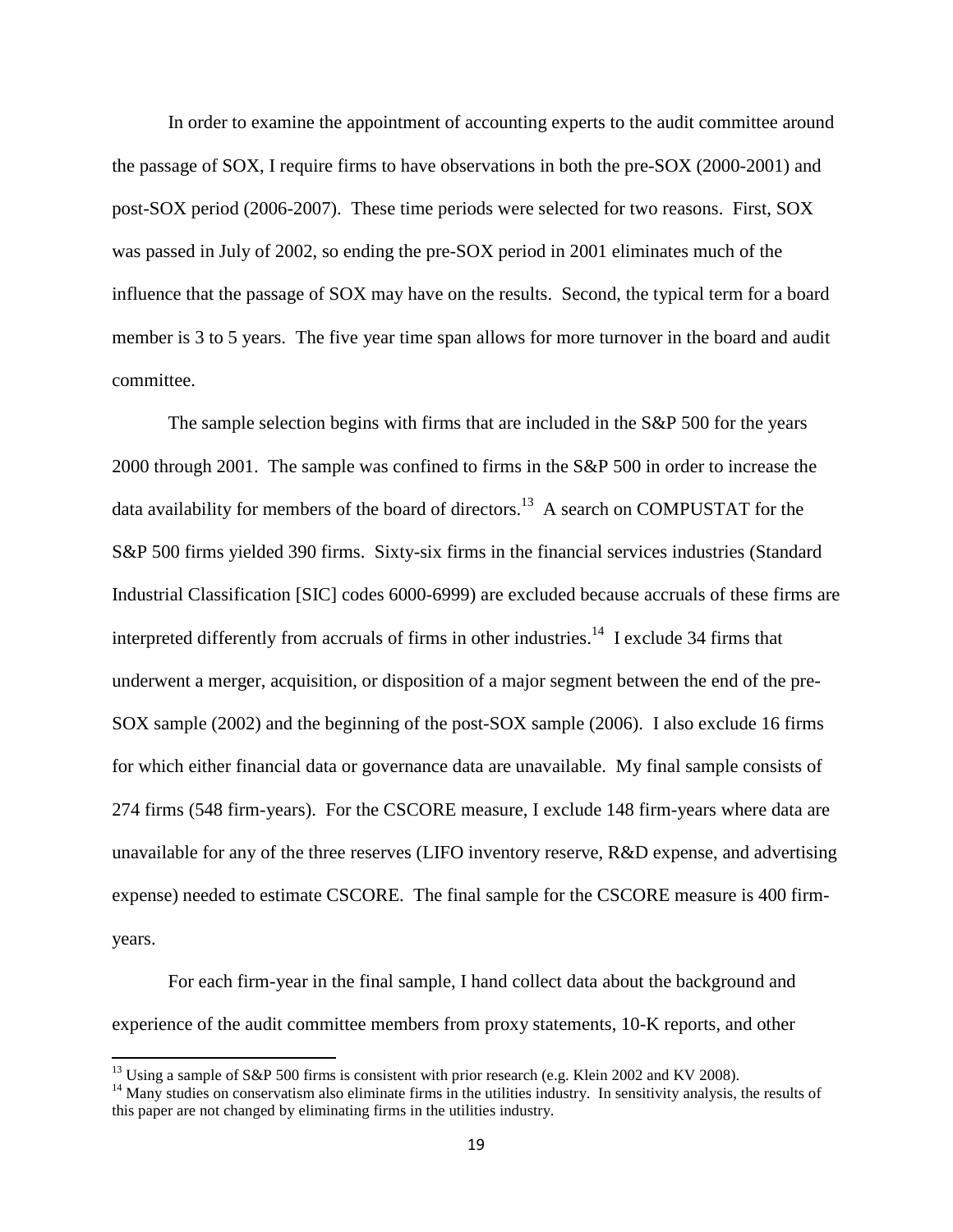publicly available sources. Accounting data are obtained from COMPUSTAT. The corporate governance data are obtained from proxy statements, 10-K reports, and other publicly available sources.

For my primary analysis, I partition firms into one of three different categories: ADD firms are those firms that had no accounting financial expert on the audit committee at any time in the pre-SOX period (2000-2001), and did have an accounting financial expert in the post-SOX period; AFEXP firms are those firms that had an accounting financial expert on the audit committee at any time in the pre-SOX period (2000-2001) and continued to have an accounting financial expert on the audit committee in the post-SOX period; while NAFEXP are those firms that did not have an accounting financial expert on the audit committee at any time in the pre-SOX period and did not have an accounting financial expert in the post-SOX period.<sup>15</sup>

# INSERT TABLE 1 ABOUT HERE

The industry distribution for the sample appears in Table 1. The industry distribution is similar to that of KV (2008). Business equipment, manufacturing, and retail industries represent 47 percent of the sample (56 percent for the CSCORE measure).

### INSERT TABLE 2 ABOUT HERE

Information about the presence of financial experts on the audit committee for sample firms is summarized in Table 2. The number of firms with at least one accounting financial expert has increased over time, with a dramatic increase in the post-SOX period. Additionally, the number of firms with at least one nonfinancial expert has decreased substantially in the post-

<sup>&</sup>lt;sup>15</sup> The pre-SOX sample contains multiple firm-year observations, and some firms changed levels of accounting expertise within the pre-SOX sample. Accordingly, in considering changes in audit committee expertise from preto post-SOX, I classify firms as "ADD" firms if they had no accounting financial expertise at any time during the pre-SOX period and had accounting financial expertise at any time in the post-SOX period.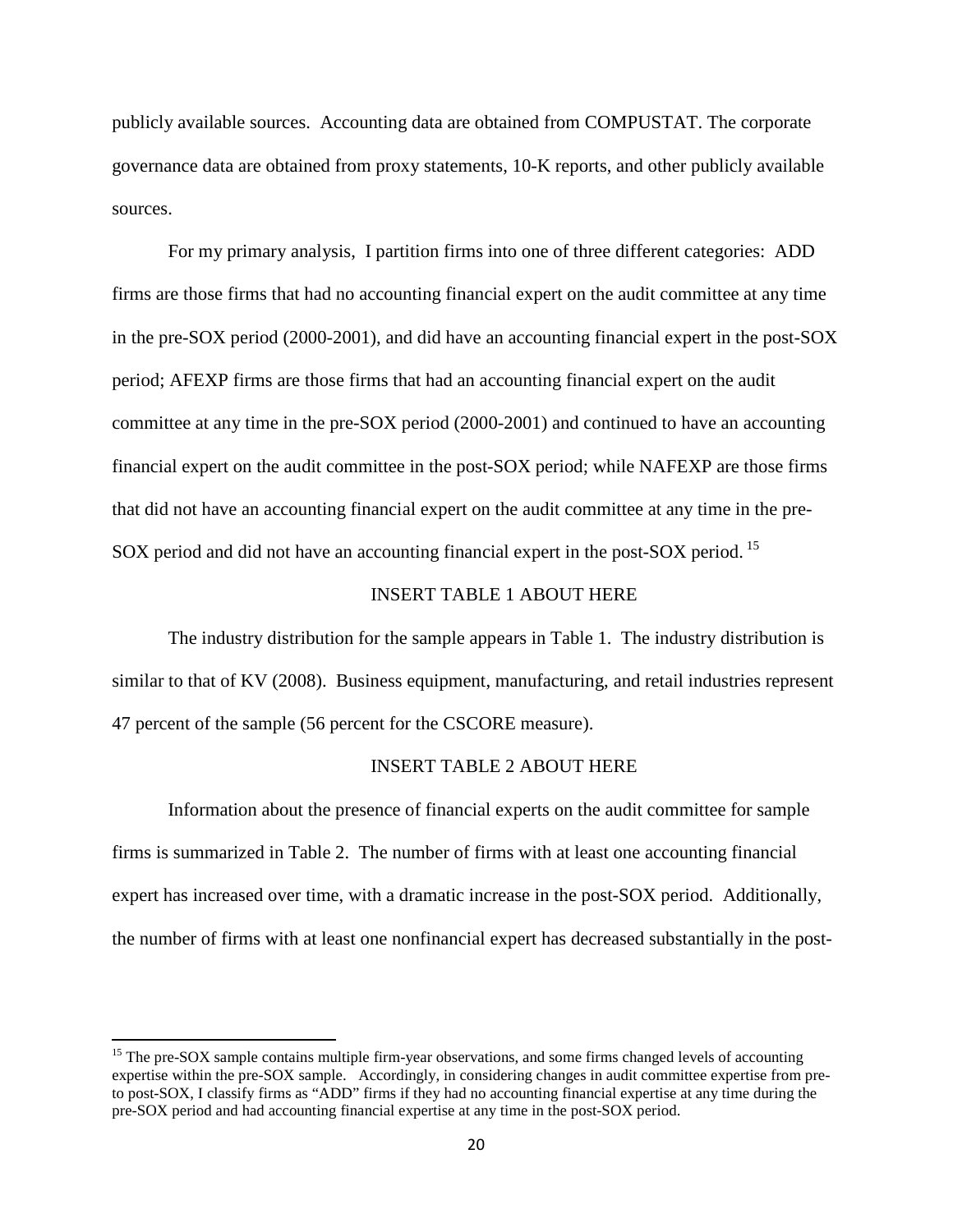SOX period. Thus, the goal of SOX Section 407, which is to increase financial expertise on the audit committee, appears to have been achieved.

### INSERT TABLE 3 ABOUT HERE

Descriptive statistics for the pooled sample in the post-SOX period are presented in Table 3. The mean value for ADD is 42.7, which indicates that about 43 percent of the firm-years consist of firms that had no accounting financial expertise on the audit committee in the pre-SOX period and had accounting financial expertise on the audit committee in the post-SOX period. The mean value for AFEXP is .218, thus, about 22 percent of the firm years had accounting financial expertise on the audit committee in the pre-SOX period and continued to have accounting financial expertise on the audit committee in the post-SOX period. About 36 percent of firms had no accounting expertise on the audit committee in the pre-SOX period and continued to have no accounting financial expertise on the audit committee in the post-SOX period (NFEXP).

About 67 percent of the firm-years have at least one accounting financial expert (AFINEXD), and 22.2 percent of the total audit committee directors qualify as accounting financial experts (AFIN). The proportion of audit committee directors who are neither accounting financial experts nor non-accounting financial experts reduced significantly to 15.8 percent (NFE). The mean value of audit committee independence (ACIND) is  $.943<sup>16</sup>$  while board independence is .738. This indicates that 94.3% and 73.8% of audit committee and board members are independent, respectively. The mean value for NODUAL is 0.263, indicating that for about 26 percent of the firm-years, the position of CEO and the chairman of the board are not

<sup>&</sup>lt;sup>16</sup> Audit committee members' independence may be impaired by performing legal or other consulting services. Most companies acknowledge the relationship between the company and the audit committee member and include a disclaimer in the proxy that the company believes that the relationship does not impair the independence of that audit committee member.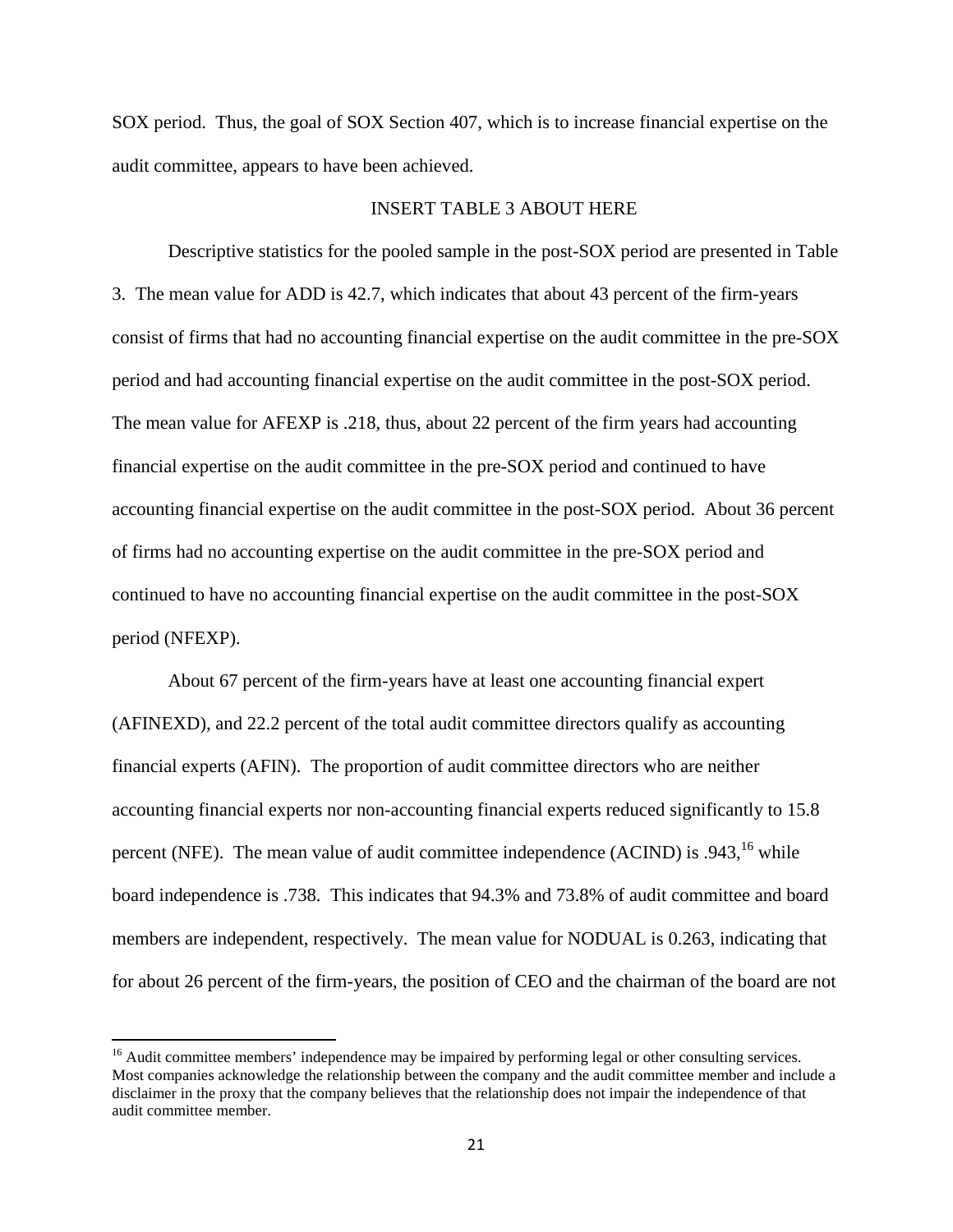held by the same individual. The mean percentages of common stock held by insiders (INOWN) and institutions (INSTOWN) are, respectively, 4.8 percent and 70.9 percent.

#### *Univariate Analysis*

# INSERT TABLE 4 ABOUT HERE

Correlation coefficients for firm types and conservatism measures are reported in Table 4. Results indicate that for the post-SOX sample, ADD is not significantly correlated with any of the conservatism measures using Pearson correlations, and significantly positively correlated only with CONBM using Spearman correlations. On the other hand, AFEXP is positively correlated with CONACRU and CSCORE using both Pearson and Spearman correlations. AFEXP is significantly negatively correlated with CONBM using Spearman correlations, but not using Pearson correlations. These results provide weak evidence indicating that firms who added accounting financial expertise to the audit committee in the post-SOX period are associated with higher levels of conservatism only using the CONBM measure. However, the results suggest that firms with an accounting expert in the pre-SOX period are more conservative even in the post-SOX period using CONACRU and CSCORE measures.

I also examine whether significant differences exist in mean and median values of the various conservatism measures between firms with no accounting expert in the pre-SOX period and added at least one accounting financial expert and firms that did not add any accounting financial experts. ADD is a dummy variable that equals 1 for firms that added at least one accounting financial expert between pre-SOX and post-SOX, and 0 otherwise. Those results are reported in Table 5.

#### INSERT TABLE 5 ABOUT HERE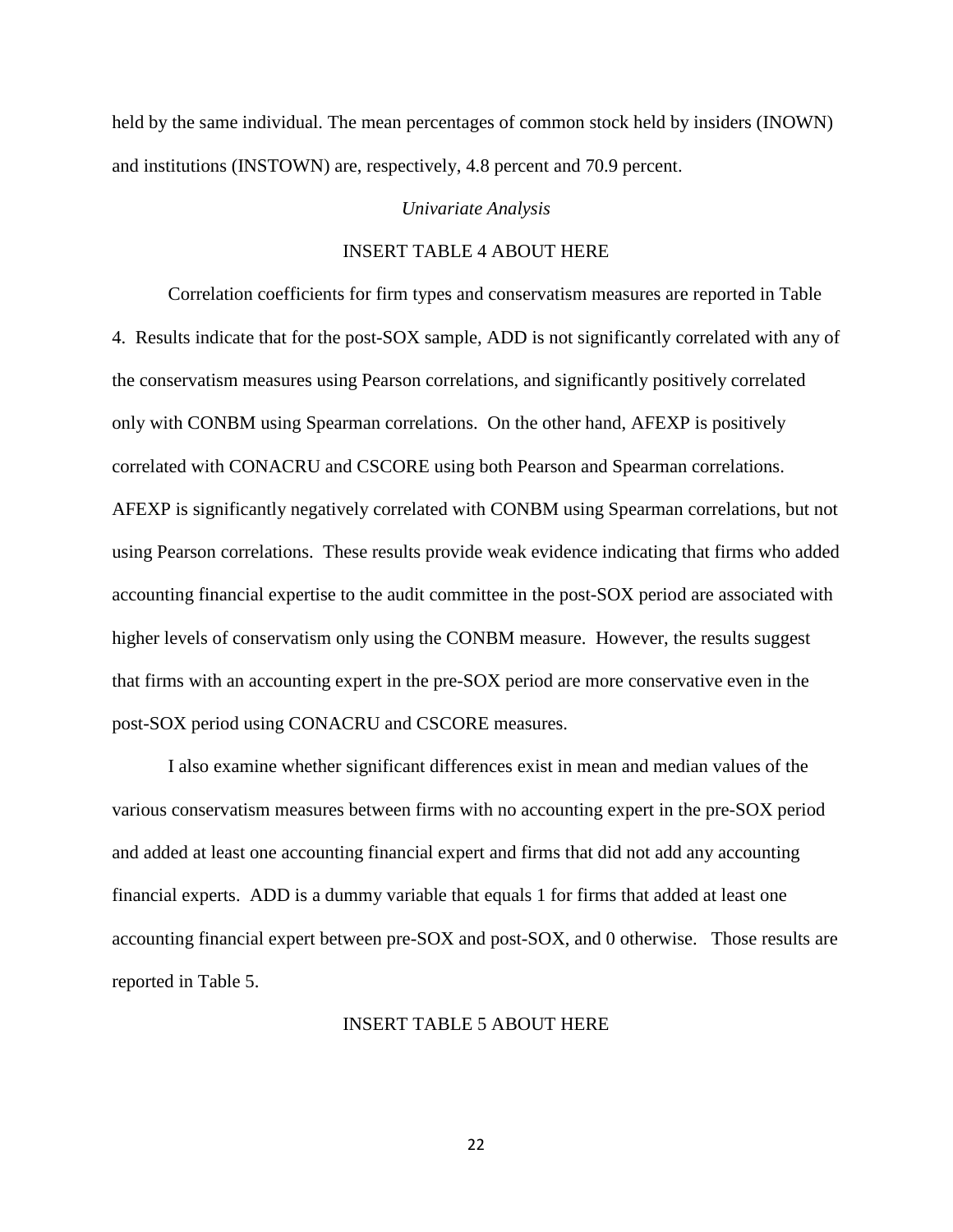As seen in Panel A, the mean values of conservatism are not significantly different for firm-years that added at least one accounting financial expert relative to firm-years that did not add any accounting experts for any of the three conservatism measures. These results indicate that adding accounting financial expertise is not associated with a subsequent increase in accounting conservatism. The median analysis provides mixed results. For CONACRU and CONBM, the medians are significantly higher at the .10 level for firms that added an accounting financial expert to the audit committee. However, the median value for CSCORE is significantly lower at the .10 level for firms that added an accounting financial expert to the audit committee. These results provide mixed and weak support about the benefit of adding an accounting financial expert to the audit committee.

Results about the relation between accounting financial expertise on the audit committee and accounting conservatism using a changes specification are provided in Panel B of Table 5. To determine the change in conservatism for each firm, I use the methodology employed by Ahmed et al. (2002). Specifically, for each firm, I calculate the change in conservatism variables as the firm-specific mean value for the post-SOX period (2006-2007) less the firm-specific mean value for the pre-SOX period (2000-2001). Panel B provides the change in conservatism measures from the pre-SOX period (2000-2001) to the post-SOX period (2006-2007) for firms that added at least one accounting financial expert and firms that did not. The differences in mean and median values are not significant for CONACRU or CONBM; however, the mean and median changes in CSCORE are significantly higher at the .10 level for firms that did *not* add an accountant to the audit committee. These results indicate that adding accounting financial experts to the audit committee is not associated with a change in accounting conservatism.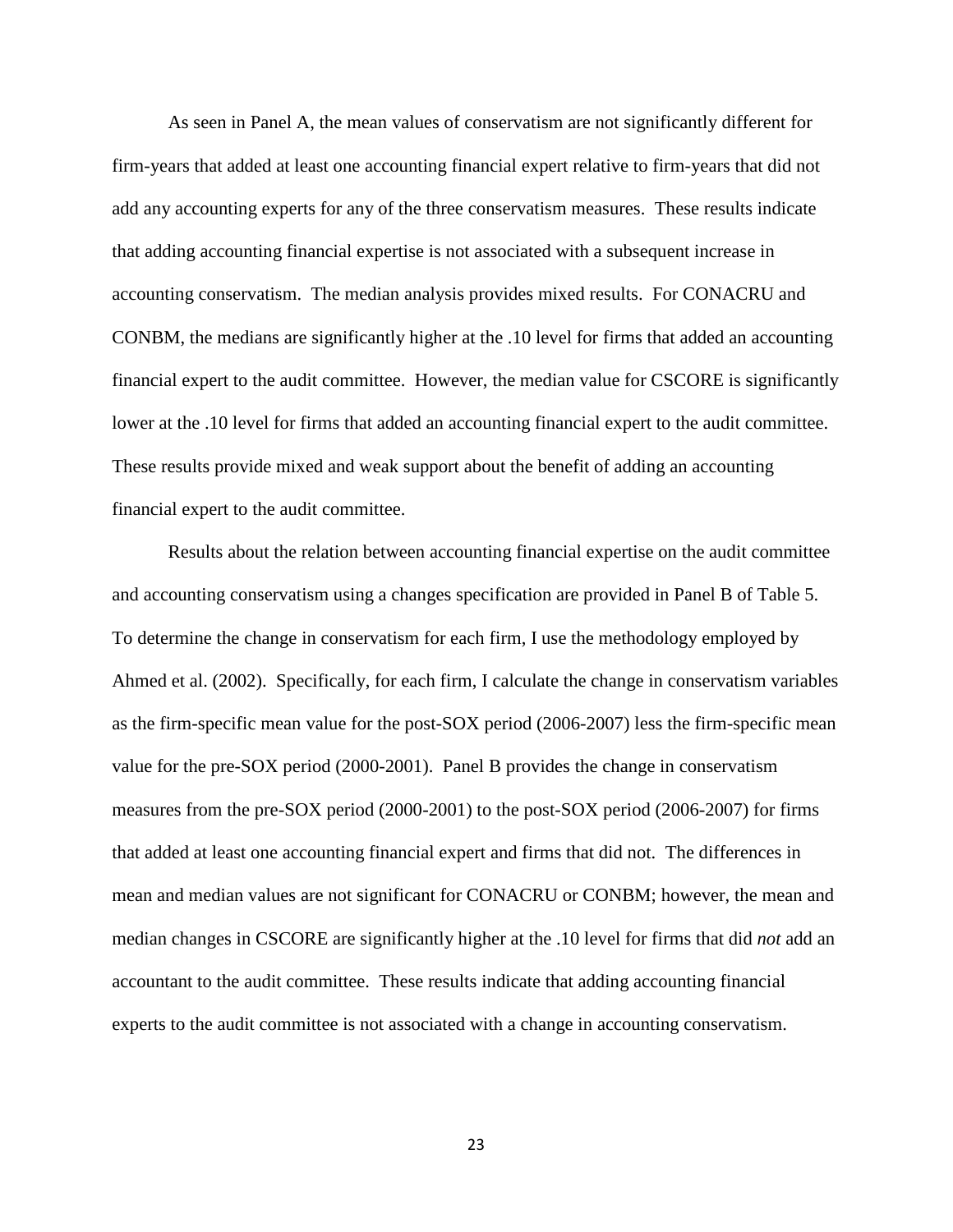However, the univariate analyses do not indicate how the variables jointly affect accounting conservatism and are subject to omitted variables bias.

#### *Multivariate Analysis*

# INSERT TABLE 6 ABOUT HERE

 Results for the Eq. 5 are presented in Table 6. To control for industry-specific effects, I include 10 industry-dummy variables based on Fama-French industry classifications (excluding money and finance) (coefficients for the industry-dummy variables are not tabulated). The tstatistics in Table 6 are based on Huber-White standard errors that correct for clustering and are robust to heteroscedasticity and serial correlation (Huber 1967; White 1980; Rogers 1993).

 In multivariate analysis, the variable of interest, ADD is not significant for any of the conservatism measures. AFEXP is positive and significant at the .05 level in the CSCORE model, and is marginally significant in the CONACRU model (t-statistic of 1.54). However, AFEXP is not significant in the CONBM model.

Turning to control variables, the sign for BSIZE is positive but significant only for the CONBM measure at the .10 level. NODUAL is mixed and insignificant for all three measures of conservatism. BIND is positive but not significant for any cases. ACSIZE is significant only in the CSCORE case, and ACMEET is significant at the .05 or better level in the CSCORE cases. The sign for ACIND is negative in both cases, but is not significant in either case. INSTOWN is positive and significant in the CSCORE case. This result suggests that institutions have a preference for more conservative financial reporting in the post-SOX period.

#### *Multivariate Analysis Conditioned Upon Strong Governance*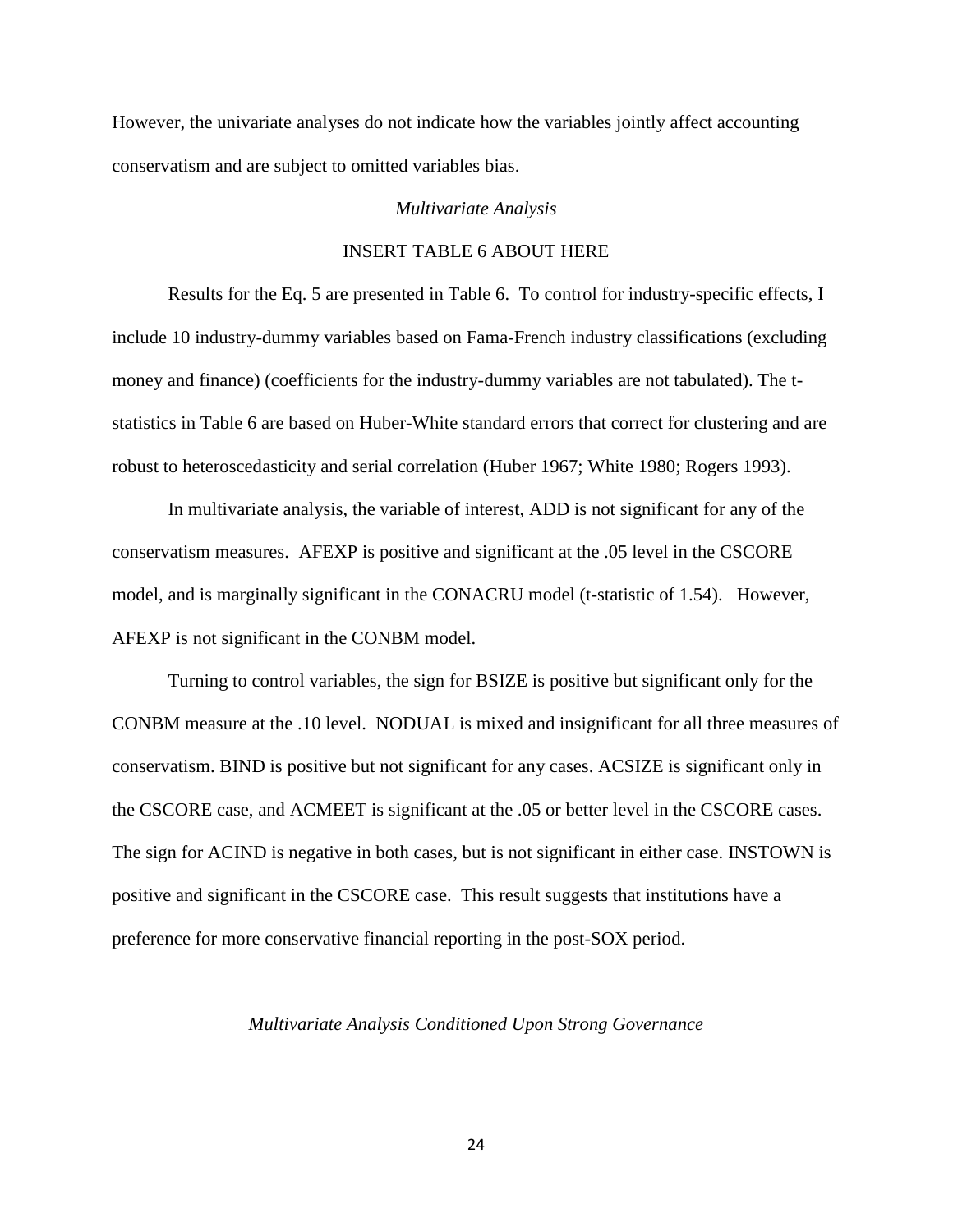Table 7 presents the results of multivariate analysis conditioned upon SGOV. Consistent with Hypothesis 2, for firms with a strong governance structure, the addition of an accounting financial expert is positively and significantly associated with higher levels of conservatism as measured by CSCORE at the .05 level. The results also show that for firms with weak governance, the addition of an accounting financial expert to the audit committee is significantly positively associated with higher levels of accounting conservatism using the CONACRU measure at the .05 level.

# INSERT TABLE 7 ABOUT HERE

#### *Firm Type Analysis*

 The results from Table 4 indicate that firms that had an accounting financial expert on the audit committee in both the pre- and post-SOX period are associated with higher levels of accounting conservatism. To investigate whether firm type is driving the results found in the pre-SOX period, I partition firms into one of two groups: firms that had an accounting financial expert on the audit committee in the pre-SOX period (PREAFINEXD=1) and firms that did not have an accounting financial expert on the audit committee in the pre-SOX period (PREAFINEXD=0). I compare the mean and median values of conservatism measures between these firms in the post-SOX period to determine whether significant differences exist in levels of conservatism in Table 8.

#### INSERT TABLE 8 ABOUT HERE

As seen in Panel A, both mean and median values of conservatism are significantly higher for firm-years with at least one accounting financial expert in the pre-SOX period relative to firm-years that had only non-accounting financial experts in the pre-SOX period for the CONACRU and CSCORE measures. The differences in mean values are significant for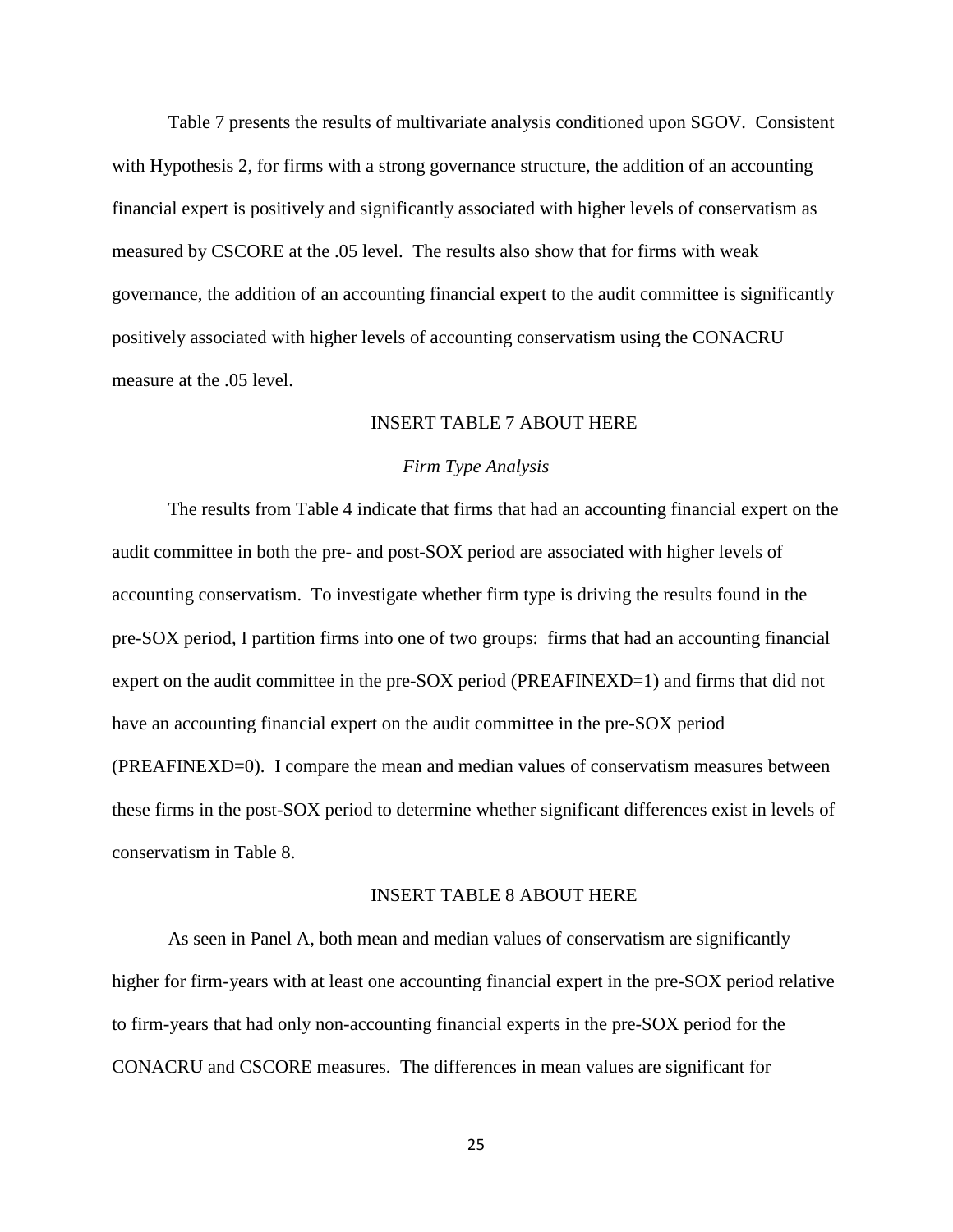CONACRU and CSCORE at the .05 and .01 levels, respectively. The differences in median values are significant at the .05 level for the CSCORE measure. Interestingly, the level of conservatism as measured by CONBM is significantly lower in the post-SOX period for firms that had an accountant on the audit committee in the pre-SOX period. Prior research provided no results using the CONBM measure (KV 2008). These results suggest that firm type was driving the results found in prior literature documenting an association between accounting financial expertise and accounting conservatism using the CONACRU and CSCORE measures.

Panel B provides the change in conservatism measures from the pre-SOX period to the post-SOX period for firms that had at least one accounting financial expert in the pre-SOX period and firms that did not. The differences in mean and median values are not significant for any of the measures. These results indicate that firms with accounting financial experts on the audit committee in the pre-SOX period did not have a greater change in accounting conservatism post-SOX than firms with no accounting financial experts in the pre-SOX period.

As an additional analysis regarding firm type, I again assign firms into one of two groups: firms that had an accounting financial expert on the audit committee in the pre-SOX period (AFINEXD=1) and firms that did not have an accounting financial expert on the audit committee in pre-SOX period (AFINEXD=0). In Table 9, I compare the mean and median values of conservatism measures between these firms in the 1997-1998 time period (prior to the KV 2008 sample period) to determine whether significant differences exist in levels of conservatism.

#### INSERT TABLE 9 ABOUT HERE

 As seen in Table 9, both mean and median values of conservatism are higher for firmyears with at least one accounting financial expert in the pre-SOX period relative to firm-years that had only non-accounting financial experts in the pre-SOX period for both CONACRU and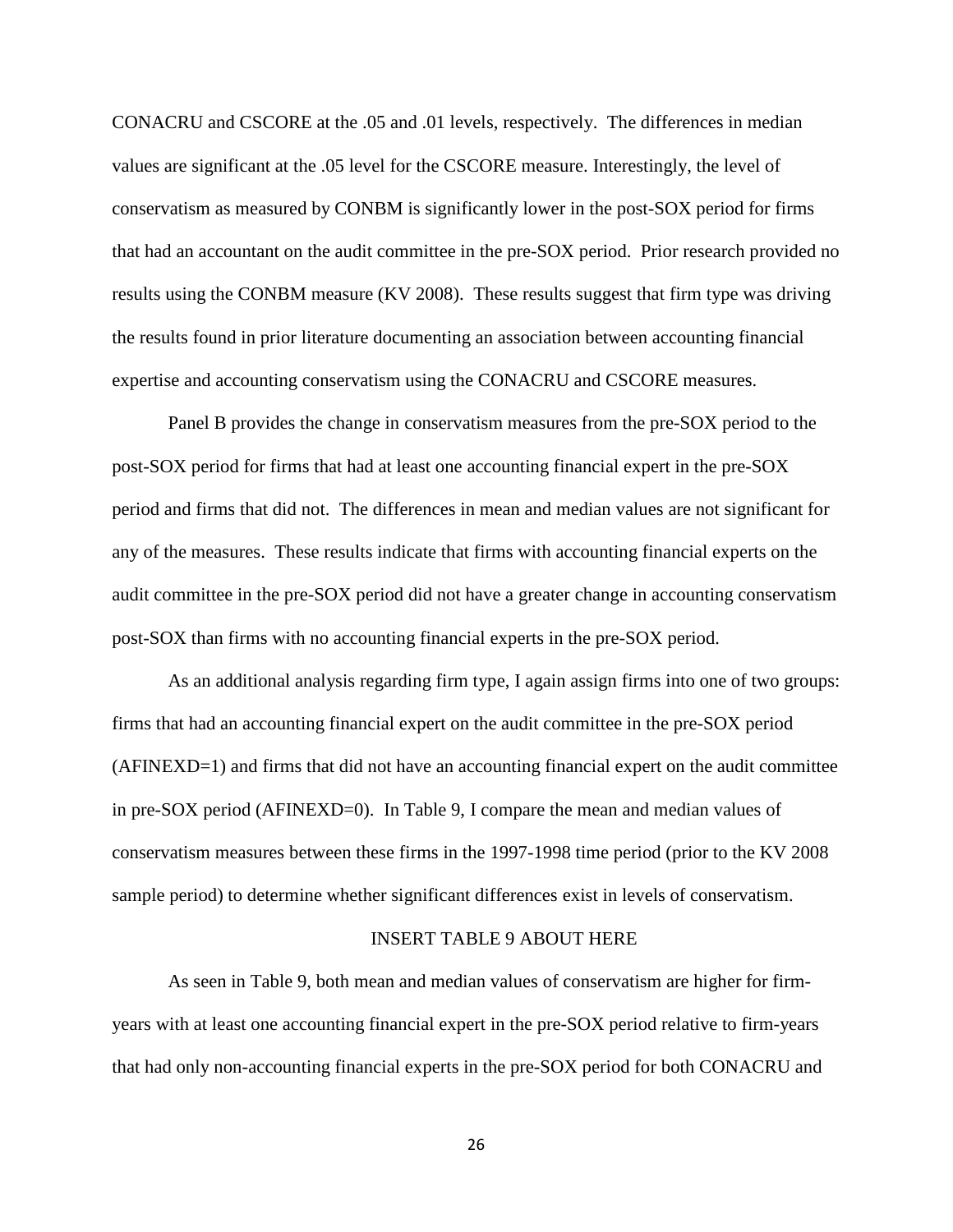CSCORE conservatism measures. The differences in mean values are significant for

CONACRU at the 0.01 level and at the .05 level for CSCORE. The differences in median values are significant for CSCORE at the 0.05 level and at the .01 level for CONACRU. No significant differences are reported using the CONBM measure. These results further suggest that firm type was driving the results found in prior literature documenting an association between accounting financial expertise and accounting conservatism.

### *Asymmetric Loss Recognition*

Basu's [1997] measure of accounting conservatism is a measure of conditional conservatism.<sup>17</sup> This measure focuses on the implication that earnings will reflect "bad news" more quickly than "good news." According to the Basu measure, the greater the asymmetric timeliness, the greater the degree of conservatism in a firm. The following cross-sectional regression is used to assess the degree of conservatism (i.e. asymmetric timeliness):

$$
EPS_{it}/P_{it} = \alpha_0 + \alpha_1 DR_{it} + \beta_0 R_{it} + \beta_1 R_{it}^* DR_{it} + \varepsilon_{it}
$$
\n
$$
\tag{7}
$$

Where:

 $\overline{a}$ 

 $EPS_{it}$  = Earnings per share for firm i year t

 $P_{it}$  = Opening stock market price for firm i year t

 $R_{it}$  = Stock market return for firm i year t

 $DR<sub>it</sub> = Dummy variable that is equal to 1 if the stock market return for firm i in year t is$ 

negative, and equal to 0 if the stock market return for firm i in year t is nonnegative.

Basu [1997] regresses accounting earnings (EPS/P) on stock returns (R) separately for 'good-news' and 'bad-news' firm-years. A firm-year is deemed as a "good-news" firm-year if its

<sup>&</sup>lt;sup>17</sup> Despite criticism of the Basu (1997) measure (see Givoly et al. 2007 for further discussion), it is the most widely used conservatism measure in the literature. Because of the criticism, I use this measure only in sensitivity analysis. Sample limitations do not allow me to use other asymmetric timeliness measures such as the Ball and Shivakumar (2005) cash flow measure.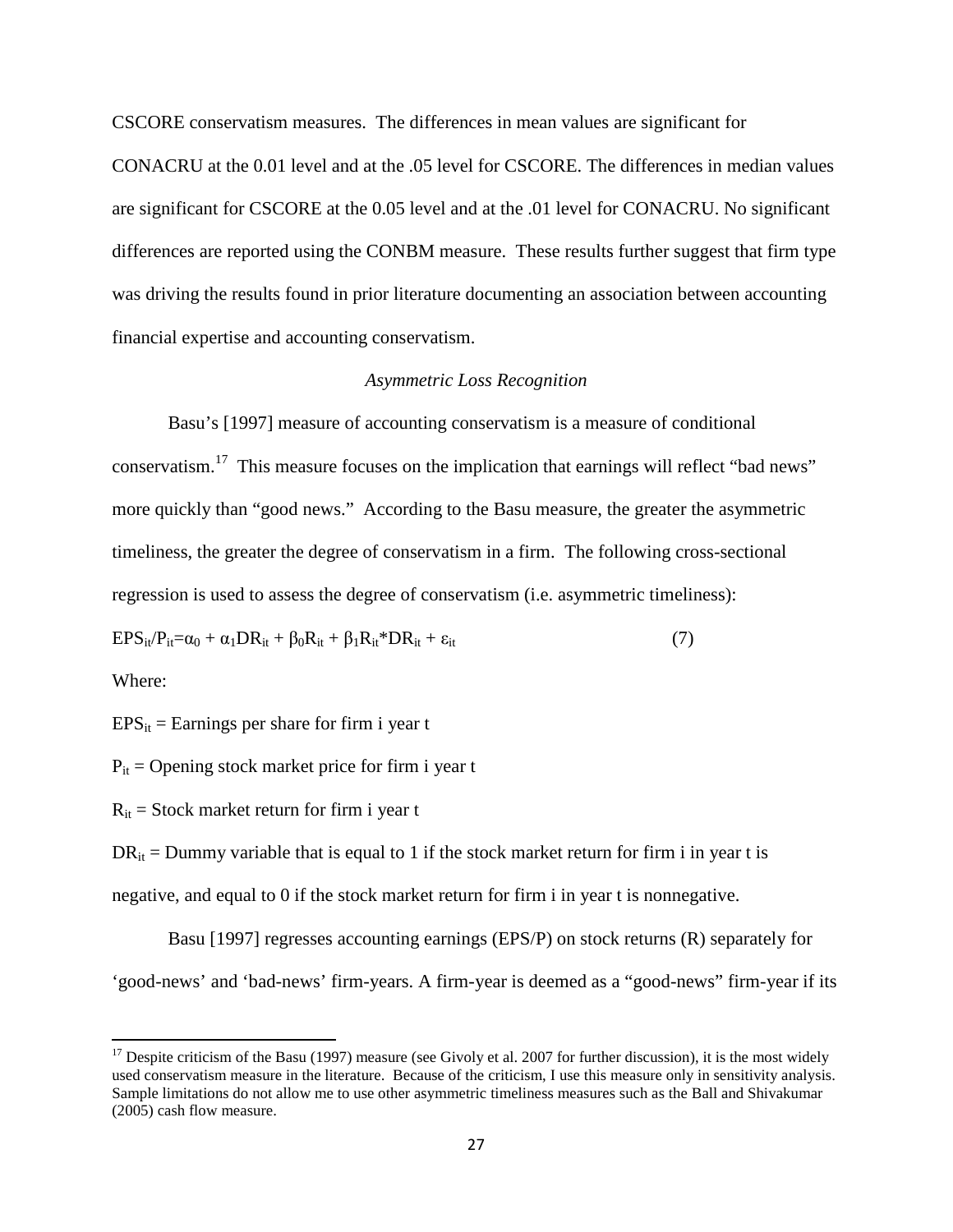market return is positive or zero. A firm-year is deemed a "bad-news" firm-year if its stock return is negative. The regression model uses the dummy variable, DR, to separate "good-news" from "bad-news", which allows the slope coefficients (and the intercepts) to differ between these two groups. The estimated slope coefficient measures how timely the news embodied in the stock return is recognized in earnings, conditional on the nature (i.e. the sign) of the "news."

Under good news, DR equals 0, and the good-news timeliness coefficient is  $\beta$ 1. Under bad news, DR equals 1, and the bad-news timeliness coefficient is  $β0+β1$ . Therefore,  $β1$  is the asymmetric timeliness coefficient and is the primary indicator of accounting conservatism in the Basu model. The greater β1 is, the higher the degree of conservatism.

To test the effect of the addition of accounting financial expertise to the audit committee on asymmetric timeliness, I estimate the following model, adopted from Ahmed and Duellman (2007):

 $EPS_{it}/P_{it} = \alpha_0 + \alpha_1 DR_{it} + \beta_0R_{it} + \beta_1R_{it} * DR_{it} + \beta_2ADD_{it} + \beta_3ADD_{it} * DR_{it}$  (8) +  $\beta_4 ADD_{it} *Rit + \beta_5 ADD_{it} * R_{it} *DR_{it} + \beta_6 TYPE_{it} + \beta_7 TYPE_{it} * DR_{it}$ +  $\beta_8$ TYPE<sub>it</sub> \*Rit +  $\beta_5$ TYPE<sub>it</sub> \* R<sub>it</sub> \*DR<sub>it</sub> +  $\varepsilon_{it}$ 

### Where:

 $EPS_{it}$  = Earnings per share for firm i year t

 $P_{it}$  = Opening stock market price for firm i year t

 $R_{it}$  = Stock market return for firm i year t

 $DR<sub>it</sub> = Dummy variable that is equal to 1 if the stock market return for firm i in year t is$ 

negative, and equal to 0 if the stock market return for firm i in year t is nonnegative.

ADD = Dummy variable that is equal to 1 if the firm had no accounting expertise on the audit committee in the pre-SOX period and added accounting expertise in the post-SOX period, 0 otherwise.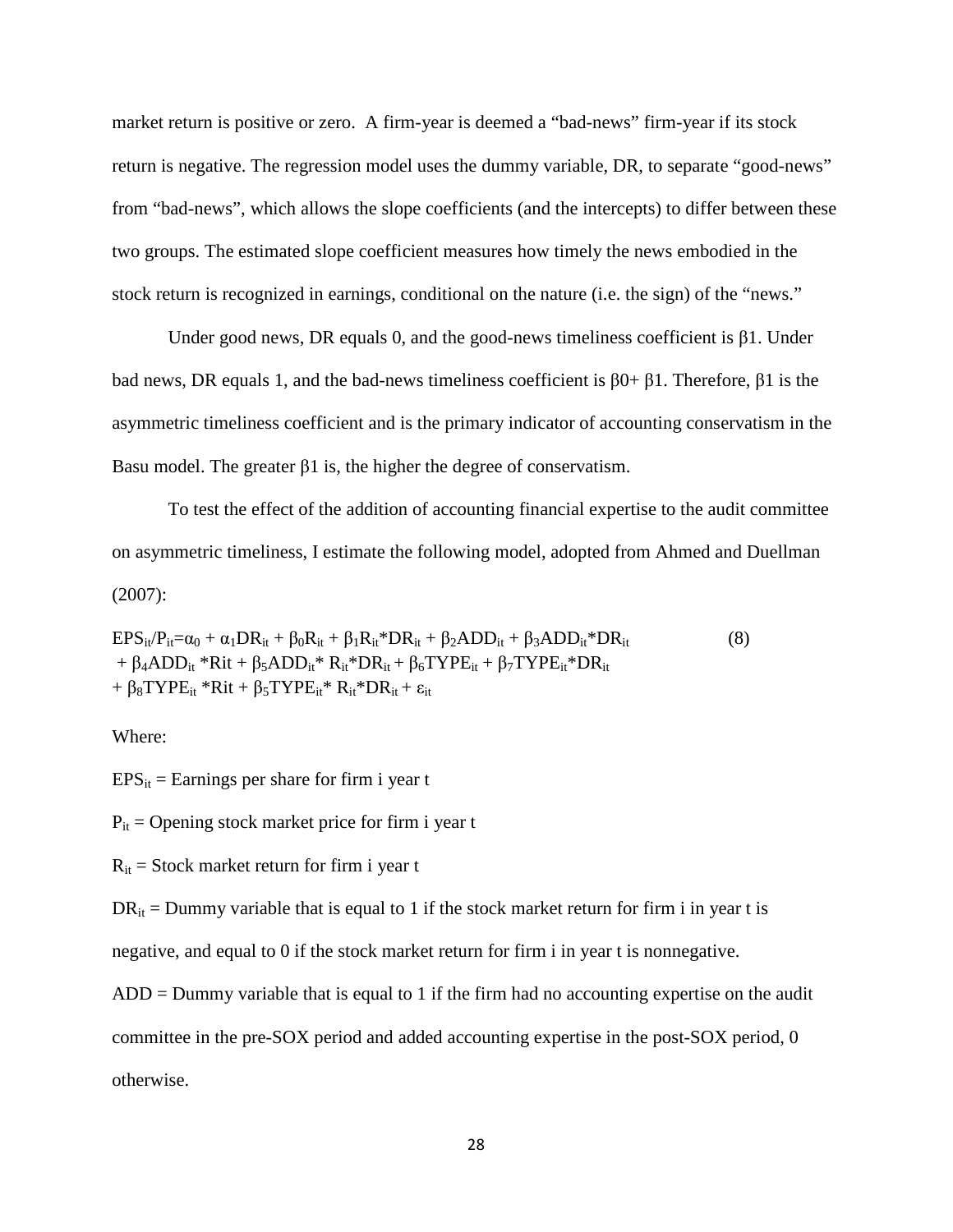TYPE= Dummy variable that is equal to 1 if the firm had accounting expertise on the audit committee in the pre-SOX period and had accounting expertise on the audit committee in the post-SOX period, 0 otherwise.

I expect a positive coefficient on  $β_5$ , which represents the timeliness coefficient for firms that added an accounting financial expert to the audit committee between the pre-and post-SOX periods.

The results of pooled regressions used to estimate the asymmetric timeliness coefficient and test for the effects of the addition of accounting financial expertise to the audit committee on asymmetric timeliness are presented in Table 10. In Panel A, I present the Basu regression for the entire sample and find that the asymmetric timeliness coefficient for the entire sample is 0.200, which is consistent with magnitude of that coefficient found in Basu (1997).

#### INSERT TABLE 10 ABOUT HERE

The results from Eq. 8 are presented in Panel B of Table 10. The coefficient on  $\beta_5$  is positive and significant at the .10 level, which is consistent with my expectation. This result indicates that firms who added an accounting financial expert to the audit committee around the passage of SOX display higher levels of conditional conservatism as measured by the asymmetric timeliness coefficient.

#### *Penman and Zhang (2002) Q-Score*

 According to Penman and Zhang (2002), the C score measures the effect of conservative accounting on the balance sheet. Thus, they compute a Q score which measures the effect of conservatism on the income statement. The Q score is a combination of two measures. The first measure  $Q_{it}^{A}$  is the change in a firm's conservatism score  $C_{it}$ .

$$
Q_{it}^{A} = \frac{ER_{it}}{NOA_{it}} - \frac{ER_{it-1}}{NOA_{it-1}}
$$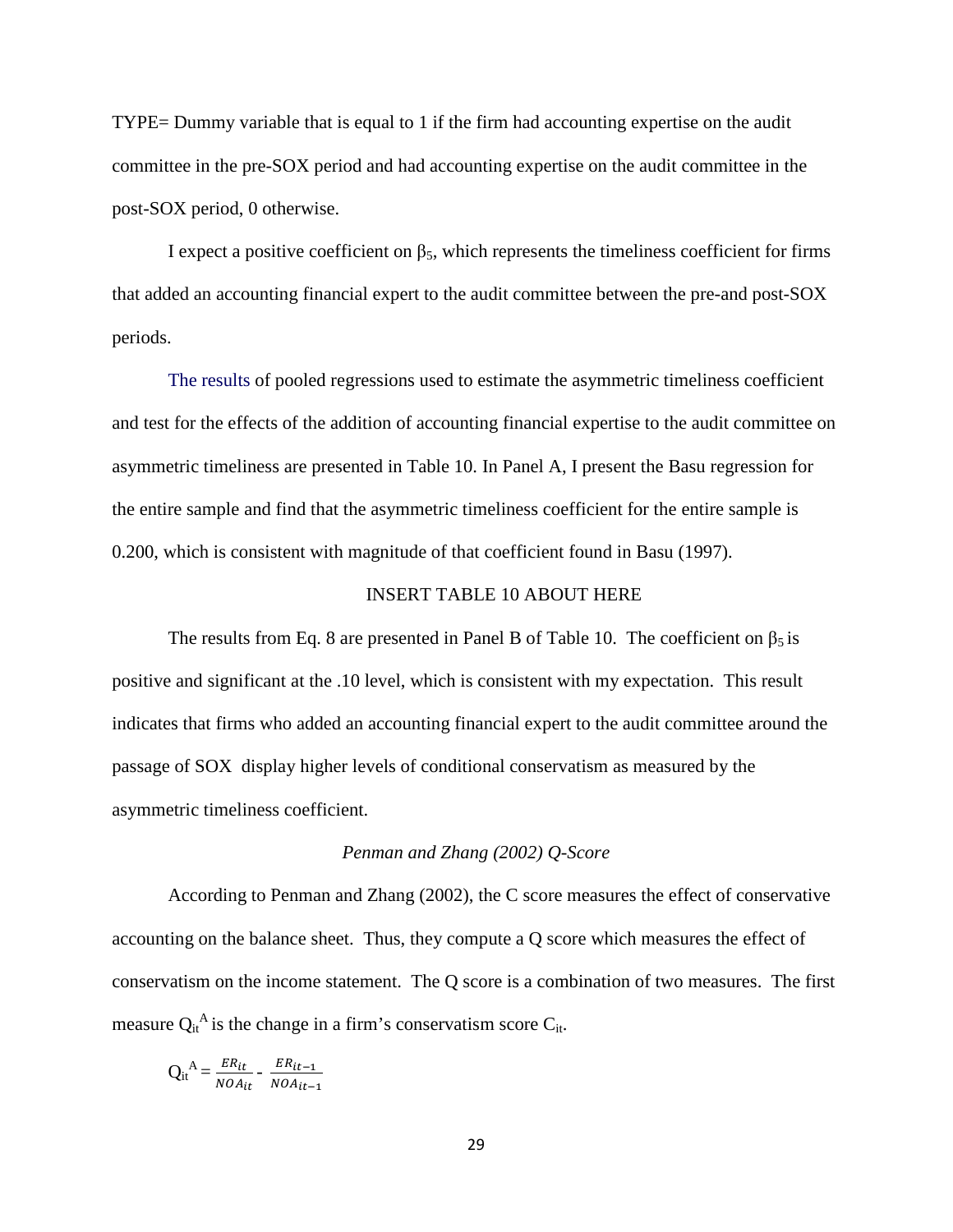The second measure compares a firm's C score to the industry median, where industry is measured by two-digit SIC.

$$
Q_{it}^{B} = \frac{ER_{it}}{NOA_{it}} - \text{ Industry median} \left(\frac{ER_{it}}{NOA_{it}}\right)
$$

The Q score is an average of these two measures.

 In untabulated results, I use the Q score as the dependent variable in Eqs. 4 and 6. The results from Eq. 4 indicate that the addition of an accounting financial expert is not significantly associated with an increase in conservatism. Partitioning the sample into strong and weak governance (Eq. 6) does not provide any significant results. Thus, it appears the addition of accounting financial expertise to the audit committee is not associated with the Penman and Zhang (2002) Q score measure.

## *When DO Accountants Matter?*

Building on the suggestion of Beasley and Salterio (2001) that individuals with a better understanding of technical accounting and auditing issues will contribute more significantly to audit committee effectiveness, I investigate whether accountants contribute to higher conservatism only in certain firms.

### *Risk*

Under the premise that riskier firms will demand higher quality financial reporting, and thus demand accounting expertise on the audit committee, I partition the sample according to various measures of risk. I expect the effect of adding accounting financial expertise will be more pronounced in riskier firms.

Shu (2000) develops a model of auditor litigation risk. Incorporating many of the variables in her analysis to capture the higher risk firms does not provide any significant results. Partitioning the sample based on risk does not provide any significant results.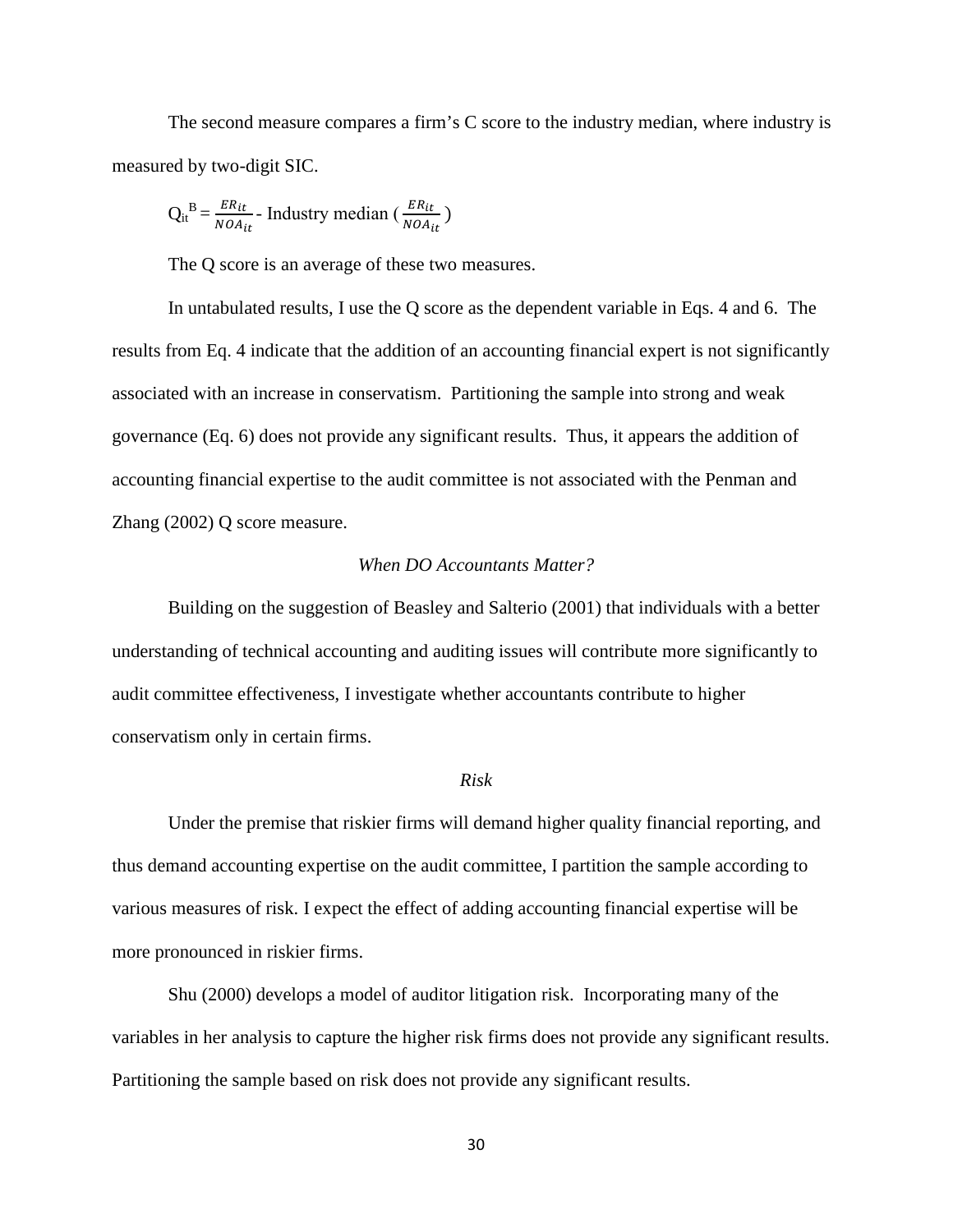The second measure of risk I use is cost of capital. Using the Gebhardt, Lee, and Swaminathan (2001; hereafter GLS) and PEG ratio cost of capital as employed by Easton and Monahan (2004), I find that in the pre-SOX period, there is some evidence that firms with accounting financial expertise on the audit committee faced a higher cost of capital, that is, firms that had accounting financial expertise on the audit committee were riskier firms, as proxied by cost of capital.

 In the post-SOX period, there are no significant differences in cost of capital between types of firms, including firms that added an accountant vs. firms that did not; firms that had an accountant in the pre-SOX period vs. those that did not.

#### *Complexity*

 Under the same premise above, I expect the effect of adding accounting financial expertise will be more pronounced in more complex firms. I have looked at the complexity of the firm according to various measures of complexity found in prior literature, including lines of business, segments, and foreign operations, but found no significant results using any of the complexity partitions.

#### **5. Conclusion and Limitations**

 KV (2008) document a significant positive association between accounting financial expertise on the audit committee and accounting conservatism. However, KV (2008) do not examine whether firms that replace non-accounting experts with accounting experts exhibit greater conservatism. This study specifically addresses the implication of adding accounting financial expertise to the audit committee for accounting conservatism.

 The results of this paper indicate that for firms with weak governance, the addition of an accounting financial expert to the audit committee is associated with an increase in the Givoly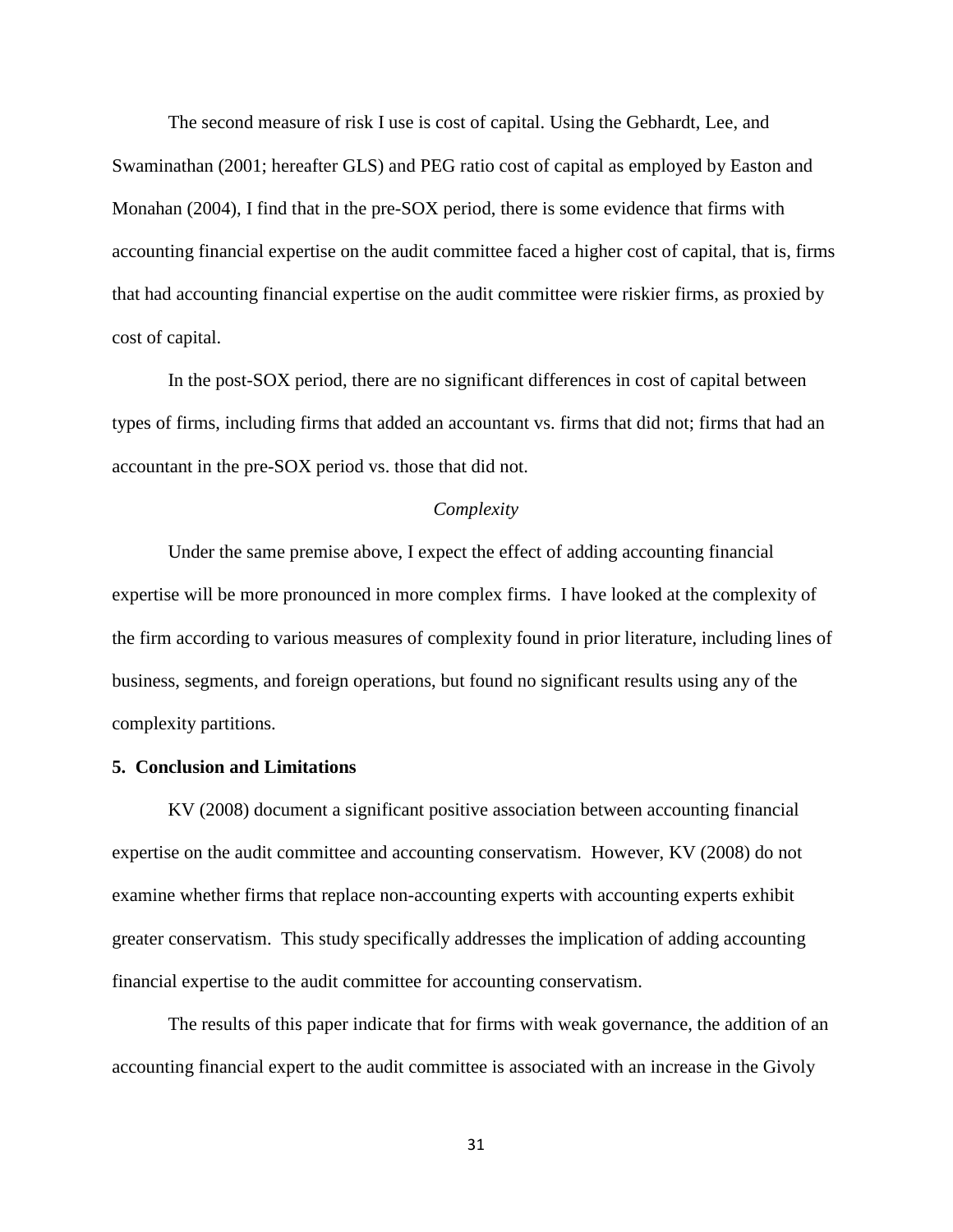and Hayn (2000) measure of accounting conservatism. On the other hand, for firms with strong governance, the addition of an accounting financial expert to the audit committee is associated with higher conservatism as measured by the Penman and Zhang (2002) C score measure. Additionally, sensitivity analysis suggests that adding accounting financial expertise to the audit committee is associated with an increase in conditional accounting conservatism as measured by the Basu (1997) measure.

The most consistent results suggest that previous studies showing an association between accounting financial expertise on the audit committee and accounting conservatism were driven in large part by firm type. That is, more conservative firms were more likely in the pre-SOX period to appoint accounting financial experts to the audit committee.

This paper is subject to several limitations. First, the categorization of financial expertise is subject to measurement error because of the limited scope of biographical data for many directors. Second, this study focuses on large S & P 500 firms, and may not be generalizable to the population of all firms. Finally, because conservatism is a complex construct, there may be measurement error inherent in the proxies for financial statement quality.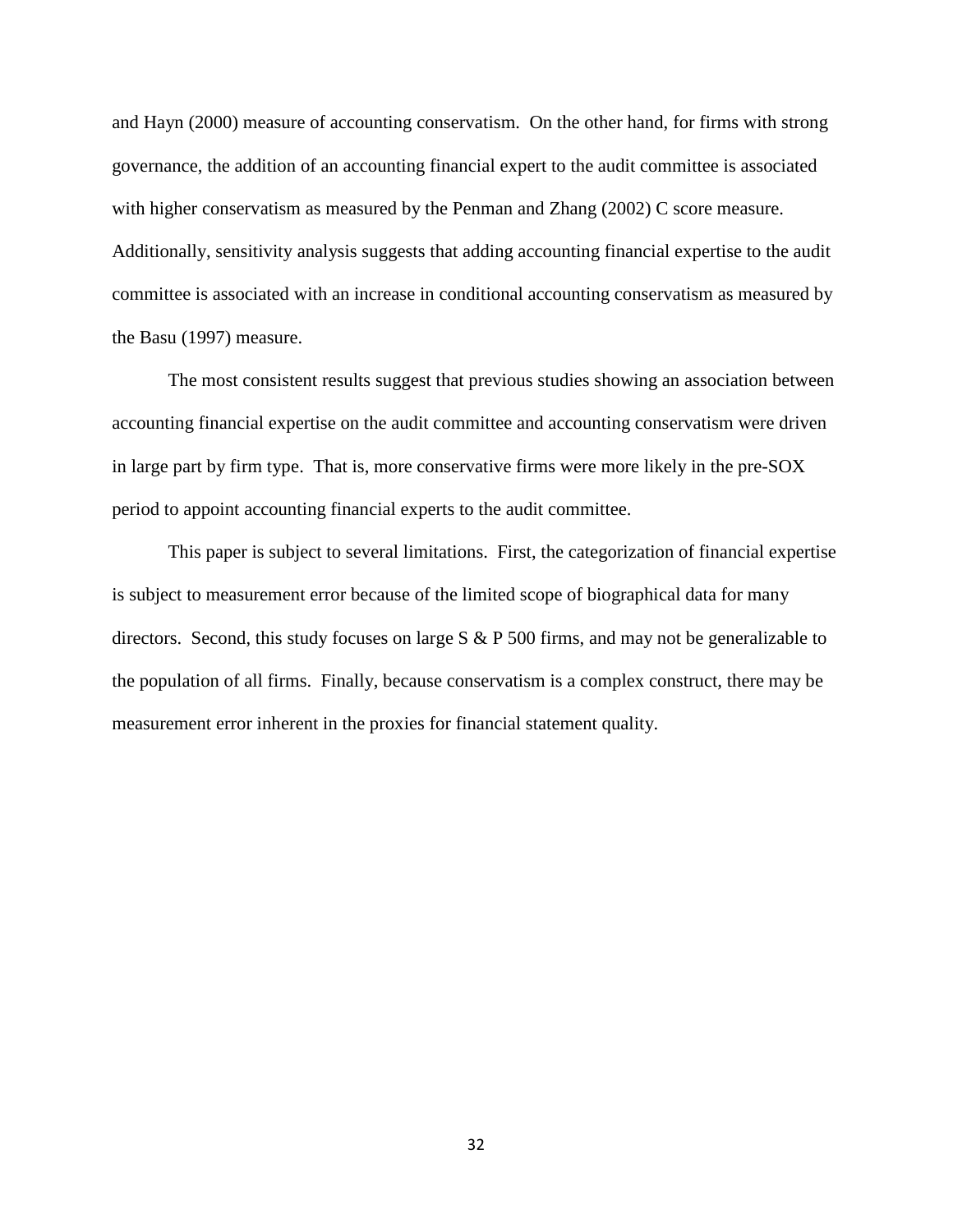### **REFERENCES**

Abbott, L., Parker, S., and G. Peters. 2004. Audit committee characteristics and restatements. *Auditing: A Journal of Practice & Theory* 23 (1): 69-87.

Agrawal, A., and S. Chadha. 2005. Corporate governance and accounting scandals. *Journal of Law and Economics* 48: 371-406.

Ahmed, A., B. Billings, R. Morton, and M. Stanford-Harris. 2002. The role of accounting conservatism in mitigating bondholder-shareholder conflicts over dividend policy and in reducing debt costs. *The Accounting Review 11* (4): 867-90.

Ahmed, A., and S. Duellman. 2007. Accounting conservatism and board of director characteristics: An empirical analysis. *Journal of Accounting & Economics* 43. (2/3): 411.

American Association of Bank Directors. "Letter to the SEC – RE: The Sarbanes Oxley Act of 2002." December 9, 2002.

Anderson, R. C., S. A. Mansi, and D. M. Reeb. 2004. Board characteristics, accounting report integrity, and the cost of debt. *Journal of Accounting and Economics* 37: 315–342.

Ball, R. 2001. Infrastructure requirements for an economically efficient system of public financial reporting and disclosure. *Brookings-Wharton Papers on Financial Services:* 127-82.

Ball, R., and L. Shivakumar. 2005. Earnings quality in UK private firms: Comparative loss recognition timeliness. *Journal of Accounting & Economics* 39 (1): 83-128.

Basu, S. 1997. The conservatism principle and the asymmetric timeliness of earnings. *Journal of Accounting and Economics* 24 (1): 3-37.

Beasley, M. 1996. An empirical analysis of the relation between the board of director composition and financial fraud. *The Accounting Review* 71 (4): 443-65.

Beasley, M. S., and S. E. Salterio. 2001. The relationship between board characteristics and voluntary improvements in audit committee composition and experience. *Contemporary Accounting Research* 18 (Winter): 539-570.

Beaver, W., and S. Ryan. 2000. Biases and lags in book value and their effects on the ability of the book-to-market ratio to predict book return on equity. *Journal of Accounting Research* 38: 127-148.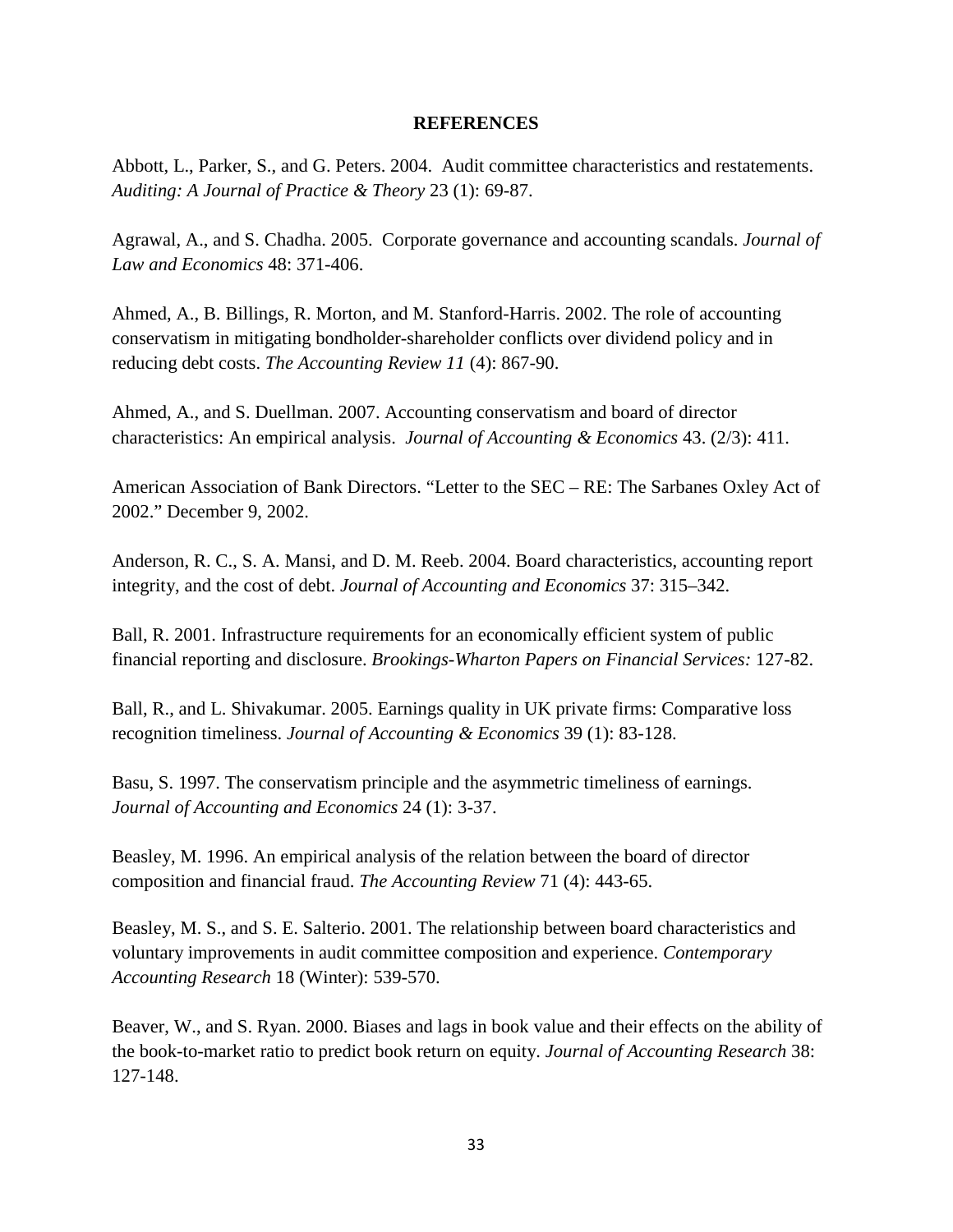Bédard, J., S. M. Chtourou, and L. Courteau. 2004. The effect of audit committee expertise, independence, and activity on aggressive earnings management. *Auditing: A Journal of Practice & Theory* 23 (2): 13–35.

Bedard, J., and Y. Gendron. 2009. Strengthening the financial reporting system: Can audit committees deliver? Working paper. Universite Laval.

Blue Ribbon Committee. 1999. *Report and recommendations of the Blue Ribbon Committee on improving the effectiveness of corporate audit committees.* New York Stock Exchange and National Association of Securities Dealers.

Bryan-Low, C. 2002. Defining moment for the SEC: Who's a financial expert? *Wall Street Journal* December 9.

Bushee, B. 2004. Identifying and attracting the "right" investors: Evidence on the behavior of institutional investors. *Journal of Applied Corporate Finance* 16 (4): 28-35.

Carcello, J. V., and T. L. Neal. 2003. Audit committee characteristics and auditor dismissals following "New" going-concern reports. *The Accounting Review* 78 (January): 95-117.

Carcello, J., C. Hollingsworth, and T. Neal. 2006. Audit committee financial experts: A closer look using firm designations. *Accounting Horizons* 20(4): 351-373.

Cohen, J., G. Krishamoorthy, and A. M. Wright. 2004. The corporate governance mosaic and financial reporting quality. *Journal of Accounting Literature* 23: 87–152.

Davidson III, W. N., B. Xie, and W. Xu. 2004. Market reaction to voluntary announcements of audit committee appointments: The effect of financial expertise. *Journal of Accounting and Public Policy* 23 (July): 279-293.

DeFond, M.L., R. N. Hann, and X. Hu. 2005. Does the market value financial expertise on audit committees of boards of directors? *Journal of Accounting Research* 43 (2), 153-193.

DeZoort, F. T., D. R. Hermanson, D. Archambeault, and S. Reed. 2002. Audit committee effectiveness: A synthesis of the empirical audit committee literature. *Journal of Accounting Literature* 21: 38–75.

Dhaliwal, D., V. Naiker, and F. Navissi. 2006. Audit committee financial expertise, corporate governance, and accruals quality: An empirical analysis. Working Paper, University of Arizona.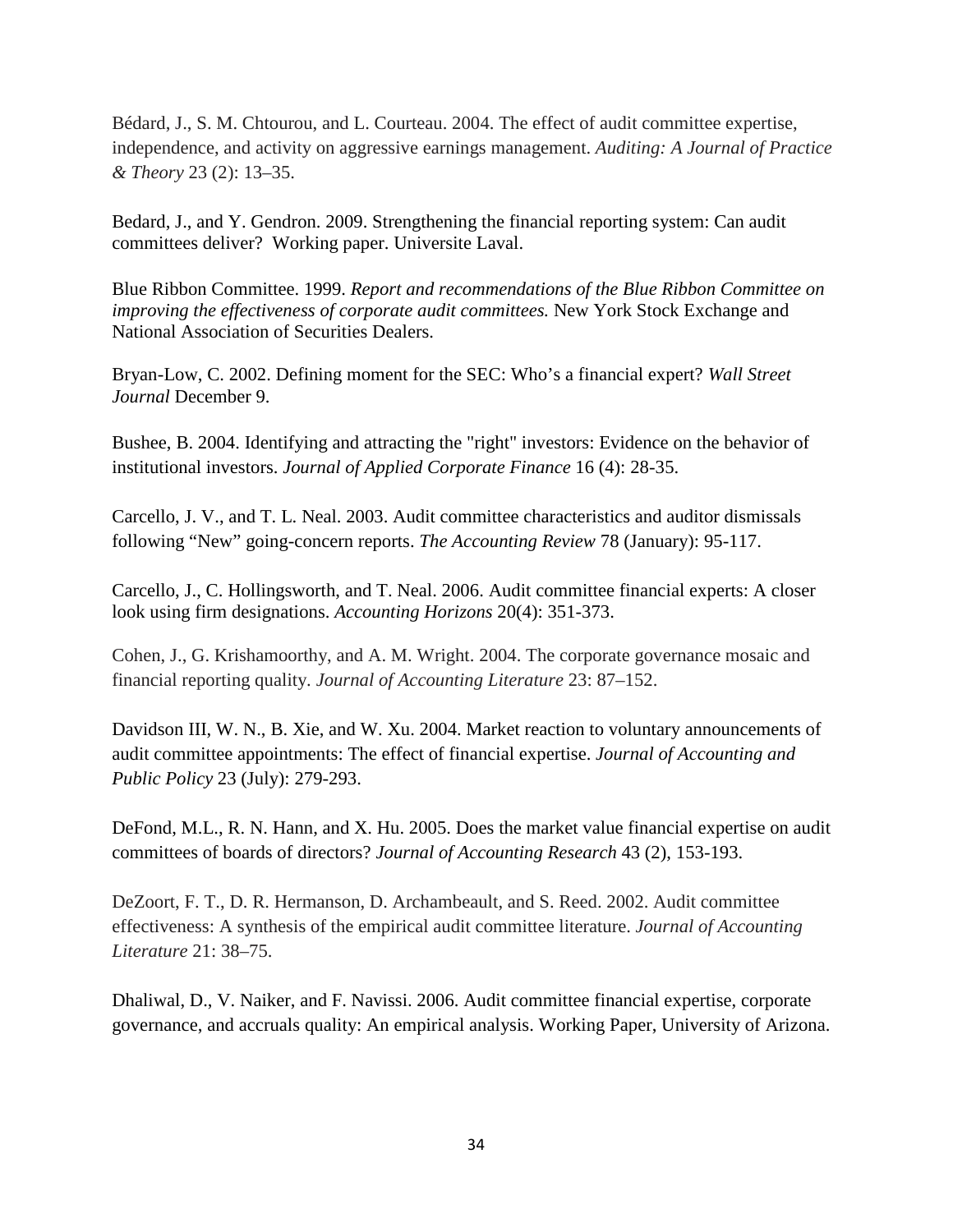Dhaliwal, D., V. Naiker, and F. Navissi. 2008. The association between accruals quality and the characteristics of accounting experts and mix of expertise on audit committees. Working Paper, University of Arizona.

DiMaggio, P. J., and W. Powell. 1983. The iron cage revisited: Institutional isomorphism and collective rationality in organizational fields. *American Sociological Review* 48: 147-160.

Farber, D. 2005. Restoring trust after fraud: Does corporate governance matter? *The Accounting Review* 80 (2): 539-61.

Francis, J., D. Philbrick, and K. Schipper. 1994. Shareholder litigation and corporate disclosures*. Journal of Accounting Research* 32(2), 137.

Givoly, D., and C. Hayn. 2000. The changing time-series properties of earnings, cash flows, and accruals: Has financial reporting become more conservative? *Journal of Accounting and Economic,* 29: 287-320.

Givoly, D., C. Hayn, and A. Natarajan. 2007. Measuring reporting conservatism. *The Accounting Review* 82 (1): 65-106.

Hoitash, U., R. Hoitash, and J Bedard. 2009. Corporate governance and internal control over financial reporting: A comparison of regulatory regimes. *The Accounting Review* 84 (3): 839- 867.

Huber, P. J. 1967. The behavior of maximum likelihood estimates under nonstandard conditions. In *Proceedings of the Fifth Berkeley Symposium on Mathematical Statistics and Probability* 1:221-3 . Berkeley, CA: University of California Press.

Hui, K., and S. Matsunaga. 2004. An empirical test of the relation between accounting conservatism and management forecast frequency. Working paper. University of Oregon.

Huron Consulting Group 2007. 2007 Audit Committee Research Report.

Jensen, M. 1993. The modern industrial revolution, exit, and the failure of internal control systems. *The Journal of Finance* 48 (3): 831-80.

Klein, A. 2002. Audit committee, board of director characteristics, and earnings management. *Journal of Accounting and Economics* 33: 375-400.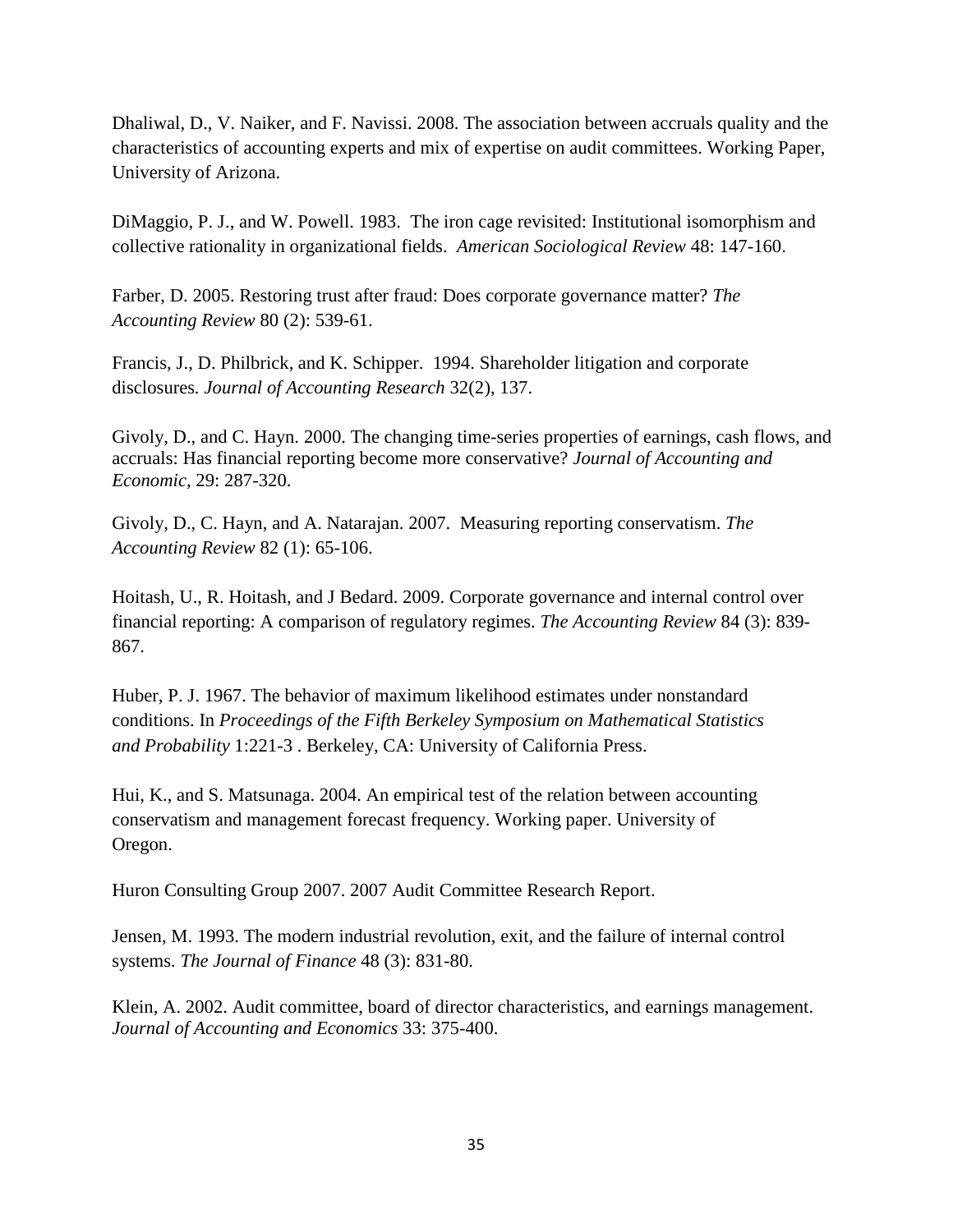Krishnan, G. V., and G. Visvanathan. 2008. Does the SOX definition of an accounting expert matter? The association between audit committee directors' accounting expertise and accounting conservatism. *Contemporary Accounting Research* 25(3): 827-857.

Krishnan, J., and J. E. Lee. 2008. Audit Committee Financial Expertise, Litigation Risk and Corporate Governance. Working Paper. Temple University.

LaFond, R., and R. Watts. 2008. The information role of conservatism. *The Accounting Review* 83(2), 447-478.

Lev, B., and T. Sougiannis. 1996. The capitalization, amortization, and value-relevance of R&D. *Journal of Accounting and Economics* 21: 107-138.

Li, H., H. Pincus, and S.O. Rego. 2006. Market reaction to events surrounding the Sarbanes-Oxley Act of 2002. Working Paper, University of Iowa, University of California, Irvine, and University of Iowa.

Livingston, P. 2003. Financial experts on audit committees. *Financial Executive* 19: 6–7.

McDaniel L., R. D. Martin, and L. A. Maines. 2002. Evaluation financial reporting quality: the effects of financial expertise vs. financial literacy. *The Accounting Review* 77 (Supplement): 139‒167.

Penman, S., and X. Zhang. 2002. Accounting conservatism, quality of eamings, and stock returns. *The Accounting Review* 77 (2): 237-264.

PricewaterhouseCoopers LLP. 2000. *Audit committee effectiveness – What works best.* Second edition. Altamonte Springs, FL: Institute of Internal Auditors Research Foundation.

Quin, B. 2007. The influence of audit committee financial expertise on earnings quality: US evidence. *Working Paper*. University of Gronigen.

Rogers, W. H. 1993. Regression standard errors in clustered samples. *Stata Technical Bulletin* 13: 19-23.

Sarbanes-Oxley Act of 2002, (SOX) Public Law 107-204, 107th Congress, 2d Session, July 24, 2002. Available on Congress.gov.

SEC. 2002. Proposed Rule: Disclosed Required By Sections 406 and 407 of the Sarbanes-Oxley Act of 2002. http://www.sec.gov/rules/proposed/33-8138.htm

SEC. 2003. Final Rule: Disclosed Required By Sections 406 and 407 of the Sarbanes-Oxley Act of 2002. http://www.sec.gov/rules/final/33-8177.htm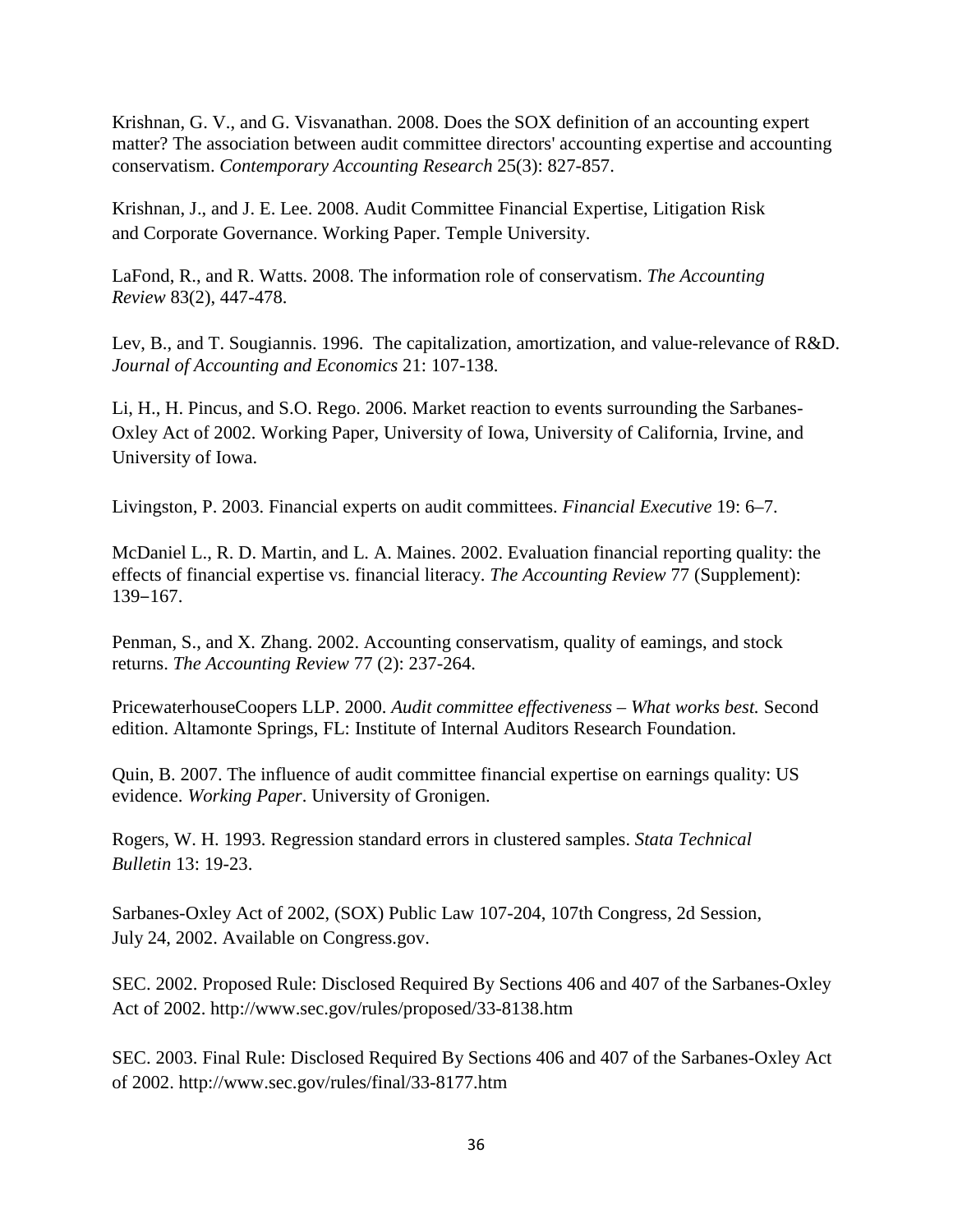Turley, S., and M. Zaman. 2004. The corporate governance effects of audit committees. *Journal of Management and Governance* 8 (3): 305–32.

U.S. Congress. 2002. Sarbanes-Oxley Act of 2002. *107th Congress, HR 3763.*

Vafeas, N. 2005. Audit committees, boards, and the quality of reported earnings. *Contemporary Accounting Research* 22 (Winter): 1093-1122.

Van Der Zahn, M., and G. Tower. 2005. Corporate governance - earnings management linkages: Impact of audit committee composition and operational characteristics. *International Journal of Accounting, Auditing and Performance Evaluation* 1: 401-431.

Warfield, T. D., J. J. Wild, and K. L. Wild. 1995. Managerial ownership, accounting choices, and informativeness of earnings. *Journal of Accounting & Economics* 20 (1): 61-91.

Watts, R. 2003. Conservatism in accounting — Part I: Explanations and implications. *Accounting Horizons* 17 (3): 207-21.

White, H. 1980. A heteroskedasticity-consistent covariance matrix estimator and a direct test for heteroskedasticity. *Econometrica* 48 (4): 817-30.

Xie, B., W. N. Davidson, P. J. DaDalt. 2003. Earnings management and corporate governance: the role of the board and the audit committee. *Journal of Corporate Finance* 9 (3): 295-316.

Zhang, I.X., 2005. Economic consequences of the Sarbanes-Oxley Act of 2002. Joint Center: AEI-Brookings Joint Center for Regulatory Studies.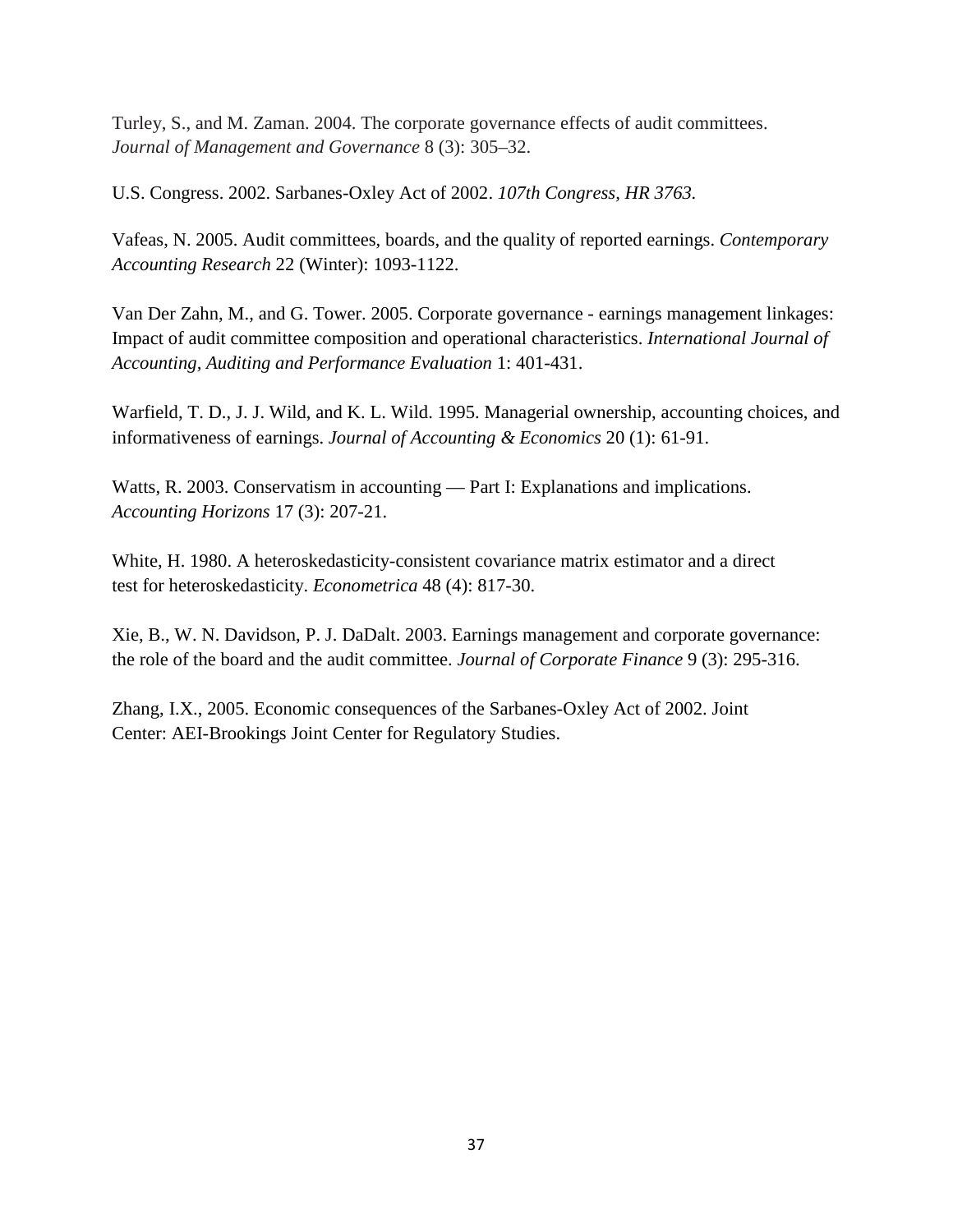# **TABLE 1 Industry distribution**

|                                      | Firm-Years for | Firm years for |
|--------------------------------------|----------------|----------------|
|                                      | full sample    | <b>CSCORE</b>  |
| Industry                             |                | sample         |
| Consumer nondurables                 | 54             | 47             |
| Consumer durables                    | 18             | 15             |
| Manufacturing                        | 94             | 83             |
| Energy                               | 22             | 18             |
| Chemicals and allied products        | 32             | 26             |
| Business equipment                   | 91             | 80             |
| Telephone and telephone transmission | 11             | 8              |
| <b>Utilities</b>                     | 52             | $\Omega$       |
| <b>Shops</b>                         | 72             | 59             |
| Health care                          | 41             | 35             |
| Other                                | 61             | 29             |
|                                      | 548            | 400            |

Note:

Industry classification is based on 11 Fama and French industries excluding money and finance.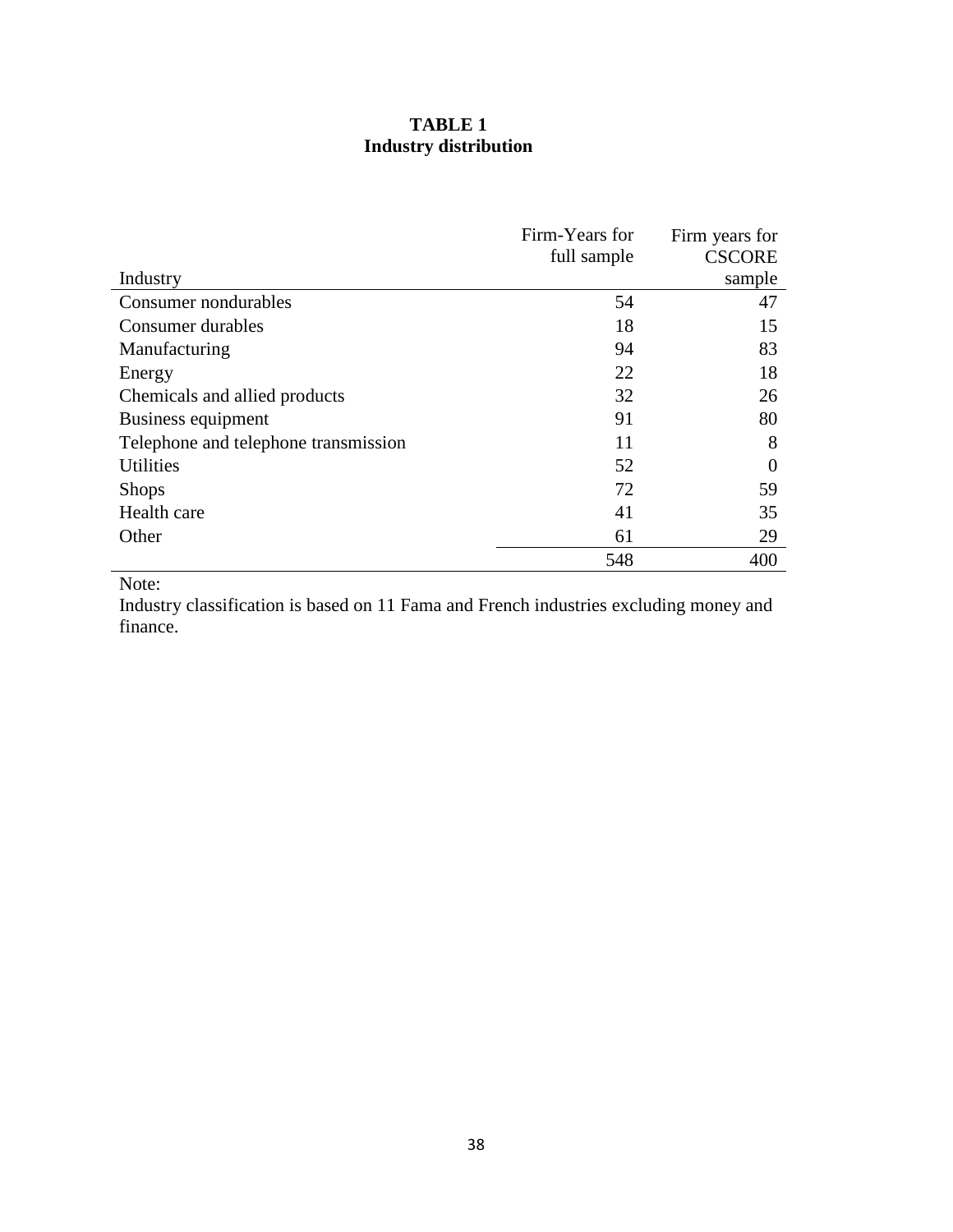### **TABLE 2**

## **Presence of financial experts on the audit committee for sample firms**

|      | With at least    | With at least one | With at least one |
|------|------------------|-------------------|-------------------|
|      | one accounting   | Non-accounting    | nonfinancial      |
| Year | financial expert | financial expert  | expert            |
| 2000 | 25.6             | 97.8              | 83.3              |
| 2001 | 29.2             | 97.4              | 80.8              |

#### **Panel A: Proportion of firms (as a percentage of total sample) - Pre-SOX**

#### **Panel B: Proportion of firms (as a percentage of total sample) - Post-SOX**

|      | With at least one | With at least one | With at least one |
|------|-------------------|-------------------|-------------------|
|      | accounting        | non-accounting    | nonfinancial      |
| Year | financial expert  | financial expert  | expert            |
| 2006 | 66.6              | 96.1              | 60.9              |
| 2007 | 66.9              | 97.2              | 66.2              |

Notes: Members of the audit committee are classified into three categories. Accounting financial experts are directors with experience as a certified public accountant, auditor, principal or chief financial officer, controller, or principal or chief accounting officer. Non-accounting financial experts are all directors with experience as the chief executive officer or president of a for-profit corporation. Nonfinancial experts are directors who are neither accounting nor nonaccounting financial experts.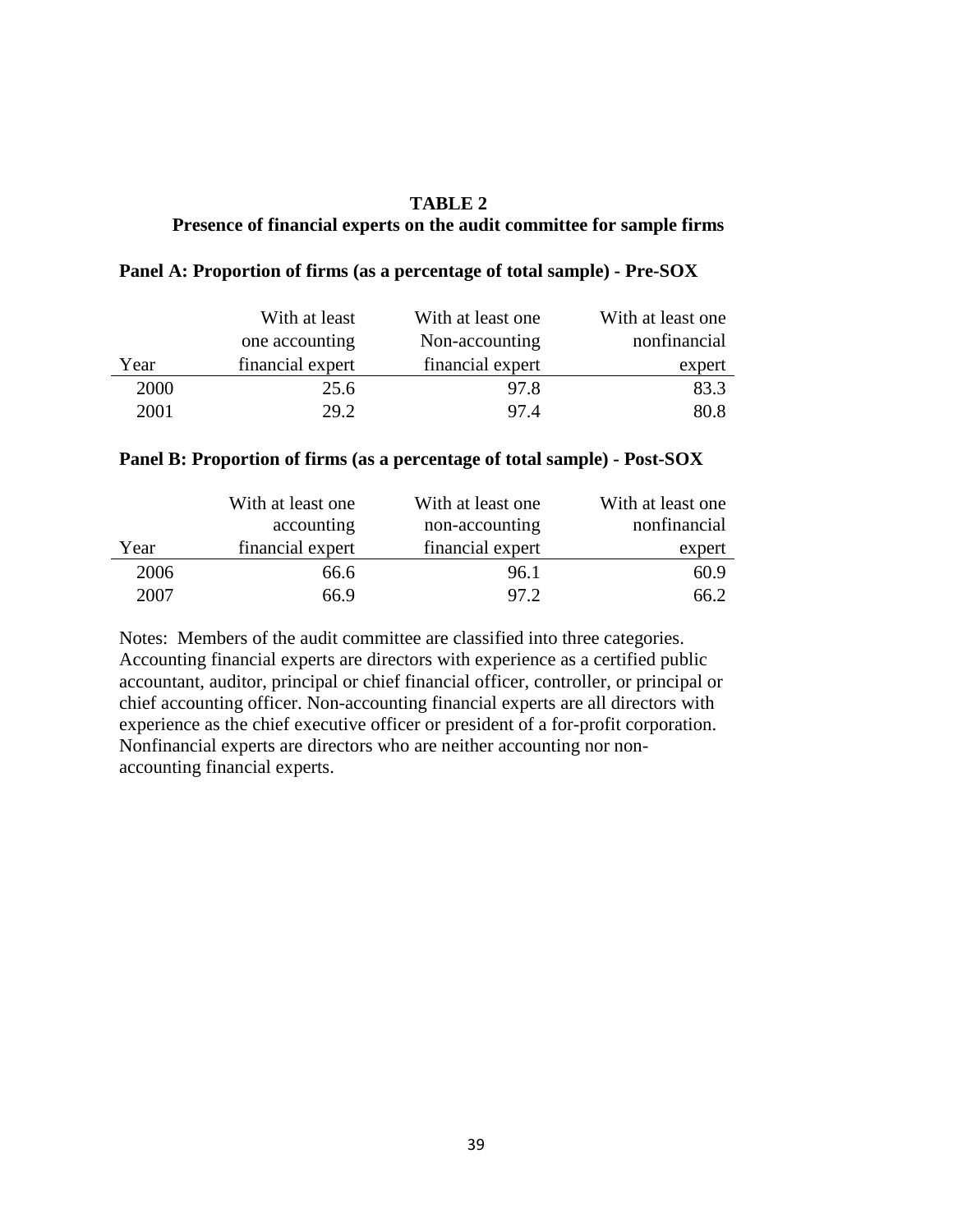# **Table 3: Descriptive Statistics**

|                 |       |        | Standard  |          |         |
|-----------------|-------|--------|-----------|----------|---------|
| <b>Variable</b> | Mean  | Median | deviation | Minimum  | Maximum |
| <b>CONACRU</b>  | 0.012 | 0.005  | 0.045     | $-0.122$ | 0.338   |
| <b>CONBM</b>    | 0.359 | 0.321  | 0.226     | $-0.574$ | 1.290   |
| <b>CSCORE</b>   | 0.181 | 0.114  | 0.203     | 0.000    | 0.990   |
| <b>ADD</b>      | 0.427 | 0.000  | 0.495     | 0.000    | 1.000   |
| <b>AFEXP</b>    | 0.218 | 0.000  | 0.414     | 0.000    | 1.000   |
| <b>NFEXP</b>    | 0.355 | 0.000  | 0.481     | 0.000    | 1.000   |
| <b>AFINEXD</b>  | 0.667 | 1.000  | 0.471     | 0.000    | 1.000   |
| <b>AFIN</b>     | 0.222 | 0.200  | 0.203     | 0.000    | 1.000   |
| <b>NAFIN</b>    | 0.619 | 0.667  | 0.235     | 0.000    | 1.000   |
| <b>NFE</b>      | 0.158 | 0.143  | 0.187     | 0.000    | 1.000   |
| <b>BSIZE</b>    | 2.390 | 2.400  | 0.196     | 1.791    | 3.045   |
| <b>NODUAL</b>   | 0.263 | 0.000  | 0.441     | 0.000    | 1.000   |
| <b>BIND</b>     | 0.738 | 0.769  | 0.138     | 0.143    | 0.929   |
| <b>ACIND</b>    | 0.943 | 1.000  | 0.134     | 0.000    | 1.000   |
| <b>ACSIZE</b>   | 1.443 | 1.390  | 0.254     | 0.690    | 2.398   |
| <b>ACMEET</b>   | 7.464 | 7.000  | 3.400     | 1.000    | 28.000  |
| <b>SIZE</b>     | 9.410 | 9.510  | 1.130     | 6.790    | 13.590  |
| <b>CFO</b>      | 0.115 | 0.109  | 0.063     | $-0.078$ | 0.414   |
| <b>DEBT</b>     | 0.203 | 0.184  | 0.136     | 0.000    | 0.733   |
| <b>RDADV</b>    | 0.052 | 0.025  | 0.075     | 0.000    | 0.655   |
| <b>SGROW</b>    | 0.074 | 0.071  | 0.169     | $-0.690$ | 1.920   |
| <b>LITI</b>     | 0.297 | 0.000  | 0.458     | 0.000    | 1.000   |
| <b>INOWN</b>    | 0.048 | 0.017  | 0.084     | 0.000    | 0.602   |
| <b>INSTOWN</b>  | 0.709 | 0.732  | 0.142     | 0.325    | 0.987   |

Notes:

Data include 274 firms (548 firm years) for years 2006 and 2007.

| CONACRU       | $=$ mean total accruals (net income before extraordinary items plus depreciation less cash<br>flow from operations) scaled by total assets, averaged over a three-year period centered<br>on the year of interest and multiplied by -1 (Givoly and Hayn 2000);    |
|---------------|-------------------------------------------------------------------------------------------------------------------------------------------------------------------------------------------------------------------------------------------------------------------|
| <b>CSCORE</b> | $=$ amount of inventory, R&D, and advertising reserves scaled by net operating assets for<br>firms that have one or more of the three reserves (Penman and Zhang 2002);                                                                                           |
| <b>CONBM</b>  | $=$ firm-specific intercept from the fixed-effect regression of book-to market ratio (BM) on<br>current and six lagged annual stock returns (Beaver and Ryan 2000) multiplied by -1;                                                                              |
| ADD           | $=$ a dummy variable that equals 1 for firm years that have accounting financial expertise<br>on the audit committee in the post-SOX period and had no accounting financial expertise<br>on the audit committee in the pre-SOX period, and 0 otherwise.           |
| <b>AFEXP</b>  | $=$ a dummy variable that equals 1 for firm years that had accounting financial expertise on<br>the audit committee in the pre-SOX period and continued to have accounting financial<br>expertise on the audit committee in the post-SOX period, and 0 otherwise. |
| <b>NFEXP</b>  | $=a$ dummy variable that equals 1 for firm years that had no accounting financial expertise<br>on the audit committee in the post-SOX period and had no accounting financial expertise<br>on the audit committee in the pre-SOX period, and 0 otherwise.          |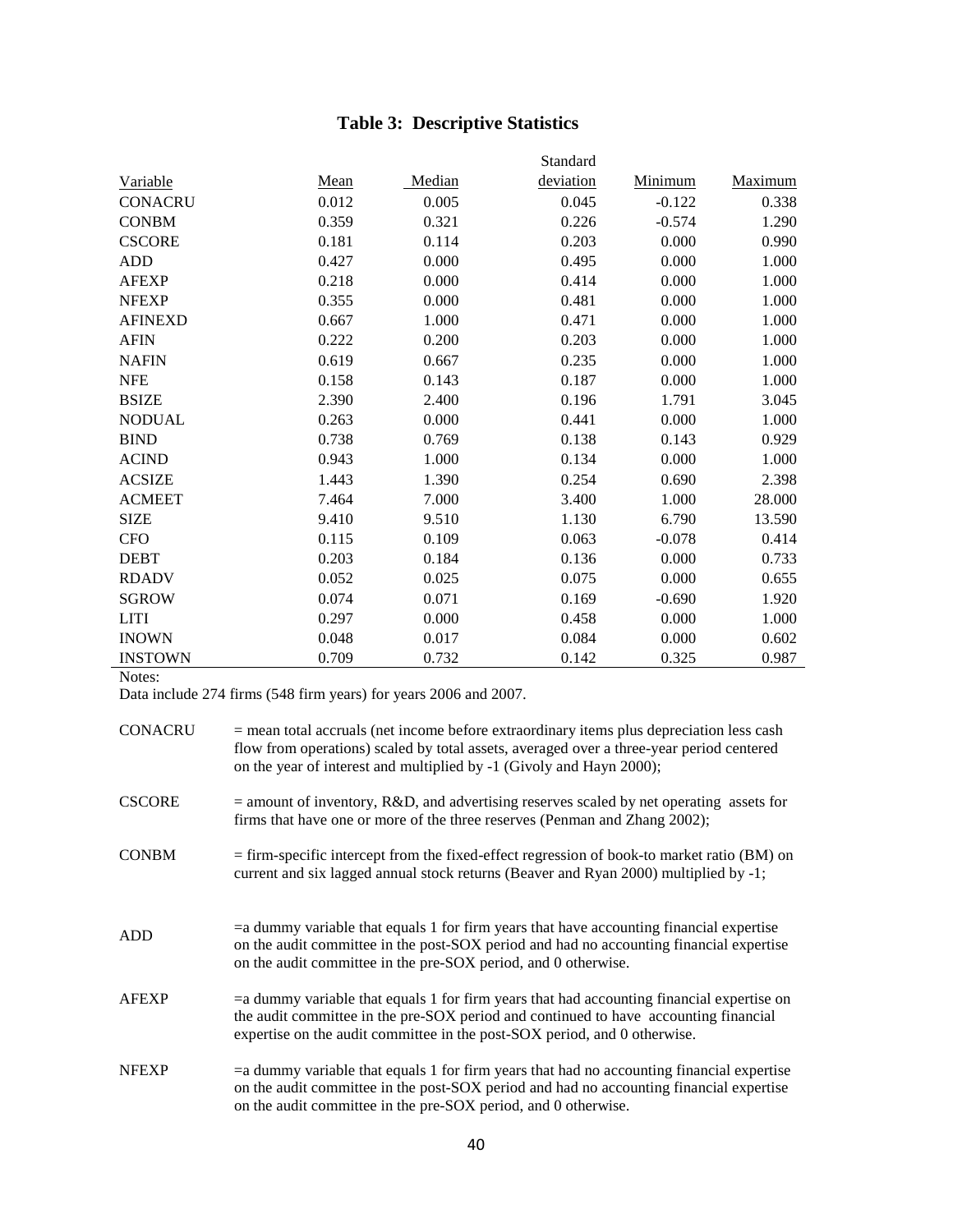| <b>AFINEXD</b>  | $=$ a dummy variable that equals 1 if the audit committee has at least one accounting<br>financial expert in the post-SOX period, and 0 otherwise;      |
|-----------------|---------------------------------------------------------------------------------------------------------------------------------------------------------|
| <b>AFINEXP</b>  | $=$ proportion of audit committee directors who qualify as accounting financial experts to<br>the total number of directors on the audit committee:     |
| <b>NAFINEXP</b> | $=$ proportion of audit committee directors who qualify as non-accounting financial experts<br>to the total number of directors on the audit committee; |
| <b>NFINEXP</b>  | = proportion of audit committee directors who qualify as nonfinancial experts to the total<br>number of directors on the audit committee;               |
| <b>BSIZE</b>    | $=$ log of total number of directors on the board of directors;                                                                                         |
| <b>NODUAL</b>   | $=$ a dummy variable that equals 1 if the CEO is also not the chairman of the board, 0<br>otherwise:                                                    |
| <b>BIND</b>     | $=$ proportion of directors that are independent in the board of directors;                                                                             |
| <b>ACIND</b>    | = proportion of directors that are independent in the audit committee;                                                                                  |
| <b>ACSIZE</b>   | $=$ log of total number of directors in the audit committee;                                                                                            |
| <b>ACMEET</b>   | $=$ number of meetings by the audit committee during the year;                                                                                          |
| <b>SIZE</b>     | $=$ log of total assets;                                                                                                                                |
| <b>CFO</b>      | $=$ cash flow from operations, scaled by total assets;                                                                                                  |
| <b>DEBT</b>     | $=$ long-term debt divided by total assets;                                                                                                             |
| <b>RDADV</b>    | $=$ R&D plus advertising expense, scaled by sales;                                                                                                      |
| <b>SGROW</b>    | $=$ annual percentage change in sales;                                                                                                                  |
| <b>LITI</b>     | $=$ a dummy variable that equals 1 for biotechnology, computers, electronics, and retailing<br>industries, and 0 otherwise;                             |
| <b>INOWN</b>    | $=$ percentage of common stock owned by all officers of the corporation and<br>directors as a group (Karamanou and Vafeas 2005);                        |
| <b>INSTOWN</b>  | $=$ percentage of common stock held by institutions (Karamanou and Vafeas 2005).                                                                        |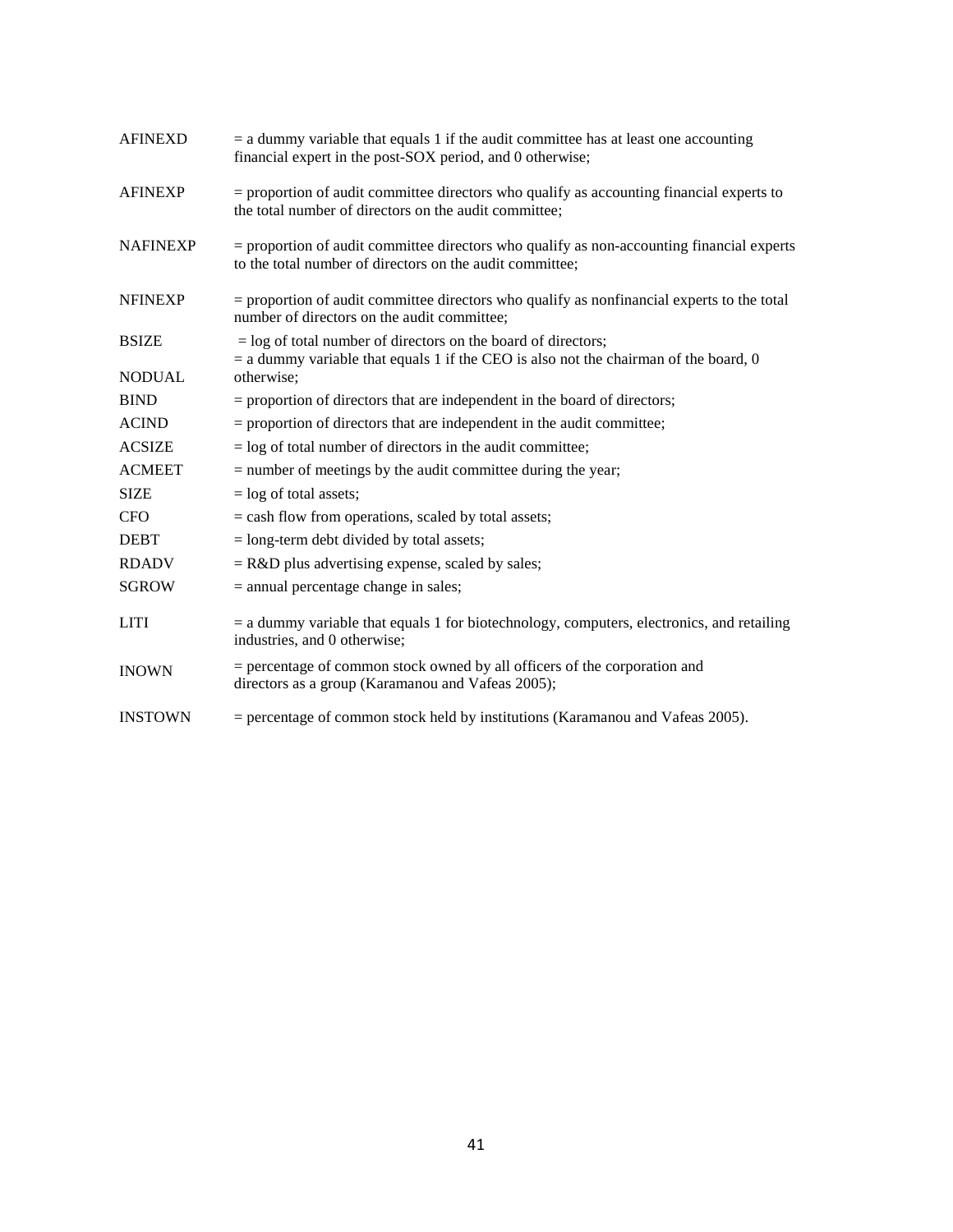#### **Table 4 Correlations**

|                | ADD       | <b>AFEXP</b> | <b>NAFEXP</b> | <b>CONACRU</b> |           | <b>CONBM CSCORE</b> |
|----------------|-----------|--------------|---------------|----------------|-----------|---------------------|
| <b>ADD</b>     |           | $-0.4214$    | $-0.6492$     | 0.0677         | 0.0848    | $-0.0943$           |
|                |           | < .0001      | < .0001       | 0.1212         | 0.05      | 0.052               |
|                | $-0.4214$ |              | $-0.3983$     | 0.1211         | $-0.727$  | 0.1991              |
| <b>AFEXP</b>   | < .0001   |              | < .0001       | 0.004          | 0.093     | < .0001             |
|                | $-0.6492$ | $-0.3983$    |               | $-0.1583$      | $-0.0122$ | $-0.0634$           |
| <b>NAFEXP</b>  | < .0001   | < .0001      |               | < .0001        | 0.7777    | 0.1923              |
| <b>CONACRU</b> | $-0.0073$ | 0.1181       | $-0.0768$     |                | $-0.0074$ | 0.0976              |
|                | 0.8668    | 0.007        | 0.079         |                | 0.8676    | 0.049               |
| <b>CONBM</b>   | 0.0511    | $-0.0056$    | 0.004         | 0.2344         |           | $-0.3182$           |
|                | 0.2381    | 0.199        | 0.927         | < .0001        |           | < .0001             |
| <b>CSCORE</b>  | $-0.0617$ | 0.16144      | $-0.65$       | 0.1801         | $-0.1928$ |                     |
|                | 0.205     | 0.0008       | 0.182         | 0.0003         | < .0001   |                     |

Univariate Correlations of Conservatism Estimates and Financial Expertise Variables for the Sample of 548 Firm-years

Spearman Correlation coefficients are reported above the diagonal and Pearson correlations below the diagonal. P-values (two-tailed) are in italics.

Conservatism variables are defined in Table 3.

ADD is a dummy variable that equals 1 for firms that had no accounting financial expertise in the pre-SOX period and did have accounting financial expertise in the post-SOX period, and 0 otherwise.

AFEXP is a dummy variable that equals 1 for firms that had accounting financial expertise on the audit committee in the pre-SOX period and had accounting financial expertise on the audit committee in the post-SOX period, and 0 otherwise.

NAFEXP is a dummy variable that equals one for firms that had no accounting financial expert on the audit committee in the pre-SOX period and had no accounting financial expert on the audit committee in the post-SOX period, and 0 otherwise.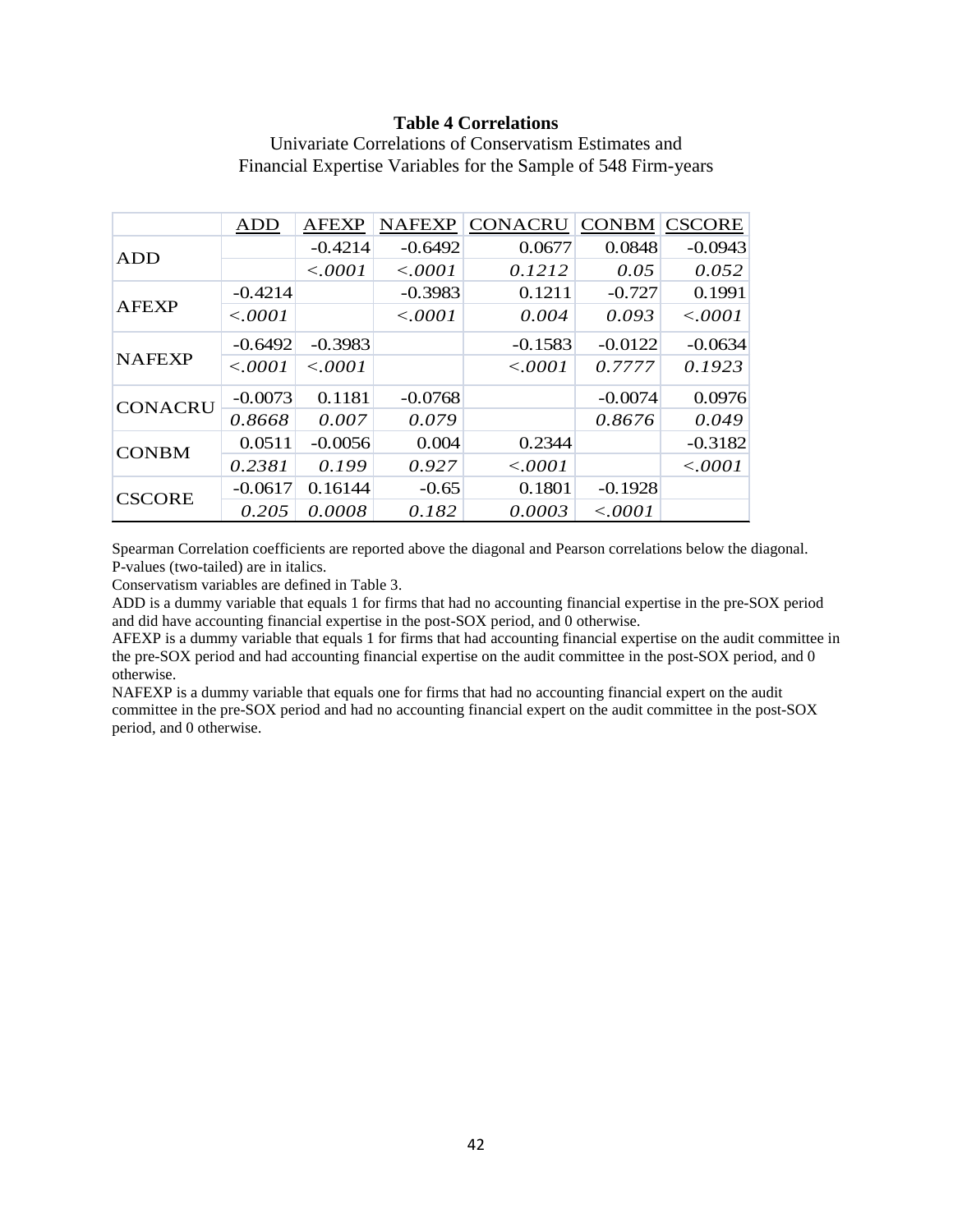## **Table 5: Differences in Mean and Median**

Test of differences in mean and median values of conservatism measures between post-SOX firm years that added at least one accounting financial expert and post-SOX firmyears that did not add an accounting financial expert.

## **PANEL A: LEVELS OF CONSERVATISM**

|                | Mean    |         |           |         | Median  |           |
|----------------|---------|---------|-----------|---------|---------|-----------|
|                |         |         | t-        |         |         | Z-        |
| Variable       | $ADD=1$ | $ADD=0$ | statistic | $ADD=1$ | $ADD=0$ | statistic |
| <b>CONACRU</b> | 0.012   | 0.012   | 0.17      | 0.012   | 0.003   | $1.93*$   |
| <b>CONBM</b>   | 0.370   | 0.349   | 1.20      | 0.355   | 0.301   | 1.87*     |
| <b>CSCORE</b>  | 0.166   | 0.191   | $-1.27$   | 0.093   | 0.123   | $-1.78*$  |

## **PANEL B: CHANGES IN CONSERVATISM**

|                  | Mean     |          |           | Median   |          |           |
|------------------|----------|----------|-----------|----------|----------|-----------|
|                  |          |          | t-        |          |          | $Z-$      |
| Variable         | $ADD=1$  | $ADD=0$  | statistic | $ADD=1$  | $ADD=0$  | statistic |
| CONACRU CH       | $-0.004$ | $-0.005$ | 1.50      | $-0.001$ | $-0.005$ | 1.33      |
| <b>CONBM CH</b>  | $-0.022$ | $-0.016$ | 0.19      | 0.015    | 0.011    | 0.36      |
| <b>CSCORE CH</b> | $-0.004$ | 0.034    | $-1.82*$  | 0.000    | 0.010    | $-1.59*$  |

ADD is a dummy variable that equals 1 if the firm added at least one accounting financial expert to the audit committee in the post-SOX period, and 0 otherwise.

T-statistics are from t-tests of the differences in the means, and z-statistics are from Wilcoxan two-sample tests. Significance is based on two-tailed tests.

\* Significant at the 10 percent level.

\*\* Significant at the 5 percent level.

\*\*\*Significant at the 1 percent level.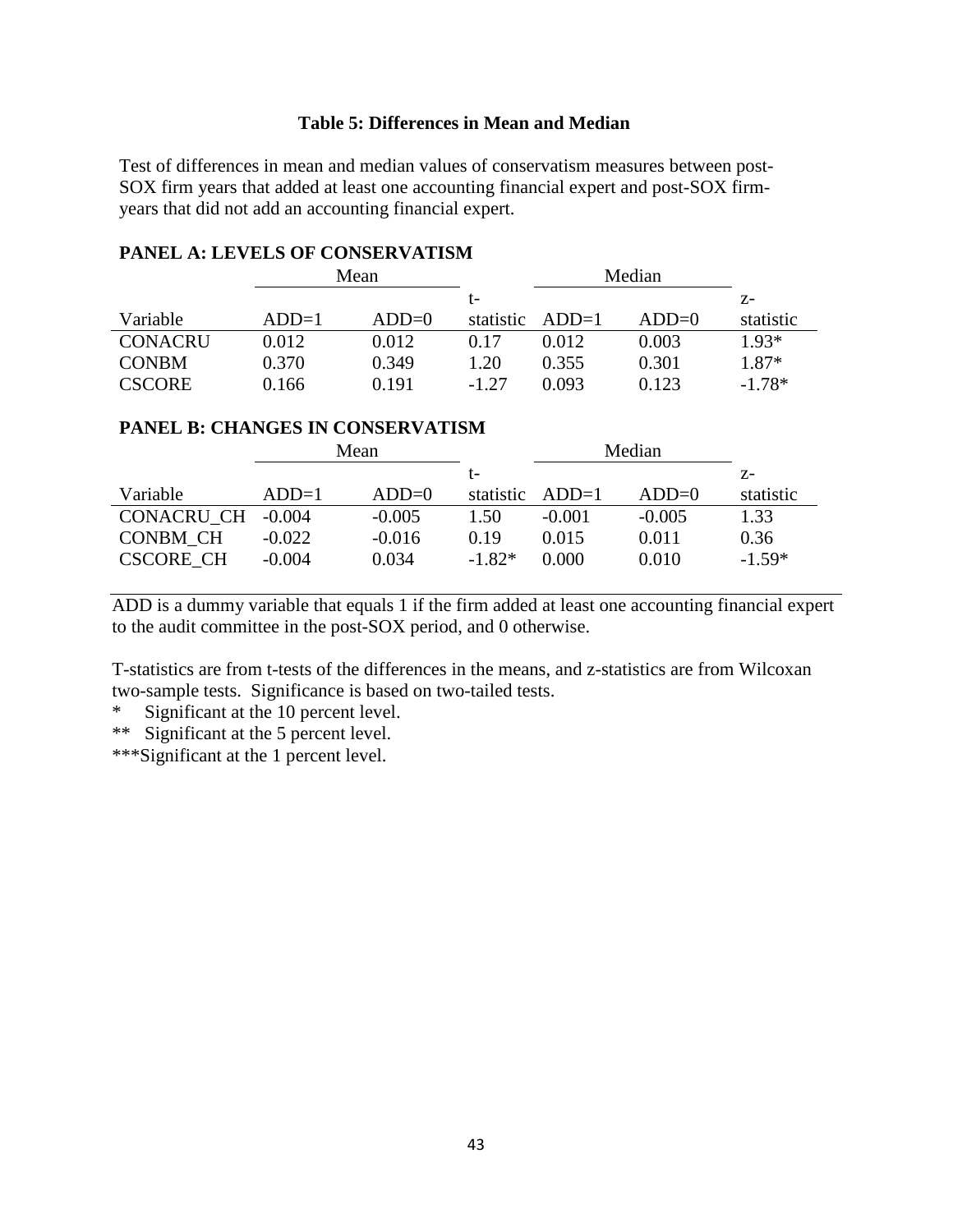## **TABLE 6: OLS Regressions**

OLS Regressions of conservatism measures on the addition of accounting financial expertise to the audit committee and control variables

|                | <b>CONACRU</b>  | <b>CONBM</b>    | <b>CSCORE</b>   |  |
|----------------|-----------------|-----------------|-----------------|--|
|                | Coefficient     | Coefficient     | Coefficient     |  |
|                | $(t-statistic)$ | $(t-statistic)$ | $(t-statistic)$ |  |
| Intercept      | 0.006           | .494 ***        | $-0.193$        |  |
|                | 0.15            | 2.70            | $-1.10$         |  |
| <b>ADD</b>     | 0.005           | .011            | 0.028           |  |
|                | 1.26            | 0.52            | 1.38            |  |
| <b>AFEXP</b>   | 0.008           | 0.025           | $0.051**$       |  |
|                | 1.54            | 0.02            | 2.24            |  |
| <b>BSIZE</b>   | 0.007           | $0.094*$        | 0.023           |  |
|                | 0.61            | 1.87            | 0.47            |  |
| <b>NODUAL</b>  | $-0.002$        | 0.006           | $-0.015$        |  |
|                | $-0.40$         | 0.28            | $-0.72$         |  |
| <b>BIND</b>    | 0.024           | .090            | 0.017           |  |
|                | 1.52            | 1.23            | 0.22            |  |
| <b>ACSIZE</b>  | $-0.004$        | $-0.041$        | $0.067*$        |  |
|                | $-0.40$         | $-0.98$         | 1.78            |  |
| <b>ACIND</b>   | $-0.004$        | $-0.672$        | 0.058           |  |
|                | $-0.25$         | $-0.99$         | $0.87\,$        |  |
| <b>ACMEET</b>  | 0.000           | $-0.005*$       | 0.001           |  |
|                | 0.17            | $-1.80$         | 0.49            |  |
| <b>SIZE</b>    | $-0.003$        | $-0.008$        | 0.001           |  |
|                | $-1.59$         | $-0.92$         | 0.02            |  |
| <b>DEBT</b>    | $0.031*$        | $-0.24***$      | $-0.276***$     |  |
|                | 1.94            | $-3.42$         | $-4.11$         |  |
| CFO            | 0.041           | $-1.28***$      | $0.330**$       |  |
|                | 1.23            | $-8.42$         | 2.39            |  |
| <b>RDADV</b>   | $0.102***$      | $-0.25*$        |                 |  |
|                | 3.43            | $-1.84$         |                 |  |
| <b>SGROW</b>   | 0.000           | $-0.12**$       | $-0.079$        |  |
|                | 0.00            | $-2.29$         | $-1.49$         |  |
| <b>LITI</b>    | 0.007           | $-0.001$        | $0.169***$      |  |
|                | 1.34            | $-0.08$         | 8.89            |  |
| <b>INOWN</b>   | $-0.015$        | 0.146           | 0.024           |  |
|                | $-0.59$         | 1.24            | 0.21            |  |
| <b>INSTOWN</b> | $-0.016$        | 0.019           | $0.116*$        |  |
|                | $-1.07$         | 0.28            | 1.79            |  |
| Adj. $R^2$     | .08             | .17             | .28             |  |

Variables are defined in Table 3.

Significance is based on two-tailed tests.

\*\*\*Significant at the 1 percent level.

<sup>\*</sup> Significant at the 10 percent level.

<sup>\*\*</sup> Significant at the 5 percent level.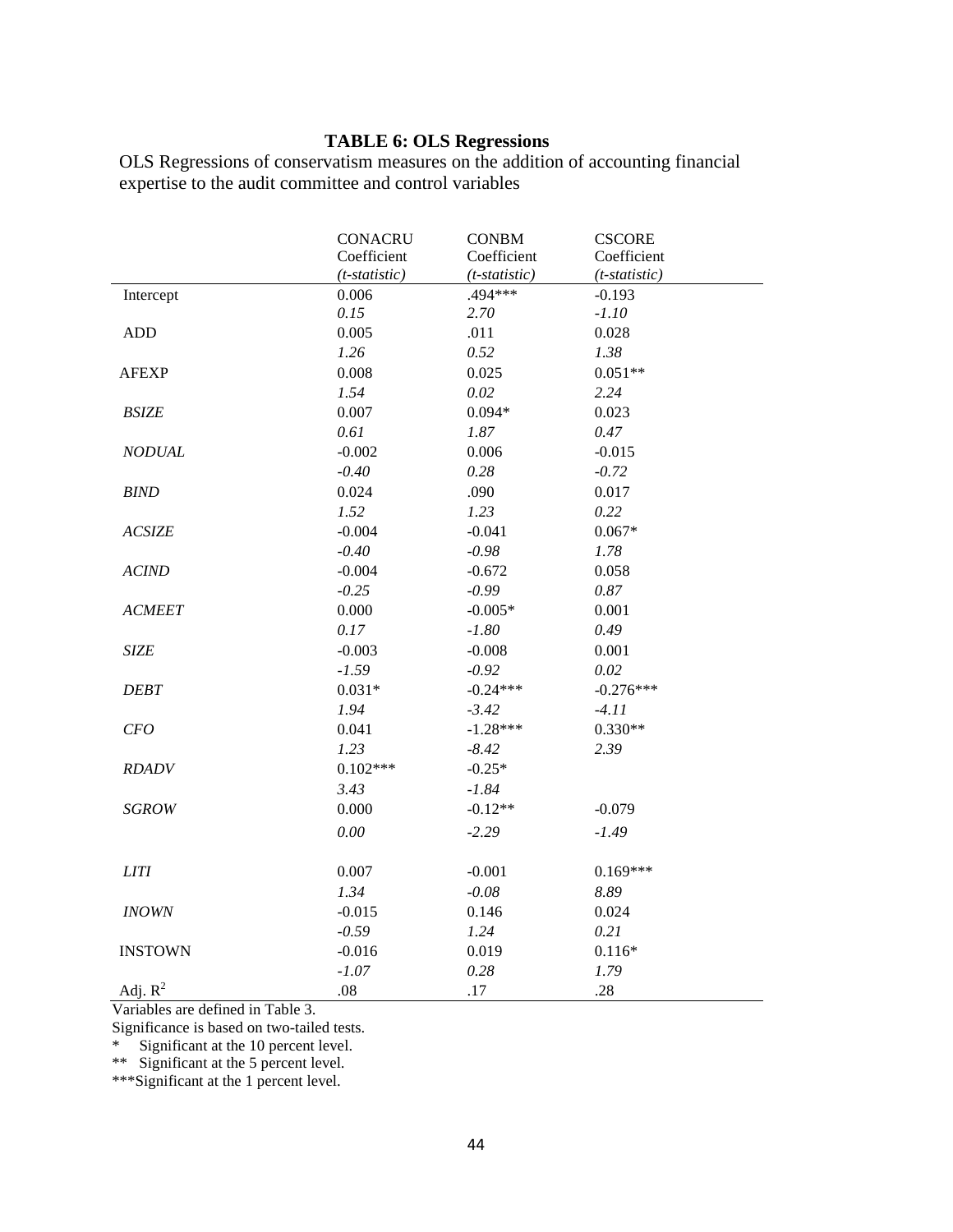## **Table 7: OLS Regressions Conditioned upon Governance OLS Regressions of conservatism measures on audit committee's financial expertise and control variables conditioned on strong governance.**

|              | <b>CONACRU</b>   | <b>CONBM</b>    | <b>CSCORE</b>   |  |
|--------------|------------------|-----------------|-----------------|--|
|              | Coefficient      | Coefficient     | Coefficient     |  |
|              | $(t$ -statistic) | $(t-statistic)$ | $(t-statistic)$ |  |
| Intercept    | $0.062**$        | .621            | $.217*$         |  |
|              | 2.45             | 5.05            | 1.94            |  |
| ADD          | $0.012**$        | 0.018           | $-0.003$        |  |
|              | 2.06             | 0.63            | $-0.12$         |  |
| <b>AFEXP</b> | 0.005            | 0.002           | 0.051           |  |
|              | 0.69             | 0.05            | 1.54            |  |
| <b>SIZE</b>  | $-0.007$ ***     | $-0.007$        | $-0.008$        |  |
|              | $-2.85$          | $-0.54$         | $-0.75$         |  |
| <b>DEBT</b>  | 0.031            | $-0.147$        | $-0.338***$     |  |
|              | 1.51             | $-1.52$         | $-3.68$         |  |
| <b>CFO</b>   | $-0.003***$      | $-1.486***$     | 0.2922          |  |
|              | $-0.07$          | $-7.52$         | 1.60            |  |
| <b>RDADV</b> | $0.165**$        | .005            |                 |  |
|              | 4.25             | 0.02            |                 |  |
| <b>SGROW</b> | $-0.015$         | $-0.105$        | $-0.135$        |  |
|              | $-0.98$          | $-1.42$         | $-1.62$         |  |
| <b>LITI</b>  | 0.008            | 0.011           | $0.152***$      |  |
|              | 1.34             | 0.38            | 5.67            |  |
| <b>INOWN</b> | $-0.045*$        | 0.124           | 0.063           |  |
|              | $-1.74$          | 0.98            | .53             |  |
| Adj. $R^2$   | .14              | .19             | .28             |  |

**Panel A: Weak Governance firms (SGOV=0)** 

**Table 7 is continued on the following page.**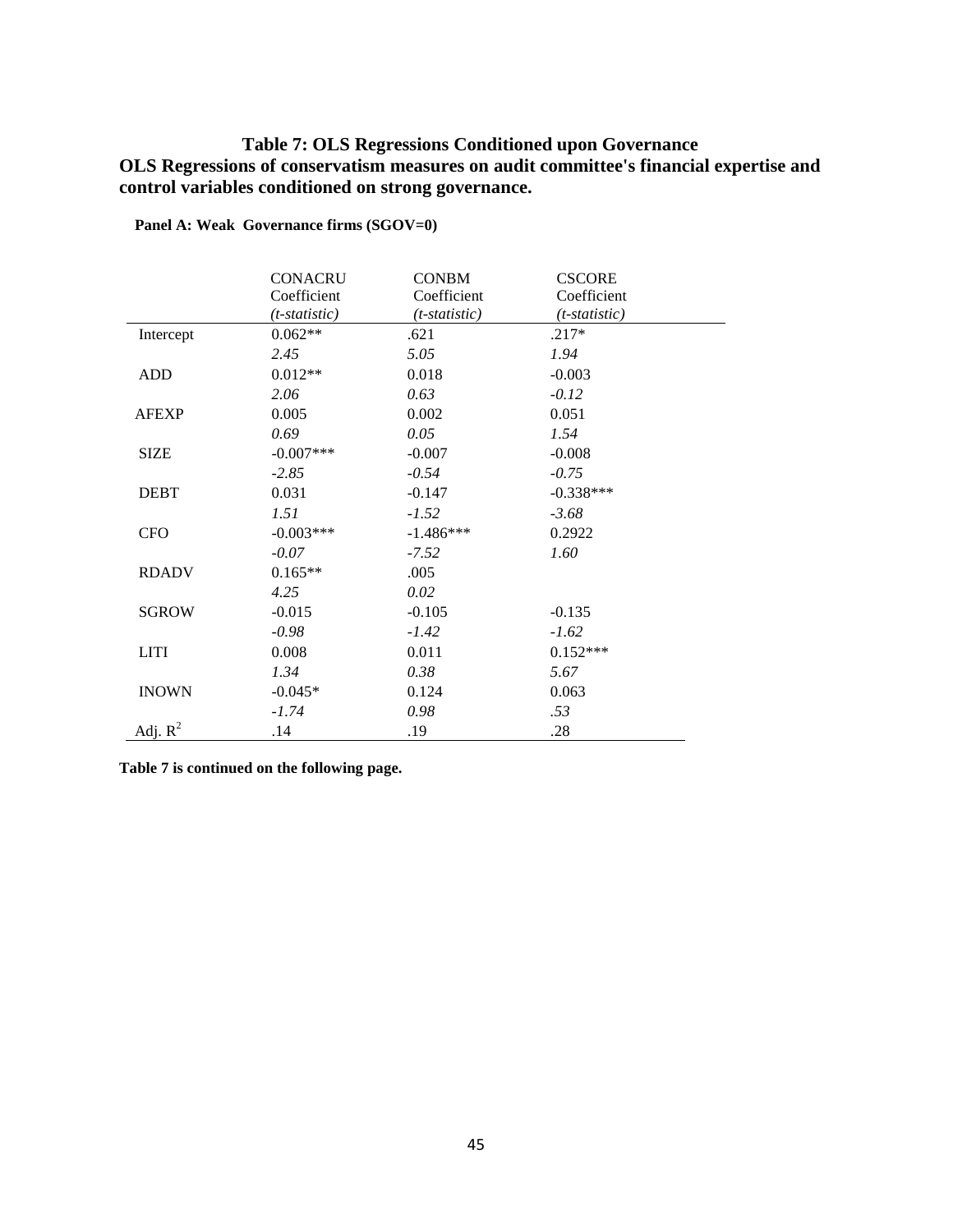#### **Panel B: Strong Governance firms (SGOV=1)**

|              | <b>CONACRU</b>  | <b>CONBM</b>    | <b>CSCORE</b>   |
|--------------|-----------------|-----------------|-----------------|
|              | Coefficient     | Coefficient     | Coefficient     |
|              | $(t-statistic)$ | $(t-statistic)$ | $(t-statistic)$ |
| Intercept    | $-0.022$        | $0.654***$      | $-.017$         |
|              | $-0.78$         | 5.24            | $-0.14$         |
| <b>ADD</b>   | 0.002           | 0.002           | $.057**$        |
|              | 0.36            | 0.07            | 2.00            |
| <b>AFEXP</b> | $0.014*$        | 0.005           | 0.046           |
|              | 1.69            | 0.15            | 1.43            |
| <b>SIZE</b>  | 0.001           | $-0.009$        | 0.013           |
|              | 0.22            | $-0.72$         | 1.13            |
| <b>DEBT</b>  | 0.034           | $-0.32***$      | $-0.145$        |
|              | 1.41            | $-3.04$         | $-1.48$         |
| <b>CFO</b>   | 0.090           | $-0.995***$     | $0.377*$        |
|              | 1.64            | $-4.14$         | 1.78            |
| <b>RDADV</b> | 0.043           | $-0.497**$      |                 |
|              | 0.96            | $-2.54$         |                 |
| <b>SGROW</b> | 0.010           | $-0.173$        | $-0.045$        |
|              | 0.55            | $-2.17$         | $-0.66$         |
| <b>LITI</b>  | 0.006           | $-0.009$        | $0.194***$      |
|              | 0.79            | $-0.25$         | 7.06            |
| <b>INOWN</b> | 0.015           | 0.050           | $-0.406*$       |
|              | 0.31            | 0.23            | $-1.93$         |
| Adj. $R^2$   | .06             | .15             | .29             |

Notes:

Data are for the years 2006 and 2007. Total number of firm-year observations is 548.

Significance is based on two-tailed tests.

\* Significant at the 10 percent level.

\*\* Significant at the 5 percent level.

\*\*\*Significant at the 1 percent level.

The regression being estimated is

 $CON = a<sub>o</sub> + a<sub>1</sub>ADD + a<sub>2</sub>AEXP + a<sub>3</sub>SIZE + a<sub>4</sub> DEBT + a<sub>5</sub>CFO$ +  $a_6$ RDADV +  $a_7$ SGROW +  $a_8$ LlTI +  $a_9$ INOWN + ε

Variables are defined in Table 3.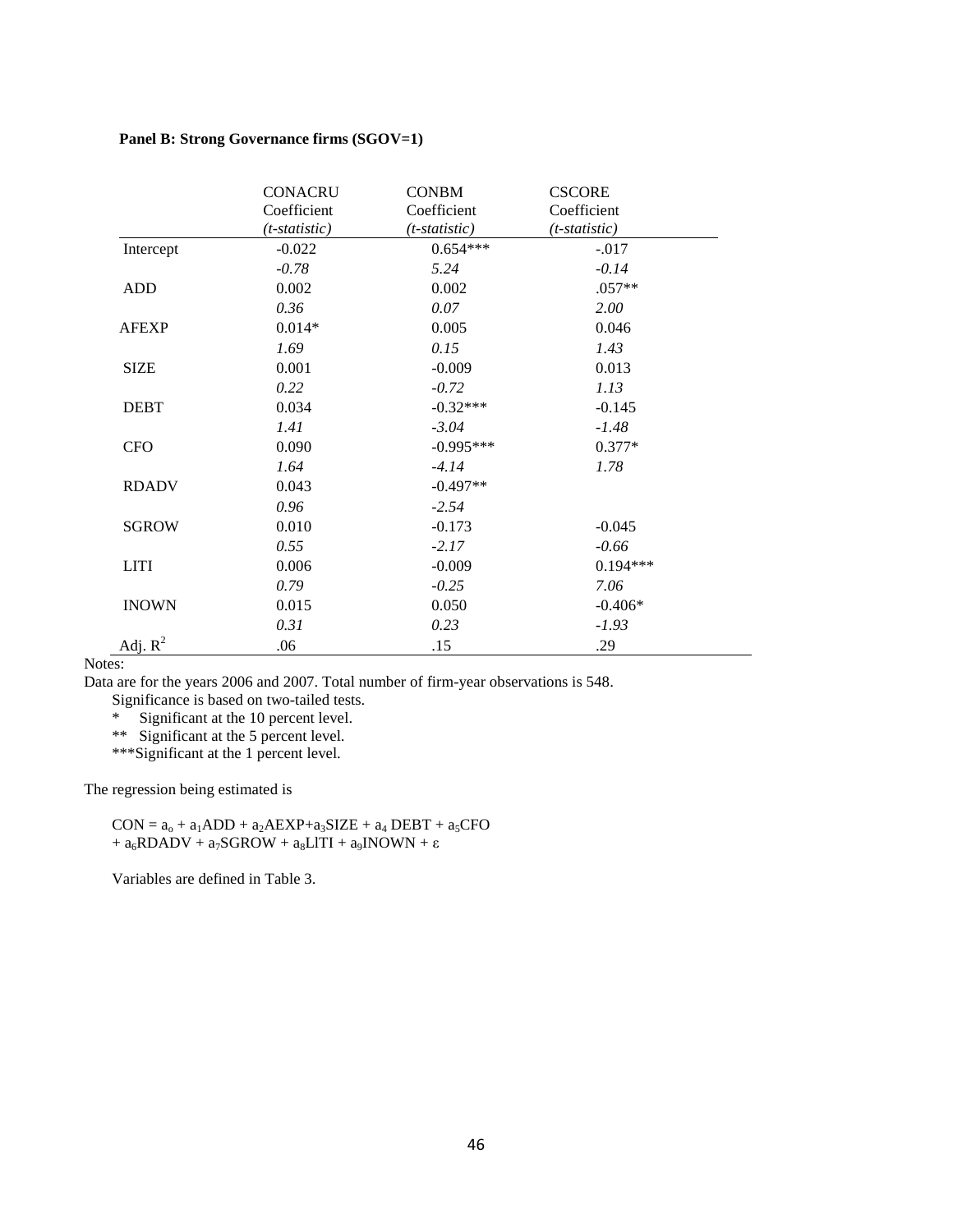## **Table 8: Post SOX Firm Type Analysis**

Test of differences in mean and median values of conservatism measures between firms that had an accountant on the audit committee pre-SOX and firms that did not have an accountant on the audit committee pre-SOX (AFINEXD=0 and AFINEXD=1, respectively) in the post-SOX period, regardless of the post-SOX level of accounting expertise.

#### **PANEL A: LEVELS OF CONSERVATISM**

|                               |                | Mean           |                        | Median         |                            |                       |
|-------------------------------|----------------|----------------|------------------------|----------------|----------------------------|-----------------------|
| Variable                      | $PREAFINEXD =$ | $PREAFINEXD=0$ | t-<br>statistic        | $PREAFINEXD=1$ | <b>PREAFINEXD</b><br>$= 0$ | $Z-$<br>statisti<br>c |
| <b>CONACRU</b>                | 0.018          | 0.010          | $1.81**$               | 0.009          | 0.044                      | 1.17                  |
| <b>CONBM</b><br><b>CSCORE</b> | 0.327<br>0.227 | 0.372<br>0.161 | $-1.87**$<br>$3.13***$ | 0.281<br>0.173 | 0.342<br>0.093             | $2.08**$<br>$3.86**$  |

#### **PANEL B: CHANGES IN CONSERVATISM FROM PRE-SOX PERIOD**

|                  | Mean           |                           |                 | Median                    |                            |                       |  |
|------------------|----------------|---------------------------|-----------------|---------------------------|----------------------------|-----------------------|--|
| Variable         | $PREAFINEXD =$ | <b>PREAFINEXD</b><br>$=0$ | t-<br>statistic | <b>PREAFINEXD</b><br>$=1$ | <b>PREAFINEXD</b><br>$= 0$ | $Z-$<br>statisti<br>с |  |
| CONACRU C        |                |                           |                 |                           |                            |                       |  |
| H                | $-0.007$       | 0.001                     | $-1.29$         | $-0.011$                  | $-0.002$                   | 1.33                  |  |
| CONBM CH         | $-0.011$       | $-0.021$                  | $-0.28$         | 0.017                     | 0.015                      | 0.00                  |  |
| <b>CSCORE CH</b> | 0.041          | 0.008                     | 1.46            | 0.024                     | 0.000                      | 2.43                  |  |

#### NOTES:

PREAFINEXD is a dummy variable that equals 1 if the firm had at least one accounting financial expert on the audit committee in the pre-SOX period, and 0 otherwise.

T-statistics are from t-tests of the differences in the means, and z-statistics are from Wilcoxan two-sample tests. Significance is based on two-tailed tests.

\* Significant at the 10 percent level.

\*\* Significant at the 5 percent level.

\*\*\*Significant at the 1 percent level.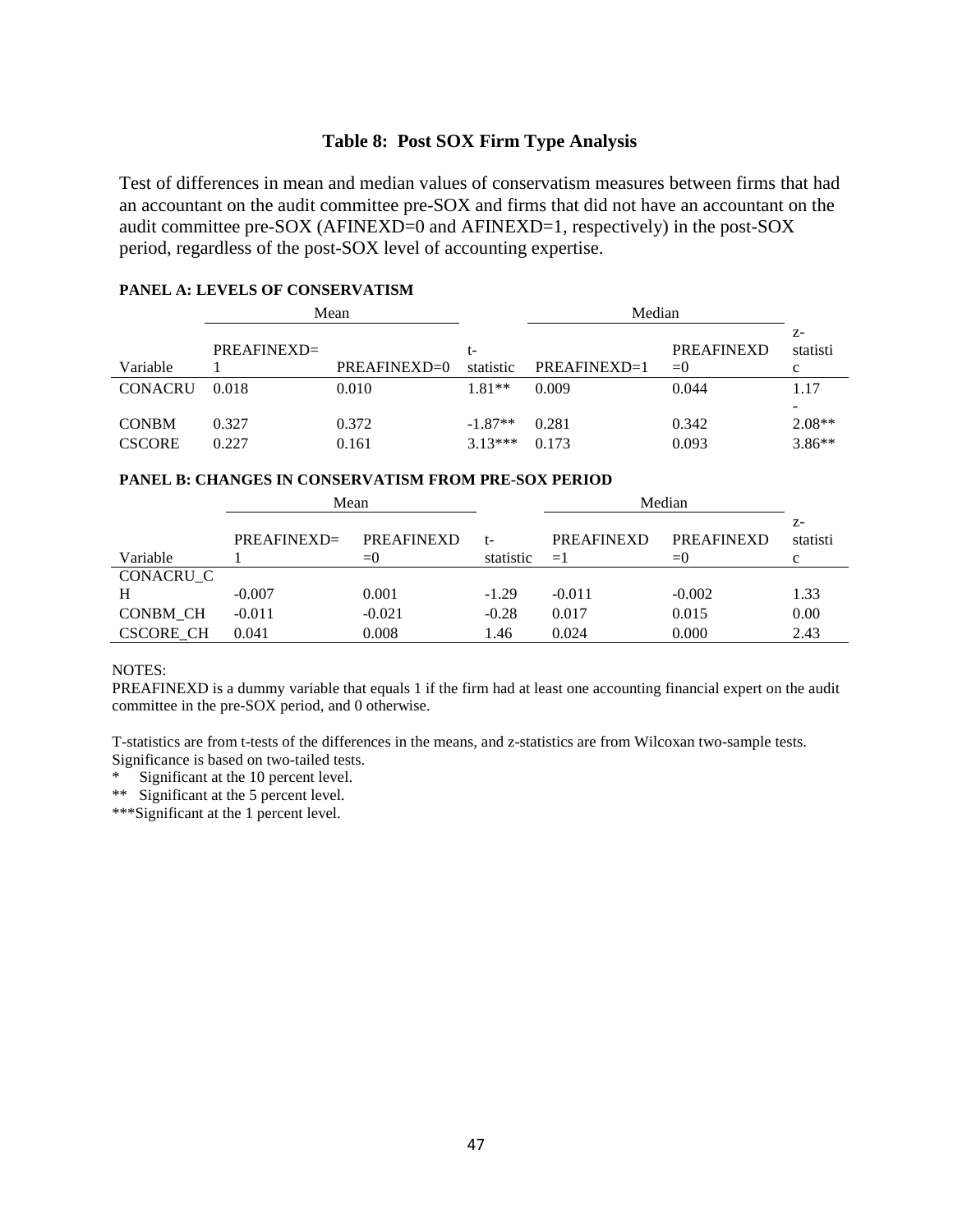## **Table 9: Pre SOX Firm Type Analysis**

Test of differences in mean and median values of conservatism measures between firms that had an accountant on the audit committee in 2001 and firms that did not have an accountant on the audit committee in 2001 (AFINEXD=0 and AFINEXD=1, respectively) in the 1997-1998 time period.

|                |             | Mean          |           | Median      |             |           |
|----------------|-------------|---------------|-----------|-------------|-------------|-----------|
|                |             |               | t-        |             |             | t-        |
| Variable       | $AFINEXD=1$ | $AFINEXD = 0$ | statistic | $AFINEXD=1$ | $AFINEXD=0$ | statistic |
| <b>CONACRU</b> | 0.017       | $-0.002$      | $5.46***$ | 0.005       | $-0.001$    | $2.37***$ |
| <b>CONBM</b>   | 0.310       | 0.314         | 0.20      | 0.254       | 0.287       | $-1.04$   |
| <b>CSCORE</b>  | 0.210       | 0.162         | $2.27**$  | 0.156       | 0.089       | $2.57**$  |

#### NOTES:

PREAFINEXD is a dummy variable that equals 1 if the firm had at least one accounting financial expert on the audit committee in the pre-SOX period, and 0 otherwise.

T-statistics are from t-tests of the differences in the means, and z-statistics are from Wilcoxan two-sample tests. Significance is based on two-tailed tests.

\* Significant at the 10 percent level.

\*\* Significant at the 5 percent level.

\*\*\*Significant at the 1 percent level.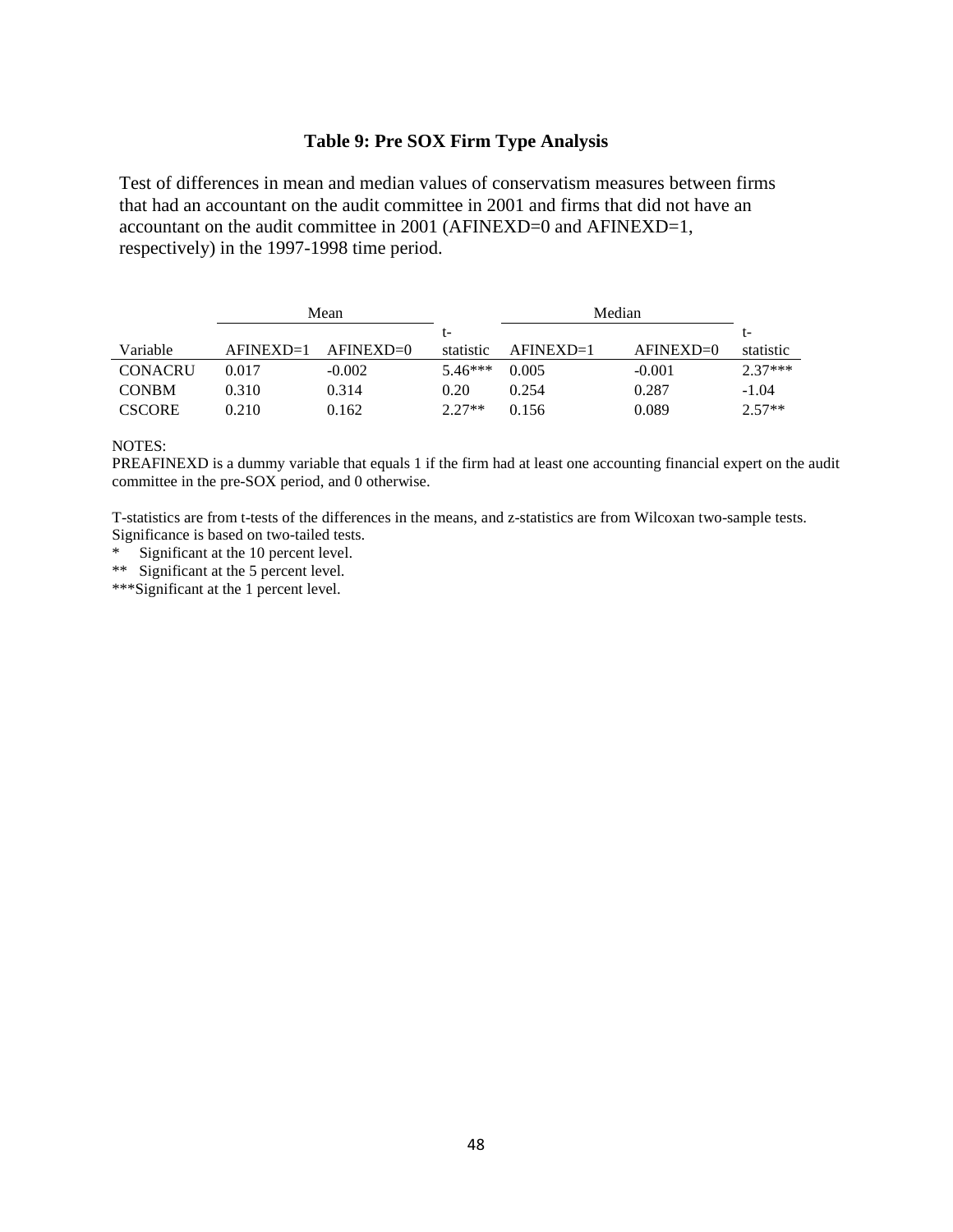| Parameter              | Estimate | <b>Standard Error</b> | t-statistic | p-value |
|------------------------|----------|-----------------------|-------------|---------|
| Panel A:               |          |                       |             |         |
| Intercept              | 0.054    | 0.045                 | 12.11       | < .0001 |
| <b>DUMMYRET</b>        | 0.021    | 0.008                 | 2.47        | 0.0137  |
| <b>RETURN</b>          | 0.046    | 0.015                 | 3.14        | 0.0018  |
| <b>DUMMYRET*RETURN</b> | 0.200    | 0.036                 | 5.50        | < .0001 |
| <b>R-SQUARE</b>        | 0.157    |                       |             |         |
|                        |          |                       |             |         |
| Panel B:               |          |                       |             |         |
| Intercept              | 0.064    | 0.007                 | 8.75        | < .0001 |
| <b>DUMMYRET</b>        | 0.004    | 0.015                 | 0.27        | 0.7849  |
| <b>RETURN</b>          | 0.031    | 0.024                 | 1.32        | 0.1869  |
| <b>DUMMYRET*RETURN</b> | 0.151    | 0.055                 | 2.71        | 0.0068  |
| <b>ADD</b>             | $-0.015$ | 0.010                 | $-1.49$     | 0.1369  |
| <b>ADD*RETURN</b>      | 0.030    | 0.033                 | 0.89        | 0.3737  |
| ADD*DUMMYRET           | 0.032    | 0.019                 | 1.68        | 0.0937  |
| ADD*RETURN*DUMMYRET    | 0.144    | 0.084                 | 1.72        | 0.0865  |
| <b>TYPE</b>            | $-0.014$ | 0.012                 | $-1.18$     | 0.2402  |
| TYPE*RETURN            | 0.014    | 0.038                 | 0.36        | 0.7205  |
| TYPE*DUMMYRET          | 0.024    | 0.024                 | 1.03        | 0.3028  |
| TYPE*RETURN*DUMMYRET   | 0.052    | 0.095                 | 0.54        | 0.5863  |

#### **Table 10 Test of Asymmetric Loss Recognition**

Notes:

Data are for the years 2006 and 2007. Total number of firm-year observations is 548.

The regression being estimated is

 $EPS_{ii}/P_{ii}=\alpha_0 + \alpha_1 DR_{it} + \beta_0R_{it} + \beta_1R_{it} * DR_{it} + \beta_2ADD_{it} + \beta_3ADD_{it} * DR_{it} + \beta_4ADD_{it} * Rit + \beta_5ADD_{it} * R_{it} * DR_{it}$  $\beta_6$ TYPE<sub>it</sub> + β<sub>7</sub>TYPE<sub>it</sub>\*DR<sub>it</sub> + β<sub>8</sub>TYPE<sub>it</sub>\*Rit + β<sub>5</sub>TYPE<sub>it</sub>\* R<sub>it</sub>\*DR<sub>it</sub> + ε<sub>it</sub>

Where:

 $EPS_{it}$  = Earnings per share for firm i year t

 $P_{it}$  = Opening stock market price for firm i year t

 $R_{it}$  = Stock market return for firm i year t

 $DR_{it}$  = Dummy variable that is equal to 1 if the stock market return for firm i in year t is negative, and equal to 0 if the stock market return for firm i in year t is nonnegative.

ADD = Dummy variable that is equal to 1 if the firm had no accounting expertise on the audit committee in the pre-SOX period and added accounting expertise in the post-SOX period, 0 otherwise.

TYPE= Dummy variable that is equal to 1 if the firm had accounting expertise on the audit committee in the pre-SOX period and had accounting expertise on the audit committee in the post-SOX period, 0 otherwise.

Significance is based on two-tailed tests.

\* Significant at the 10 percent level.

\*\* Significant at the 5 percent level.

\*\*\* Significant at the 1 percent level.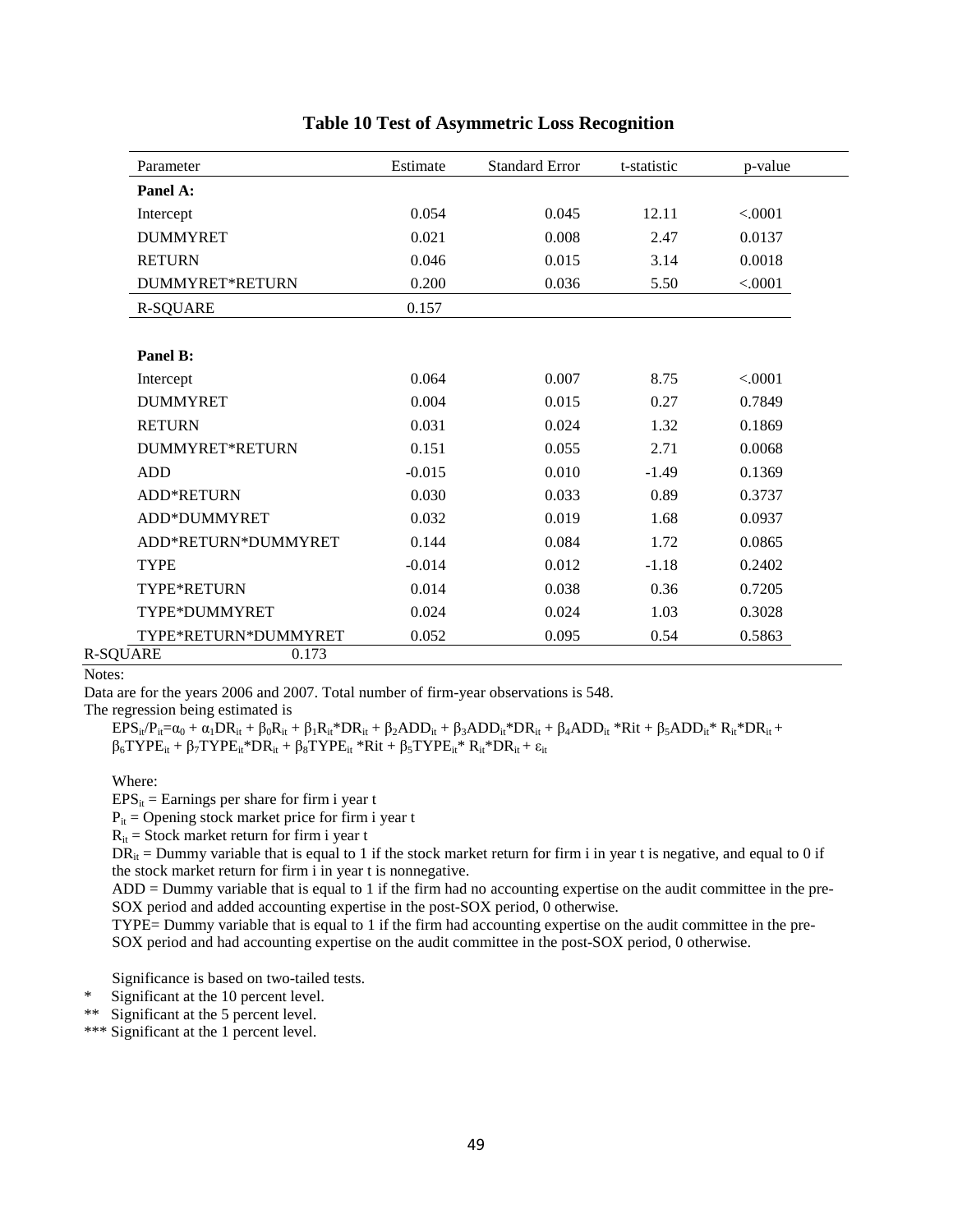#### **Appendix A: SEC Rules on Financial Expertise**

SOX contains a range of accounting-related reforms designed to improve corporate governance and, in turn, investor confidence in the U.S. financial reporting system following several high profile accounting scandals, such as Enron, WorldCom, and Adelphia. SOX and the SEC have placed heavy emphasis on the audit committee, which has the ultimate responsibility of overseeing the financial reporting process and ensuring high-quality financial reporting (PricewaterhouseCoopers 2000).

Section 407 of SOX addresses the perceived deficiency of financial expertise among audit committee members (Dhaliwal et al. 2006). Consistent with the idea that financial expertise is necessary for the audit committee to fulfill its responsibilities, Section 407 of SOX requires the SEC to adopt rules mandating that audit committees of public companies disclose to the SEC whether they have a financial expert on the audit committee.

 Initially, the SEC (2003) proposed a narrow definition of financial expert, which identified a financial expert as someone who possesses the following five specific attributes:

 1) An understanding of generally accepted accounting principles and financial statements.

 2) Experience applying such generally accepted accounting principles in connection with the accounting for estimates, accruals, and reserves that are generally comparable to the estimates, accruals and reserves, if any, used in the registrant's financial statements.

 3) Experience preparing or auditing financial statements that present accounting issues that are generally comparable to those raised by the registrant's financial statements.

4) Experience with internal controls and procedures for financial reporting.

5) An understanding of audit committee functions.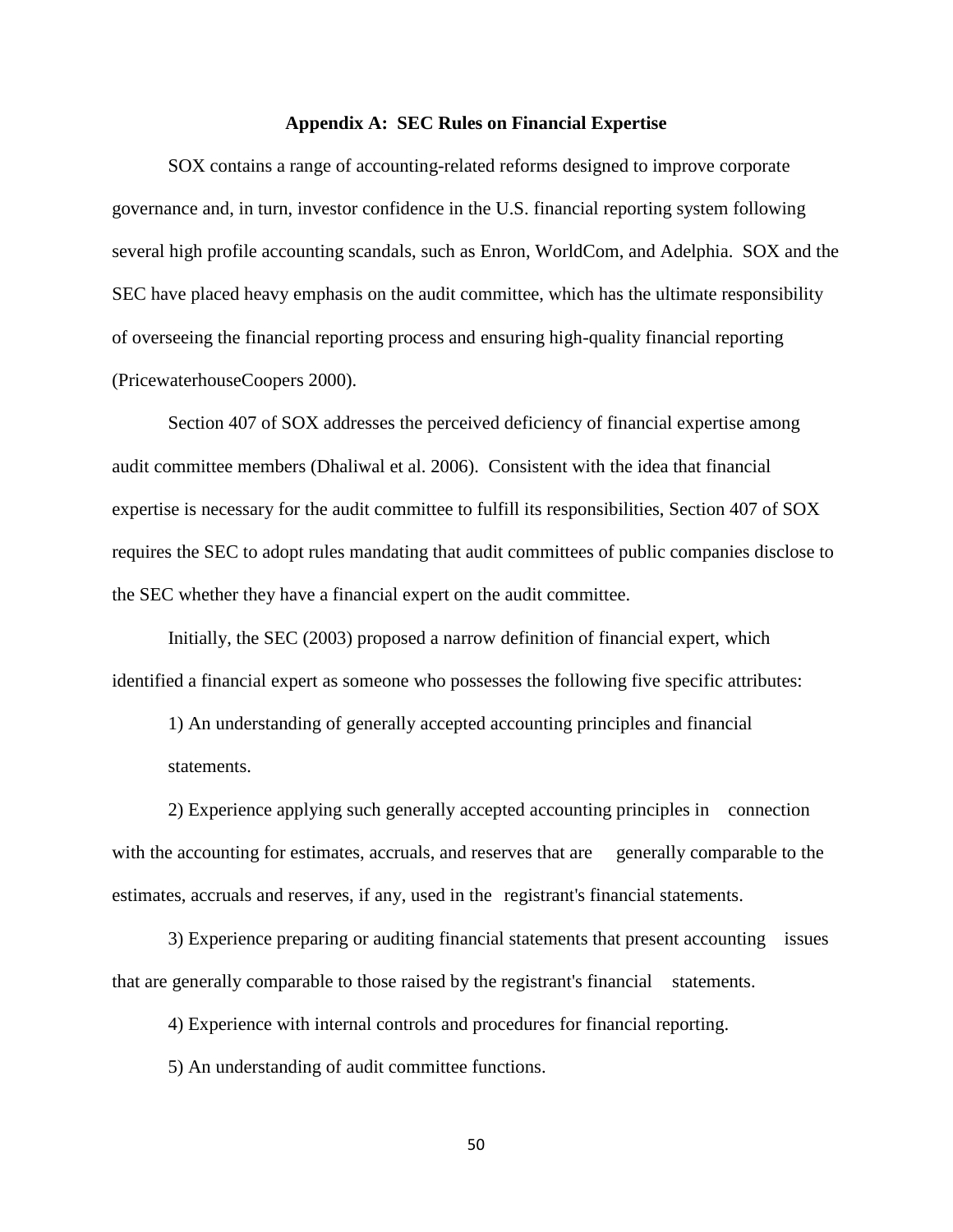This proposal drew intense criticism and received many comments from corporations, professional associations, accountants, law firms, analysts, consultants, academics, and investors. Most of the criticism was directed at the notion that the definition was too restrictive and limited the pool of qualified directors (Defond et al. 2005). The American Association of Bank Directors argued that under the proposed rules, Alan Greenspan would not qualify as a financial expert (American Association of Bank Directors 2002).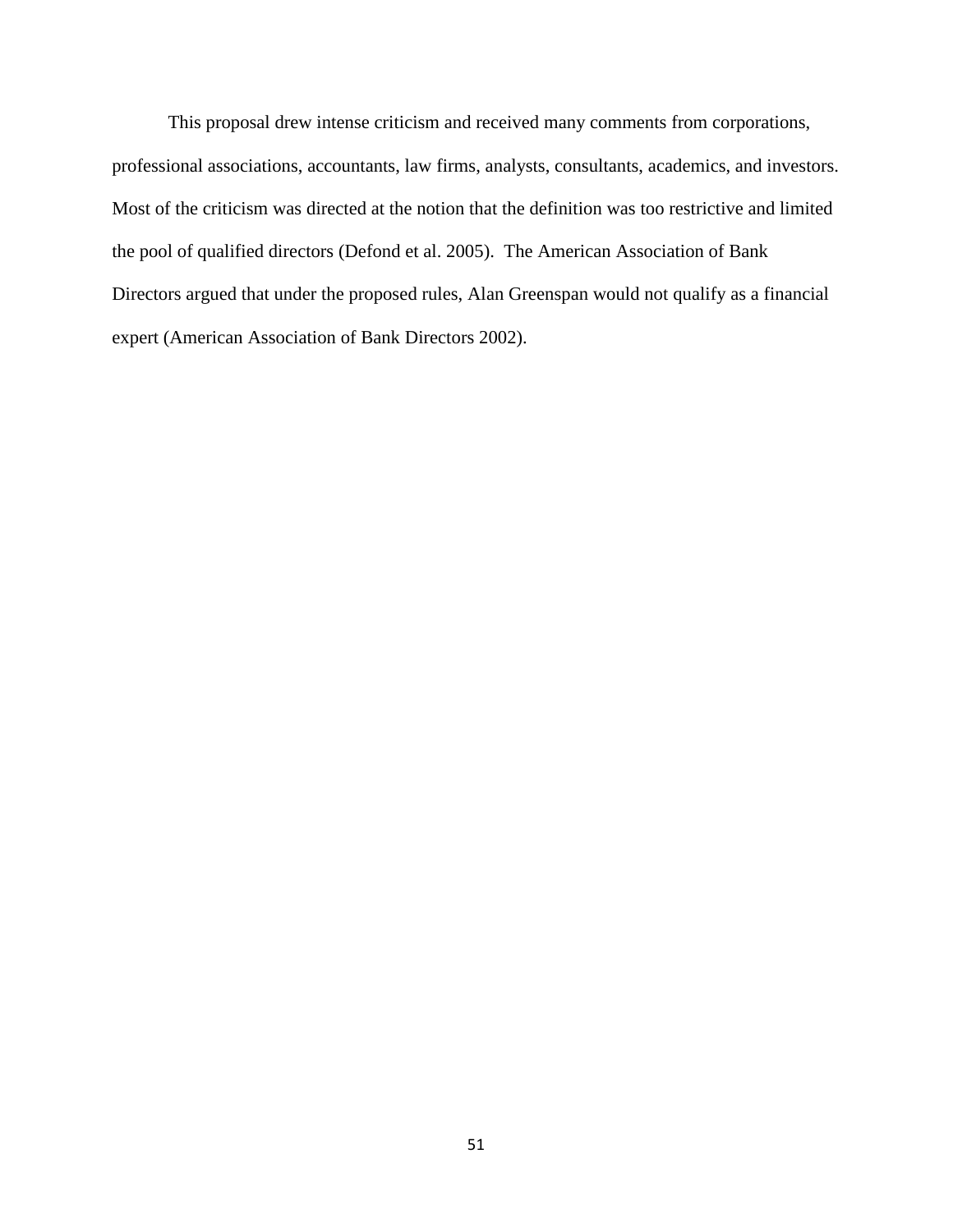## **Table 11: Pre-Sox Results and replication of KV (2008) Panel A: Industry Distribution For KV (2008) Replication**

# Firm-years

| Industry                             | For conservatism<br>measures other<br>than CSCORE | For CSCORE<br>measure |
|--------------------------------------|---------------------------------------------------|-----------------------|
| Consumer nondurables                 | 87                                                | 63                    |
| Consumer durables                    | 33                                                | 12                    |
| Manufacturing                        | 153                                               | 113                   |
| Energy                               | 42                                                | 30                    |
| Chemicals and allied products        | 54                                                | 48                    |
| Business equipment                   | 155                                               | 109                   |
| Telephone and telephone transmission | 36                                                | 17                    |
| <b>Utilities</b>                     | 84                                                | $\theta$              |
| <b>Shops</b>                         | 126                                               | 96                    |
| Health care                          | 69                                                | 57                    |
| Other                                | 96                                                | 55                    |
|                                      | 931                                               | 600                   |

## **Panel B: Descriptive Statistics for KV (2008) Replication**

|                 |        |        | Standard  |          |         |
|-----------------|--------|--------|-----------|----------|---------|
| Variable        | Mean   | Median | deviation | Minimum  | Maximum |
| <b>CONACRU</b>  | 0.018  | 0.011  | 0.043     | $-0.164$ | 0.493   |
| <b>CSCORE</b>   | 0.165  | 0.106  | 0.187     | 0.000    | 1.070   |
| <b>AFINEXD</b>  | 0.299  | 0.000  | 0.465     | 0.000    | 1.000   |
| <b>AFINEXP</b>  | 0.082  | 0.000  | 0.140     | 0.000    | 0.667   |
| <b>NAFINEXP</b> | 0.601  | 0.600  | 0.228     | 0.000    | 1.000   |
| <b>NFINEXP</b>  | 0.316  | 0.333  | 0.218     | 0.000    | 1.000   |
| <b>BSIZE</b>    | 2.390  | 2.400  | 0.223     | 1.610    | 3.044   |
| <b>NODUAL</b>   | 0.205  | 0.000  | 0.404     | 0.000    | 1.000   |
| <b>BIND</b>     | 0.706  | 0.727  | 0.152     | 0.143    | 0.938   |
| <b>ACIND</b>    | 0.908  | 1.000  | 0.154     | 0.000    | 1.000   |
| <b>ACSIZE</b>   | 1.460  | 1.390  | 0.261     | 0.693    | 2.398   |
| <b>ACMEET</b>   | 5.691  | 5.000  | 2.560     | 1.000    | 26.000  |
| <b>SIZE</b>     | 9.067  | 9.070  | 1.180     | 6.287    | 13.263  |
| <b>CFO</b>      | 0.110  | 0.105  | 0.071     | $-0.213$ | 0.503   |
| <b>DEBT</b>     | 0.227  | 0.228  | 0.138     | 0.000    | 0.673   |
| <b>RDADV</b>    | 0.050  | 0.025  | 0.070     | 0.000    | 0.753   |
| <b>SGROW</b>    | 0.081  | 0.039  | 0.385     | $-0.830$ | 7.110   |
| <b>LITI</b>     | 0.307  | 0.000  | 0.461     | 0.000    | 1.000   |
| <b>INOWN</b>    | 0.050  | 0.015  | 0.085     | 0.000    | 0.667   |
| <b>INSTOWN</b>  | 64.370 | 66.000 | 14.600    | 0.000    | 97.700  |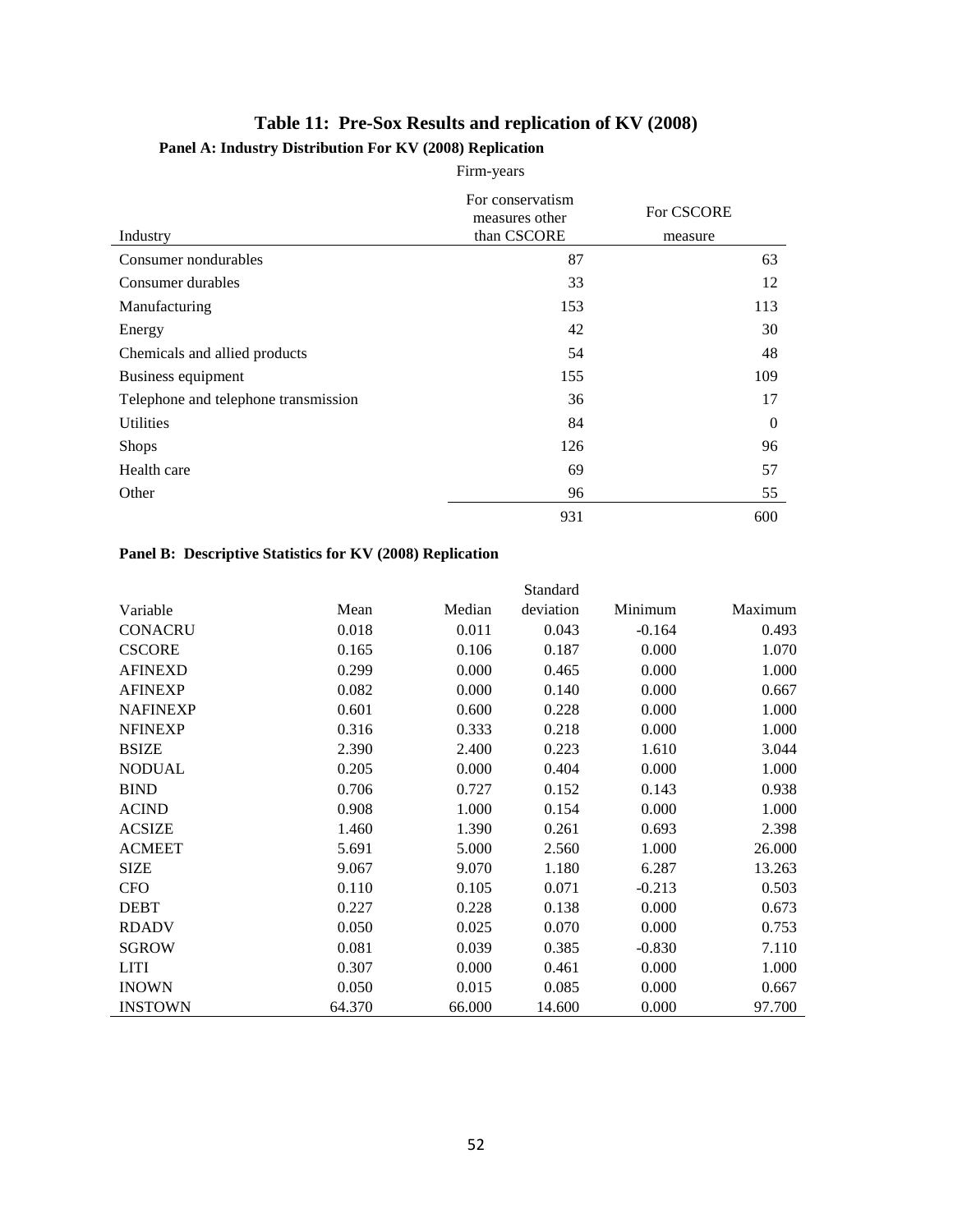### **PANEL C: PRE-SOX SAMPLE**

Test of differences in mean and median values of conservatism measures between firm years with at least one accounting financial expert and firm-years with no accounting financial expert

|                 |             | Mean        |             | Median      |             |             |
|-----------------|-------------|-------------|-------------|-------------|-------------|-------------|
| Variable        | $AFINEXP=1$ | $AFINEXD=0$ | t-statistic | $AFINEXD=1$ | $AFINEXD=0$ | z-statistic |
| <b>CONACRU</b>  | 0.031       | 0.013       | $5.90***$   | 0.018       | 0.009       | $6.05***$   |
| <b>CONACRUE</b> | 0.033       | 0.012       | $4.68***$   | 0.020       | 0.008       | $4.24***$   |
| <b>CONBM</b>    | 0.399       | 0.397       | 0.08        | 0.353       | 0.350       | 0.103       |
| <b>CSCORE</b>   | 0.199       | 0.150       | $3.25***$   | 0.153       | 0.085       | $4.04***$   |

#### **Panel D: Multivariate Results for KV (2008) Replication**

OLS Regressions of conservatism measures on audit committee's financial expertise and control variables.

|                | <b>CONACRU</b>  | <b>CONACRUF</b> | <b>CONBM</b>    | <b>CSCORE</b>   |  |
|----------------|-----------------|-----------------|-----------------|-----------------|--|
|                | Coefficient     | Coefficient     | Coefficient     | Coefficient     |  |
|                | $(t-statistic)$ | $(t-statistic)$ | $(t-statistic)$ | $(t-statistic)$ |  |
| Intercept      | 0.039           | $-0.030$        | $0.754***$      | $0.574***$      |  |
|                | 1.54            | 0.81            | 5.10            | 5.99            |  |
| <b>AFINEXP</b> | $0.048***$      | $0.051***$      | $-0.042$        | $0.086*$        |  |
|                | 4.40            | 3.30            | 0.67            | 1.84            |  |
| NAFINEXP       | 0.009           | 0.004           | $-0.058$        | $-0.022$        |  |
|                | 1.50            | 0.42            | 1.590           | 0.81            |  |
| <b>BSIZE</b>   | $-0.017**$      | $-0.023**$      | $-0.119***$     | $-0.126***$     |  |
|                | 2.40            | 2.21            | 2.870           | 3.77            |  |
| <b>NODUAL</b>  | $0.0106***$     | $0.012**$       | $-0.047**$      | 0.008           |  |
|                | 3.05            | 2.35            | 2.360           | 0.56            |  |
| <b>BIND</b>    | $-0.004$        | $-0.001$        | $-0.010$        | $0.184***$      |  |
|                | 0.39            | 0.07            | 0.160           | 4.03            |  |
| <b>ACSIZE</b>  | $-0.003$        | 0.004           | 0.025           | $-0.018$        |  |
|                | 0.48            | 0.52            | 0.710           | 0.67            |  |
| <b>ACIND</b>   | 0.007           | 0.011           | $0.103*$        | 0.005           |  |
|                | 0.71            | 0.78            | 1.880           | 0.12            |  |
| <b>ACMEET</b>  | $0.003***$      | $0.0036***$     | $0.015***$      | 0.0003          |  |
|                | 5.33            | 4.80            | 4.810           | 0.11            |  |
| <b>SIZE</b>    | 0.0017          | $0.0047**$      | $-0.004$        | $-0.0065$       |  |
|                | 1.22            | 2.36            | 0.510           | 1.09            |  |
| <b>DEBT</b>    | $-0.013$        | $0.040**$       | $-0.082$        | $-0.41***$      |  |
|                | 1.16            | 2.51            | 1.280           | 8.40            |  |
| CFO            | $0.080***$      | $0.348***$      | $-1.692***$     | $0.159*$        |  |
|                | 4.02            | 12.03           | 14.530          | 1.78            |  |
| <b>RDADV</b>   | $0.049**$       | $0.057*$        | $-0.515***$     |                 |  |
|                | 2.25            | 1.82            | 4.110           |                 |  |
| <b>SGROW</b>   | $-0.004$        | $-0.021***$     | $-0.064***$     | $-0.044***$     |  |
|                | 1.22            | 4.23            | 3.310           | 2.71            |  |
| LITl           | 0.001           | $-0.003$        | 0.117           | $0.086***$      |  |
|                | 0.42            | 0.72            | 1.510           | 6.41            |  |
| B1G4           | $-0.025*$       | $-0.034*$       | $-0.323***$     |                 |  |
|                | 1.88            | $1.76$          | 3.030           |                 |  |
| <b>INOWN</b>   | 0.006           | 0.018           | $-0.065$        | $-0.179**$      |  |
|                | 0.30            | 0.67            | 1.130           | 2.21            |  |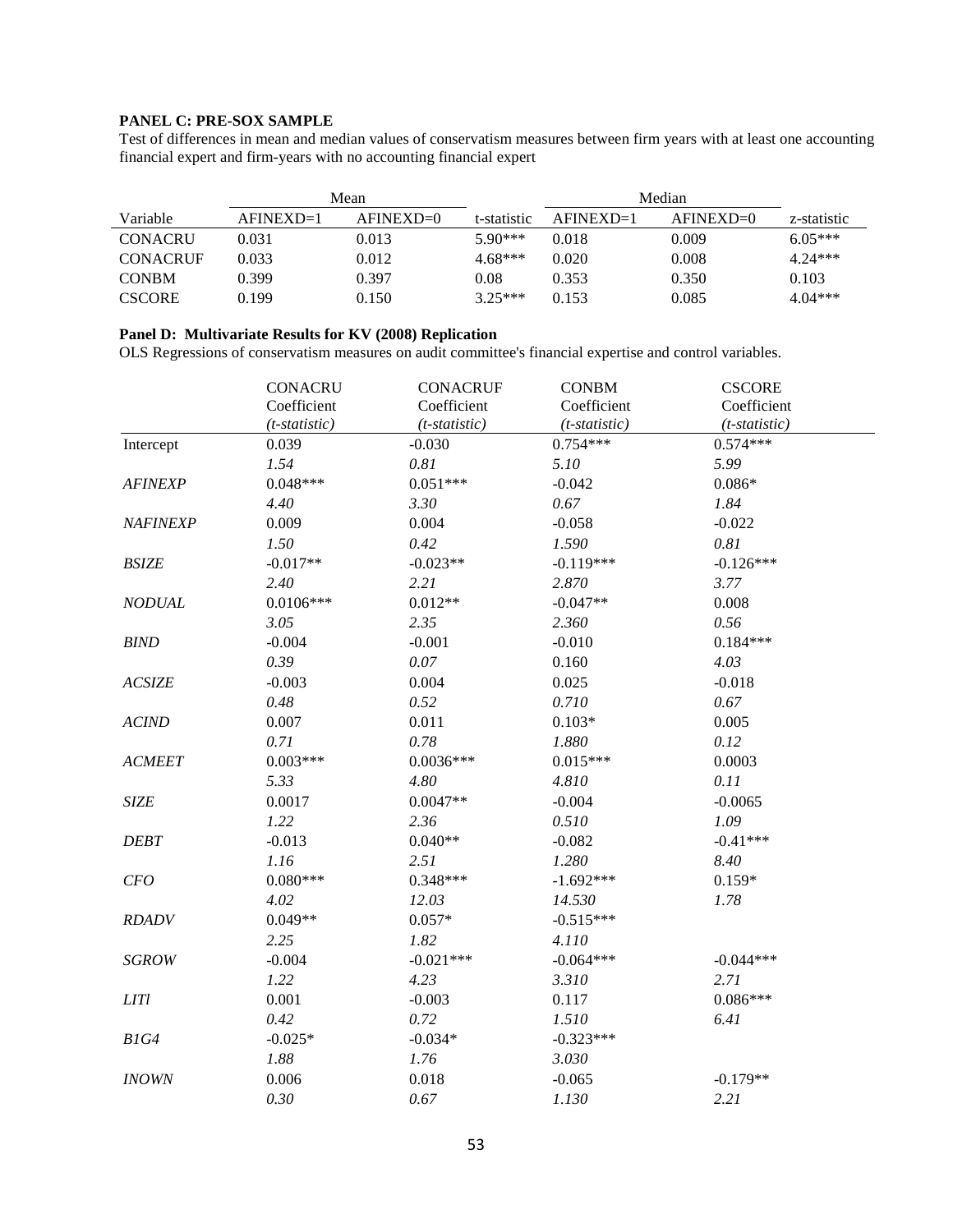| <b>INSTOWN</b> | $-0.009$ | .0004 | $-0.058$ | $-0.157***$    |
|----------------|----------|-------|----------|----------------|
|                | 9.92     | 0.03  | 1.590    | 3.37           |
| Adj. $R^2$     | ن ۲۰     | ت ڪو  | .30      | $\sim$<br>ے د. |

#### **Panel E: Multivariate Results for KV (2008) Replication**

**OLS Regressions of conservatism measures on audit committee's financial expertise and control variables conditioned on strong governance.** 

|                | <b>CONACRU</b>   | <b>CONACRUF</b> | <b>CONBM</b>    | <b>CSCORE</b>   |
|----------------|------------------|-----------------|-----------------|-----------------|
|                | Coefficient      | Coefficient     | Coefficient     | Coefficient     |
|                | $(t$ -statistic) | $(t-statistic)$ | $(t-statistic)$ | $(t-statistic)$ |
| Intercept      | $-0.019$         | $-0.045**$      | $0.725***$      | $0.263***$      |
|                | 1.54             | 1.98            | 7.92            | 3.73            |
| <b>AFINEXP</b> | 0.027            | 0.002           | $-0.145$        | 0.060           |
|                | 1.55             | 0.06            | 1.47            | 0.79            |
| AFIN*SGOV      | $0.067**$        | $0.107**$       | 0.244           | 0.124           |
|                | 2.58             | 2.84            | 1.62            | 1.08            |
| <b>NAFIN</b>   | 0.004            | $-0.008$        | $-0.085$        | 0.021           |
|                | 0.37             | 0.59            | 1.50            | 0.48            |
| NAFIN*SGOV     | 0.015            | 0.029           | 0.092           | $-0.013$        |
|                | 0.96             | 1.33            | 1.05            | 0.19            |
| SGOV           | $-0.005$         | $-0.017$        | $-0.046$        | 0.30            |
|                | 0.47             | 1.17            | 0.77            | 0.63            |
| <b>SIZE</b>    | 0.002            | 0.001           | $-0.007$        | $-0.009$        |
|                | 1.08             | 0.63            | 0.80            | 1.40            |
| <b>DEBT</b>    | $-0.015$         | $0.032*$        | $-0.021$        | $-0.431***$     |
|                | 1.13             | 1.67            | 0.27            | 7.26            |
| <b>CFO</b>     | $0.092***$       | $0.363***$      | $-1.45***$      | $0.194*$        |
|                | 3.98             | 10.84           | 10.88           | 1.88            |
| <b>RDADV</b>   | $0.044**$        | 0.026           | $-0.643***$     |                 |
|                | 1.55             | 0.62            | 3.97            |                 |
| <b>SGROW</b>   | 0.003            | $-0.013***$     | $-0.007$        | $-0.040***$     |
|                | 0.75             | 2.53            | 0.34            | 2.37            |
| <b>LITI</b>    | 0.001            | $-0.001$        | $-0.064***$     | $0.091***$      |
|                | 0.25             | 0.16            | 2.85            | 5.54            |
| <b>INOWN</b>   | $0.034*$         | 0.029           | $-0.309***$     | $-0.154**$      |
|                | 1.81             | 1.09            | 2.91            | 1.90            |
| Adj. $R^2$     | .11              | .22             | .29             | .29             |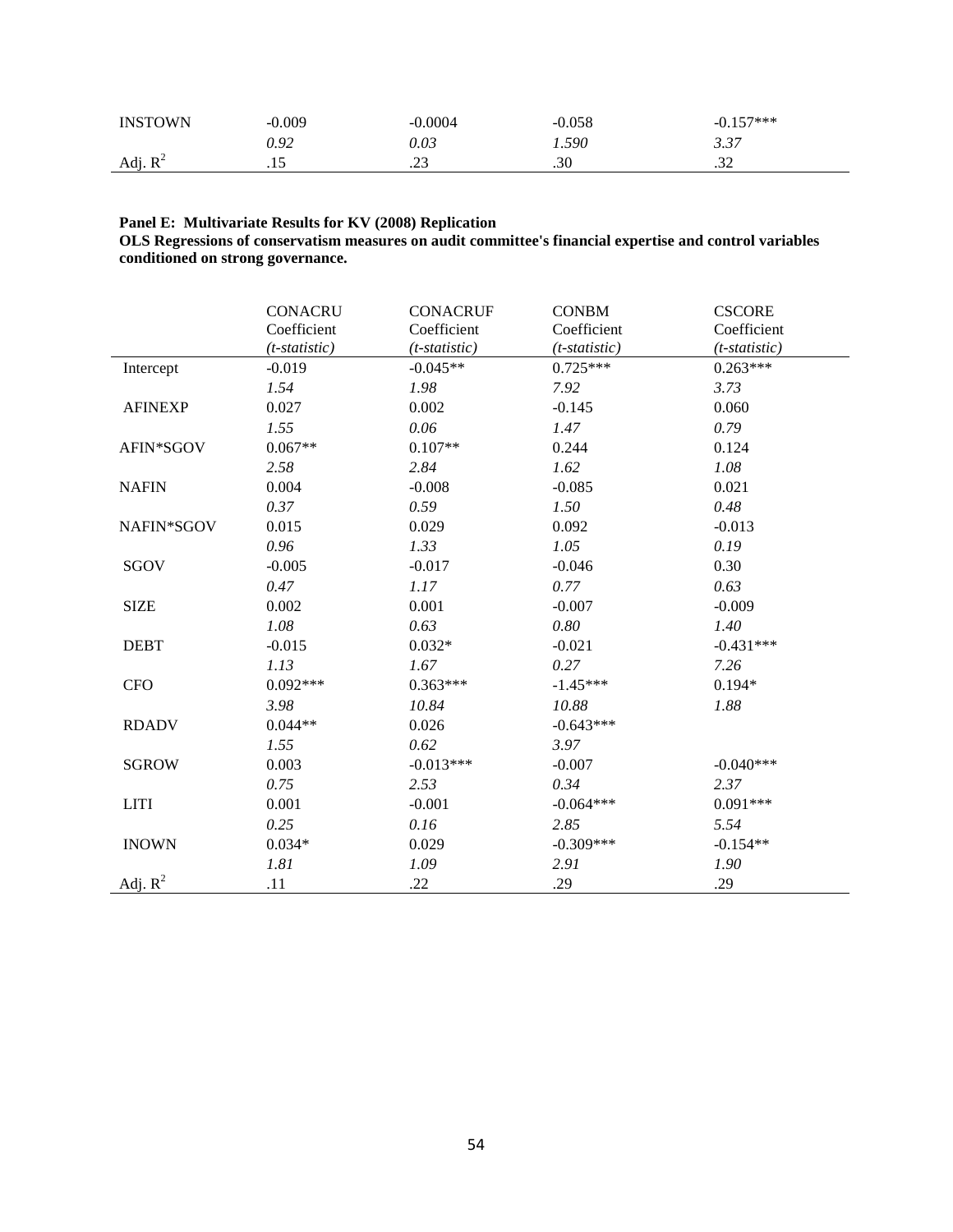#### **Panel F: Post SOX regressions using CONACRUF MEASURE**

OLS Regressions of conservatism measures on the addition of accounting financial expertise to the audit committee and control variables in the Post-SOX period using CONACRUF measure

|                | <b>Coefficient</b> | <b>Standard Error</b> | <b>T</b> -statistic | p-value |
|----------------|--------------------|-----------------------|---------------------|---------|
| Intercept      | $-0.02366$         | 0.046013              | $-0.51$             | 0.6073  |
| ADD1           | 0.011743           | 0.005145              | $2.28**$            | 0.0229  |
| Type           | 0.009478           | 0.006323              | 1.5                 | 0.1345  |
| <b>BSIZE</b>   | 0.004455           | 0.012763              | 0.35                | 0.7272  |
| <b>NODUAL</b>  | $-0.00794$         | 0.005432              | $-1.46$             | 0.1444  |
| <b>IND</b>     | 0.022842           | 0.01852               | 1.23                | 0.218   |
| <b>ACSIZE</b>  | $-0.01593$         | 0.010532              | $-1.51$             | 0.1309  |
| <b>ACIND</b>   | $-0.02256$         | 0.017158              | $-1.31$             | 0.1891  |
| <b>ACMEET</b>  | $-0.00038$         | 0.000712              | $-0.54$             | 0.5898  |
| <b>SIZE</b>    | 0.000177           | 0.002131              | 0.08                | 0.9338  |
| <b>DEBT</b>    | 0.043034           | 0.01778               | $2.42**$            | 0.0158  |
| <b>CFO</b>     | 0.286873           | 0.037912              | $7.57***$           | < .0001 |
| <b>RDADV</b>   | 0.130918           | 0.034948              | $3.75***$           | 0.0002  |
| <b>SGROW</b>   | $-0.02915$         | 0.013701              | $-2.13**$           | 0.0338  |
| <b>LITI</b>    | $-0.0034$          | 0.005675              | $-0.6$              | 0.5491  |
| <b>INOWN</b>   | 0.012739           | 0.030005              | 0.42                | 0.6713  |
| <b>INSTOWN</b> | $-0.00223$         | 0.017043              | $-0.13$             | 0.8961  |
| Adj. $R^2$     | .16                |                       |                     |         |

Variables are defined in Table 3.

Significance is based on two-tailed tests.

\* Significant at the 10 percent level.

\*\* Significant at the 5 percent level.

\*\*\*Significant at the 1 percent level.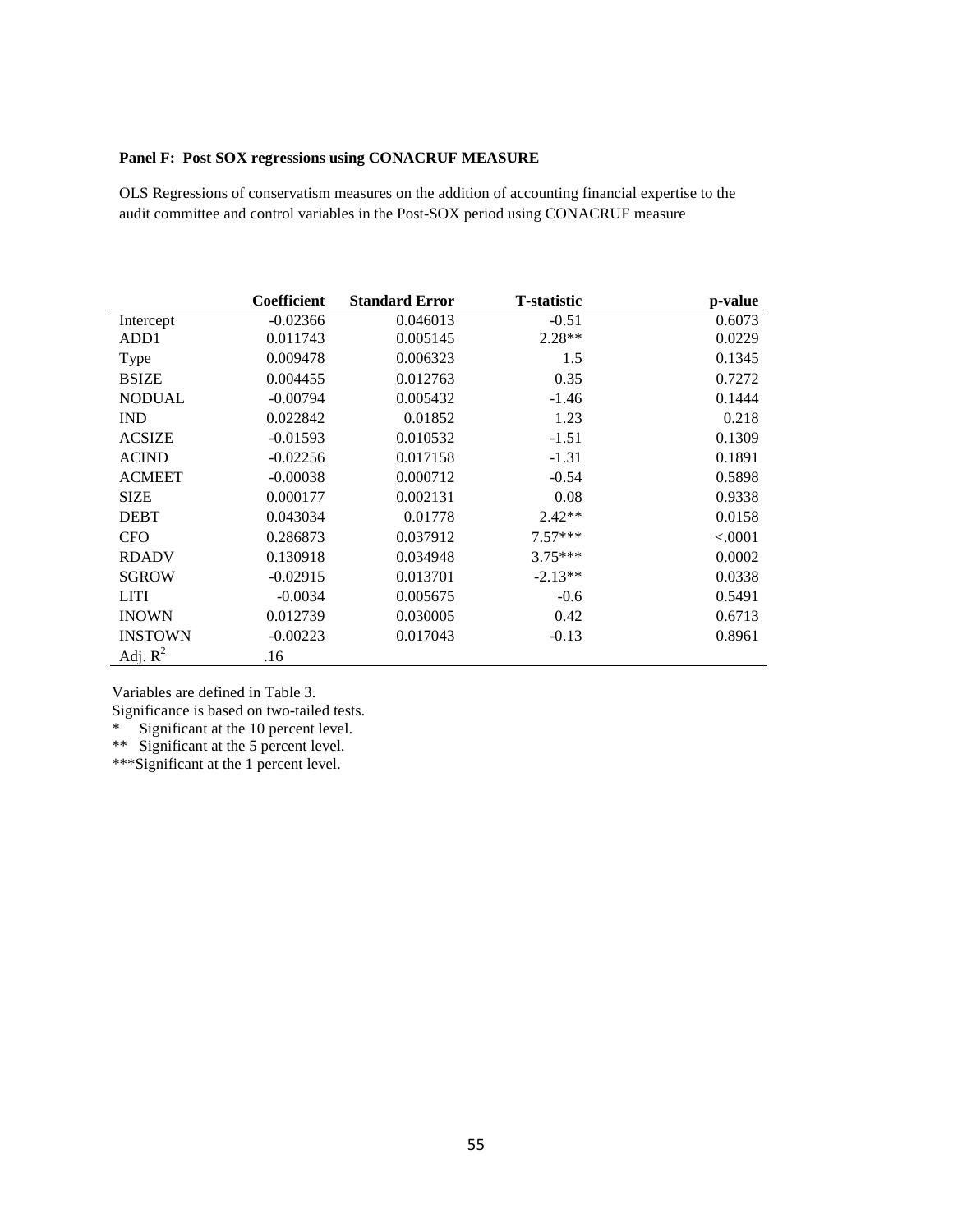## **CHAPTER 2 Audit Committee Financial Expertise and Properties of Analyst Earnings Forecasts**

#### **1. Introduction**

 In this study, I investigate the association between audit committee financial expertise and the properties of earnings forecasts issued by financial analysts. Prior research suggests that the presence of accounting financial expertise on the audit committee is associated with higher levels of financial reporting quality (Krishnan and Visvanathan 2008; Dhaliwal et al. 2006; Carcello et al. 2006). Additionally, research suggests that market participants are sensitive to the financial expertise of audit committee members. For example, Defond, et al. (2005) find that companies appointing audit committee members with accounting expertise experience significant positive abnormal market returns, while no market reaction is observed upon the appointment of those with non-accounting financial expertise.

Accordingly, I examine whether accounting financial expertise on the audit committee is associated with better user decision-making by focusing on earnings forecasts issued by financial analysts. Financial analysts use historical earnings to predict future earnings; thus, if accounting expertise on the audit committee reduces measurement errors in historical earnings, then analysts' forecasts are likely to be more accurate and less dispersed for firms with accounting financial expertise on the audit committee relative to firms with no accounting financial expertise on the audit committee.

The Sarbanes-Oxley Act (SOX) of 2002 required the Securities Exchange Commission (SEC) to adopt rules mandating that the audit committee of every public company have a designated financial expert; and that the name of that financial expert be disclosed (Sarbanes-Oxley Act of 2002). The SEC suggests that having at least one financial expert on the audit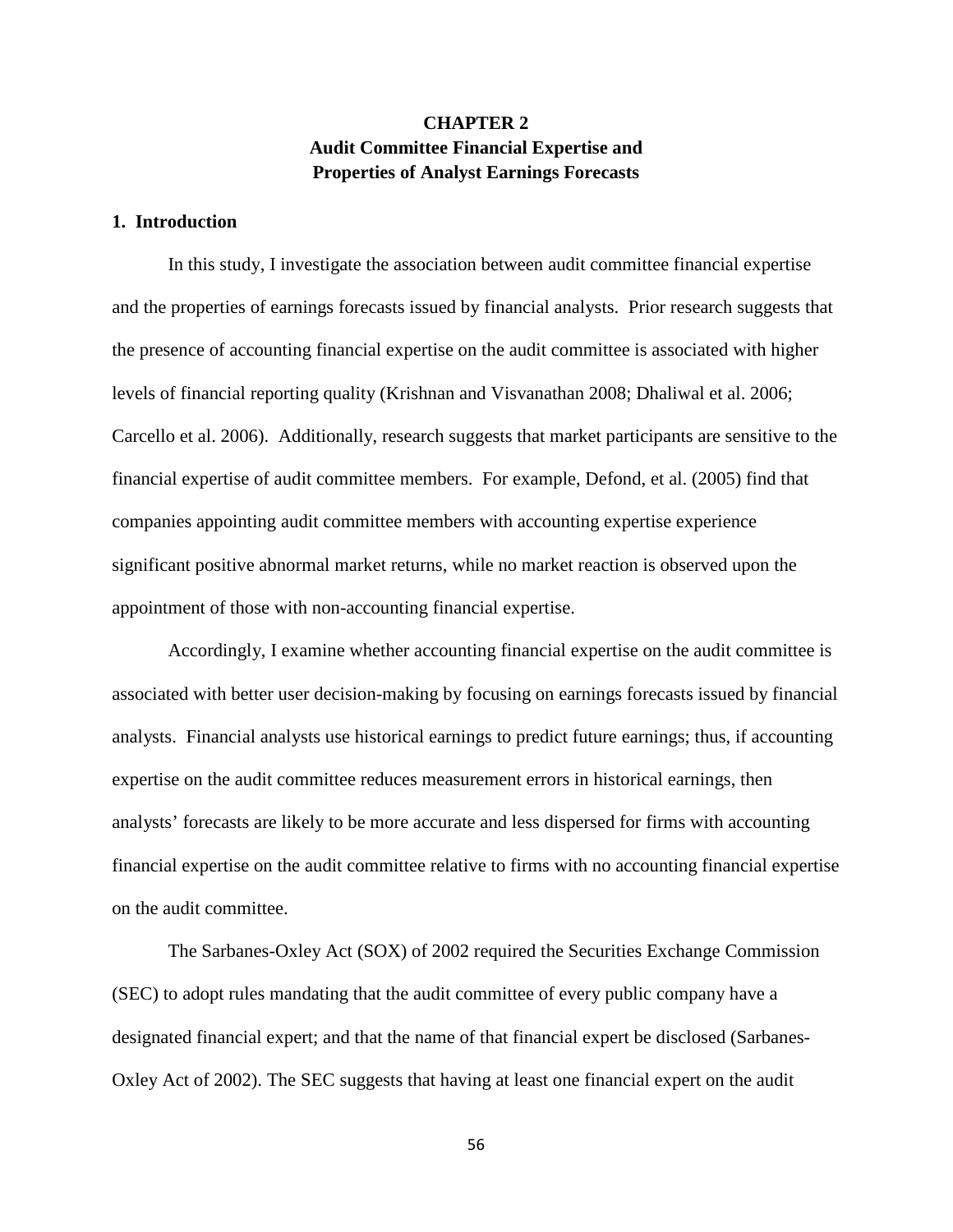committee should improve the quality of information available to investors (Carcello et al. 2006). Prior research supports this notion by showing that the financial expertise of the audit committee is significantly associated with a reduced incidence of financial statement restatement (Abbott, et al. 2004), a reduced likelihood of material weaknesses in internal control reported during an auditor change (Krishnan 2005), a reduced incidence of fraud (Farber 2005), and a reduced likelihood of earnings management (Bedard, et al. 2004).

The SEC initially proposed a stringent definition of financial expert, which defined individuals as financial experts only if they had education and experience in accounting or auditing (i.e., as a certified public accountant, auditor, chief financial officer, financial controller or accounting officer). In response to criticism that this definition was overly restrictive, the SEC adopted the current definition of audit committee financial expert, which is broad in nature. Specifically, an audit committee member could be deemed a financial expert if the member has work experience in accounting or auditing, as well as any work experience in finance positions or as a chief executive officer (CEO) or company president. Hence, financial expertise could involve accounting or finance expertise, or any expertise entailed in supervising the preparation of financial statements (supervisory expertise).

The definition of financial expert is of importance because many studies suggest that the current definition of financial expertise may be too broad and lack the ability to ensure high financial reporting quality. For example, prior research shows that audit committee accounting expertise is significantly positively related with accrual quality (Dhaliwal et al. 2006), significantly negatively associated with suspicious auditor switches (Archambeault and DeZoort 2001), significantly positively associated with firm credit ratings (Ashbaugh-Skaife, Collins and LaFond 2005) and significantly positively associated with more conservative financial reporting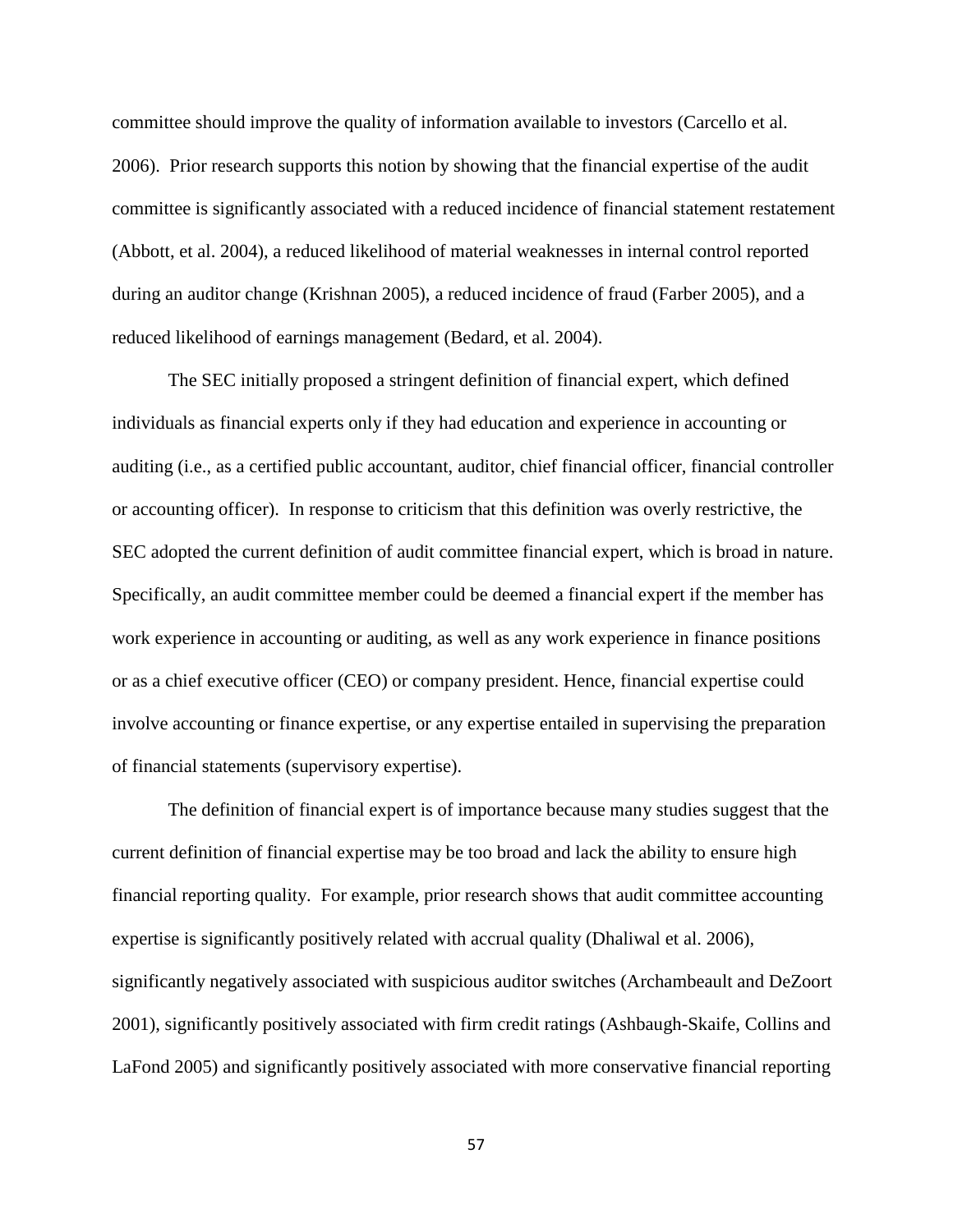(Krishnan and Visvanathan 2008). In addition, Dickins et al. (2009) survey financial analysts and find that analysts are more confident in the financial statements when the Audit Committee Financial Expert (ACFE) has accounting-based financial expertise.

While evidence exists that financial reporting quality is higher when firms have accounting-based financial experts on the audit committee (Krishnan & Visvanathan 2008; Dhaliwal 2006; Carcello et al. 2006), no evidence exists that financial statement users make better decisions as a result. Because prior literature suggests that financial analysts use financial statement information in formulating earnings forecasts, this study fills that void in the literature by examining whether the accounting financial expertise of the audit committee is associated with analysts' forecasting ability.

The results of this study suggest that the accounting financial expertise of the audit committee is significantly associated with higher levels of analyst forecast accuracy. Additionally, the accounting financial expertise of the audit committee is significantly associated with lower levels of analyst forecast dispersion. Consistent with the broad definition of financial expertise adopted by the SEC, non-accounting financial expertise is also significantly associated with higher analyst forecast accuracy and lower analyst forecast dispersion. Nonfinancial expertise is not significantly associated with either property of analysts' forecasts.

The paper proceeds as follows. Section 2 reviews prior literature and develops the hypotheses relating audit committee expertise to the properties of analysts' forecasts. Section 3 describes the research methods and the sample selection process employed in this study. Section 4 presents the empirical results, and Section 5 concludes the paper.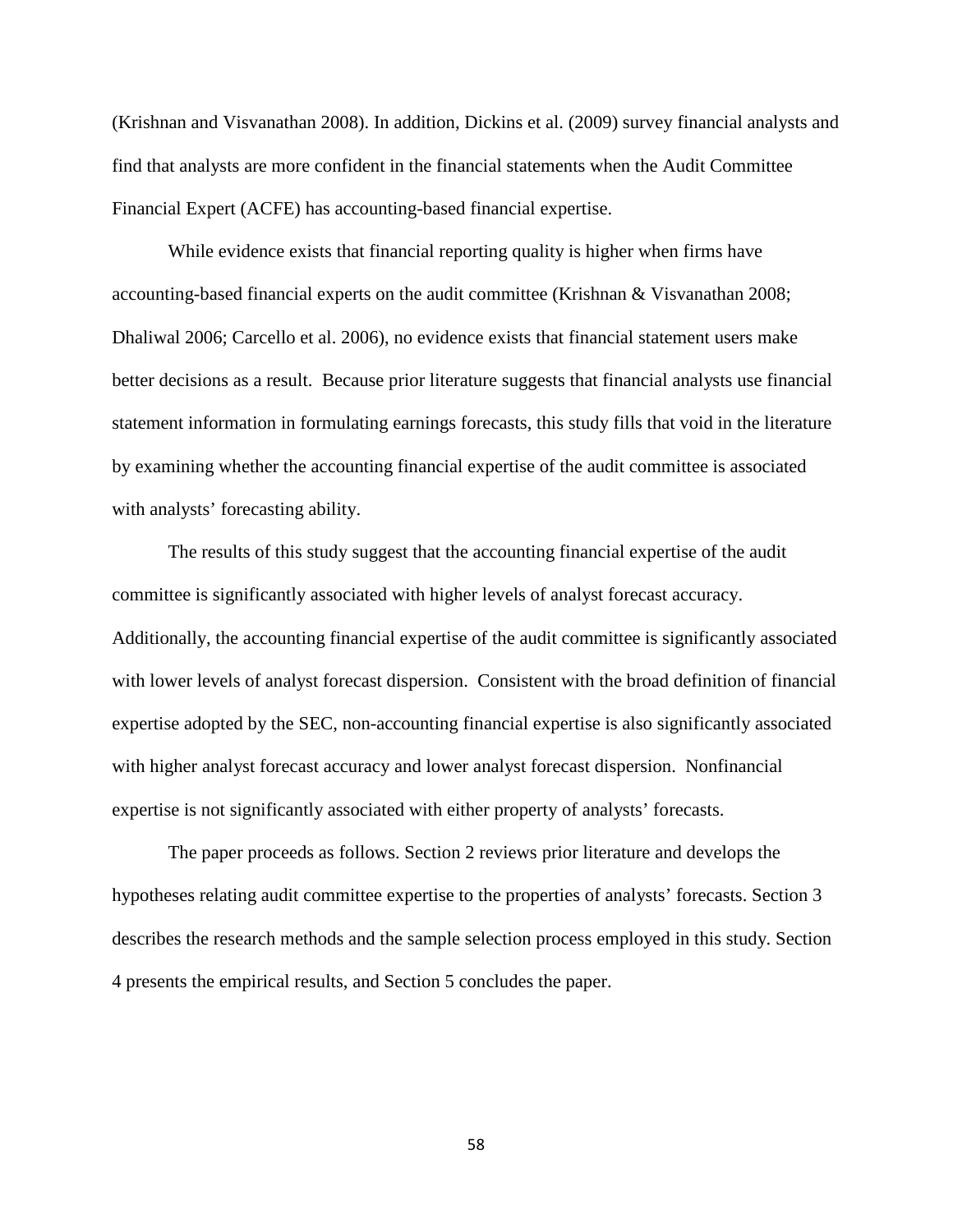#### **2. Prior Research and Hypotheses**

 $\overline{a}$ 

#### *Prior Research on Audit Committees and Financial Expertise*

 Prior studies using the broad definition of financial expertise have provided mixed evidence about an association between financial expertise and financial reporting quality.<sup>18</sup> Abbott et al. (2004), and Agrawal and Chada (2005) find that the financial expertise (under a broad definition) of the audit committee is significantly negatively related to the occurrence of restatement. Farber (2005) also employs the broad definition of financial expertise and finds a significantly lower occurrence of financial fraud in firms with financial expertise on the audit committee.

However, Anderson et al. (2004) employ the broad definition of financial expertise and find no association between audit committee financial expertise and cost of debt. Van der Zahn and Tower (2004), also using the broad definition of financial expertise, find no association between the magnitude of earnings management and the audit committee's financial expertise among the independent directors. Additionally, anecdotal evidence suggests that financial expertise obtained through experience as a CEO or President does not ensure an adequate understanding of accounting matters for an audit committee member (Livingston 2003).

 Later studies have adopted a more narrow definition of financial expertise, similar to the definition initially proposed by the SEC. This definition differentiates between accounting and non-accounting financial expertise. Such research has provided more consistent associations between financial expertise on the audit committee and financial reporting quality. Dhaliwal et al. (2006) finds a significant positive relation between accounting expertise on audit committees and accrual quality. Quin (2007) finds that firms with accounting financial expertise on the audit

<sup>&</sup>lt;sup>18</sup> See Cohen, Krishnamoorthy, and Wright (2004); DeZoort, Hermanson, Archambeault, and Reed (2002); Bedard and Gendron (2009); and Turley and Zaman (2004) for more thorough reviews of the academic literature on audit committees.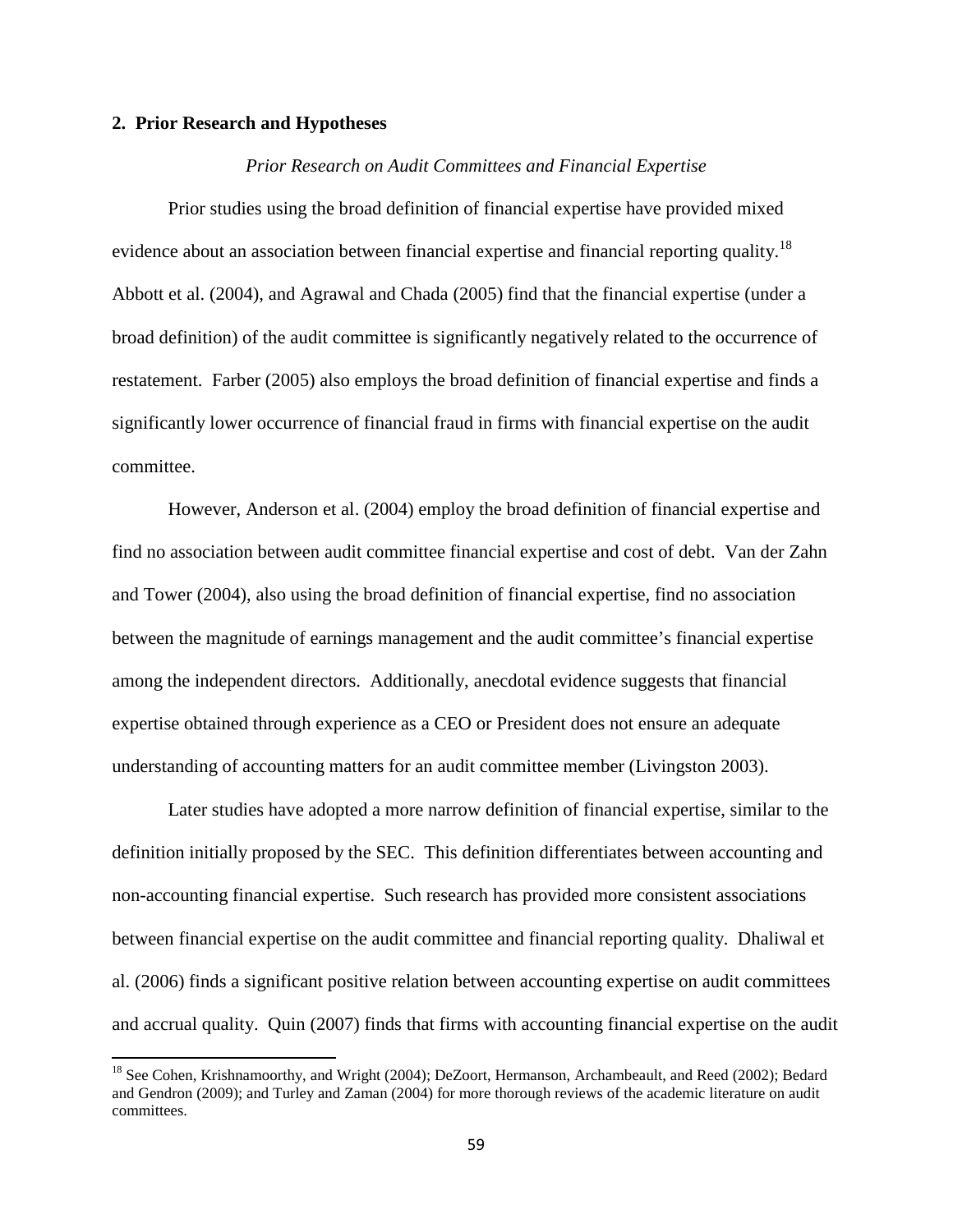committee are associated with higher earnings response coefficients (ERCs). Krishnan  $\&$ Visvanathan (2008) find that firms with accounting financial experts on the audit committee are associated with more conservative financial reporting.

 Additionally, research has also shown that the market values accounting financial expertise on the audit committee. For example, Davidson et al. (2004) findst the market rewards companies for the appointment of accounting financial experts, but shows no reaction for the appointment of audit committee members with corporate financial management expertise. Similarly, Defond et al. (2005) find a significant positive market reaction to the appointment of accounting financial experts to the audit committee, but no significant reaction to the appointment of non-accounting financial experts. These studies suggest that the market discriminates between types of audit committee financial expertise.

#### *Hypothesis Development*

The primary objective of financial reporting according to *Statement of Financial Concepts No. 1* is to provide information that is useful to present and potential users in making decisions (FASB 1978). An effective audit committee can enhance the credibility and reliability of the financial statements provided to users. Because financial reporting credibity is unobservable, prior studies have used stock price reaction or some other proxy for financial reporting quality to evaluate the quality of the audit committee. For example, prior research shows that the accounting financial expertise of the audit committee is significantly positively associated with accrual quality (Dhaliwal et al. 2006); lower levels of earnings management (Carcello et al. 2006); higher earnings response coefficients (ERCs) (Qin 2007); and higher levels of accounting conservatism (Krishnan and Visvanathan 2008). Therefore, users would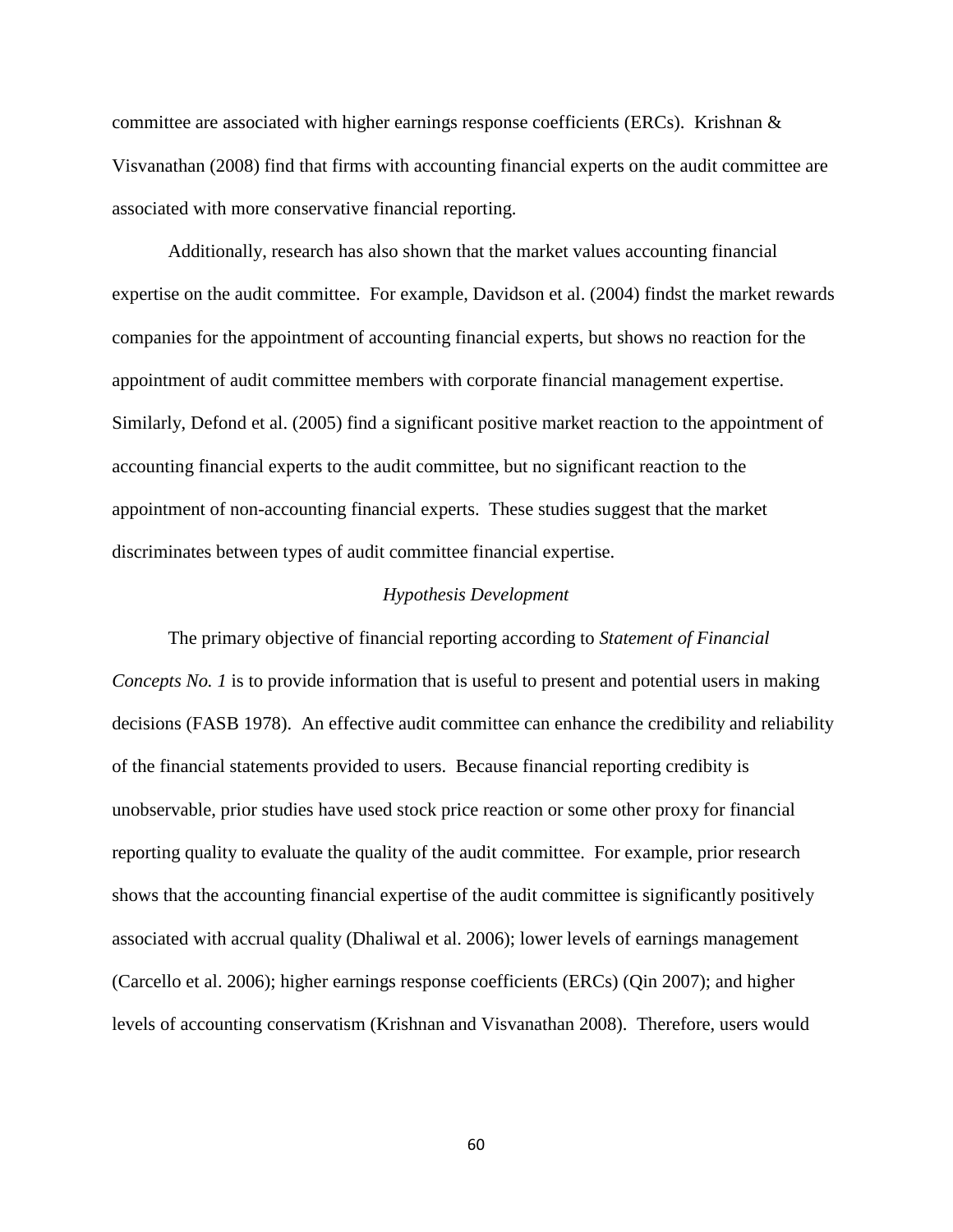likely consider financial statements of firms with accounting financial expertise on the audit committee to be of higher quality and thus more reliable.

This study measures financial reporting quality by examining the association between audit committee financial expertise and earnings forecasts issued by financial analysts. Financial analysts typically cover ten to twenty stocks in a given industry or economic sector and rely on historical earnings information to predict firms' future earnings (Behn et al. 2008). Prior research suggests that analysts assimilate and process publicly available information such as past earnings and prices (Schipper 1991). Similarly, Abarbanell and Bushee (1997) find that historical earnings explain variation in analysts' forecast revisions. Therefore, it is likely that analysts' forecasting ability increases with the quality (reliability) of financial information they use to predict future earnings.

In addition, Dickins et al. (2009) suggest that analysts are sensitive to the financial expertise of the audit committee. In an experimental setting, they document that financial analysts have more confidence in financial statements when the ACFE's source of expertise is accounting-based rather than supervisory-based. In sum, if historical earnings information contains errors, it will be less likely that analysts will issue accurate forecasts. Hence, I expect that the accounting financial expertise of the audit committee will be positively associated with analysts' earnings forecast accuracy. My first hypothesis in alternative form is as follows:

## *H1: The accounting expertise of a firm's audit committee is positively associated with analysts' earnings forecast accuracy.*

Prior research indicates that analysts' forecast dispersion reflects uncertainty about the firm's information environment (e.g., Imhoff and Lobo 1992; Payne and Robb 2000, Behn et al. 2008). Imhoff and Lobo (1992) suggest that forecast dispersion is a proxy for uncertainty about earnings before they are announced. Furthermore, Herrmann and Thomas (2005) propose that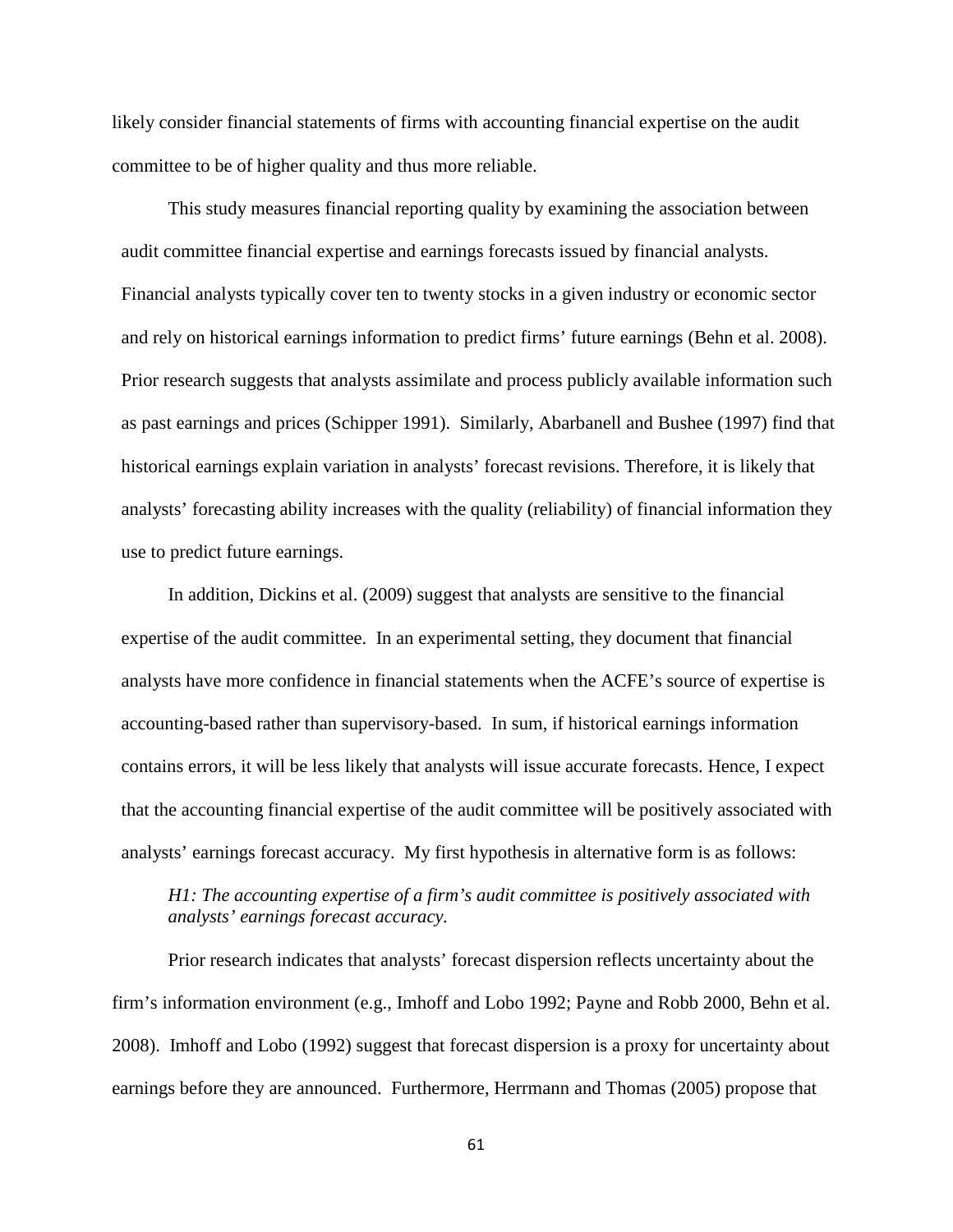greater forecast dispersion indicates less agreement among analysts. They suggest analysts with more precise information regarding future earnings are more likely to be in agreement, and thus the forecast dispersion should be smaller. Thus, if audit committee accounting financial expertise and financial reporting reliability are positively correlated, I expect that analysts' forecast dispersion will be negatively associated with audit committee accounting financial expertise. Thus, my second hypothesis in alternative form is as follows:

*H2: The accounting financial expertise of the audit committee is negatively associated with analysts' earnings forecast dispersion.* 

### **3. Research Methodology**

To measure financial expertise, I assign audit committee members into one of three categories of financial expertise. First, audit committee members will be categorized as accounting financial experts if they have experience as a certified public accountant, auditor, chief financial officer, controller, or chief accounting officer, consistent with the original definition of financial expertise proposed by the SEC. Second, audit committee members will be classified as non-accounting financial experts if they have experience as chief executive officer or president of a for-profit company. Third, those audit committee members who are neither accounting financial experts nor non-accounting financial experts will be categorized as nonfinancial experts.

To empirically test hypothesis one, I use the following equation, which controls for previously identified determinants of analysts' forecast properties. Because multiple observations from the same firm (but from different years) are included in my dataset, I use t-statistics based on Huber-White standard errors to correct for clustering, and these standard errors are robust to heteroscedasticity and serial correlation (Huber 1967; White 1980; Rogers 1993) for all the analyses. I use the following Eq. (1) to test H1: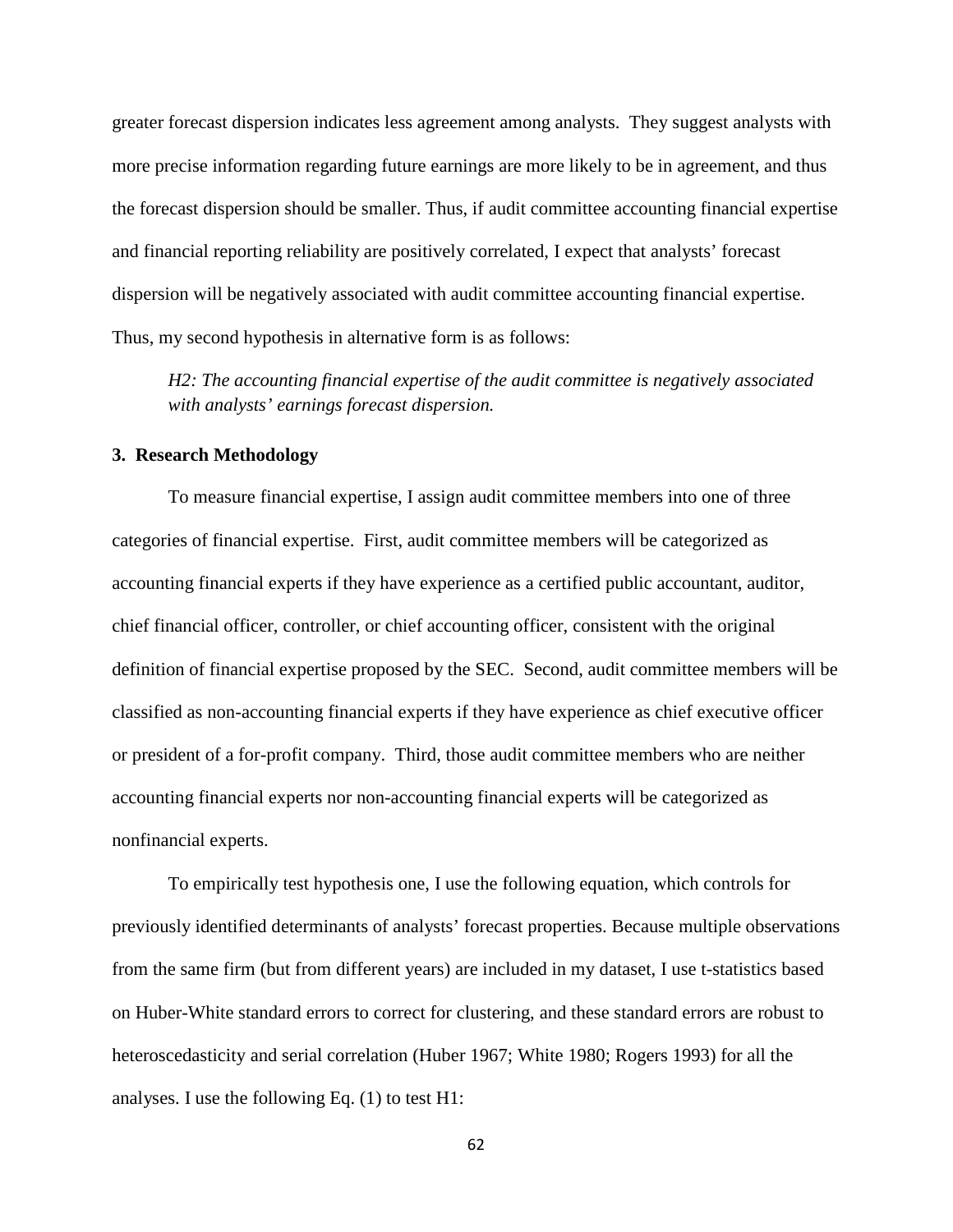$$
ACCY = \varphi_0 + \varphi_1 AFIN + \varphi_2 NAFIN + \varphi_3 SIZE + \varphi_4 SURPRISE +
$$
  
\n
$$
\varphi_5 LOSS + \varphi_6 ZMIJ + \varphi_7 HORIZON + \varphi_8 STDROE + \varphi_9 NANA +
$$
  
\n
$$
\varphi_{10} EL + year \, \text{dummies} + \varepsilon
$$
\n(1)

Forecast accuracy (ACCY) is measured by the negative of the absolute value of forecast error scaled by stock price at time t-1 (Lang and Lundholm 1996), as follows:

$$
ACCY_t = (-1) \frac{|FORECAST_t - EPS_t|}{PRICE_{t-1}}
$$
\n(2)

where  $\text{FORECAST}_t$  is the mean I/B/E/S consensus forecast of period t earnings made during the period starting two months before the corresponding actual earnings announcement and ending three days before the announcement,  $EPS_t$  is the actual earnings per share before extraordinary items at time t, taken from  $I/B/E/S$ , and  $PRICE_{t-1}$  is the stock price at the end of period t-1.

Firm size (SIZE) and number of analysts following (NANA) are included based on Lang and Lundholm (1996), who document a positive association between firm size, analyst following and forecast accuracy. Absolute value of the earnings surprise (SURPRISE) is also based on Lang and Lundholm (1996), who find that larger changes in earnings are associated with less accurate forecasts. The loss indicator variable (LOSS) is included based on Hwang et al. (1996), who find that analysts' forecasts for loss-reporting firms are on average less accurate than forecasts for profit-reporting firms. Zmijewski's (1984) financial distress score (ZMIJ) is also included because financially distressed firms tend to have less accurate forecasts.

Per Brown (2001), I control for forecast horizon (HORIZON), which is the natural logarithm of the average number of calendar days between the forecast announcement date and corresponding actual earnings announcement date. I expect a forecast announced closer to the actual earnings announcement date (i.e., short forecast horizon) is more accurate than a forecast announced in the earlier period (i.e., long forecast horizon). Earnings volatility (STDROE) is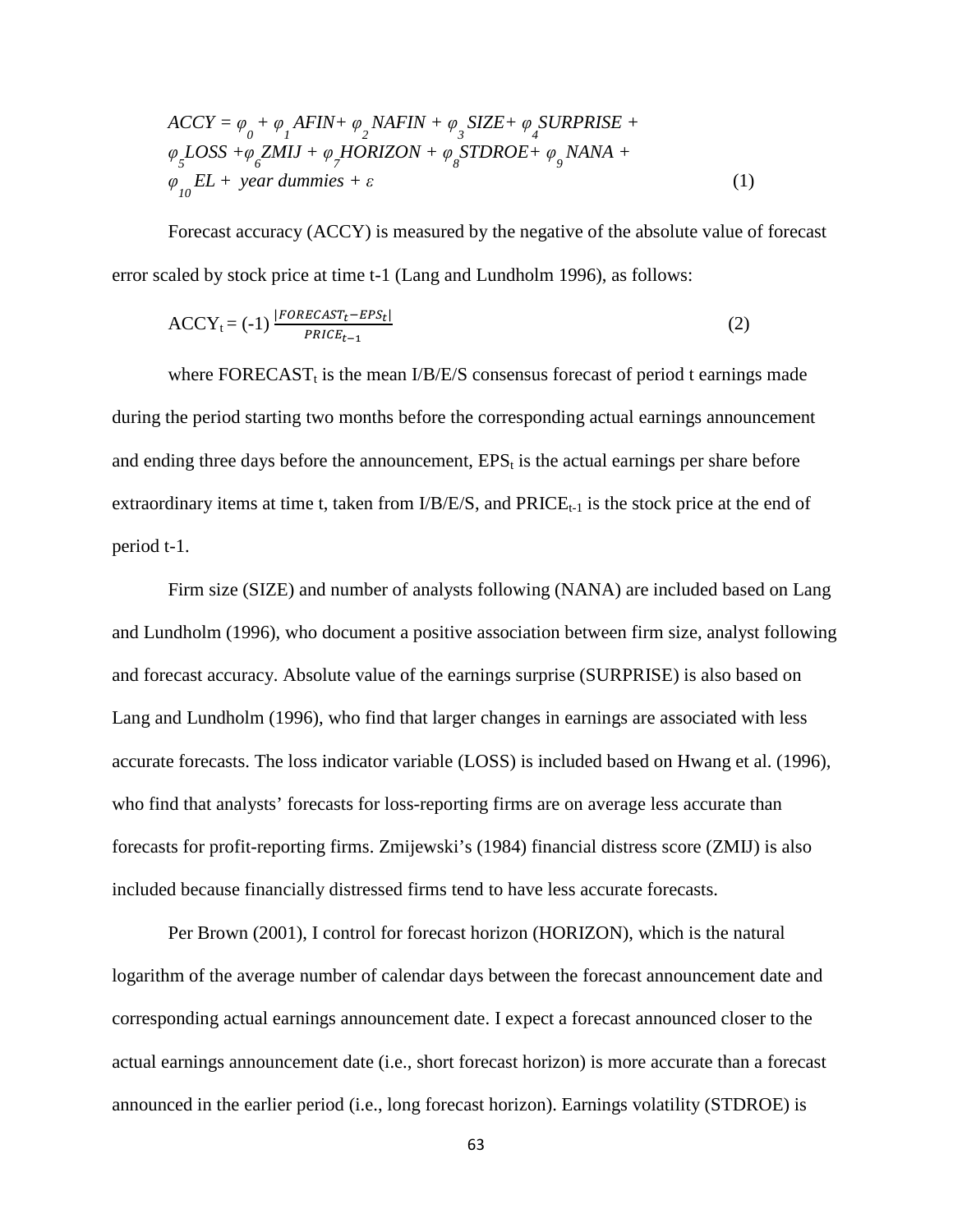included based on Kross et al. (1990), who have shown that analysts' earnings forecasts are less accurate for firms with higher long-term earnings volatility. Finally, I include the earnings per share variable (EL) to control for earnings level based on Eames and Glover (2003), who report that earnings level is related to forecast accuracy.

To test the second hypothesis, I use the following equation:

$$
DISP = \varphi_0 + \varphi_1 AFIN + \varphi_2 NAFIN + \varphi_3 SIZE + \varphi_4 SURPRISE
$$
  
+  $\varphi_5 ZMIJ + \varphi_6 HORIZON + \varphi_5 TDROE + year \, dummies + \varepsilon$  (3)

The dispersion of analysts' forecasts (*DISP*) is defined as the standard deviation of earnings forecasts issued by individual analysts scaled by stock price at time t-1.

$$
DISP_t = \frac{STD(FORECAST_t)}{PRICE_{t-1}} \tag{4}
$$

This variable has commonly been used as a measure for uncertainty about future earnings since it represents the consensus among analysts regarding future firm prospects (see, for instance, Imhoff and Lobo 1992 and Barron and Stuerke 1998).

The control variables are as defined in the accuracy model (Eq. 1), but I do not include number of analysts (NANA), loss dummy (LOSS), and earnings level (EL) because the conceptual link between these variables and forecast dispersion is not clearly established in the literature (Behn et al. 2008). I expect that large (SIZE) firms would have smaller dispersions, while financially distressed (ZMIJ) firms, firms with longer forecast horizons (HORIZON), and firms with more volatile earnings streams (SURPRISE and STDROE) would have larger dispersions.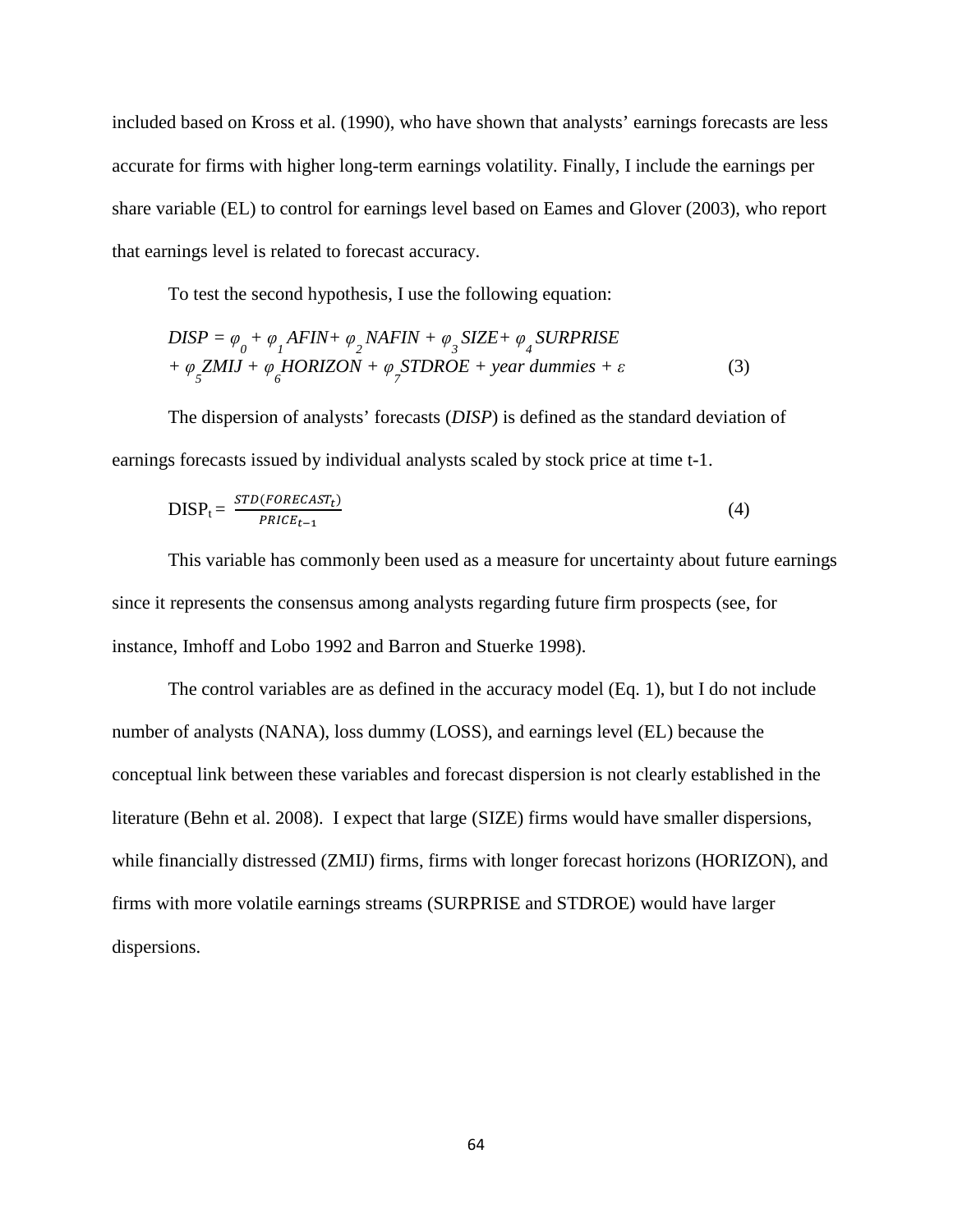### **4. Sample and Empirical Results**

 $\overline{a}$ 

### *Sample*

Sample selection begins with firms that are included in the S&P 500 for the years 2000 through 2002. The sample was confined to firms in the S&P 500 to increase the data availability for members of the board of directors.<sup>19</sup> A search on COMPUSTAT for the S&P 500 firms yielded 390 firms. Sixty-six firms in the financial services industries (Standard Industrial Classification [SIC] codes 6000-6999) are excluded. I also exclude 127 firm-years for which either financial data or governance data are unavailable. My final sample consists of 274 firms (815 firm-years).

### INSERT TABLE 1 ABOUT HERE

Descriptive statistics for the variables used in the regressions are presented in Table 1. The mean forecast accuracy (ACCY) is -.002, which indicates that the mean difference between analysts' forecasts and actual earnings is about 0.2 percent of the lagged stock price. The mean dispersion (DISP) of .001 suggests that the average forecast dispersion is about 0.1 percent of lagged stock price.

AFINEXD is a dummy variable that equals 1 if the audit committee has at least one accounting financial expert, and 0 otherwise. The mean value of .279 for AFINEXD indicates that about 27.9 percent of the sample-firm years have at least one accountant on the audit committee. AFIN has a mean value of 0.075, indicating that about 7.5% of the audit committee members are accounting financial experts, while non-accounting financial experts (NAFIN) and nonfinancial experts (NFE) comprise 60.7 and 31.7 percent of the audit committee members, respectively. Firm size (SIZE), which is the natural logarithm of the market value of equity, is

<sup>&</sup>lt;sup>19</sup> Using a sample of S&P 500 firms is also consistent with prior research on audit committee financial expertise (e.g. Klein 2002 and KV 2008).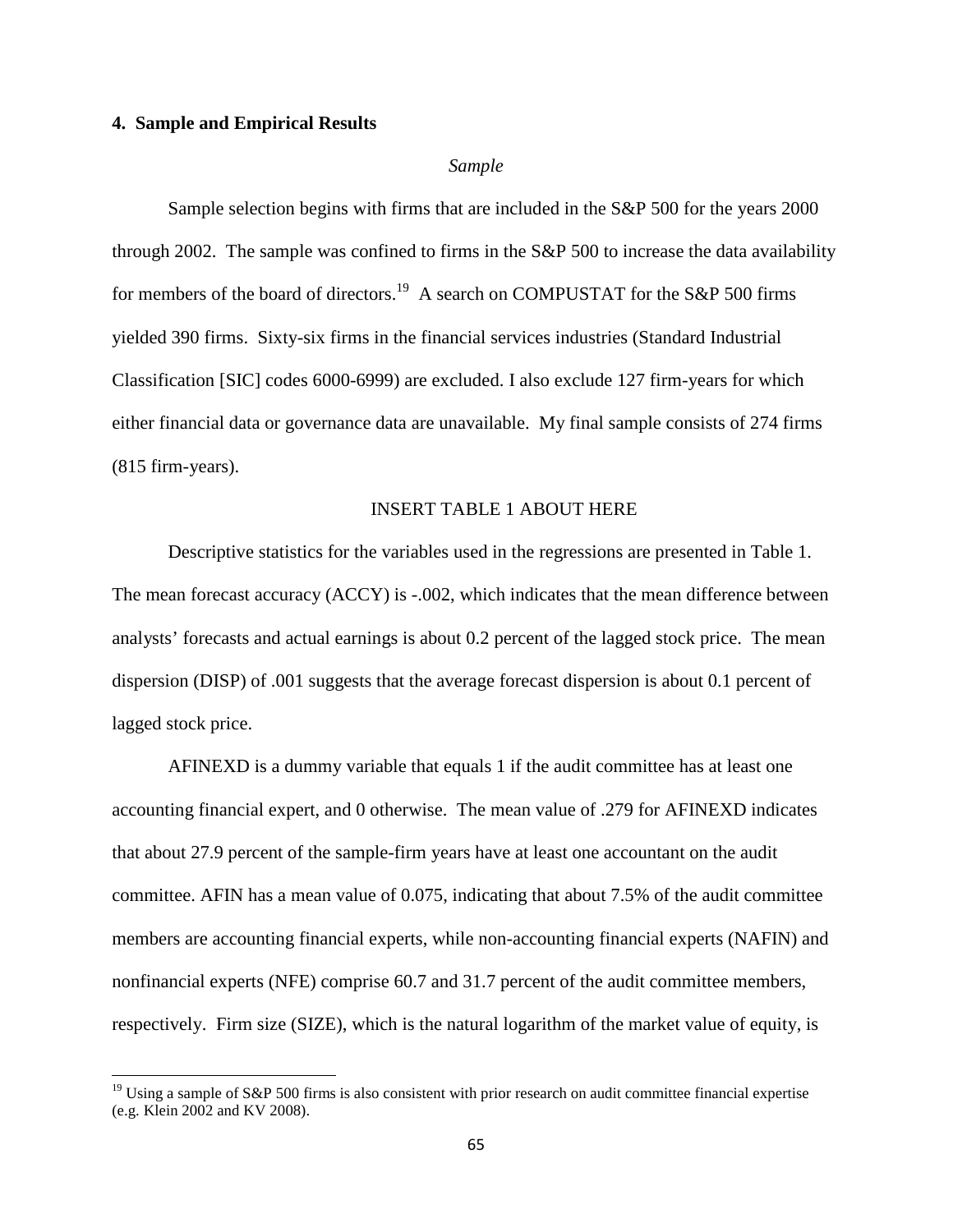9.14, or about \$9.3 million. The average earnings surprise (SURPRISE) is .053, and about sixteen percent of the sample firm-years report a loss (LOSS) for the year. The mean financial distress score (ZMIJ) is -2.98, and the average standard deviation of return on equity (STDROE) is 0.136. The mean forecast horizon (HORIZON) is 3.72, implying that the average number of calendar days between the forecast announcement date and the actual announcement date is 41 days. The mean number of analysts following (NANA) is 2.64, indicating that an average of over 15 analysts follow a firm included in the sample. The average earnings per share (EL) for the entire sample is \$1.63.

I perform parametric t-tests and nonparametric Wilcoxan z-tests to examine any systematic differences in sample characteristics between firms that have an accounting financial expert on the audit committee and firms without an accounting financial expert on the audit committee. Untabulated results show that firms with an accounting financial expert on the audit committee (AFINEXD=1) tend to be larger firms (SIZE,  $t=3.42$ ), have more analysts following the firm (NANA,  $t=3.07$ ), fewer loss firm-years (LOSS,  $t=2.53$ ), and lower standard deviation of return on equity (STDROE,  $t=2.35$ ) than firms with no accounting financial expert on the audit committee. Because of these differences, I control for these factors in multivariate analyses to remove their possible influence on the dependent variable.

### INSERT TABLE 2 ABOUT HERE

#### *Univariate Analysis*

 In Table 2, I report a correlation matrix, which contains Pearson (Panel A) and Spearman (Panel B) correlations among the regression variables. All of the control variables other than earnings level (EL) are significantly correlated with forecast accuracy (ACCY). ACCY is significantly negatively correlated with DISP  $(p<0.01)$ . All of the control variables are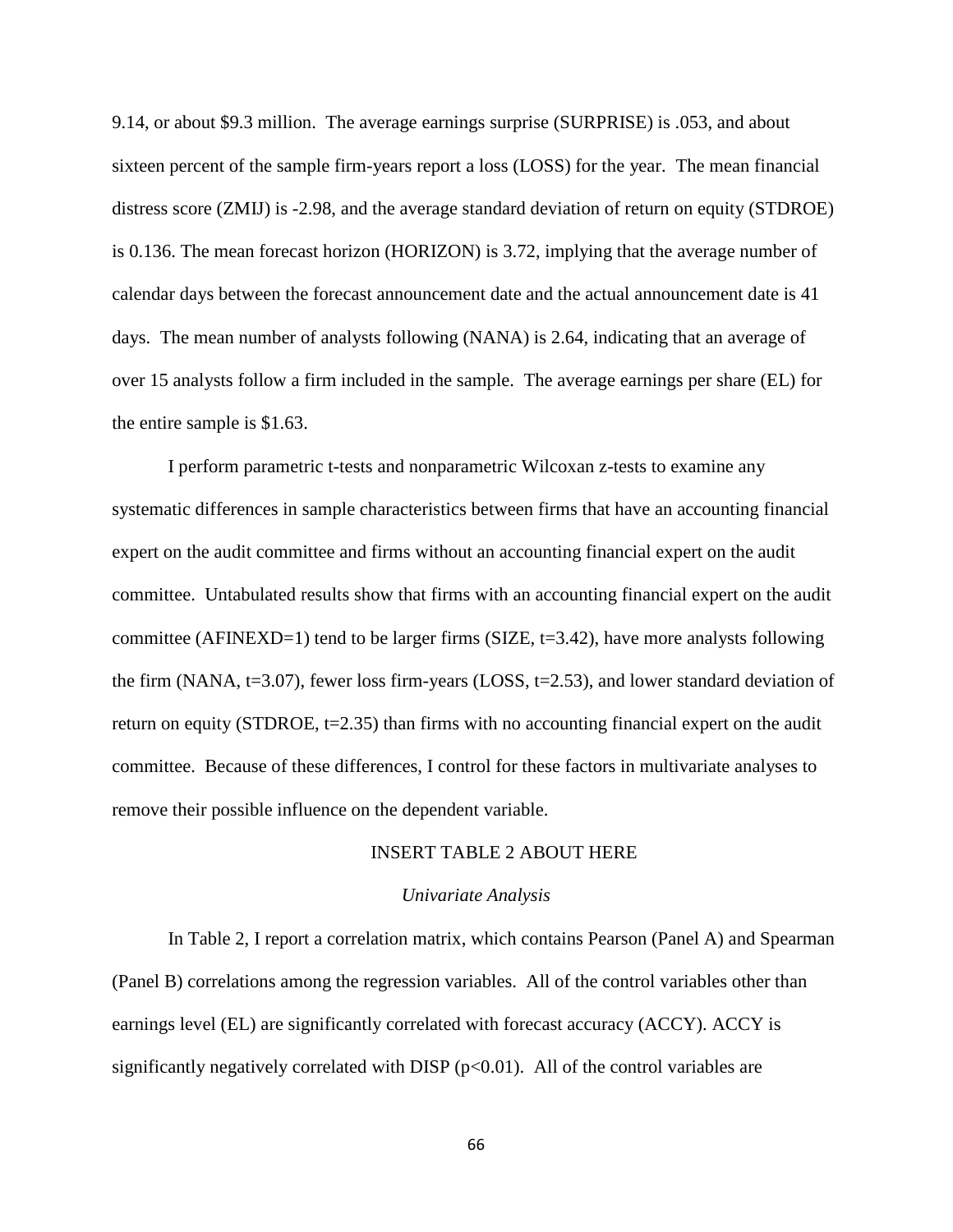significantly correlated with dispersion (DISP). However, there are no significant correlations between financial expertise variables and ACCY or DISP.

 In further univariate analysis, I examine difference in the mean and median level of analyst forecast accuracy and dispersion between firms that have an accounting financial expert on the audit committee (AFINEXD=1) and those firms without an accounting financial expert on the audit committee (AFINEXD=0). The results are reported in Table 3.

### INSERT TABLE 3 ABOUT HERE

As reported in column (1), the mean (median, which is in column 2 is -.001) forecast accuracy is -0.002 when the firm has an accounting financial expert on the audit committee. It is also -0.002 (-0.001) when the firm does not have an accounting financial expert on the audit committee (i.e., column (2)). The difference is insignificant  $(t = 0.65)$  (Wilcoxan zstatistic=0.43), suggesting that no difference exists in forecast accuracy for firms that have an accounting financial expert on the audit committee. Similarly, there appears to be no difference in forecast dispersion for the firms that have accounting financial expertise on the audit committee as evidenced by the difference reported in the bottom row of Table 3 (columns 4, 5, and 6) ( $t = 0.39$  and  $z = 0.42$ ).

#### *Multivariate Analysis*

I perform regressions using Eqs. (1) and (3), which use two analysts' forecast property variables, ACCY and DISP, as the dependent variables. The accuracy regression results using Eq. (1) are reported in Table 4.

### INSERT TABLE 4 ABOUT HERE

In Table 4, the coefficient on AFIN ( $\varphi$ <sub>1</sub>) is positive and significant at the 0.01 level. This result is consistent with the prediction of the first hypothesis (H1) that accounting financial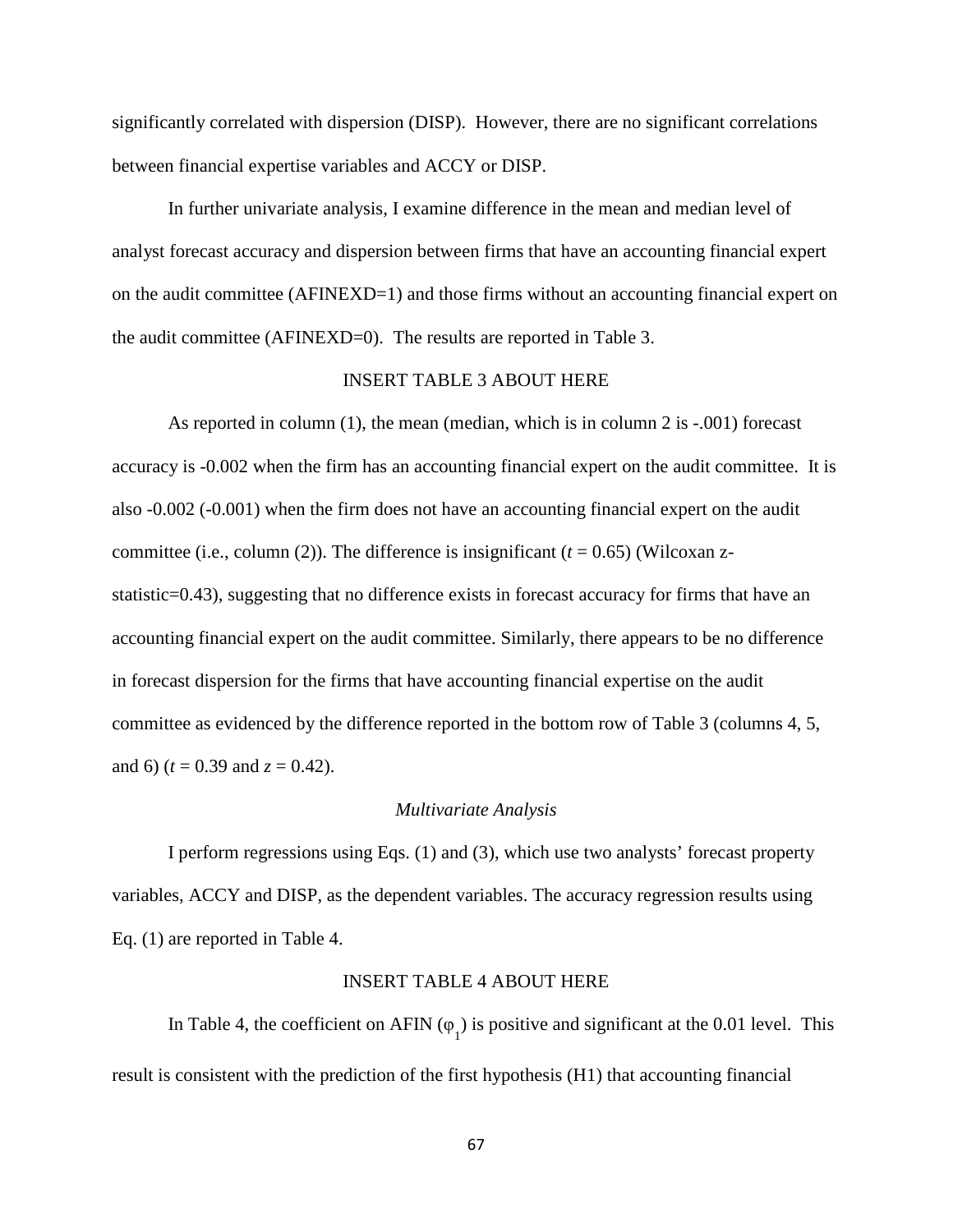expertise on the audit committee is associated with higher forecast accuracy. The coefficient on NAFIN ( $\varphi$ <sub>2</sub>) is also significant, which is consistent with the intuition that the financial expertise of the audit committee is a significant indicator of its effectiveness.

The control variables have the expected signs and are significant in most cases. Consistent with Lang and Lundholm (1996), the coefficient on SIZE is positive and significant at the .01 level. The coefficient on SURPRISE is negative and significant at the .01 level. The signs of the coefficients for the other control variables are in the expected direction, but none is significant. The explanatory power of the model is about 22 percent.

# INSERT TABLE 5 ABOUT HERE

The forecast dispersion regression results using Eq. (3) are reported in Table 5. AFIN, the variable of interest, has a negative and significant coefficient  $(t=2.79)$ . This result is consistent with the second hypothesis (H2) that the accounting financial expertise of the audit committee is associated with lower analyst forecast dispersion. NAFIN is also negative and significant at the .10 level, indicating that non-accounting financial experts on the audit committee also are associated with lower analyst forecast dispersion.

Turning to control variables, DISP is negatively correlated with firm size (SIZE) at the .01 level and DISP tends to increase with the magnitude of earnings surprise (SURPRISE,  $t=10.37$ ) and financial distress (ZMIJ,  $t=2.62$ ). The explanatory power of the model is about 25 percent.

### **5. Conclusion and Limitations**

According to the *Statement of Financial Accounting Concepts No. 1* (FASB 1978), the primary objective of financial reporting is to provide useful information to present and potential investors, creditors and other users in making rational investment, credit, and similar decisions.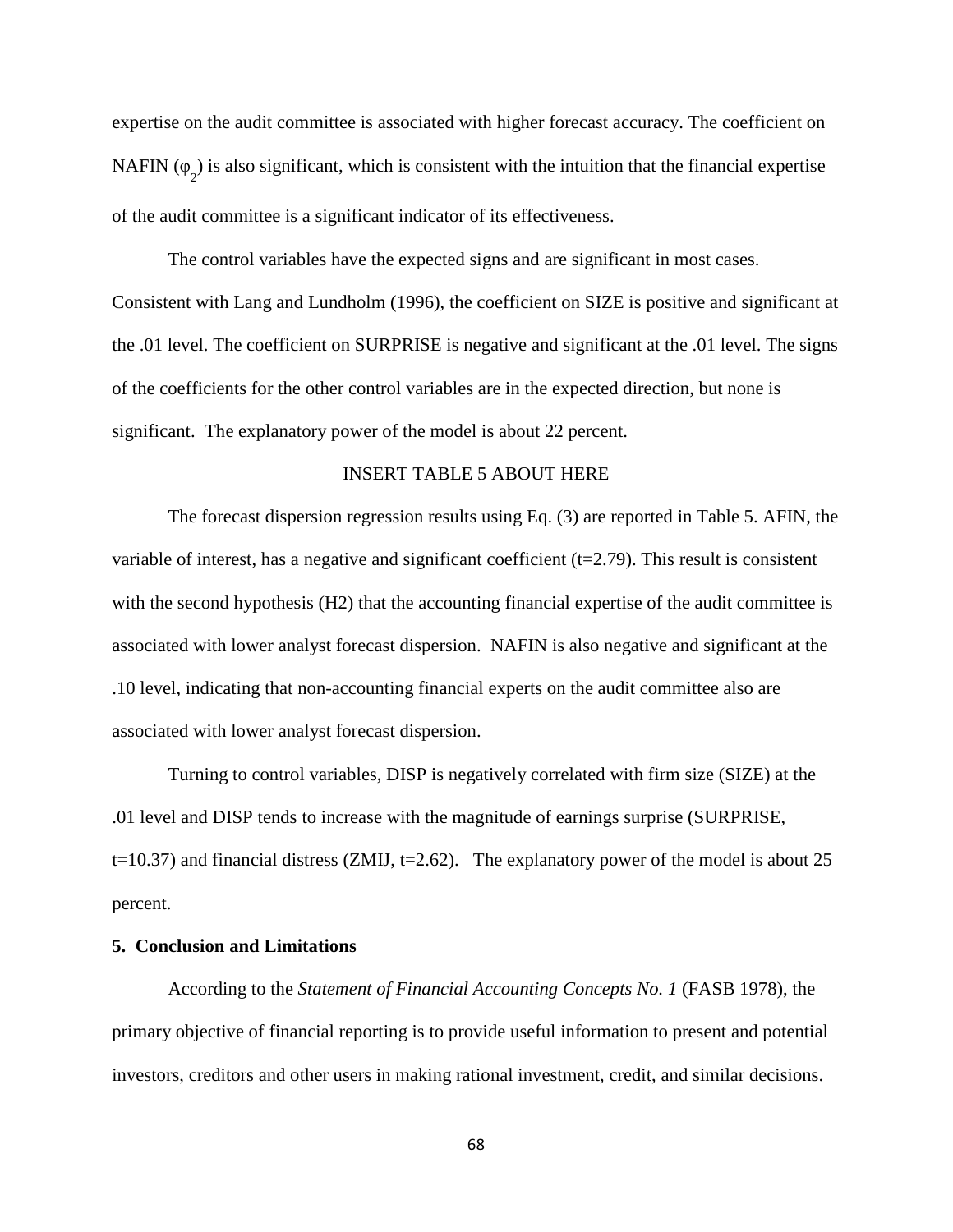The audit committee is the ultimate monitor of the financial reporting process and thus a major factor enhancing the credibility and decision-usefulness of the financial statements to users.

Because financial reporting reliability is unobservable, prior studies have largely relied on proxies for financial reporting quality or stock price to infer how market participants evaluate the quality of an audit (e.g., DeFond et al. 2005; Krishnan and Visvanathan 2008). In this study, I directly examine whether audit committee financial expertise relates to the usefulness of financial statements by focusing on the properties of earnings forecasts issued by financial analysts. The results of this paper are generally consistent with my expectations. I find a positive relation between accounting financial expertise on the audit committee and forecast accuracy, and a negative relation between accounting financial expertise on the audit committee and forecast dispersion.

This study is subject to several limitations. First, while the results indicate an association between accounting financial expertise and analyst forecast properties, this study does not necessarily suggest a causal relationship between the two. Finding support for causality would require knowledge of whether and how individual users (i.e., security analysts) improve their decisions based on the accounting expertise of the audit committee. Second, the documented association between accounting expertise of the audit committee and analyst forecast properties might not necessarily be attributable to increased financial reporting reliability. I cannot dismiss the possibility of unknown omitted factors influencing the empirical results. Third, because I use large (S&P 500) firms in my sample, the results may not generalize to other, especially smaller firms. Despite these limitations, this study extends the literature on audit committee financial expertise by documenting how it relates to financial statement users' decision-making processes.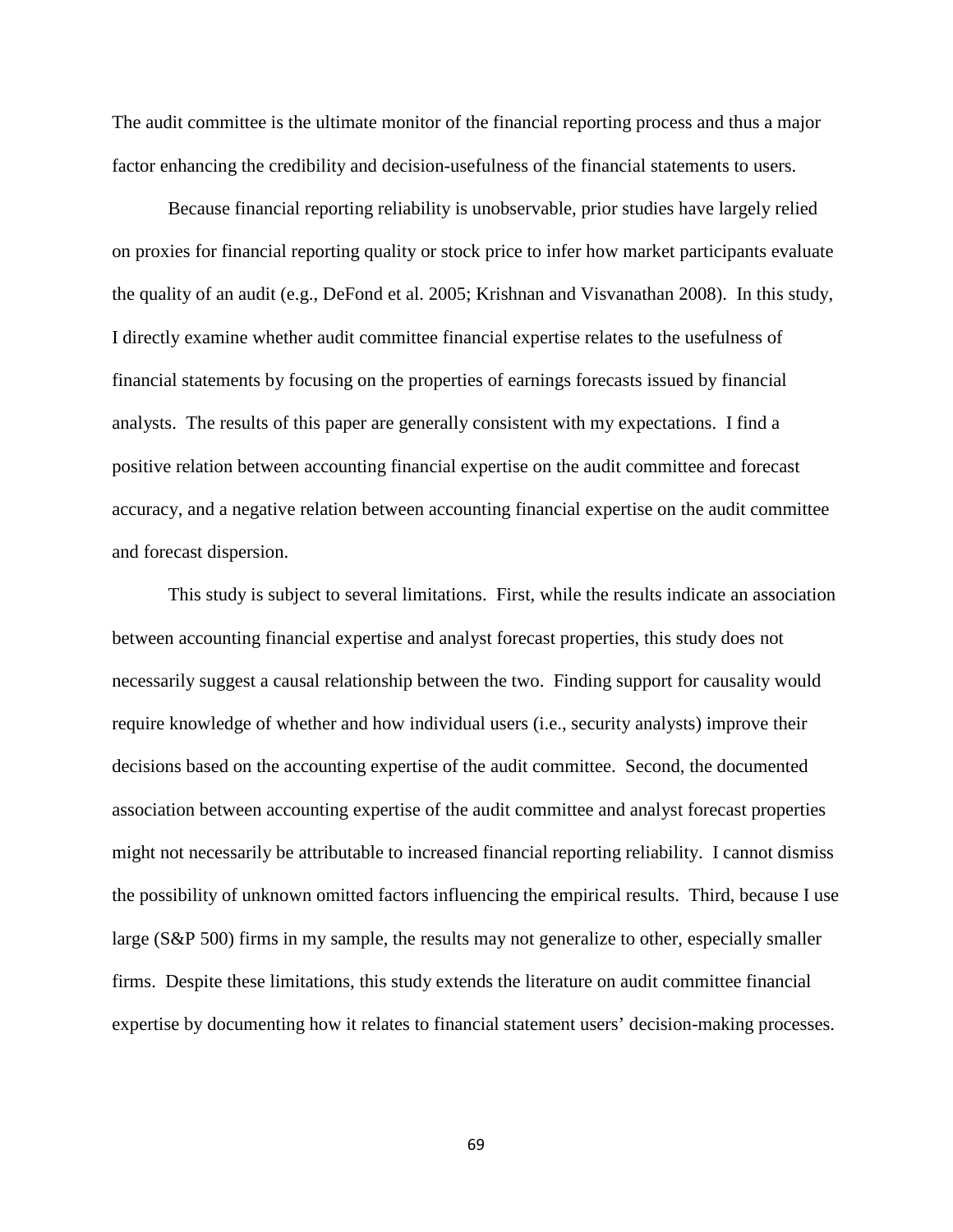# **REFERENCES**

Abarbanell, J.S., and B.J. Bushee. 1997. Fundamental analysis, future earnings, and stock prices. *Journal of Accounting Research* 35 (Spring): 1-24.

Abbott, L., Parker, S., and G. Peters. 2004. Audit committee characteristics and restatements. *Auditing: A Journal of Practice & Theory* 23 (1): 69-87.

Agrawal, A., and S. Chadha. 2005. Corporate governance and accounting scandals. *Journal of Law and Economics* 48: 371-406.

Anderson, R. C., S. A. Mansi, and D. M. Reeb. 2004. Board characteristics, accounting report integrity, and the cost of debt. *Journal of Accounting and Economics* 37: 315–342.

Archambeault, D., and F. T. DeZoort. 2001. Auditor opinion shopping and the audit committee: An analysis of suspicious auditor switches. *International Journal of Auditing* 5 (1): 33-52*.* 

Ashbaugh-Skaife, H., D. W. Collins, and R. LaFond. 2006. The effects of corporate governance on firms' credit ratings. *Journal of Accounting and Economics* 42 (1/2): 203-227.

Barron, O. E., and P. S. Stuerke. 1998. Dispersion in analysts' earnings forecasts as a measure of uncertainty. *Journal of Accounting, Auditing, and Finance* 13 (Summer): 245-270.

Bedard, J., and Y. Gendron. 2009. Strengthening the financial reporting system: Can audit committees deliver? Working paper. Universite Laval.

Bédard, J., S. M. Chtourou, and L. Courteau. 2004. The effect of audit committee expertise, independence, and activity on aggressive earnings management. *Auditing: A Journal of Practice & Theory* 23 (2): 13–35.

Bedard, J., and Y. Gendron. 2009. Strengthening the financial reporting system: Can audit committees deliver? Working paper. Universite Laval.

Behm, B., J-H. Choi, and T. Kang. 2008. Audit quality and properties of analyst earnings forecasts. *The Accounting Review.* 83 (2): 327-349.

Blue Ribbon Committee. 1999. *Report and recommendations of the Blue Ribbon Committee on improving the effectiveness of corporate audit committees.* New York Stock Exchange and National Association of Securities Dealers.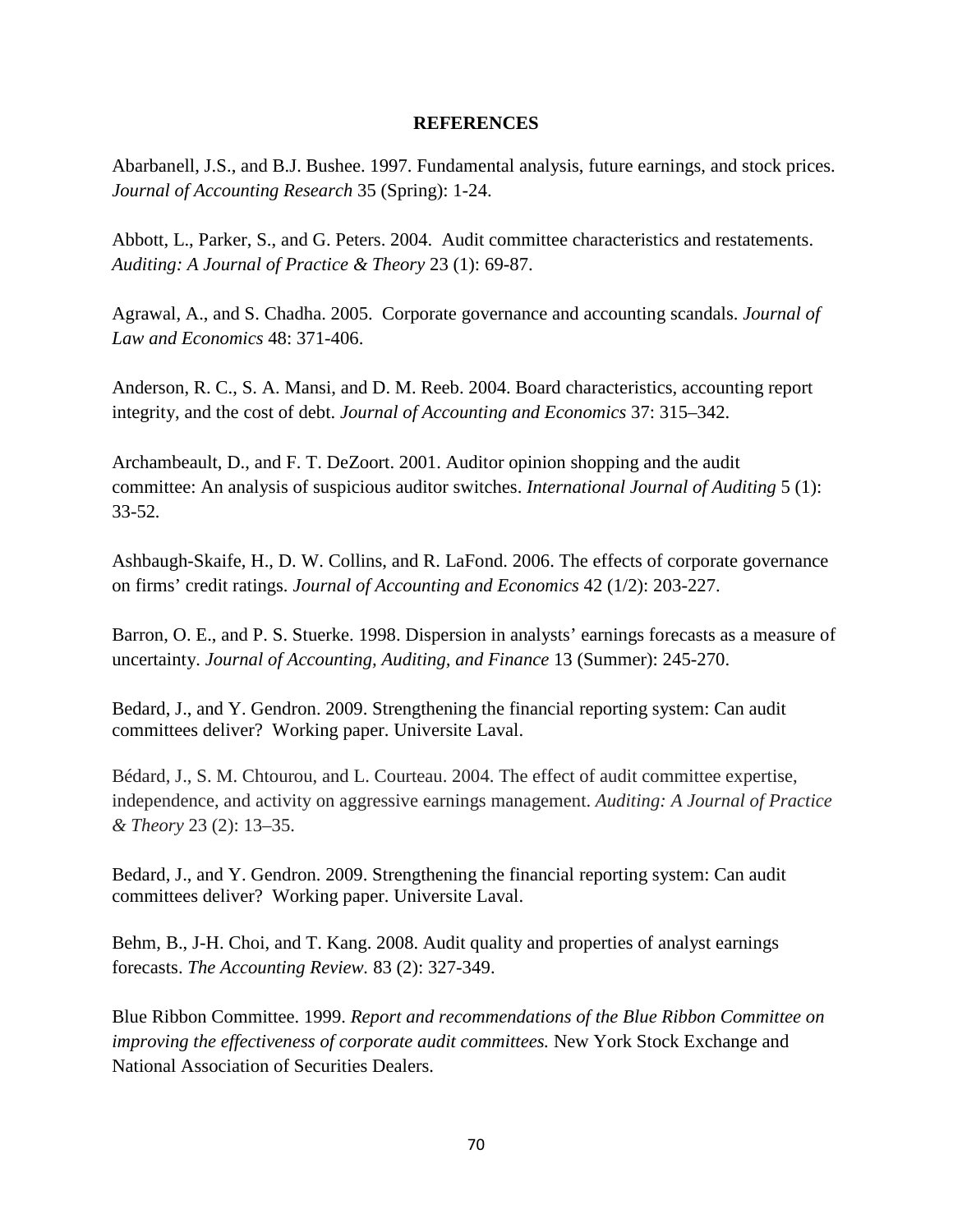Brown, L. D. 2001. How important is past analyst forecast accuracy? *Financial Analyst Journal*  (November/December): 44-49.

Carcello, J., C. Hollingsworth, and T. Neal. 2006. Audit committee financial experts: A closer look using firm designations. *Accounting Horizons* 20(4): 351-373.

Cohen, J., G. Krishamoorthy, and A. M. Wright. 2004. The corporate governance mosaic and financial reporting quality. *Journal of Accounting Literature* 23: 87–152.

Davidson III, W. N., B. Xie, and W. Xu. 2004. Market reaction to voluntary announcements of audit committee appointments: The effect of financial expertise. *Journal of Accounting and Public Policy* 23 (July): 279-293.

DeFond, M. L., R. N. Hann, and X. Hu. 2005. Does the market value financial expertise on audit committees of boards of directors? *Journal of Accounting Research* 43 (2), 153-193.

DeZoort, F. T., D. R. Hermanson, D. Archambeault, and S. Reed. 2002. Audit committee effectiveness: A synthesis of the empirical audit committee literature. *Journal of Accounting Literature* 21: 38–75.

Dhaliwal, D., V. Naiker, and F. Navissi. 2006. Audit committee financial expertise, corporate governance, and accruals quality: An empirical analysis. Working Paper, University of Arizona.

Dickins, D., W. Hillison, and S. Platau. 2009. Do financial statement users care about differences in board members' source of financial expertise? Views of financial analysts. *The Journal of Applied Business and Economics* 9(2), 21-36.

Eames, M., and S. Glover. 2003. Earnings predictability and the directing of analysts' earnings forecast errors. *The Accounting Review* 78 (July): 707-724.

Farber, D. 2005. Restoring trust after fraud: Does corporate governance matter? *The Accounting Review* 80 (2): 539-61.

Financial Accounting Standards Board (FASB), Objectives of Financial Reporting by Business Enterprises. 1978. Statement of Financial Accounting Concepts No. 1, Norwalk, CT.

Herrmann, D., and W. B.Thomas. 2005. Rounding of analyst forecasts. *The Accounting Review*  80 (July): 805-823.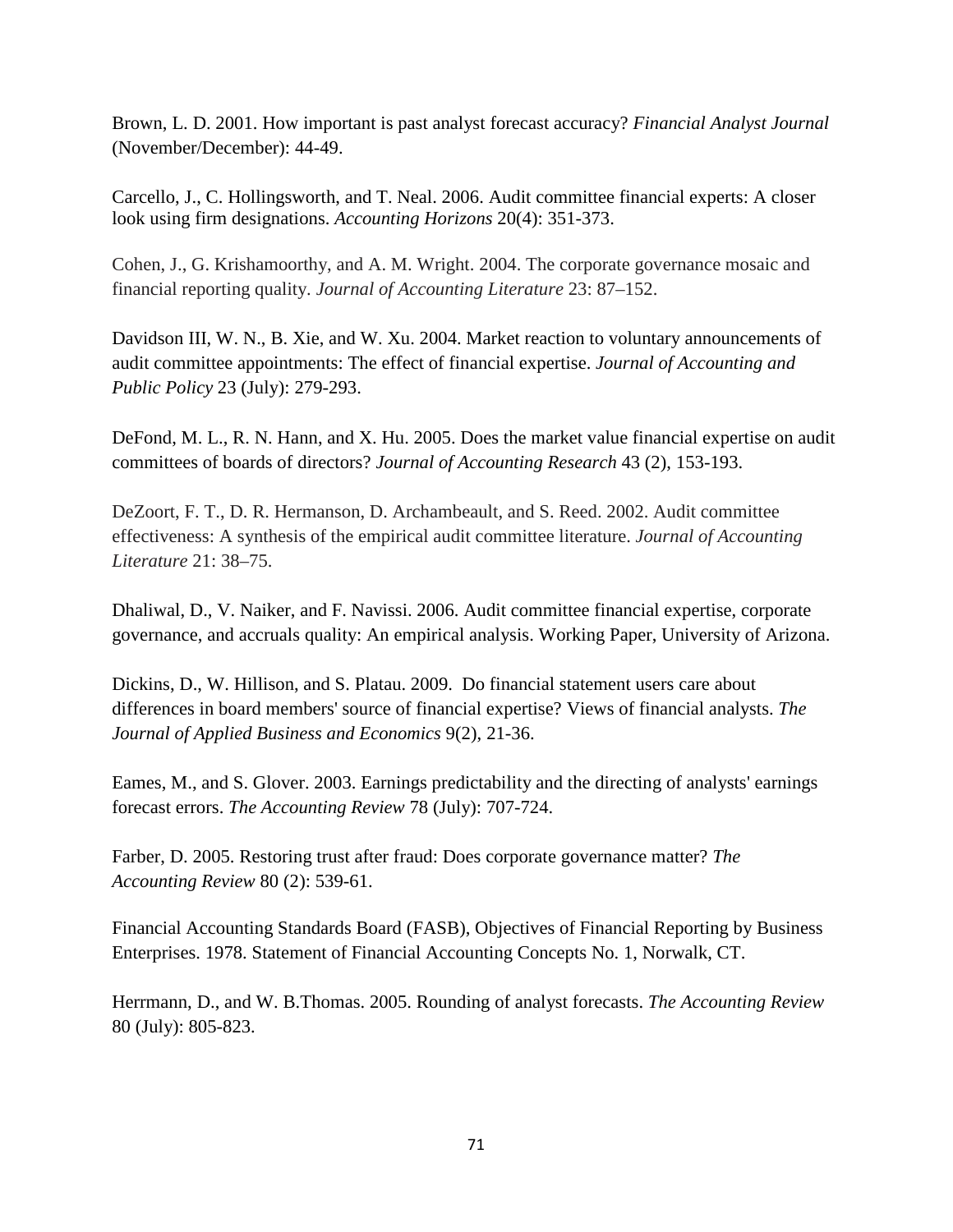Huber, P. J. 1967. The behavior of maximum likelihood estimates under nonstandard conditions. In *Proceedings of the Fifth Berkeley Symposium on Mathematical Statistics and Probability,* 1:221-3 . Berkeley, CA: University of California Press.

Hwang, L., C. Jan, and S. Basu. 1996. Loss firms and analysts' earnings forecast errors. *Journal of Financial Statement Analysis* 1 (Winter): 18-31.

Imhoff, E. A., and G. J. Lobo. 1992. The effect of ex ante earnings uncertainty on earnings response coefficients. *The Accounting Review* 67 (April): 427-439.

Klein, A. 2002. Audit committee, board of director characteristics, and earnings management. *Journal of Accounting and Economics* 33: 375-400.

Krishnan, J. 2005. Audit committee quality and internal control: An empirical analysis. *The Accounting Review* 80 (2): 649-75.

Krishnan, G. V., and G. Visvanathan. 2008. Does the SOX definition of an accounting expert matter? The association between audit committee directors' accounting expertise and accounting conservatism. *Contemporary Accounting Research* 25(3): 827-857.

Kross, W., B.T. Ro, and D. Schroeder. 1990. Earnings expectations: the analysts' information advantage. *The Accounting Review* 65 (April): 461-476.

Lang, M., and R. Lundholm. 1996. Corporate disclosure policy and analyst behavior, *The Accounting Review* 71 (October): 467-492.

Livingston, P. 2003. Financial experts on audit committees. *Financial Executive* 19: 6–7.

Payne, J., and S. Robb. 2000. Earnings management: The effect of ex ante earnings uncertainty. *Journal of Accounting, Auditing & Finance* 15 (Fall): 371-392.

Quin, B. 2007. The influence of audit committee financial expertise on earnings quality: US evidence. *Working Paper*. University of Gronigen

Rogers, W. H. 1993. Regression standard errors in clustered samples. *Stata Technical Bulletin* 13: 19-23.

Sarbanes-Oxley Act of 2002, (SOX) Public Law 107-204, 107th Congress, 2d Session, July 24, 2002. Available on Congress.gov.

Schipper, K. 1991. Commentary on Analysts' Forecasts. *Accounting Horizons* (December): 105– 121.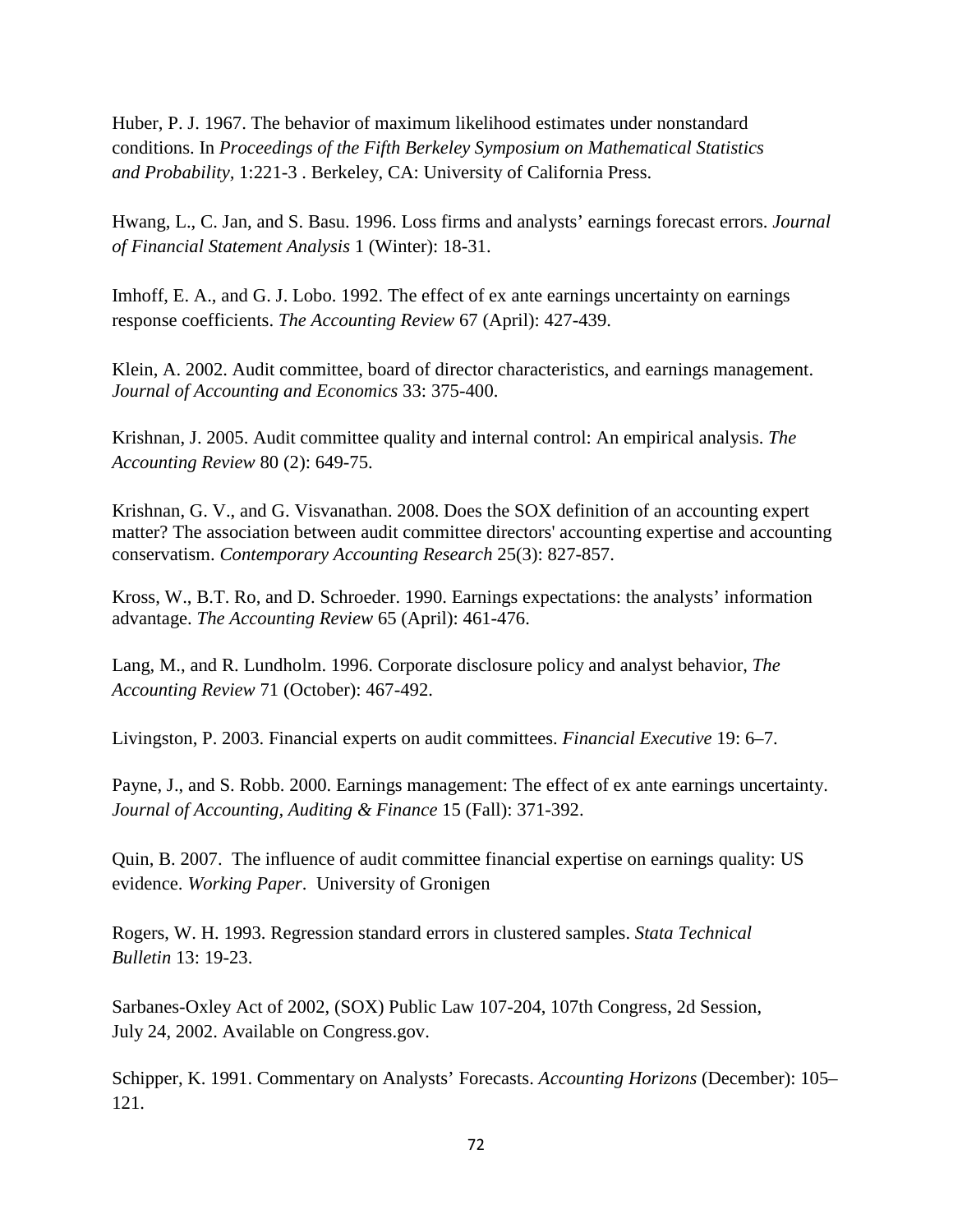Turley, S., and M. Zaman. 2004. The corporate governance effects of audit committees. *Journal of Management and Governance* 8 (3): 305–32.

Van Der Zahn, M., and G. Tower. 2005. Corporate governance - earnings management linkages: Impact of audit committee composition and operational characteristics. *International Journal of Accounting, Auditing and Performance Evaluation* 1: 401-431.

White, H. 1980. A heteroskedasticity-consistent covariance matrix estimator and a direct test for heteroskedasticity. *Econometrica* 48 (May): 817-838.

Zmijewski, M. E. 1984. Methodological issues related to the estimation of financial distress prediction models. *Journal of Accounting Research* 22 (Supplement): 59-82.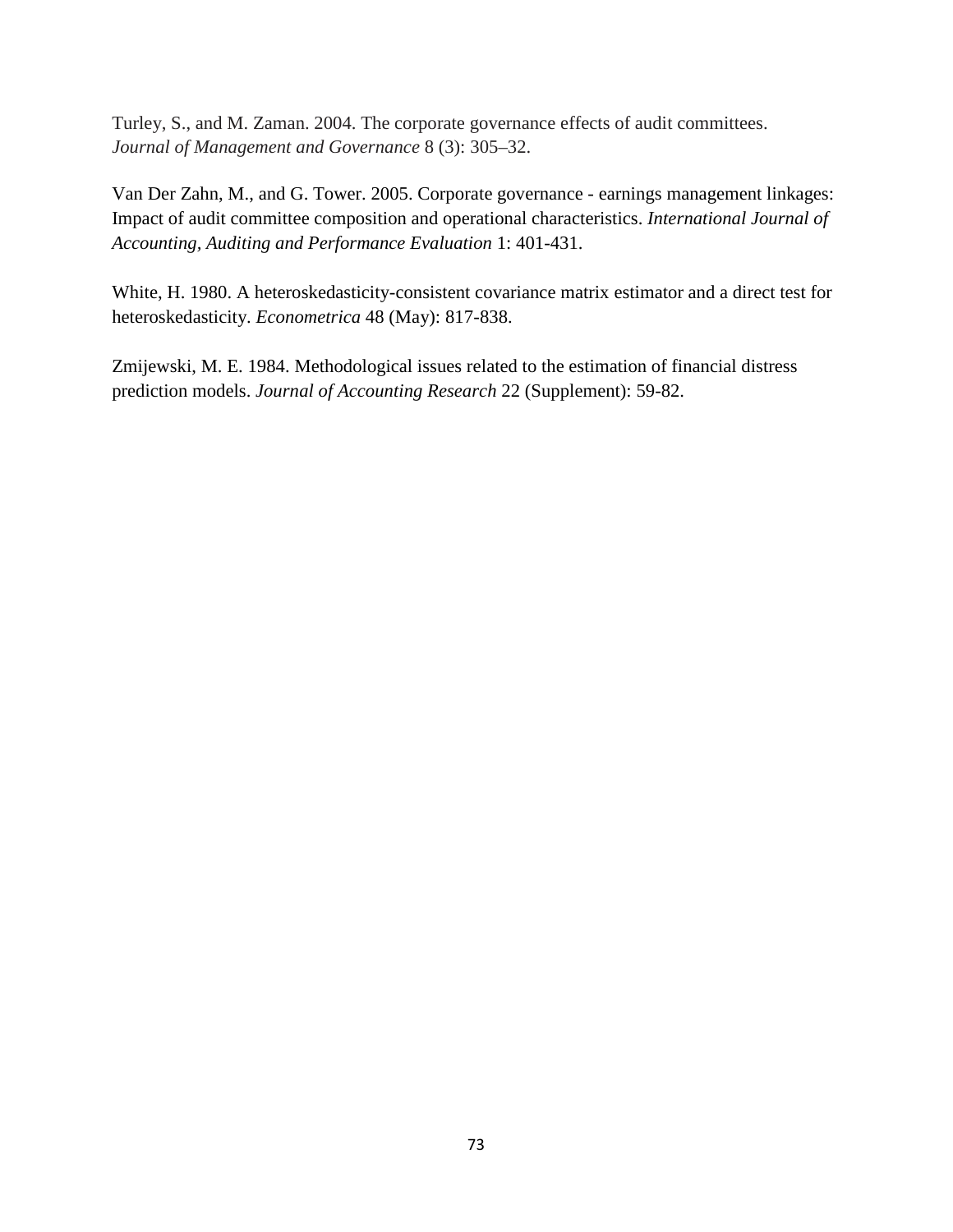| Table 1                       |          |               |                  |  |  |  |
|-------------------------------|----------|---------------|------------------|--|--|--|
| <b>DESCRIPTIVE STATISTICS</b> |          |               |                  |  |  |  |
|                               |          |               |                  |  |  |  |
|                               |          |               | <b>Standard</b>  |  |  |  |
| <b>Variable</b>               | Mean     | <b>Median</b> | <b>Deviation</b> |  |  |  |
| <b>ACCY</b>                   | $-0.002$ | $-0.001$      | 0.005            |  |  |  |
| <b>DISP</b>                   | 0.001    | 0.001         | 0.002            |  |  |  |
| <b>AFINEXD</b>                | 0.279    | 0             | 0.449            |  |  |  |
| <b>AFIN</b>                   | 0.075    | 0             | 0.13             |  |  |  |
| <b>NAFIN</b>                  | 0.607    | 0.6           | 0.233            |  |  |  |
| <b>NFE</b>                    | 0.317    | 0.333         | 0.222            |  |  |  |
| <b>SIZE</b>                   | 9.14     | 9.02          | 1.28             |  |  |  |
| <b>SURPRISE</b>               | 0.053    | 0.018         | 0.109            |  |  |  |
| <b>LOSS</b>                   | 0.16     | 0             | 0.366            |  |  |  |
| ZMIJ                          | $-2.98$  | $-2.97$       | 1.06             |  |  |  |
| <b>HORIZON</b>                | 3.72     | 3.71          | 0.254            |  |  |  |
| <b>NANA</b>                   | 2.64     | 2.71          | 0.475            |  |  |  |
| <b>STDROE</b>                 | 0.136    | 0.071         | 0.199            |  |  |  |
| EL                            | 1.63     | 1.47          | 1.34             |  |  |  |

#### **Variable Definitions:**

ACCY is the accuracy in analysts' earnings forecasts, defined as the negative of the absolute difference between the forecast and actual earnings, scaled by price.

DISP is the dispersion in analysts' earnings forecasts.

AFIN is the proportion of audit committee directors who qualify as accounting financial experts to the total number of directors on the audit committee;

NAFIN is the proportion of audit committee directors who qualify as non-accounting financial experts to the total number of directors on the audit committee;

NFE is the proportion of audit committee directors who qualify as nonfinancial experts to the total number of directors on the audit committee;

SIZE is the logarithm of market value of equity.

SURPRISE is this year's earnings minus last years' earnings deflated by stock price.

LOSS is coded as zero (one) for firm-year observations with positive (negative) earnings.

ZMIJ is the Zmijewski's financial distress score.

HORIZON is the log of the average of the number of calendar days between mean forecast announcement date and subsequent actual earnings announcement date.

NANA is the log of number of analysts following the client.

STDROE is the standard deviation of earnings over the previous five years.

EL is the earnings per share

A total of 822 firm-year observations are used to calculate the descriptive statistics of the variables.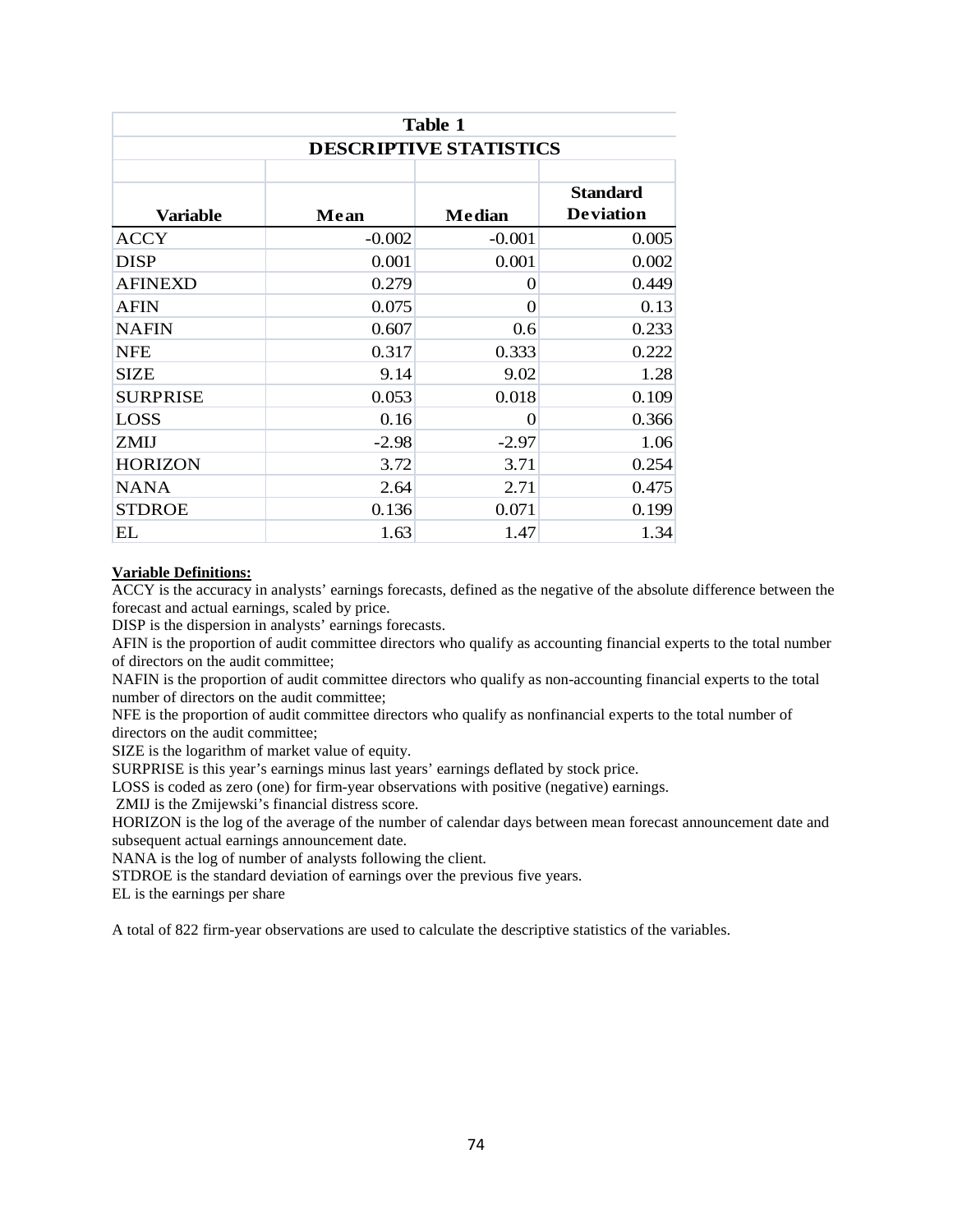| Table 2 Correlation Matrix                 |                                   |                   |                       |              |               |                 |  |  |
|--------------------------------------------|-----------------------------------|-------------------|-----------------------|--------------|---------------|-----------------|--|--|
| <b>Panel A: Pearson Correlation Matrix</b> |                                   |                   |                       |              |               |                 |  |  |
|                                            | <b>DISP</b>                       | <b>AFIN</b>       | <b>NAFIN</b>          | <b>NFE</b>   | <b>SIZE</b>   | <b>SURPRISE</b> |  |  |
| <b>ACCY</b>                                | $-0.609$ ***                      | 0.03              | 0.045                 | $-0.045$     | $0.260$ ***   | $-0.413***$     |  |  |
| <b>DISP</b>                                |                                   | $-0.046$          | $-0.019$              | 0.035        | $-0.283***$   | $0.442***$      |  |  |
| <b>AFIN</b>                                |                                   |                   | $-0.351***$           | $-0.206***$  | $-0.098**$    | 0.045           |  |  |
| <b>NAFIN</b>                               |                                   |                   |                       | $-0.838***$  | 0.037         | 0.022           |  |  |
| <b>NFE</b>                                 |                                   |                   |                       |              | 0.022         | $-0.05$         |  |  |
| <b>SIZE</b>                                |                                   |                   |                       |              |               | $-0.236***$     |  |  |
| <b>SURPRISE</b>                            |                                   |                   |                       |              |               |                 |  |  |
| <b>LOSS</b>                                |                                   |                   |                       |              |               |                 |  |  |
| ZMIJ                                       |                                   |                   |                       |              |               |                 |  |  |
| <b>HORIZON</b>                             |                                   |                   |                       |              |               |                 |  |  |
| <b>NANA</b>                                |                                   |                   |                       |              |               |                 |  |  |
| <b>STDROE</b>                              |                                   |                   |                       |              |               |                 |  |  |
| EL                                         |                                   |                   |                       |              |               |                 |  |  |
|                                            |                                   |                   |                       |              |               |                 |  |  |
|                                            | <b>Table 2, Panel A Continued</b> |                   |                       |              |               |                 |  |  |
|                                            | <b>LOSS</b>                       | <b>ZMIJ</b>       | <b>HORIZON</b>        | <b>NANA</b>  | <b>STDROE</b> | $\mathbf{E}$    |  |  |
| <b>ACCY</b>                                | $-0.244***$                       |                   | $-0.187**$ $-0.115**$ | $0.117***$   | $-0.126***$   | 0.028           |  |  |
| <b>DISP</b>                                | $0.296***$                        | $0.289** 0.08**$  |                       | $-0.129$ *** | $0.19***$     | $-0.081**$      |  |  |
| <b>AFIN</b>                                | $0.091**$                         | $-0.105**$ -0.001 |                       | $-0.079**$   | $0.109**$     | 0.05            |  |  |
| <b>NAFIN</b>                               | $-0.007$                          | $0.067** 0.015$   |                       | 0.031        | 0.047         | $-0.074**$      |  |  |
| <b>NFE</b>                                 | $-0.049$                          | $-0.007$          | $-0.013$              | 0.011        | $-0.109$ ***  | 0.047           |  |  |
| <b>SIZE</b>                                | $-0.17***$                        |                   | $-0.295**-0.199***$   | $0.603***$   | $-0.105***$   | $0.148***$      |  |  |
| <b>SURPRISE</b>                            | $0.52***$                         |                   | $0.375**$ 0.15***     | $-0.066*$    | $0.416***$    | $-0.15***$      |  |  |
| <b>LOSS</b>                                |                                   | $0.264** 0.045$   |                       | $-0.052$     | $0.271***$    | $-0.256***$     |  |  |
| ZMIJ                                       |                                   |                   | $0.202***$            | $-0.255***$  | $0.319***$    | 0.039           |  |  |
| <b>HORIZON</b>                             |                                   |                   |                       | $-0.154***$  | $0.127***$    | $-0.008$        |  |  |
| <b>NANA</b>                                |                                   |                   |                       |              | $-0.022$      | $-0.109$ ***    |  |  |
| <b>STDROE</b>                              |                                   |                   |                       |              |               | $-0.067*$       |  |  |

# **Table 2 Correlation Matrix**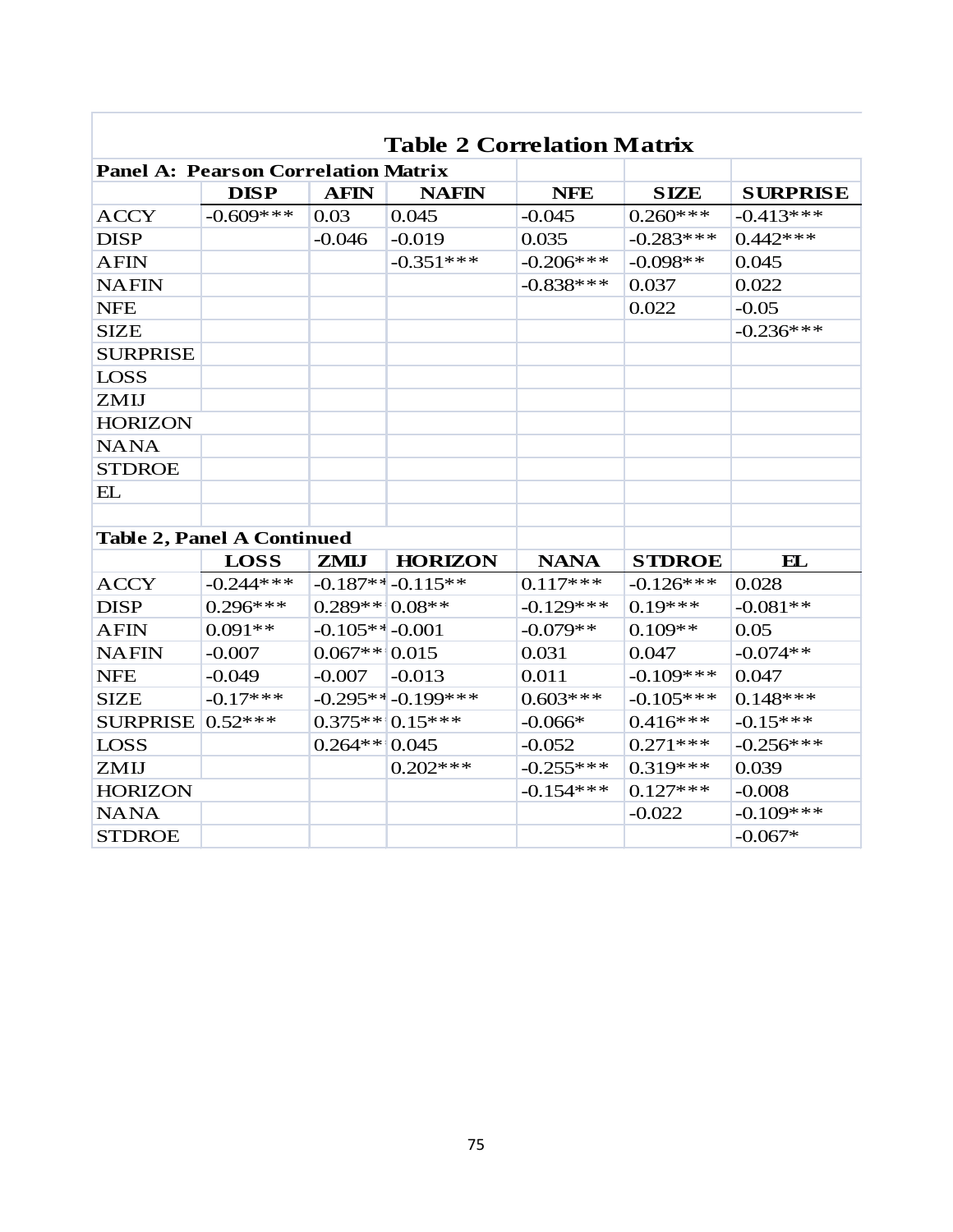# **Panel B: Spearman Correlations**

|                            | <b>DISP</b> | <b>AFIN</b> | <b>NAFIN</b>   | <b>NFE</b>  | <b>SIZE</b>   | <b>SURPRISE</b> |
|----------------------------|-------------|-------------|----------------|-------------|---------------|-----------------|
| <b>ACCY</b>                | $-0.586***$ | 0.001       | 0.017          | $-0.009$    | $0.298***$    | $-0.334***$     |
| <b>DISP</b>                |             | $-0.008$    | $-0.014$       | 0.014       | $-0.407***$   | $0.471***$      |
| <b>AFIN</b>                |             |             | $-0.318***$    | $-0.198***$ | $-0.103***$   | $0.062*$        |
| <b>NAFIN</b>               |             |             |                | $-0.842***$ | 0.007         | 0.014           |
| <b>NFE</b>                 |             |             |                |             | 0.050         | $-0.040$        |
| <b>SIZE</b>                |             |             |                |             |               | $-0.357***$     |
| <b>SURPRISE</b>            |             |             |                |             |               |                 |
| <b>LOSS</b>                |             |             |                |             |               |                 |
| ZMIJ                       |             |             |                |             |               |                 |
| <b>HORIZON</b>             |             |             |                |             |               |                 |
| <b>NANA</b>                |             |             |                |             |               |                 |
| <b>STDROE</b>              |             |             |                |             |               |                 |
| EL                         |             |             |                |             |               |                 |
|                            |             |             |                |             |               |                 |
| Table 2, Panel B Continued |             |             |                |             |               |                 |
|                            | <b>LOSS</b> | ZMIJ        | <b>HORIZON</b> | <b>NANA</b> | <b>STDROE</b> | EL              |
| <b>ACCY</b>                | $-0.234***$ | $-0.197***$ | $-0.029$       | $0.114***$  | $-0.163***$   | $0.137***$      |
| <b>DISP</b>                | $0.274***$  | $0.269***$  | 0.020          | $-0.167***$ | $0.205***$    | $-0.091**$      |
| <b>AFIN</b>                | $0.093**$   | $-0.115***$ | $-0.015$       | $-0.094**$  | $0.158**$     | $-0.037$        |
| <b>NAFIN</b>               | 0.002       | $0.083***$  | 0.007          | $-0.011$    | 0.038         | $-0.035$        |
| <b>NFE</b>                 | $-0.041$    | $-0.001$    | $-0.003$       | 0.040       | $-0.106***$   | [0.053]         |
| <b>SIZE</b>                | $-0.153***$ | $-0.245***$ | $-0.155***$    | $0.587***$  | $-0.165***$   | $0.149***$      |
| <b>SURPRISE</b>            | $0.478***$  | $0.290***$  | $0.058*$       | $-0.176*$   | $0.521***$    | $-0.147***$     |
| <b>LOSS</b>                |             | $0.233***$  | $-0.002$       | $-0.055$    | $0.412***$    | $-0.311***$     |
| ZMIJ                       |             |             | $0.165***$     | $-0.227***$ | $0.206***$    | $0.112**$       |
| <b>HORIZON</b>             |             |             |                | $-0.118***$ | $0.025***$    | 0.040           |
| <b>NANA</b>                |             |             |                |             | $-0.041$      | $0.090***$      |
| <b>STDROE</b>              |             |             |                |             |               | $-0.177***$     |

Notes:

\*\*\*, \*\*, and \*indicate significance at 1, 5, and 10 % level in two-tailed test, respectively.

Variables are defined in Table 1.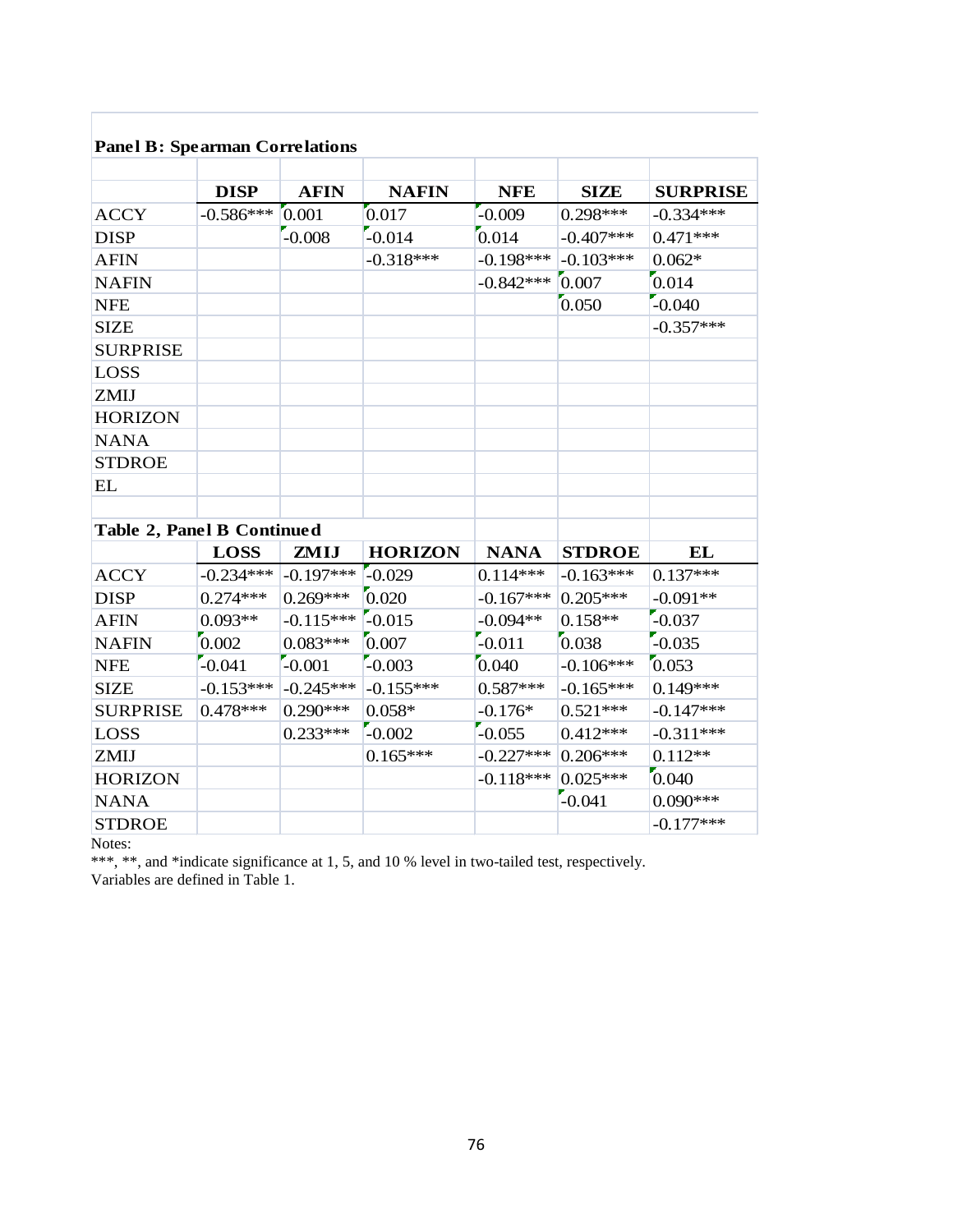# **Table 3: Univariate Analysis**

Univariate comparisons of forecast accuracy and dispersion conditioned on the presence of accounting financial expertise on the audit committee.

|             | (1)       | (2)           | (3)         | (4)         | (5)       | (6)         |
|-------------|-----------|---------------|-------------|-------------|-----------|-------------|
|             |           | Mean          |             |             | Median    |             |
| Variable    | AFINEXD=1 | $AFINEXD = 0$ | t-statistic | $AFINEXD=1$ | AFINEXD=0 | z-statistic |
| <b>ACCY</b> | $-.002$   | $-.002$       | 0.65        | $-.001$     | $-.001$   | 0.43        |
| <b>DISP</b> | .001      | .001          | 0.39        | .001        | .001      | 0.42        |

NOTES:

AFINEXD is a dummy variable that equals 1 if the audit committee has at least one accounting financial expert, and 0 otherwise.

Variables are defined in Table 1.

T-statistics are from t-tests of the differences in the means, and z-statistics are from Wilcoxan two-sample tests.

\* Significant at the 10 percent level.

\*\* Significant at the 5 percent level.

\*\*\*Significant at the 1 percent level.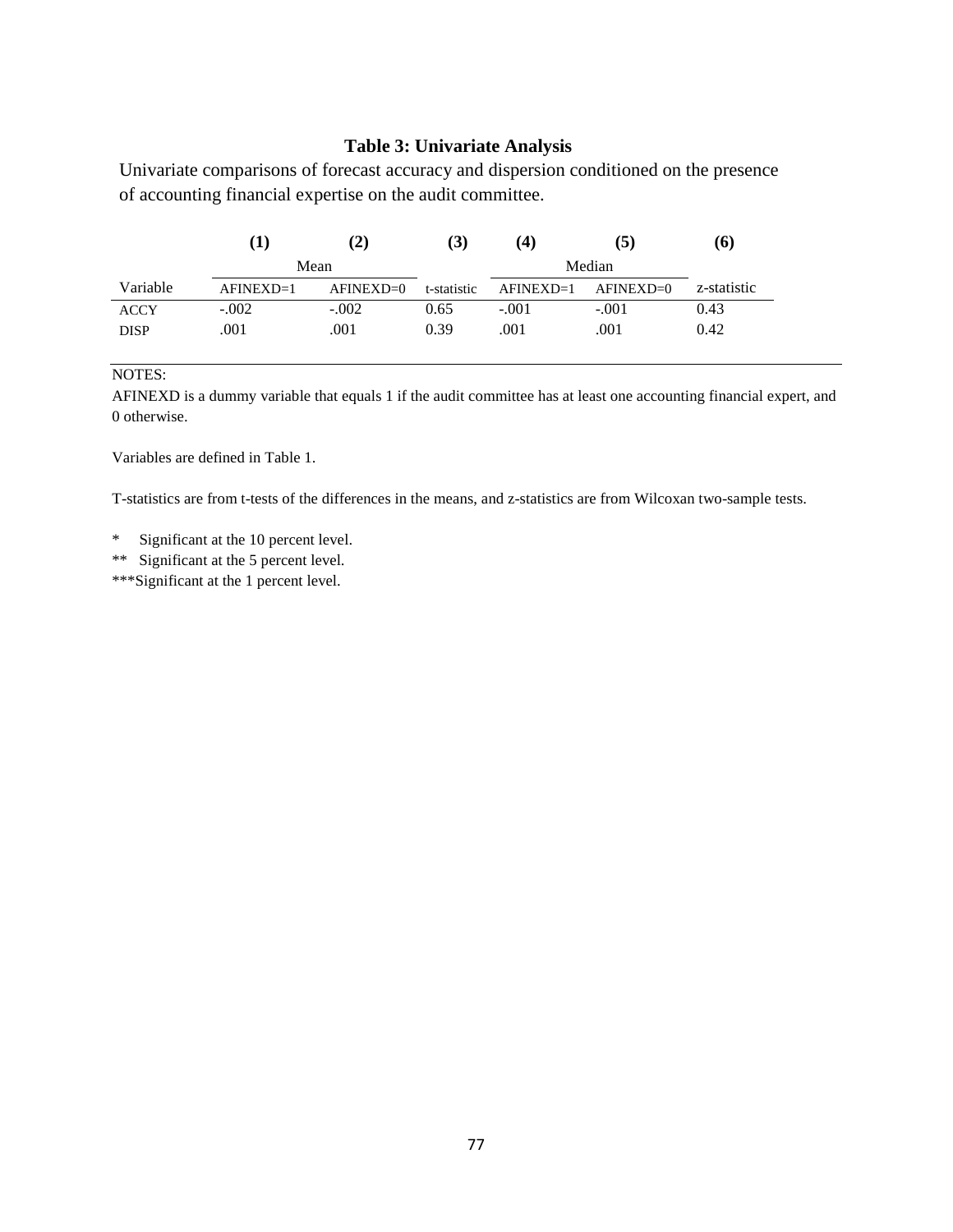|                                                                                                                                                                                                                                          |            | Table 4                                                     |            |  |  |  |  |
|------------------------------------------------------------------------------------------------------------------------------------------------------------------------------------------------------------------------------------------|------------|-------------------------------------------------------------|------------|--|--|--|--|
|                                                                                                                                                                                                                                          |            | <b>Multivariate Tests on the Association between</b>        |            |  |  |  |  |
|                                                                                                                                                                                                                                          |            | <b>Accounting Financial Expertise and Forecast Accuracy</b> |            |  |  |  |  |
|                                                                                                                                                                                                                                          |            |                                                             |            |  |  |  |  |
| $ACCY = \varphi 0 + \varphi 1$ AFIN+ $\varphi 2$ NAFIN + $\varphi 3$ SIZE+ $\varphi 4$ SURPRISE + $\varphi 5$ LOSS + $\varphi 6$ ZMLJ +<br>$\varphi$ 7HORIZON + $\varphi$ 8STDROE+ $\varphi$ 9 NANA + $\varphi$ 10 EL + year dummies + ε |            |                                                             |            |  |  |  |  |
| <b>Variable</b>                                                                                                                                                                                                                          |            | Coefficient Standard Error t-statistic                      |            |  |  |  |  |
| Intercept                                                                                                                                                                                                                                | $-0.006$   | 0.0029                                                      | $-2.16**$  |  |  |  |  |
| <b>AFIN</b>                                                                                                                                                                                                                              | 0.004      | 0.0013                                                      | $2.88***$  |  |  |  |  |
| <b>NAFIN</b>                                                                                                                                                                                                                             | 0.001      | 0.0007                                                      | $2.00**$   |  |  |  |  |
| <b>SIZE</b>                                                                                                                                                                                                                              | 0.001      | 0.0002                                                      | $4.40***$  |  |  |  |  |
| <b>SURPRISE</b>                                                                                                                                                                                                                          | $-0.017$   | 0.0019                                                      | $-9.26***$ |  |  |  |  |
| <b>LOSS</b>                                                                                                                                                                                                                              | $-0.001$   | 0.0005                                                      | $-1.54$    |  |  |  |  |
| ZMIJ                                                                                                                                                                                                                                     | 0.0001     | 0.0002                                                      | 0.59       |  |  |  |  |
| <b>HORIZON</b>                                                                                                                                                                                                                           | $-0.0004$  | 0.0006                                                      | $-0.76$    |  |  |  |  |
| <b>NANA</b>                                                                                                                                                                                                                              | $-0.0002$  | 0.0004                                                      | $-0.56$    |  |  |  |  |
| <b>STDROE</b>                                                                                                                                                                                                                            | 0.001      | 0.0009                                                      | 1.08       |  |  |  |  |
| EL.                                                                                                                                                                                                                                      | $-0.00001$ | 0.0001                                                      | $-1.08$    |  |  |  |  |
| <b>Adjusted R-Squared</b>                                                                                                                                                                                                                | 22.10%     |                                                             |            |  |  |  |  |
| Number of observations                                                                                                                                                                                                                   | 815        |                                                             |            |  |  |  |  |

\*\*\*, \*\*, \* indicate significance at 1, 5, and 10% level in two-tailed test, respectively. All the t-statistics are based on White's (1980) heteroscedasticity-corrected standard errors and clustering procedure by each firm. Year dummies are included but not reported.

Variables are defined in Table 1.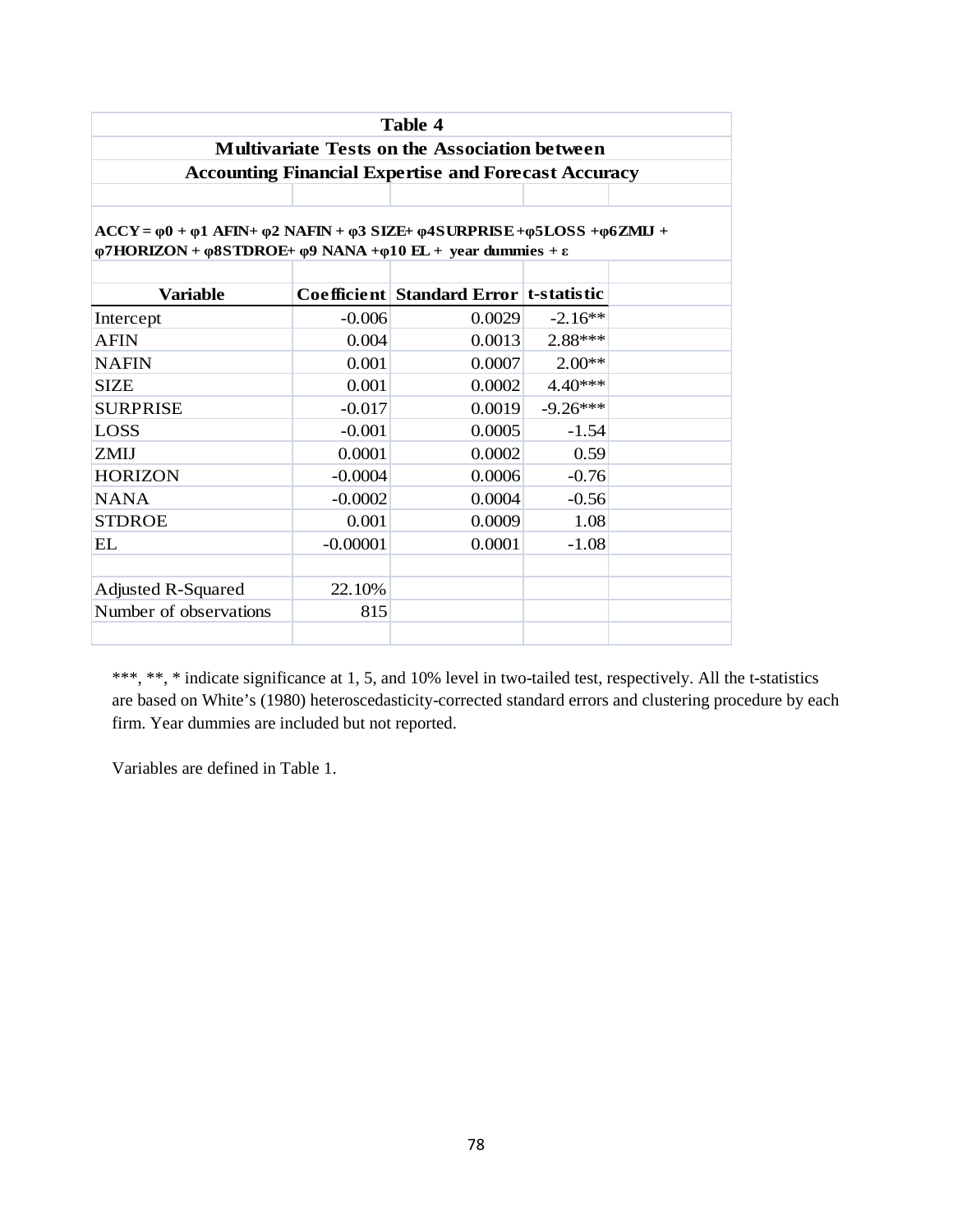|                                                                                                                                          |           | Table 5                                                       |            |  |  |  |  |  |  |
|------------------------------------------------------------------------------------------------------------------------------------------|-----------|---------------------------------------------------------------|------------|--|--|--|--|--|--|
|                                                                                                                                          |           | <b>Multivariate Tests on the Association between</b>          |            |  |  |  |  |  |  |
|                                                                                                                                          |           | <b>Accounting Financial Expertise and Forecast Dispersion</b> |            |  |  |  |  |  |  |
|                                                                                                                                          |           |                                                               |            |  |  |  |  |  |  |
|                                                                                                                                          |           |                                                               |            |  |  |  |  |  |  |
| $DISP = \varphi 0 + \varphi 1$ AFIN+ $\varphi 2$ NAFIN + $\varphi 3$ SIZE+ $\varphi 4$ SURPRISE + $\varphi 5ZMIJ$ + $\varphi 6HORIZON$ + |           |                                                               |            |  |  |  |  |  |  |
| $\phi$ 8STDROE+ vear dummies + ε                                                                                                         |           |                                                               |            |  |  |  |  |  |  |
|                                                                                                                                          |           |                                                               |            |  |  |  |  |  |  |
| <b>Variable</b>                                                                                                                          |           | Coefficient   Standard Error   t-statistic                    |            |  |  |  |  |  |  |
| Intercept                                                                                                                                | 0.006     | 0.0014                                                        | $4.55***$  |  |  |  |  |  |  |
| <b>AFIN</b>                                                                                                                              | $-0.018$  | 0.0006                                                        | $-2.79***$ |  |  |  |  |  |  |
| <b>NAFIN</b>                                                                                                                             | $-0.0006$ | 0.0003                                                        | $-1.84*$   |  |  |  |  |  |  |
| <b>SIZE</b>                                                                                                                              | $-0.0003$ | 0.00006                                                       | $-5.26***$ |  |  |  |  |  |  |
| <b>SURPRISE</b>                                                                                                                          | 0.0082    | 0.0008                                                        | $10.37***$ |  |  |  |  |  |  |
| <b>ZMII</b>                                                                                                                              | 0.0002    | 0.00008                                                       | $2.62***$  |  |  |  |  |  |  |
| <b>HORIZON</b>                                                                                                                           | $-0.0002$ | 0.0003                                                        | $-0.93$    |  |  |  |  |  |  |
| <b>STDROE</b>                                                                                                                            | 0.00008   | 0.0004                                                        | 0.20       |  |  |  |  |  |  |
|                                                                                                                                          |           |                                                               |            |  |  |  |  |  |  |
| <b>Adjusted R-Squared</b>                                                                                                                | 25.00%    |                                                               |            |  |  |  |  |  |  |
| Number of observations                                                                                                                   | 815       |                                                               |            |  |  |  |  |  |  |
|                                                                                                                                          |           |                                                               |            |  |  |  |  |  |  |
|                                                                                                                                          |           |                                                               |            |  |  |  |  |  |  |

\*\*\*, \*\*, \* indicate significance at 1, 5, and 10% level in two-tailed test, respectively. All the t-statistics are based on White's (1980) heteroscedasticity-corrected standard errors and clustering procedure by each firm. Year dummies are included but not reported.

Variables are defined in Table 1.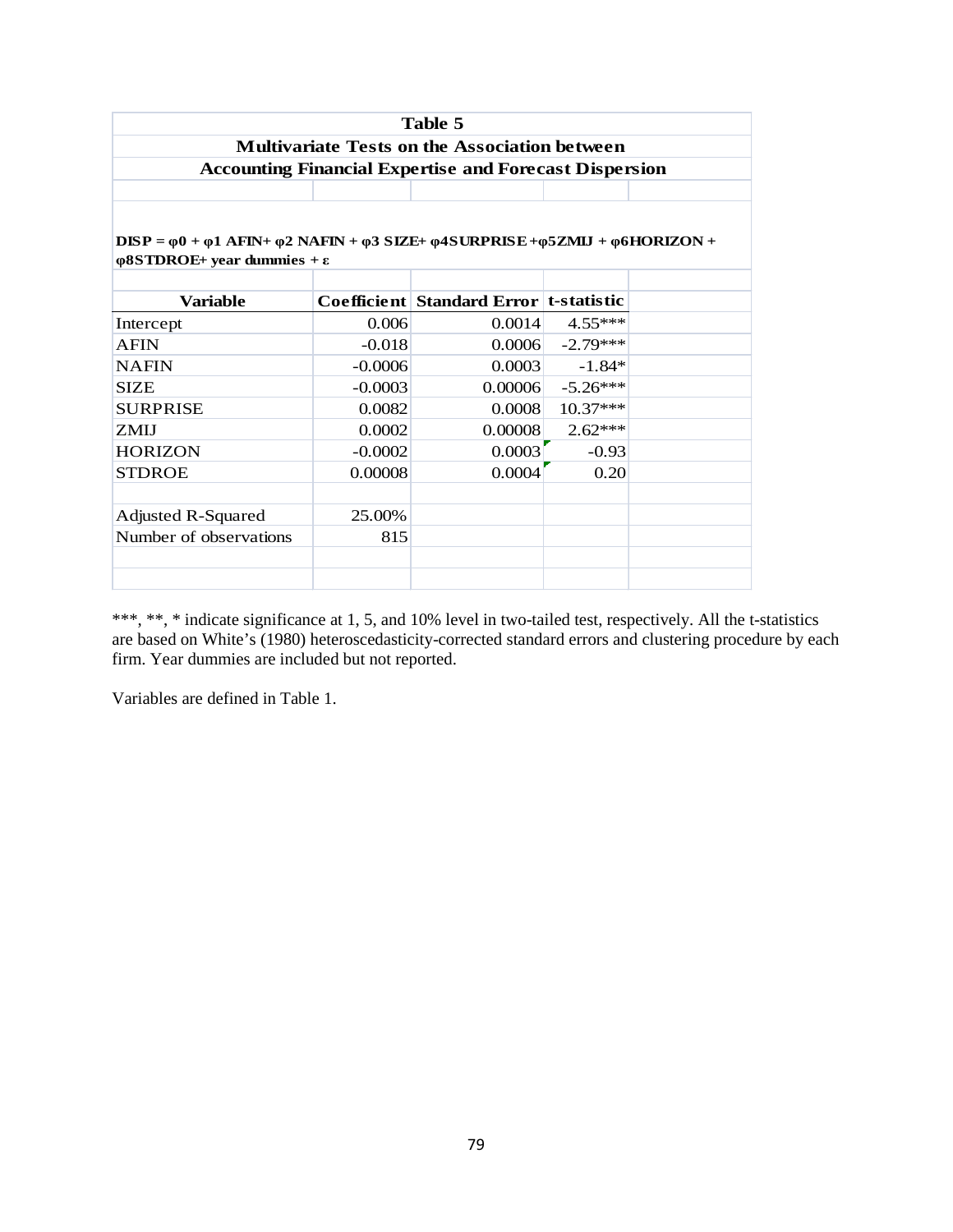# **CHAPTER 3 A Review of the Accounting Conservatism Literature: A Contracting and Financial Statement Analysis Perspective**

# **1. Introduction**

 $\overline{a}$ 

Even though the Financial Accounting Standards Board (FASB) has explicitly stated that financial statements should be neither conservative nor optimistic (i.e. financial statements should be neutral), research has consistently documented the conservative nature of financial reporting.<sup>20</sup> Historically, conservatism has been primarily viewed as a contracting mechanism.<sup>21</sup> In this paper, I update the contracting conservatism literature since Watts (2003a and 2003b) and synthesize the evolution of conservatism's effect on financial reporting. Hence, the primary contribution of this paper is the integration of the financial statement analysis literature and the conservatism literature. Also, I review the international accounting dimensions of the accounting conservatism literature from both a contracting and financial statement analysis perspective.

The early conservatism literature focused on the reason that conservative accounting exists. This was primarily investigated through a theory of contracts. This literature determined that conservatism as a contracting mechanism helps protect the suppliers of capital (both debt and equity) to align management's incentives with the suppliers of capital. Watts (2003a and b) provides a substantive literature review and synthesis of conservatism from a contracting perspective. However, more recent literature has investigated conservatism's effect on financial statement analysis (FSA) and firm valuation. In this paper, my incremental contribution is to (1)

 $^{20}$  See LaFond and Watts (2008) for a summary of FASB and International Accounting Standards Board (IASB) handouts discussing intentional conservatism in financial statements.

 $21$  Watts (2003a) suggests that there are also litigation, taxation and regulatory explanations for the existence of financial statement conservatism, which are separate from the contracting explanation. This paper incorporates these explanations into the contracting explanation.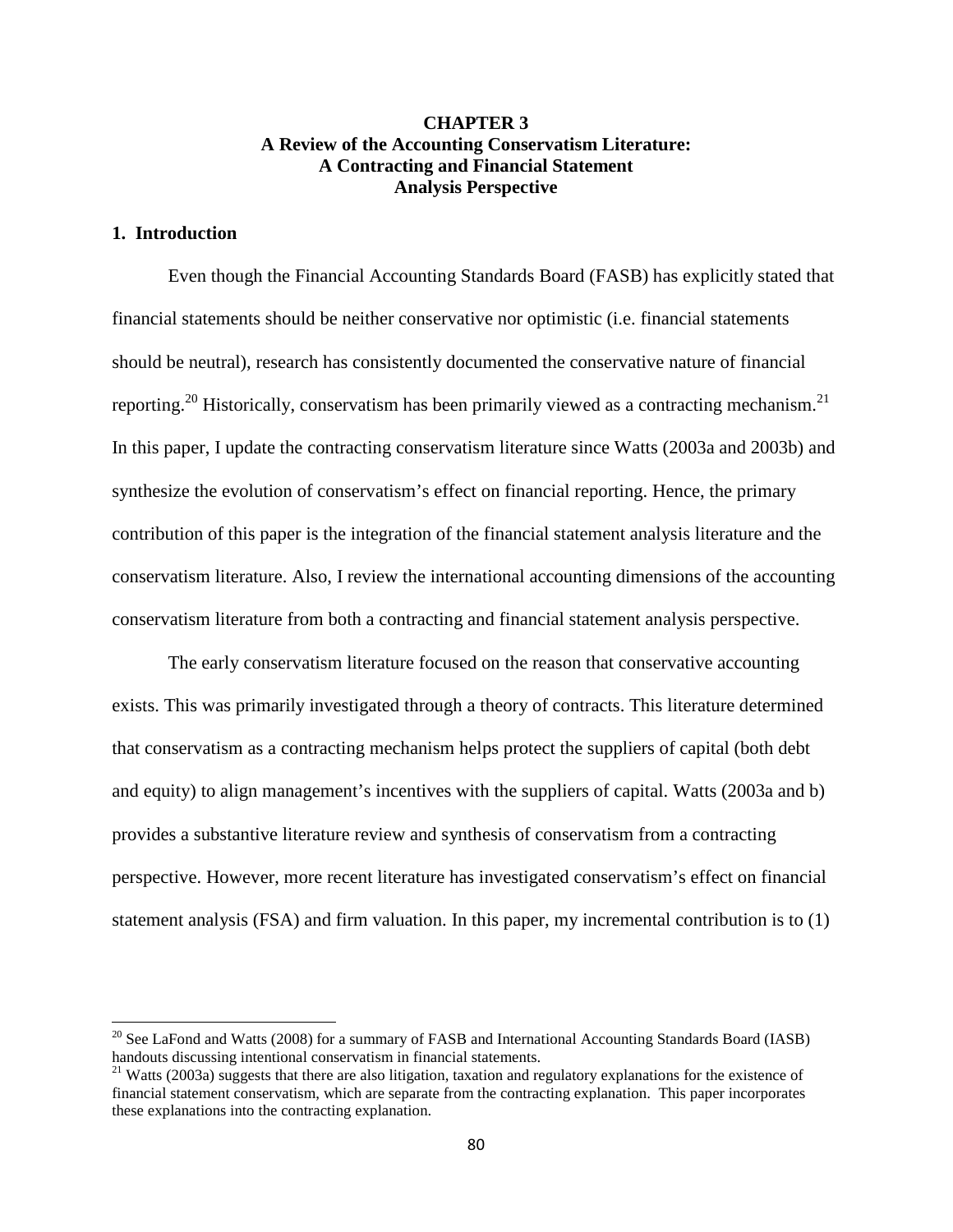update the conservatism contracting literature and (2) compare, contrast, and analyze the results of studies investigating conservatism's effect on financial reporting.<sup>22</sup>

The integration of the financial statement analysis and conservatism literature has produced several interesting results. For example, numerous studies have provided evidence implying that financial statements have become more conservative through time (Collins, Maydew, and Weis 1997; Cohen, Dey, and Lys 2008; Iliev 2010). Givoly and Hayn (2000) provide evidence that this increase in conservatism is associated with an increase in nonoperating accruals rather than changes in the structural time-series properties of cash flows. Additionally, several studies have focused on how conservatism affects the returns-earnings relationship (e.g., Basu 1997; Easton, Shroff, and Taylor 2000). Ball and Shivakumar (2006) show how conservatism may affect a linear accruals model leading to a potentially erroneous conclusion that earnings are of lower quality. Penman (1996) and Penman and Zhang (2002) examine the implications of conservative accounting on future earnings and return on assets. Thus, future research must consider the impact of conservatism on financial reporting and valuation.

# *Conservatism as a Contracting Mechanism*

In its *Statement of Financial Accounting Concepts No. 2*, FASB defines conservatism as "… a prudent reaction to uncertainty to try to ensure that uncertainty and risks inherent in business situations are adequately considered." Accounting researchers (Watts 2003a and b) have interpreted this definition to imply a higher degree of verification for profits than for losses. Bliss (1924) is credited with the similar but more commonly used definition of conservatism as: "anticipate no profit, but anticipate all losses." This definition has also been termed asymmetric

 $\overline{a}$ 

 $22$  While the primary contribution of this paper is to compare, contract, and analyze the results studies investigating conservatism's effect on financial reporting, for completeness, I update the contracting literature since Watts (2003a and 2003b).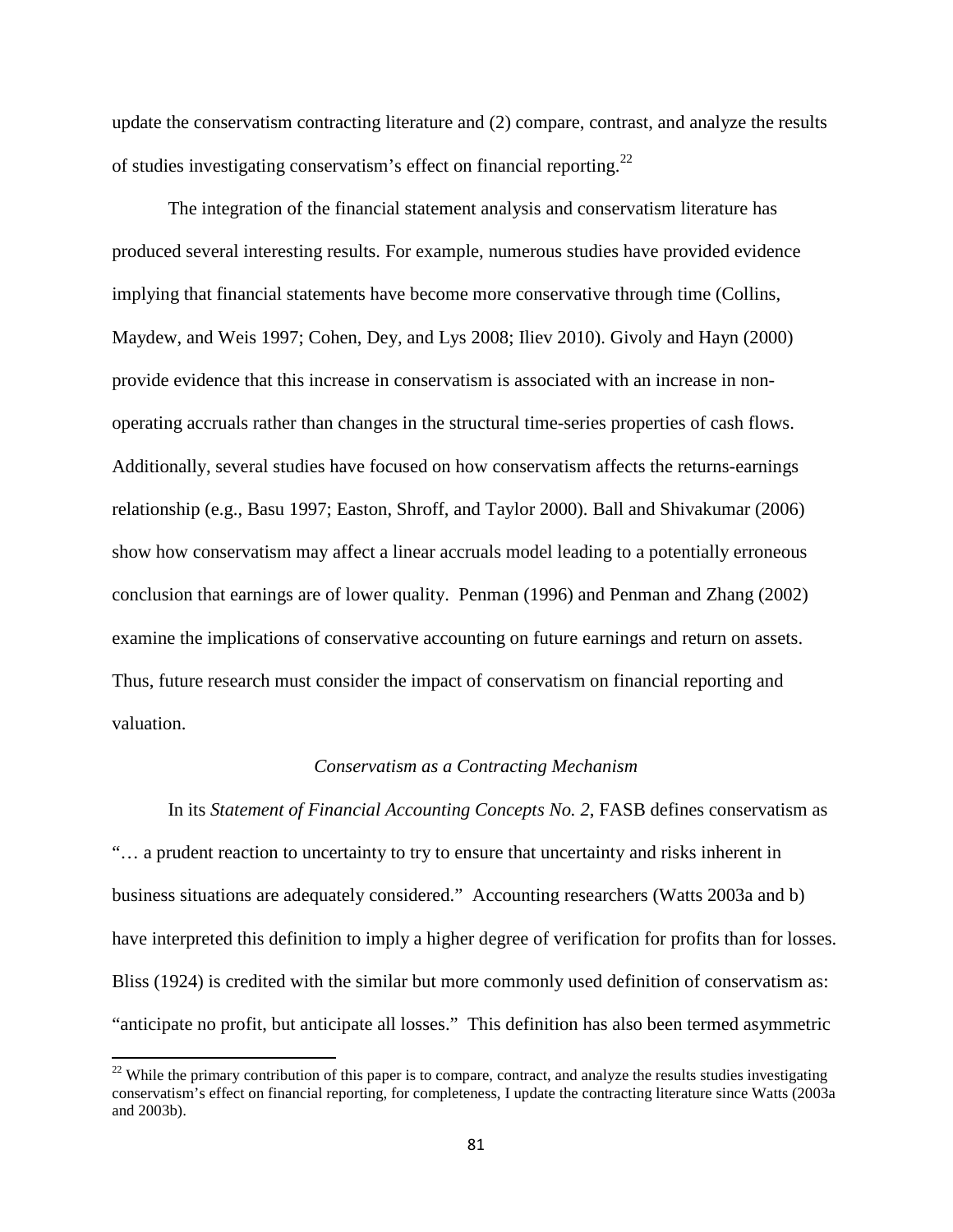timeliness, differential timeliness, or differential verifiability, all of which have become synonymous with accounting conservatism. Employed in this context, accounting conservatism may be viewed as a contracting or corporate governance mechanism (Guay and Verrecchia 2007) that involves the timely recognition of bad news versus good news in earnings. As a contracting mechanism, conservatism is used to protect the investors' capital investment.

Incorporated into contracts (whether explicitly or implicitly), conservatism helps offset the opportunistic reporting incentives of management. In essence, this research stream focuses on a reduction of information asymmetry as a reason for accounting conservatism. Watts (2003a and b) identifies several potential contracting scenarios where accounting conservatism can reduce information asymmetry. For example, debt contracts and their corresponding debt covenants play an important role in protecting debt holders from management and equity holder opportunistic behavior.

Unlike equity holders, lenders have an asymmetric loss function. While a lender can lose all of its investment, the profit is limited to interest earned on the outstanding debt. Equity holders, on the other hand, have a similar loss function (their investment), but potential profits are unlimited. Hence, it is in the equityholders' best interest to invest borrowed money in riskier assets, letting lenders assume the extra risk without the possibility of enjoying the additional profits associated with the risk. Hence, debtholders place debt covenants into the debt contracts to minimize management's ability to invest in riskier than expected investments. Conservatism, here defined as a lower level of verifiability for losses, in conjunction with debt covenants, increases the probability that firms will have net assets available to repay the interest and loan at the maturity date, thus minimizing the lender's potential for loss. As discussed in Watts (2003a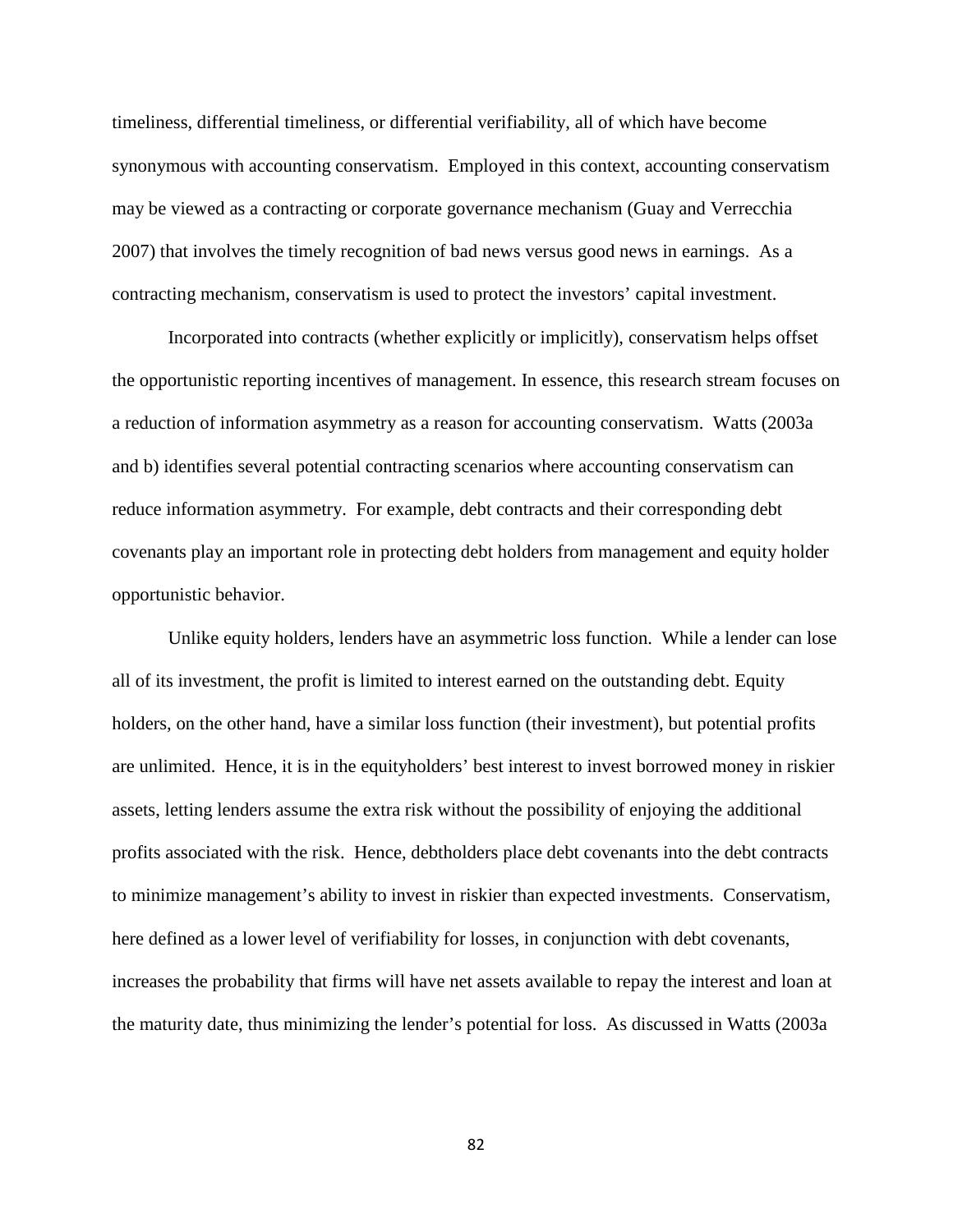and b) and briefly summarized later, contracting is a common underlying theme for accounting conservatism.

### *Conservatism and Financial Statement Analysis*

More recently, conservatism accounting research has focused on conservatism's effect on financial statement analysis (FSA). Instead of relying on the verification process of accounting conservatism (asymmetry between gains and losses), these studies define conservatism as a process that "when there is a genuine doubt concerning which of two or more reporting alternatives should be selected, the alternative with the least favorable effect upon owners' equity should be chosen" (Givoly and Hayn 2000; Givoly et al. 2007).

A primary difference in the accounting conservatism between the contracting literature and the FSA literature is the research question addressed in the studies. In the contracting literature, conservative accounting has been proposed as a way to minimize management's opportunistic behavior, while in the FSA literature, the focus has been on the "quality" of the earnings number produced by the accounting system and its relation to returns, cash flow, and price. In essence, this second stream of literature is interested in determining the quality of earnings reported from a conservative accounting system.

Penman and Zhang (2002) define conservatism as choosing accounting methods that "…keep the book values of net assets relatively low." This definition results in a price-to-book ratio that is greater than one. This result is consistent with the bias discussed in Ohlson (1995) and Feltham and Ohlson (1995). These studies, along with Ohlson and Juettner-Nauroth (2005), demonstrate how reported accounting information (equity and earnings), analysts' earnings forecasts and estimated costs of capital can be used to estimate a firm's intrinsic value. The difference between the intrinsic and book value of equity is the present value of future residual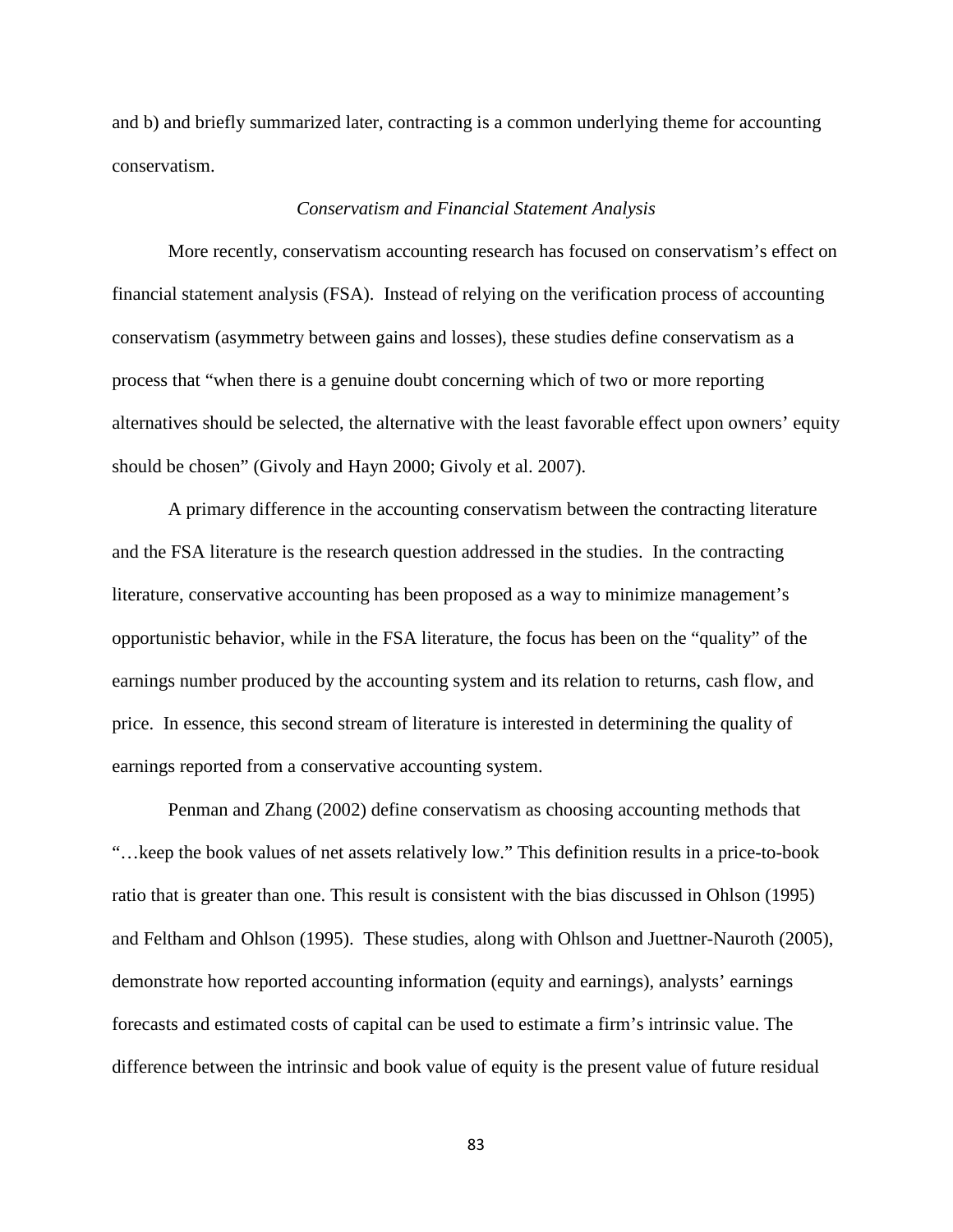income. The present value of future residual income represents the "bias"<sup>23</sup> associated with conservative accounting. This bias represents economic earnings that have been recorded by the market but will be recorded by the accounting system at some point in the future.

The remainder of the paper is organized as follows. Section II discusses the most common proxies for conservatism; Section III contains a discussion of the role of conservatism as a contracting mechanism and provides a review of the related literature. The impact of conservatism in valuation and financial statement analysis is discussed in Section IV. Conservatism and international accounting are examined in Section V. The paper is summarized in Section VI.

# **2. Measures of Conservatism**

### *Conditional vs. Unconditional Conservatism*

Prior literature generally describes two important roles of conservative financial reporting (Basu 1997; Watts 2003a; and Ball and Shivakumar 2005). The first role is to impart a downward bias in reported net worth in order to offset managers' tendencies to bias net worth upward. This role is referred to as unconditional conservatism. The second role is that conservative financial reporting commits managers to recognizing bad news in a timely manner. This role is described as conditional conservatism. Because contracting parties are expected to contract around an accounting bias toward reporting low earnings and book values of stockholders' equity, unconditional conservatism is unlikely to improve contracting efficiency through reductions in agency costs (Basu 1997; Ball and Shivakumar 2005, Guay 2008).

 $\overline{a}$ 

 $23$  Ohlson (1995) refers to conservative accounting as bias.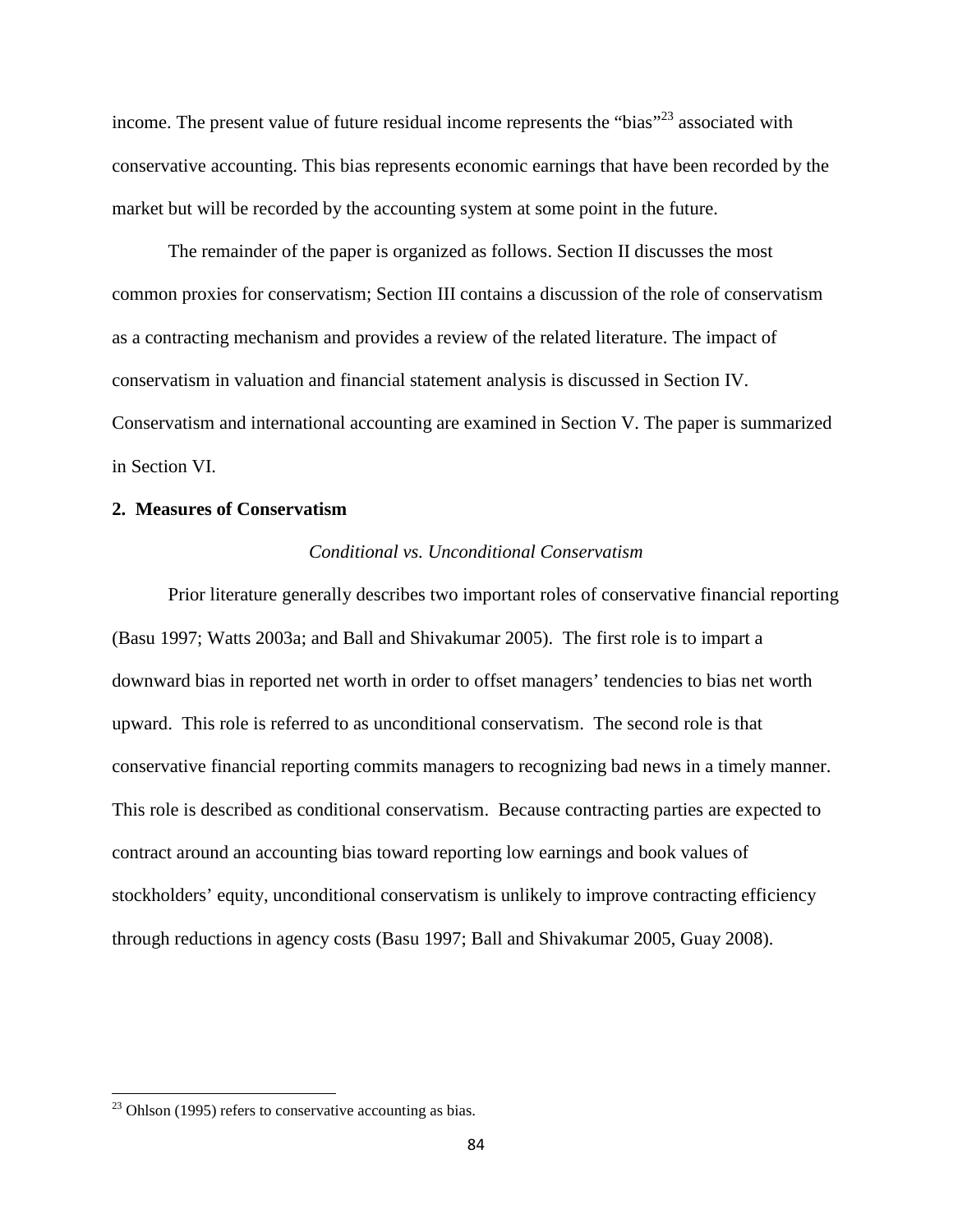#### *Measures of Conservatism*

Prior literature uses five primary measures of conservatism. In this section, I review five measures of accounting conservatism used most frequently in the literature.<sup>24</sup> The measures are:

(1) Basu's (1997) asymmetric timeliness measure (BASU),

(2) Ball and Shivakumar's (2005) asymmetric-cash-flow-to-accruals measure (ACFTA),

(3) The Beaver and Ryan (2000) Book-to-Market (or Market-to-Book) ratio (BTM),

(4) Penman and Zhang's (2002) hidden-reserves measure (CSCORE), and

(5) Givoly and Hayn's (2000) negative-accruals measure (NACC).

### *Basu's Asymmetric Timeliness Measure*

Basu's (1997) measure of accounting conservatism is the most widely used measure of conservatism in the literature. This measure focuses on the implication that earnings will reflect "bad news" more quickly than "good news." According to Basu's measure, the greater the asymmetric timeliness, the greater is the degree of conservatism in a firm. As such, Basu's conservatism measure is a measure of conditional conservatism. The following cross-sectional regression is used to assess the degree of conservatism (i.e. asymmetric timeliness):

 $EPS_{it}/P_{it}=\alpha_0 + \alpha_1 DR_{it} + \beta_0R_{it} + \beta_1R_{it} * DR_{it} + \epsilon_{it}$ 

Where:

 $\overline{a}$ 

 $EPS_{it}$  = Earnings per share for firm i year t

 $P_{it}$  = Opening stock market price for firm i year t

 $R_{it}$  = Stock market return for firm i year t

 $DR_{it}$  = Dummy variable that is equal to 1 if the stock market return for firm i in year t is negative, and equal to 0 if the stock market return for firm i in year t is nonnegative.

 $^{24}$  A discussion of the five most commonly employed measures of conservatism is included for clarity in reviewing the literature. For a more detailed analysis of the strengths and weaknesses of the measures see Wang, Hogartaigh, and Zijl (2009).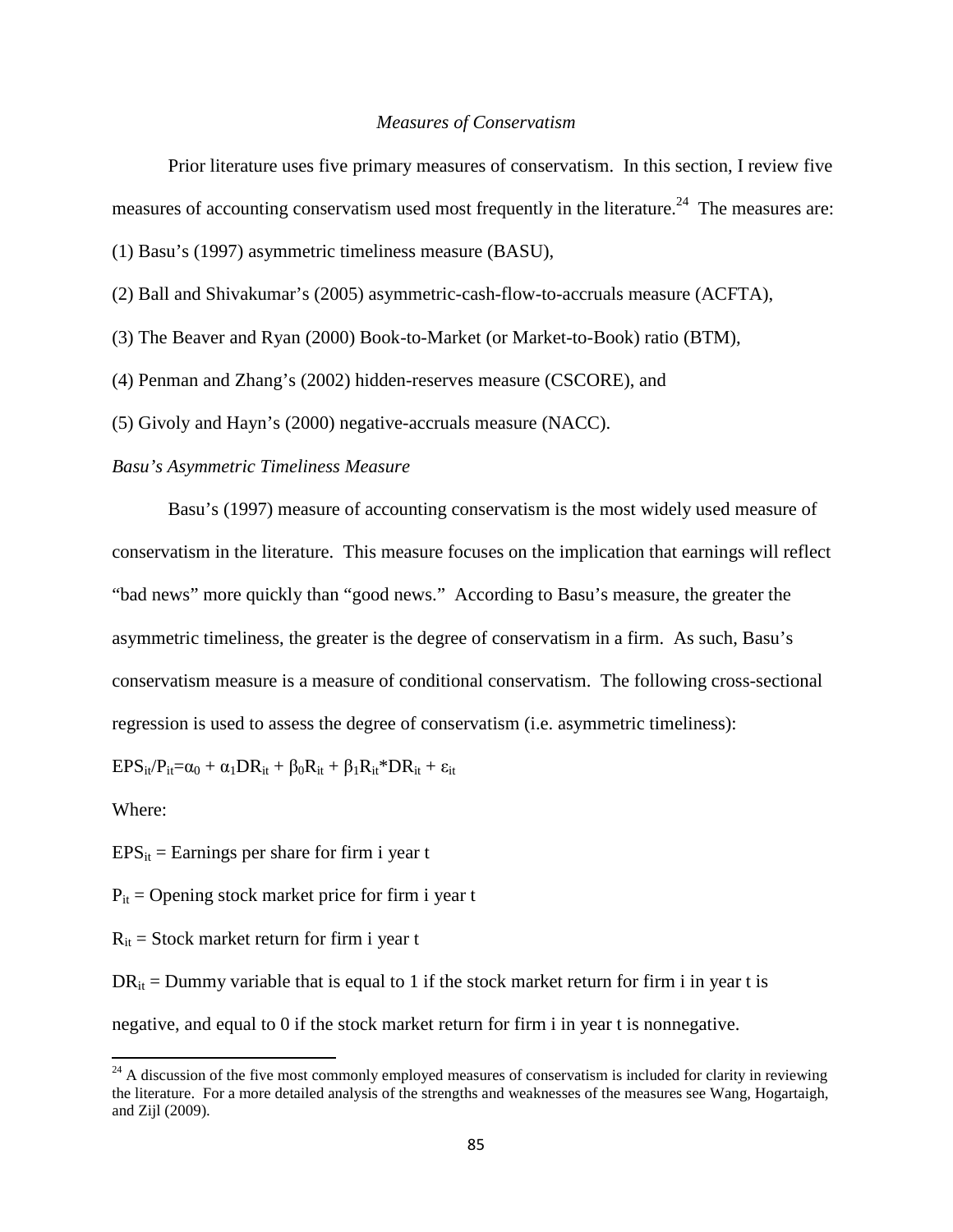Basu (1997) regresses accounting earnings (EPS/P) on stock returns (R) separately for 'good-news' and 'bad-news' firm-years. A firm-year is deemed as a "good-news" firm-year if its market return is positive or zero. A firm-year is deemed a "bad-news" firm-year if its stock return is negative. The regression model uses the dummy variable, DR, to separate "good-news" from "bad-news," which allows the slope coefficients (and the intercepts) to differ between these two groups. The estimated slope coefficient measures how timely the news embodied in the stock return is recognized in earnings, conditional on the nature (i.e. the sign) of the "news." Under good news, DR equals 0, and the good-news timeliness coefficient is  $\beta_1$ . Under bad news, DR equals 1, and the bad-news timeliness coefficient is  $\beta_0 + \beta_1$ . Therefore,  $\beta_1$  is the asymmetric timeliness coefficient and is the primary indicator of accounting conservatism in the Basu model. The greater  $\beta_1$  is, the higher the degree of conservatism.

*Ball and Shivakumar's (2005) asymmetric-cash-flow-to-accruals measure (ACFTA)* 

Ball and Shivakumar (2005) developed the ACFTA measure in order to estimate the degree of accounting conservatism in private companies. Because private companies have no quoted stock prices, Basu's AT measure is not available for this setting. Thus, Ball and Shivakumar (2005) developed the ACFTA measure as a non-market based version of the AT measure. The ACFTA measure is based on the following (cross-sectional) regression:

 $ACC_t = \beta_0 + \beta_1 DCFO_t + \beta_2 CFO_t + \beta_3 DCFO_t \times CFO_t + \epsilon_t$ 

Where:

ACC<sub>t</sub>= Accruals measured as  $\Delta$  inventory +  $\Delta$  Debtors +  $\Delta$  other current assets –  $\Delta$  Creditors –  $\Delta$  other current liabilities – Depreciation.

 $CFO<sub>t</sub>=$  Cash-flow for period t.

DCFO<sub>t=</sub> Dummy variable that is set to 0 if CFOt  $\geq$  0, and is set to 1 if CFOt < 0.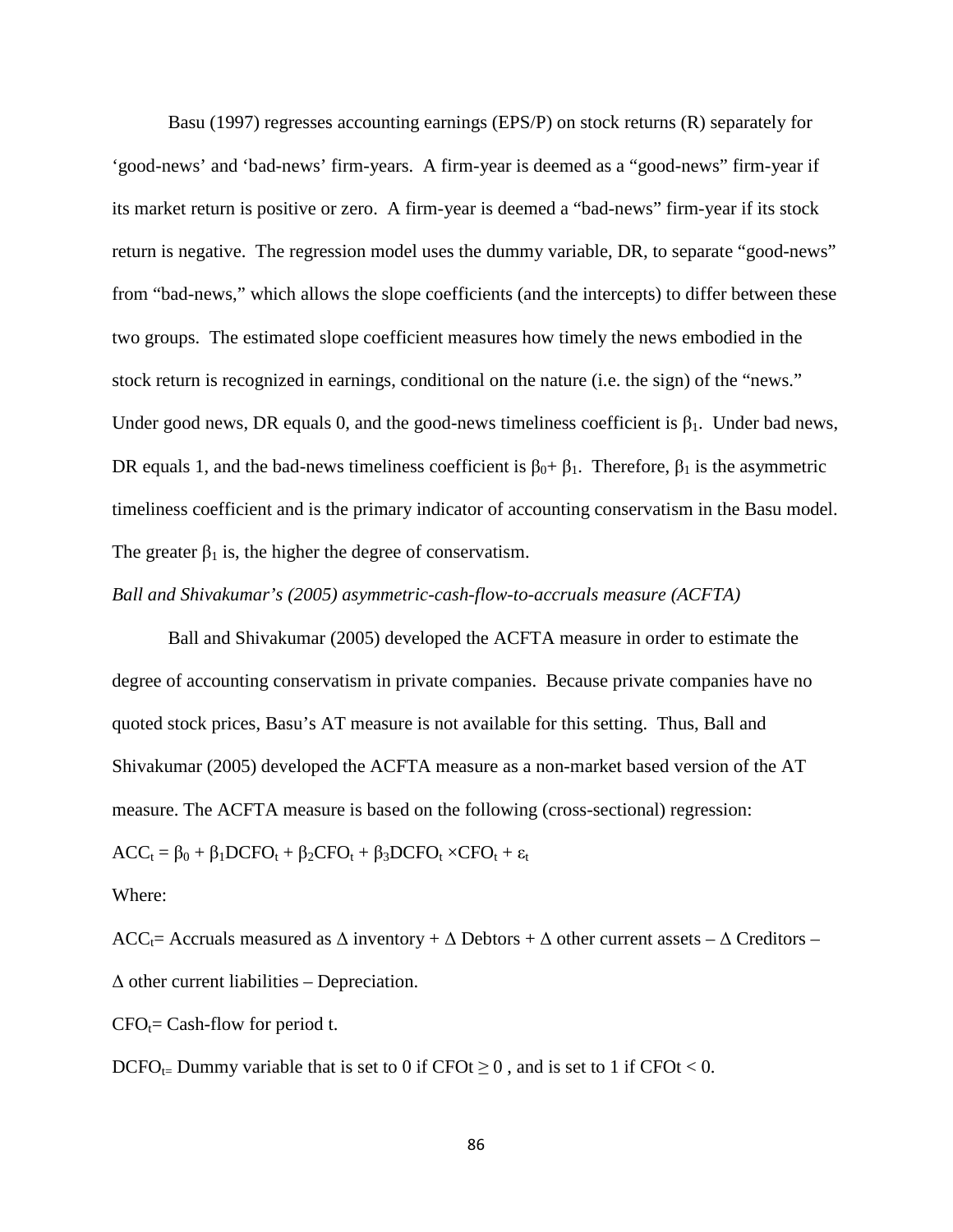The ACFTA measure is based on the same fundamental idea of asymmetric timeliness as Basu (1997) and is estimated with a very similar model. Both models regress an earnings variable on a proxy for economic "news." Both models employ dummy variables (DR or DCFO) to distinguish between 'good-news' and 'bad-news'. The main difference between these two measures is in the different proxies for economic 'news' and earnings. The BASU model uses stock return as the proxy for news, whereas the ACFTA measure uses operating cash-flow as the proxy for news. In terms of the response variable, the BASU model uses total earnings, whereas the ACFTA measure selects only the accrual component of total earnings. Ball and Shivakumar (2005) use the accrual component of total earnings because, in their view, accounting conservatism mainly influences the accruals component of earnings rather than the cash flows component. Therefore,  $\beta_3$  is the asymmetric timeliness coefficient and is the primary indicator of accounting conservatism in the Ball and Shivakumar model. The greater  $\beta_3$  is, the higher the degree of conservatism.

## *Beaver and Ryan (2000) Book-to-Market Ratio (BTM)*

 $\overline{a}$ 

The idea underlying the use of BTM (or MTB)<sup>25</sup> as a measure of accounting conservatism is that, ceteris paribus, a conservative accounting system tends to depress the net book values of a firm relative to its "true" economic value (i.e intrinsic value). Therefore, a lower BTM implies a higher degree of accounting conservatism, and vice versa.

The BTM measure is based on the Residual Income Valuation Model (RIM) developed by Feltham and Ohlson (1995). Feltham and Ohlson (1995) first introduced accounting conservatism in the RIM context, and characterize conservatism as a tendency to bias downward

 $25$  MTB is positive measure of conservatism, whereas BTM is a negative measure of conservatism.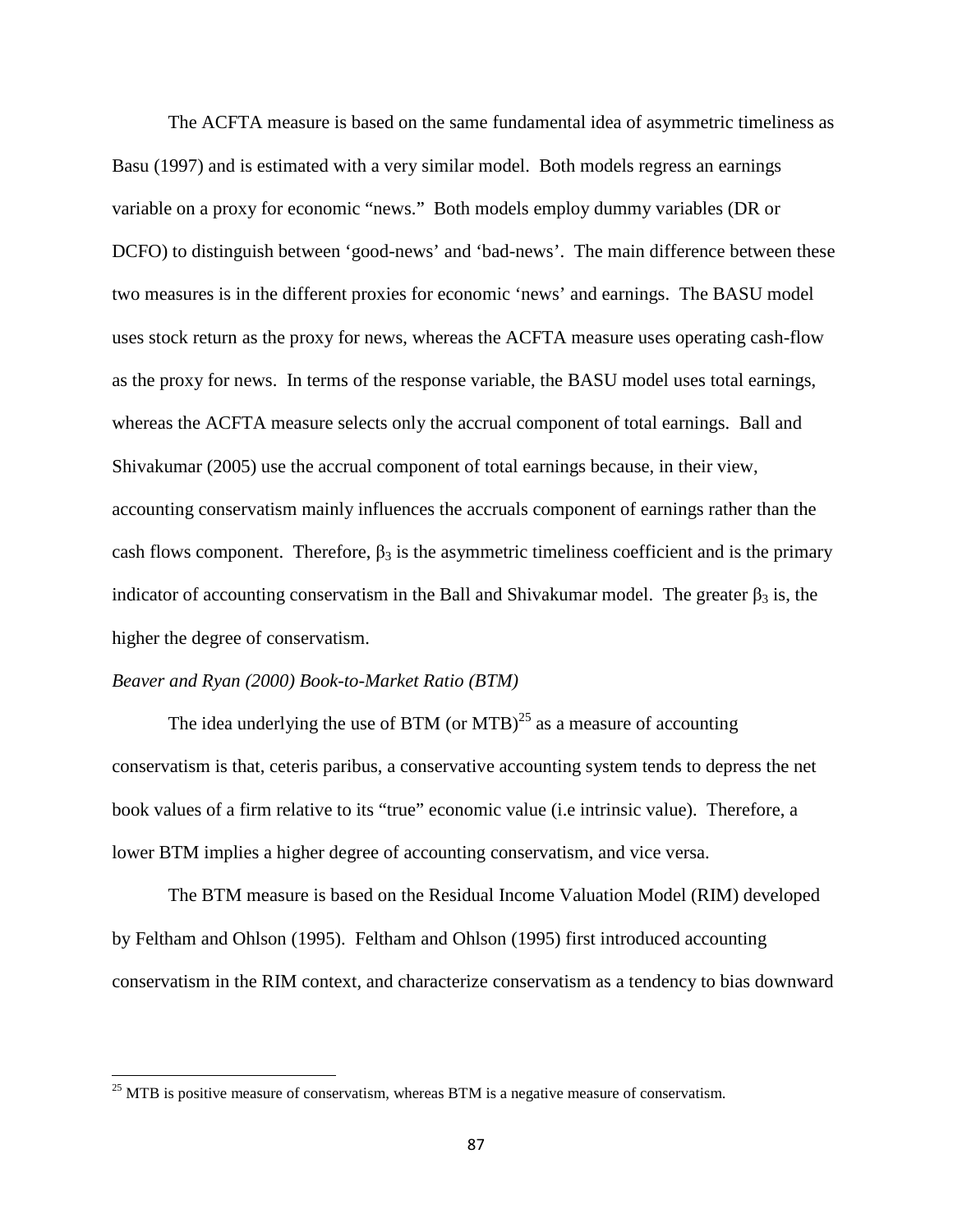the book value of a firm relative to its market value. This definition of conservatism was the foundation of subsequent work on conservatism such as Beaver and Ryan (2000).

In addition to the raw BTM ratio, Beaver and Ryan (2000) developed a refinement in using the BTM as a measure of conservatism that has been widely adopted in the literature. This refinement decomposes the BTM ratio into the bias component and the lag component. The bias component of BTM is regarded as a measure of accounting conservatism by Beaver and Ryan. In order to decompose BTM, Beaver and Ryan (2000) regress BTM on a series of lagged stock returns, up to six lagged years, as in the following fixed-effect panel data regression:

$$
BTM_{t,i}=\alpha_t+\alpha_i\mathbf{1}_+\sum\nolimits_{j=0}^6\beta_jR_{t-j,i}+\epsilon_{t,i}
$$

Where:

 $BTM_{t,i} = Book-to-Marker (BTM) ratio of firm i, at the end of year t.$ 

 $\alpha_t$  = Year-to-year variation in the BTM common to the sample firms

 $\alpha_i$  = Bias component of BTM for firm i

 $R_{t-1,i}$  = Return on Equity (ROE) over each of the 6 preceding years

 $\beta$ <sub>j</sub> = Regression coefficients on R<sub>t− j,i</sub>

In the Beaver and Ryan (2000) panel data regression, the time intercept  $\alpha_t$  is fixed for all firms in any particular year, but may change from year to year.  $\alpha_t$  can be interpreted as a variable capturing the time effect of market-wide BTM movements. On the other hand, the fixed effect coefficient,  $\alpha_i$ , captures the firm-specific persistent bias component of BTM for firm i, and is fixed for each firm. Moving further right, βj are the regression coefficients of the lag components of the BTM ratio, which are not regarded by Beaver and Ryan as the measure for conservatism. According to Beaver and Ryan's (2000) interpretation, the bias component of BTM,  $\alpha_i$ , is a more accurate measure of the firm's degree of conservatism than is the raw BTM.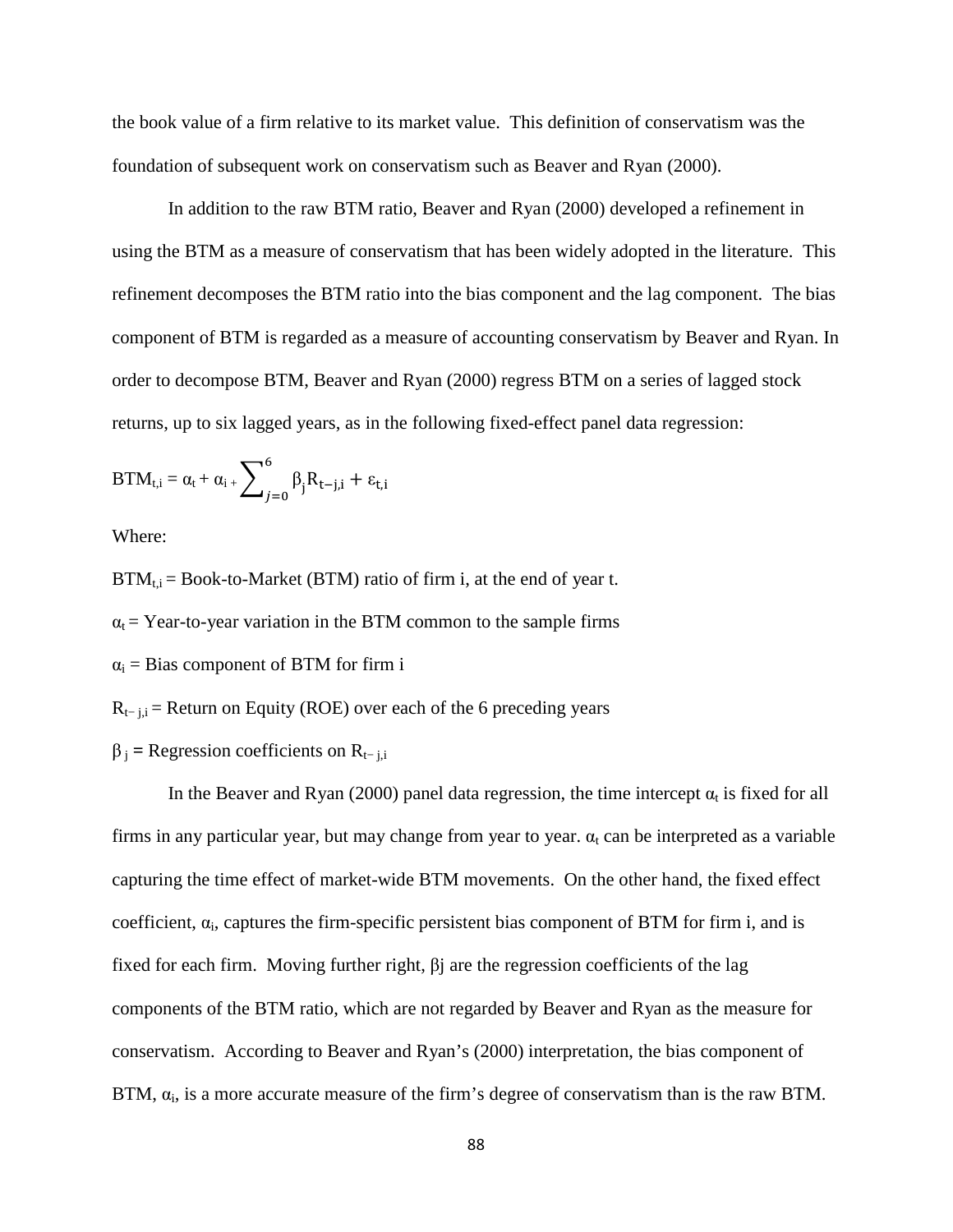### *Penman and Zhang's (2002) hidden-reserves measure (CSCORE)*

The fourth measure of conservatism is the CSCORE, or conservatism index, as computed by Penman and Zhang (2002). The CSCORE measures unrecorded reserves on the balance sheet, and is computed as the amount of LIFO reserve, research and development, and advertising reserves scaled by net operating assets for firms with one or more of the three reserves.  $C_{it}$  is referred to as CSCORE, and is measured as follows:

$$
C_{it} = (INV_{it}^{RES} + RD_{it}^{RES} + ADV_{it}^{RES}) / NOA_{it}
$$

### Where:

 $INV_{it}^{RES}$  = Inventory reserve is the LIFO reserve reported in the footnotes to the financial statements.

 $RD_{it}^{RES}$  = Research and Development reserve is the estimated amortized R&D assets that would have been on the balance sheet had R&D not been expensed.

 $ADV_{it}^{RES} = Advertising$  reserve is the estimated brand assets created by advertising expenditures.

# *Givoly and Hayn's (2000) negative-accruals measure (NACC)*

Givoly and Hayn (2000) examine the income statement effects of conservatism over time and conclude that conservative accounting leads to persistently negative accruals rather than the expected pattern of accrual reversals. Thus, a firm's mean accrual over a long time period provides a firm-specific proxy for conservatism. This measure calculates net income before extraordinary items and discontinued operations plus depreciation expense less operating cash flows as a proxy for accruals before depreciation. This amount is deflated by total assets and averaged over a five year time-period centered at period t.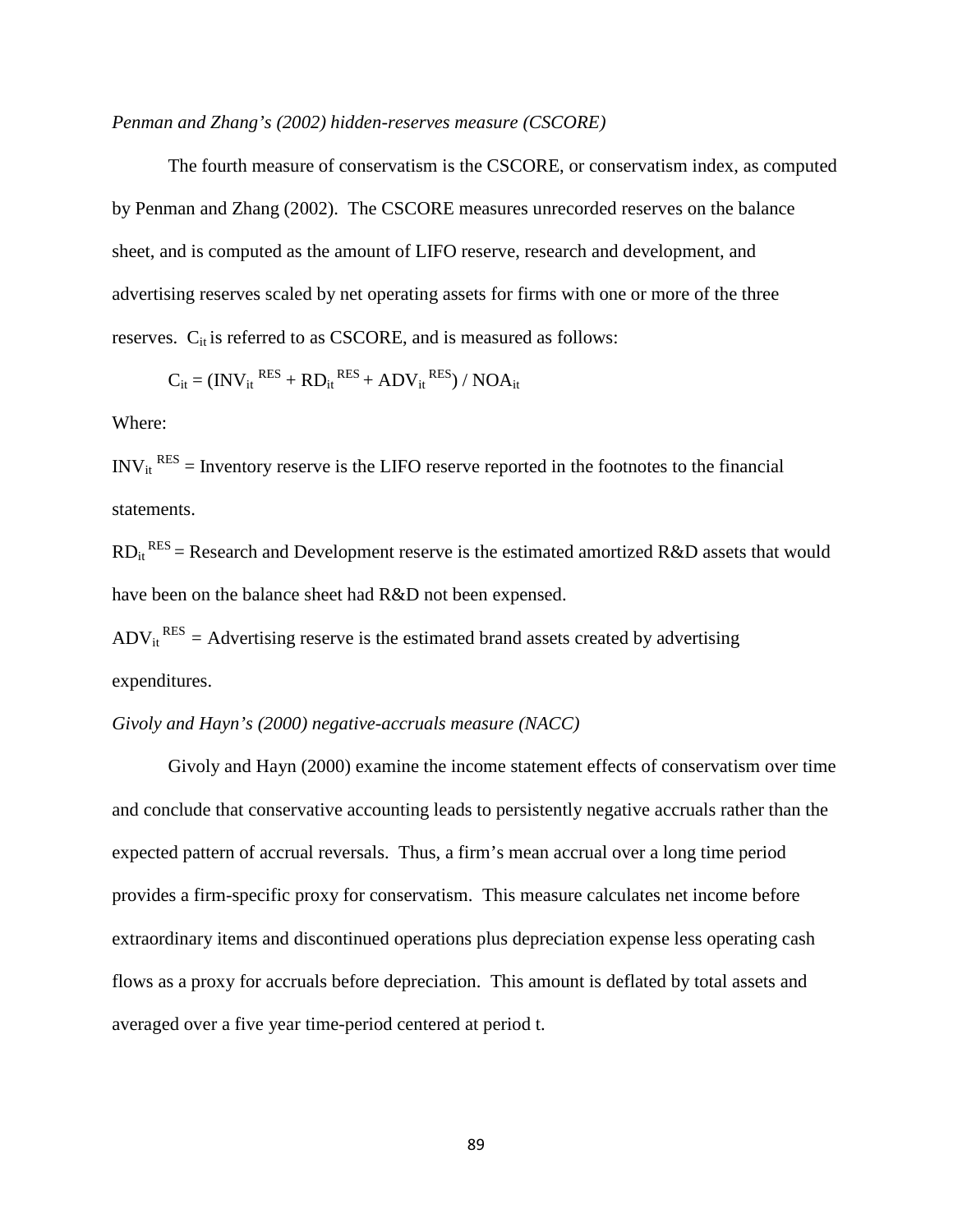### **3. Conservatism and Contracting**

 $\overline{a}$ 

Watts (2003a) attributes the increase in accounting conservatism to the use of financial statements in debt and compensation contracts (the contracting explanation), shareholder litigation, taxation, and accounting regulation.<sup>26</sup> Qiang (2007) specifically investigates each of these explanations for the demand for cross-sectional conservatism at the firm level. Both conditional (BTM) and unconditional (NACC) conservatism measures are regressed on proxies representing four factors (excluding taxation) encouraging conservatism proposed by Watts (2003a). Her findings support the explanations proposed by Watts (2003a) and indicate that contracting induces conditional conservatism, litigation induces both unconditional and conditional conservatism, and regulation and taxation induce unconditional conservatism.

Historically, conservatism has been primarily viewed as a contracting mechanism. Because this stream of literature is most extensively developed, it is important to review the contracting literature generated since Watts (2003a and b). Watts (2003a) proposes three primary examples of contractual relationships under which conservatism emerges as an efficient contracting mechanism: debt contracts, compensation contracts, and corporate governance.

### *Conservatism and Debt Contracts*

In support of the debt contracting explanation for conservatism, Nikolaev (2010) documents a positive correlation between the number of covenants in a debt contract and the timely recognition of losses using the BASU conservatism measure. Under the contracting explanation, covenants govern the transfer of decision-making and control rights from shareholders to bondholders when a company approaches financial distress, and thereby limit

<sup>&</sup>lt;sup>26</sup> Shareholder litigation and accounting regulation implicitly involve contracts between managers and stakeholders and are therefore addressed within the corporate governance aspect of contracts. The taxation explanation for accounting conservatism has been largely ignored in the literature; thus, this paper does not include papers addressing the taxation explanation for accounting conservatism.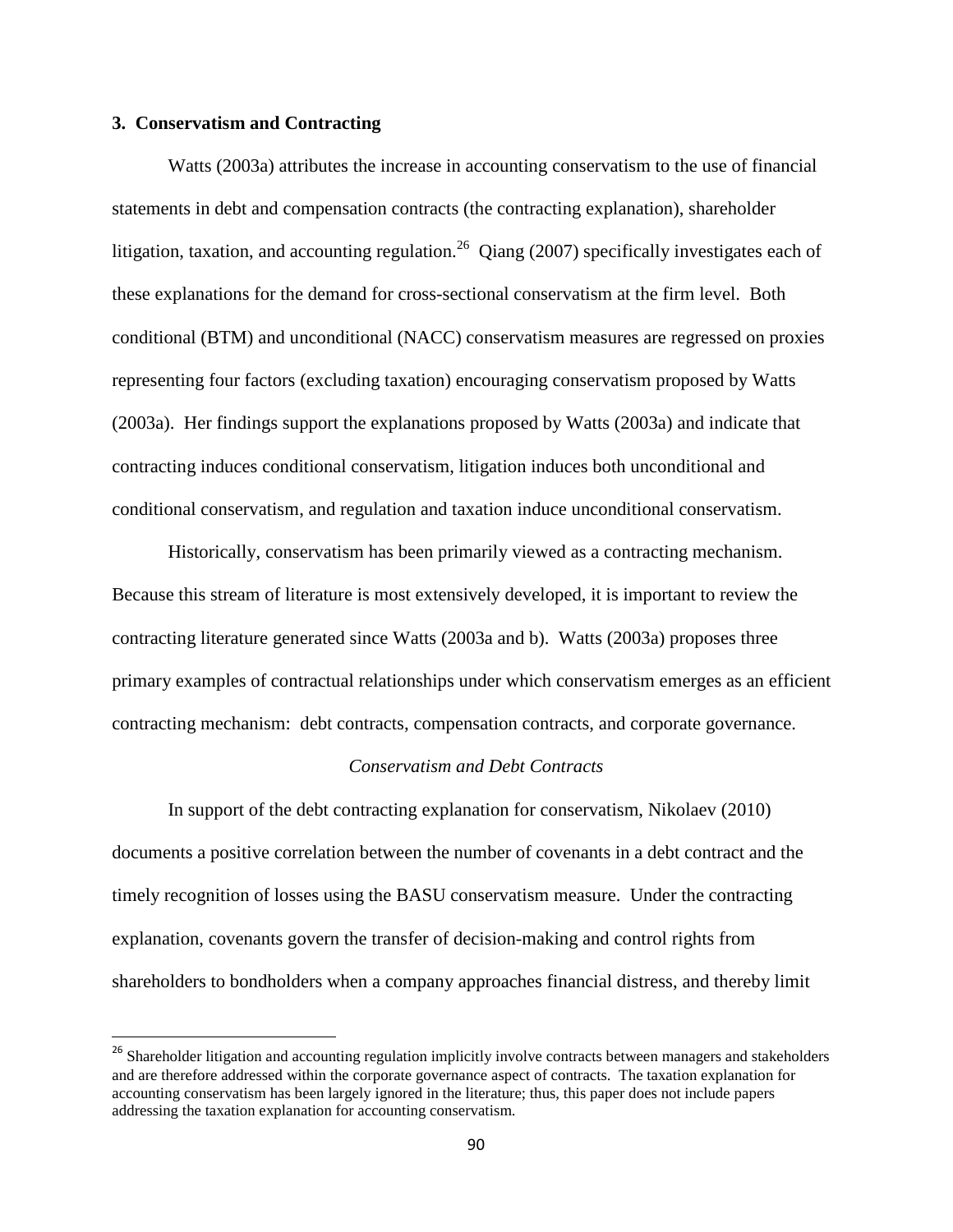managers' abilities to expropriate bondholder wealth. Covenants are expected to constrain managerial opportunism; however, only if the accounting system recognizes economic losses in earnings in a timely fashion. Thus, the demand for timely loss recognition should increase with a contract's reliance on covenants. Consistent with this conjecture, he finds evidence that reliance on covenants in public debt contracts is positively associated with the degree of timely loss recognition.

Ahmed et al. (2002) used both the BTM and NACC measures of conservatism to determine whether conservatism is effective in mitigating conflicts of interest between bondholders and shareholders over dividend policy. Ahmed et al. (2002) report that conservatism increases with firm characteristics that proxy for greater bondholder-shareholder conflicts over dividend policy using both levels and changes model specifications. Conservatism was also found to be associated on average with a lower cost of debt. Firms that face more severe conflicts over dividend policy were found to be more positively associated with the use of conservative accounting. This finding implies that firms that choose to build a reputation on conservative accounting may reap greater economic benefits.

Additional support comes from Zhang (2008), who examines the ex post and ex ante benefits of accounting conservatism (measured using BASU) to lenders and borrowers in the debt contracting process. It is expected that conservatism will benefit lenders ex post through the timely signaling of default risk, as manifested by accelerated covenant violations, and it will benefit borrowers ex ante through lower initial interest rates. Consistent with these expectations, Zhang (2008) finds that more conservative borrowers are more likely to violate debt covenants following a negative price shock, and that lenders offer lower interest rates to more conservative borrowers.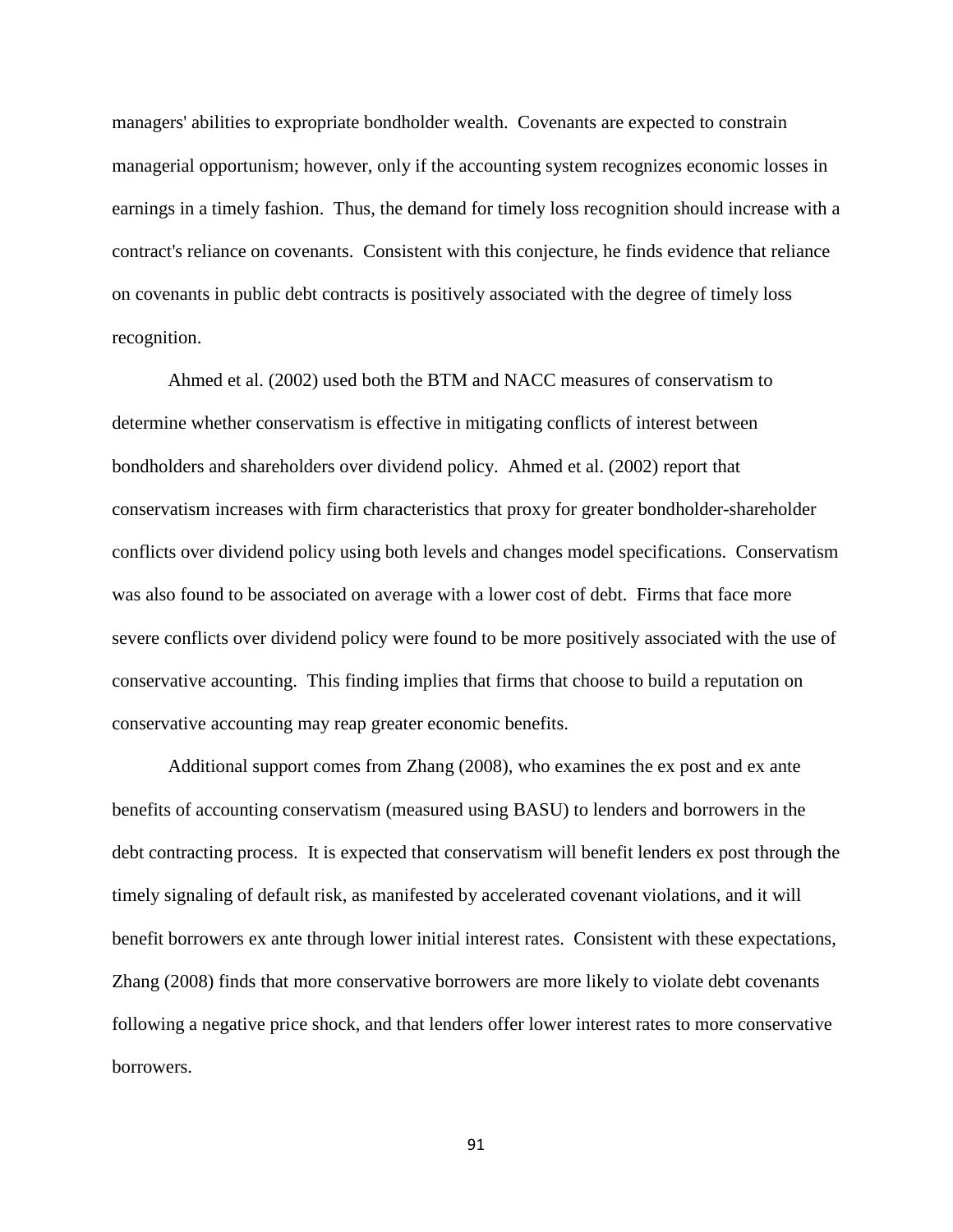However, Gigler, Kanodia, Sapra, and Venugopalan (2009) find that accounting conservatism (measured by BASU) decreases the efficiency of debt contracts. They suggest that efficiency is obtained by explicitly examining the tradeoffs that determine the simultaneous optimality of the implicit interest rate and the debt covenants. Their analysis does not support the positive relationship between accounting conservatism and the efficiency of debt contracting. While Gigler et al. (2009) suggest that debt contracts are not optimally efficient, the research still supports the fact that financial reporting conservatism exists because of lenders' demand for information. Thus, conservative financial reporting has a contractual benefit for lenders in that it elicits timely information about bad news from managers.

# *Conservatism and Compensation Contracts*

Iyengar and Zampelli (2009) investigate the compensation contracting explanation of conservatism by examining the link between conservative accounting practices and the sensitivity of executive pay to accounting performance. They use the NACC and ATCFO as measures of accounting conservatism. They estimate an econometric model of CEO compensation that incorporates the interaction of accounting conservatism and accounting performance. Consistent with optimal contracting theory, they find that the sensitivity of executive pay to accounting performance is higher for firms that report conservative accounting earnings. These results support the hypothesis that accounting conservatism, by limiting earnings management opportunities and improving the reliability of accounting performance measures, allows firms to formulate contracts that tie executive compensation more closely to accounting performance.

Similarly, Chen et al. (2007) theoretically model the role of conservative accounting standards in alleviating earnings management. Accounting conservatism serves dual roles that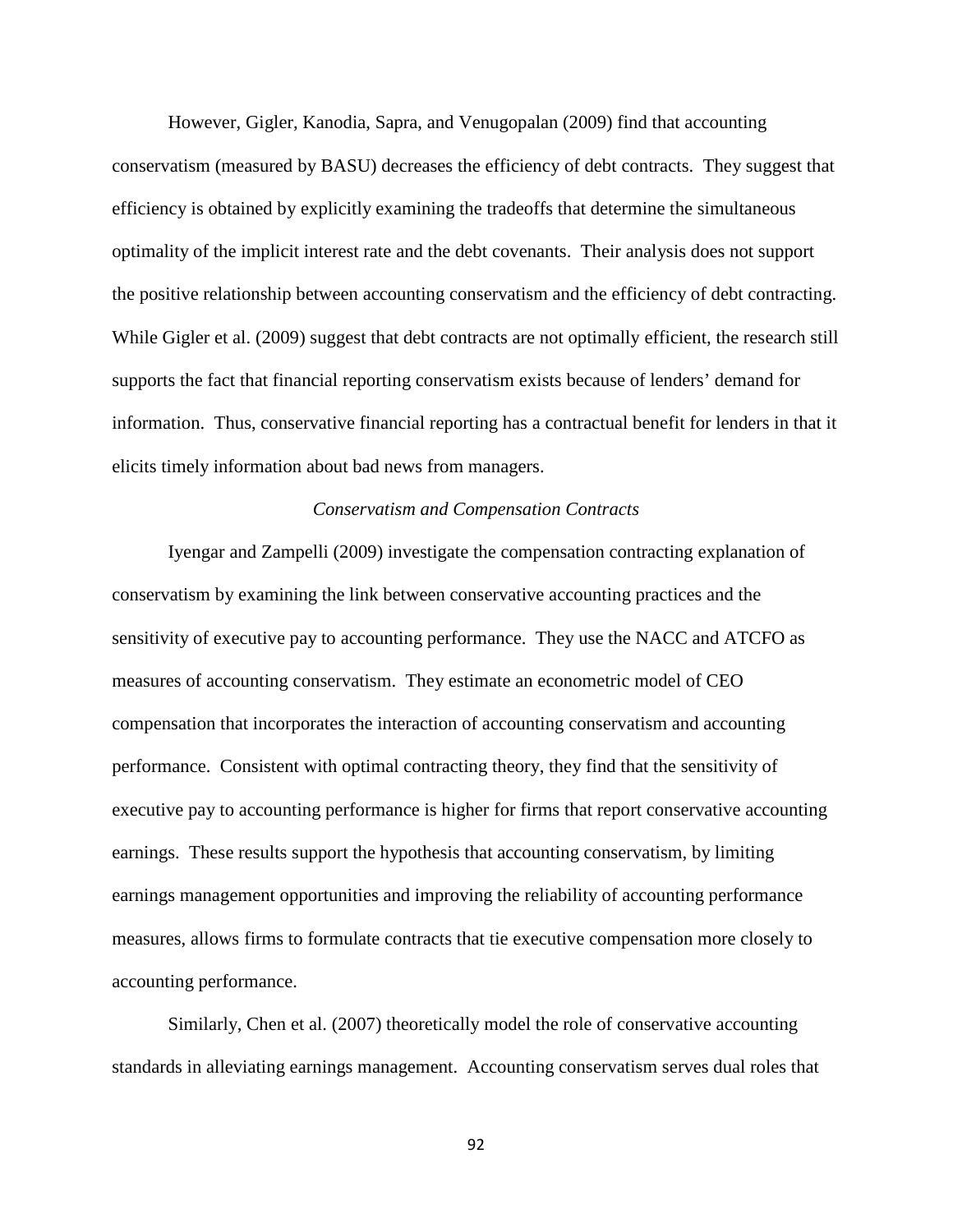consist of valuation and stewardship. Their model shows that the current owner of a firm has an incentive to engage in earnings manipulation activities to boost the market price of the firm. By employing conservative accounting methods, the manager can reduce noise and bias and restore a more efficient equilibrium outcome. However, they find that accounting conservatism also introduces additional noise in the accounting report, which reduces the stewardship value of accounting data and increases the cost of motivating the manager. Thus, conservative accounting choices play a crucial role in reducing earnings management. Furthermore, the noise introduced by the conservative choice can be more than offset by the reduction in overall earnings management.

### *Conservatism and Corporate Governance*

Kwon (2005) suggests that two sources of agency costs exist under moral hazard: (1) distortions in incentive contracts and (2) implementation of suboptimal decisions. While the relation between conservative accounting and distortions in contracts has received considerable attention, little appears to be known about the effects of accounting conservatism on implementation of suboptimal decisions. The purpose of Kwon (2005) is to model a principalagent setting in which the principal motivates the agent to expend effort using accounting earnings. The study shows that accounting earnings become more useful for reducing agency costs of suboptimal decisions when measured conservatively than when measured aggressively. In an earlier paper, Kwon et al. (2001) analytically demonstrate that the agency cost of distortions in incentive contracts decreases with accounting conservatism. Combined, these analyses suggest that conservative accounting enhances the incentive value of accounting signals with respect to both types of agency costs.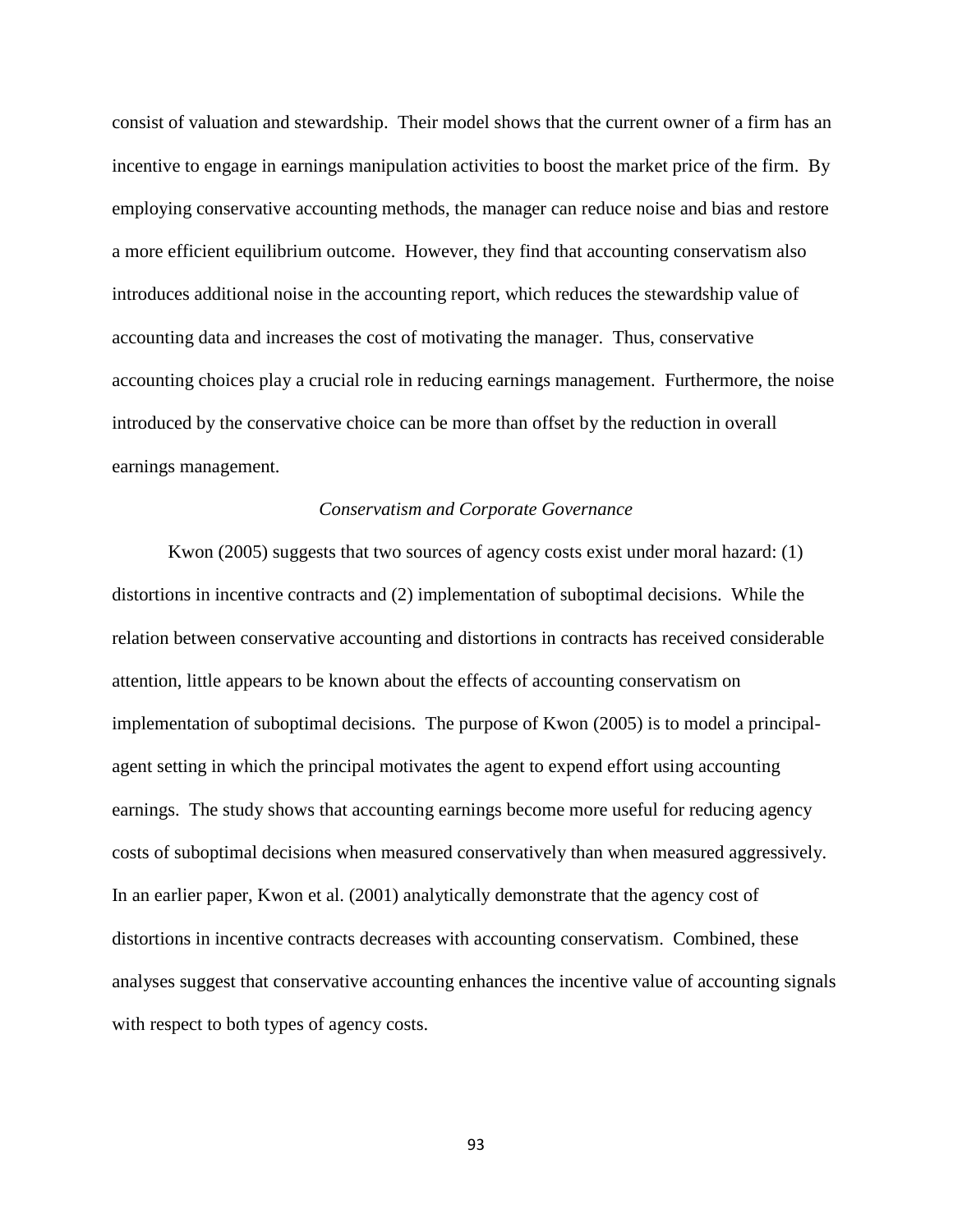Hui, Matsunaga, and Morse (2009) investigate the empirical relation between a firm's accounting conservatism and management's issuance of quantitative earnings forecasts. Using three measures of conservatism (BTM, NACC, and CSCORE), they find a negative association between conservatism and the frequency, specificity, and timeliness of management forecasts. Overall, these results suggest that accounting conservatism acts as a substitute for management forecasts by decreasing information asymmetry in the market and reducing potential litigation through the timely reporting of bad news.

LaFond and Roychowdhury (2008) examine the effect of managerial ownership on financial reporting conservatism, as measured by BASU. Separation of ownership and control gives rise to agency problems between managers and shareholders. Financial reporting conservatism is one potential mechanism to address these agency problems. They find that conservatism, as measured by the asymmetric timeliness of earnings, declines with managerial ownership. This provides evidence of a demand for conservatism from the firm's shareholders.

In empirical analysis, Francis and Martin (2010) investigate whether timely loss recognition is associated with acquisition-investment decisions. Using the BASU conservatism measure, they find that firms with more timely incorporation of economic losses into earnings make more profitable acquisitions, measured by the bidder's announcement returns and by changes in post-acquisition operating performance. These firms are also less likely to make post-acquisition divestitures (consistent with better ex ante investment decisions), but act more quickly to divest. They also find that the positive association between timely loss recognition and acquisition profitability is more pronounced for firms with higher ex ante agency costs.

Recent studies regarding accounting conservatism and potential fraud occurrence have examined the asymmetric timeliness of former Arthur Andersen clients after the firm's downfall.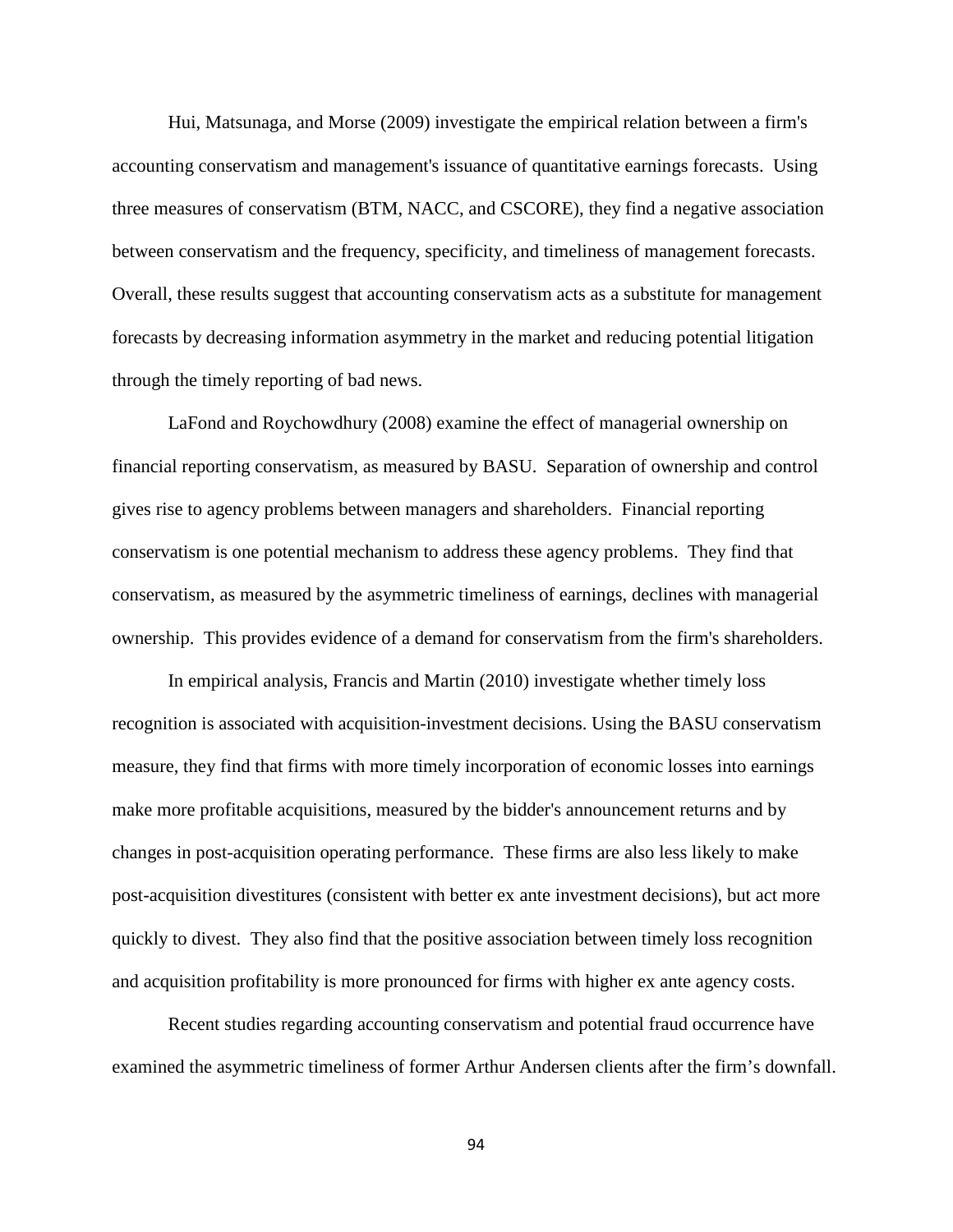Krishnan (2005) found that operating accruals of Arthur Andersen's Houston clients were less effective in accelerating the timely recognition of bad news than those of a matched control sample of Houston-based clients audited by other Big 6 auditors. The less conservative earnings of Arthur Andersen's clientele suggest that systematic problems existed in the Houston office, compared to Arthur Andersen as a whole. The results also were robust after testing Atlanta versus Houston clients in that the rate of reversal for negative earnings changes (a proxy for conservative accounting) was greater for non-Andersen versus Andersen clients, and operating accruals of Andersen clients were less effective than the operating accruals of non-Anderson clients in accelerating conservatism.

Similarly, Cahan and Zhang (2006) found that successor auditors of former Arthur Andersen clients required more conservative accounting (measured here as abnormal accruals) in order to minimize their litigation risk. Andersen clients reported lower levels of abnormal accruals under their new auditors than when they were clients of Arthur Andersen. Cahan and Zhang (2006) argue that lower abnormal accruals suggest evidence of a higher use of conservatism. This suggests that accounting conservatism is used to mitigate earnings manipulation. Overall, the evidence suggests that clients of Arthur Andersen engaged in aggressive accounting practices and delayed reporting asymmetric timeliness of information.

Conservatism has been shown to act as a governance mechanism that assists directors in reducing agency costs. For example, Ahmed and Duellman (2007) document that the percentage of inside directors is negatively related to conservatism, as measured by BASU, NACC, and BTM. They also note the percentage of outside directors' shareholdings is positively related to conservatism, measured by the same conservatism proxies. Overall, their results suggest that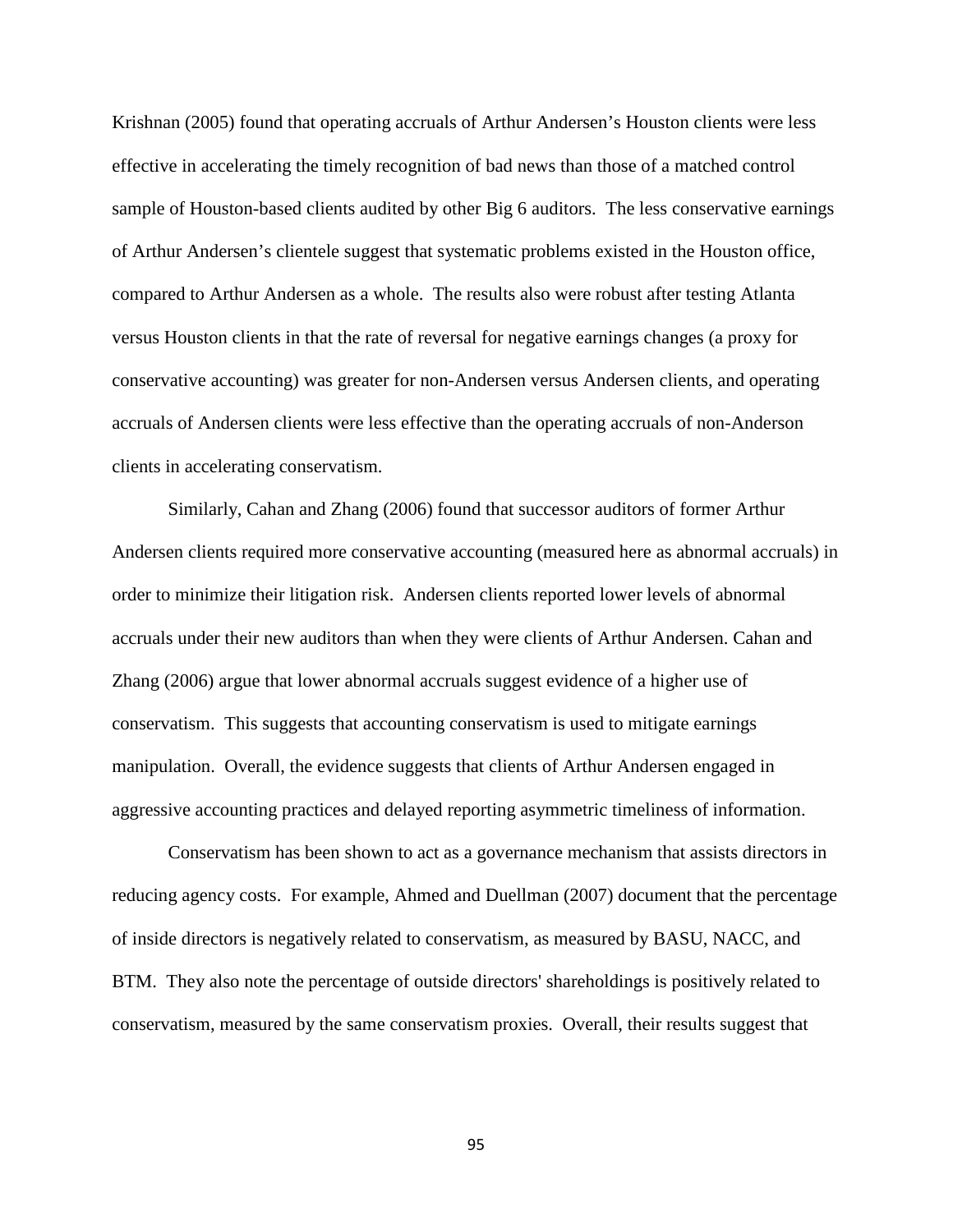accounting conservatism acts as a governance mechanism that assists directors in reducing deadweight losses arising from agency conflicts.

Kwon et al. (2006) examined systematic differences in accounting conservatism between high-tech and low-tech firms. While high-tech firms are generally perceived to be more aggressive in reporting earnings, they find that, overall, high-tech firms are more conservative than low-tech firms. Results based on several proxies for conservatism, including the BASU, skewness and standard deviation of ROA, cash flow from operating activities, total accruals, net operating assets, and discretionary accruals indicate that, on average, high-tech firms use more conservative accounting practices. High-tech firms also were found to have higher growth opportunities and increased risk because of volatile stock prices that make them more susceptible to shareholder litigation. They state that the threat of litigation causes high-tech firms to institute more conservative accounting practices. Kwon et al. (2006) suggest that these firms may engage in accounting conservatism to generate favorable accounting numbers to attract external capital. Kwon et al. (2006) conclude that since high-tech firms are affected by accounting conservatism, their high value multiples do not necessarily indicate overpricing.

### **4. Conservatism and FSA**

 As noted above, the conservative contracting literature is the most well developed stream of the conservatism literature, and much of the prior literature has focused on the contracting explanations for conservatism and benefits of conservatism in contracting environments. However, recent literature has focused on conservatism's effect on financial statement analysis (FSA). This FSA conservatism literature can be placed into two categories. While some papers may fall into both categories, generally these studies can be classified by the effect of conservatism on (1) earnings and (2) the relationship among earnings, cash flows, and returns.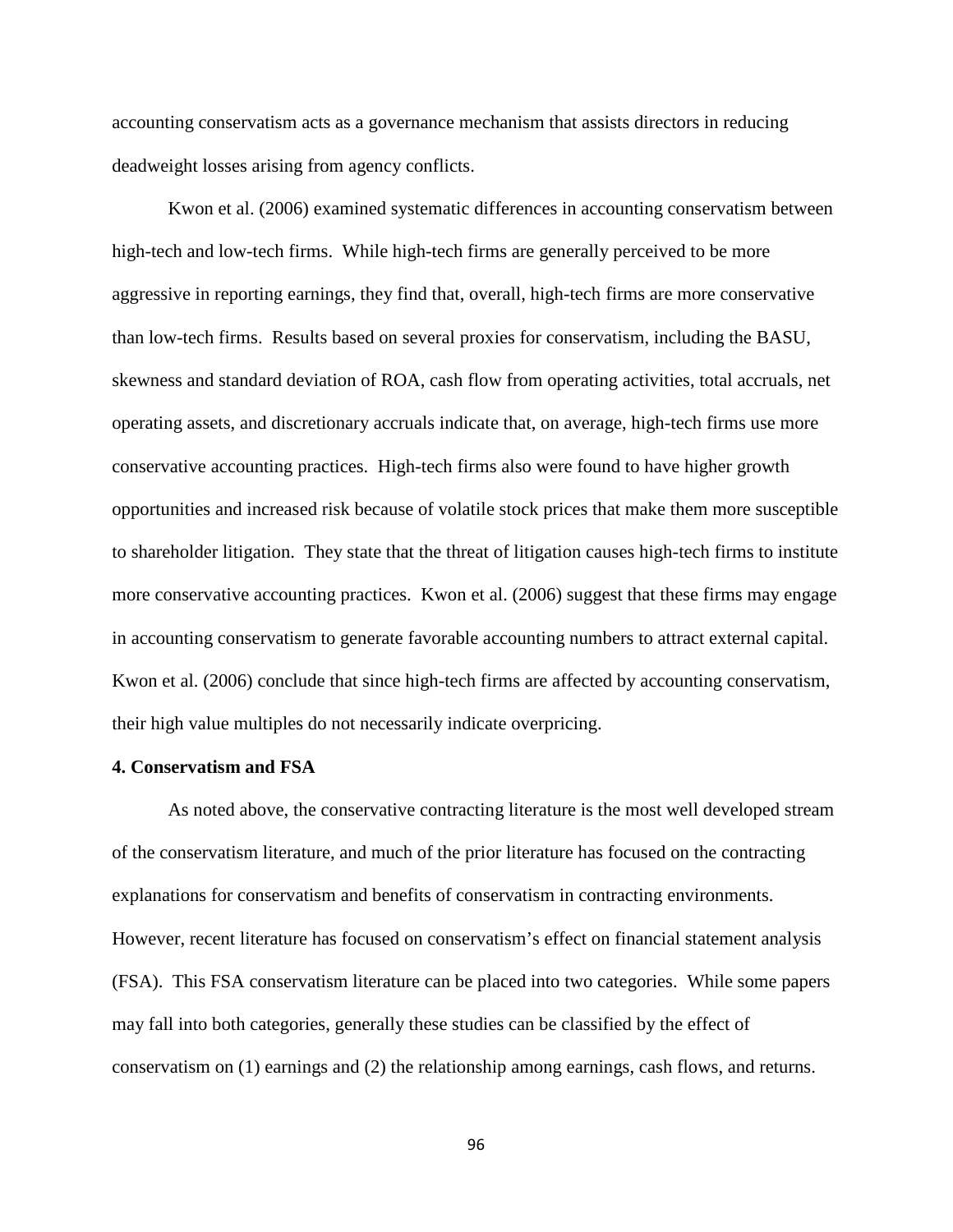In Section 4.1, I analyze the literature that investigates the conservatism's effect on earnings and earnings quality. In Section 4.2, I discuss conservatism's effect on the relationship among earnings, cash flows, and returns. Many of the FSA conservatism studies will make contributions in both categories, similar to Ball and Shivakumar (2006).

# *The Effect of Conservatism on Earnings*

As discussed in detail below, this literature has documented that conservatism (defined as the asymmetric timeliness of recording gains and losses) affects earnings persistence, the occurrence of reported losses and special items, and the time-series structure of non-operating accruals. Conservatism's effect on the modeling of accruals and its effect on future earnings also have been investigated. Several studies have considered the role of conservative accounting and future accounting earnings, as well as conservatism's effect on several observed market anomalies.

Since much of the early conservatism literature (Watts 2003a) proposed contracting as an explanation for conservatism, it is not surprising to find that Basu (1997) motivated his study by relying on the definition of conservatism supplied by this literature, specifically the asymmetrical timeliness of recording gains and losses. Basu (1997) then used this conservatism framework to examine earnings persistence. Focusing on earnings changes rather than levels, Basu (1997) finds that positive earnings changes are more persistent than negative earnings changes.

Givoly and Hayn (2000) investigate the relationship among earnings, cash flows, accruals, and accounting conservatism. Specifically, Givoly and Hayn (2000) explore whether changes in the time-series properties of earnings, cash flows, and accruals can explain the increased accounting conservatism previously noted. They find a decrease in profitability not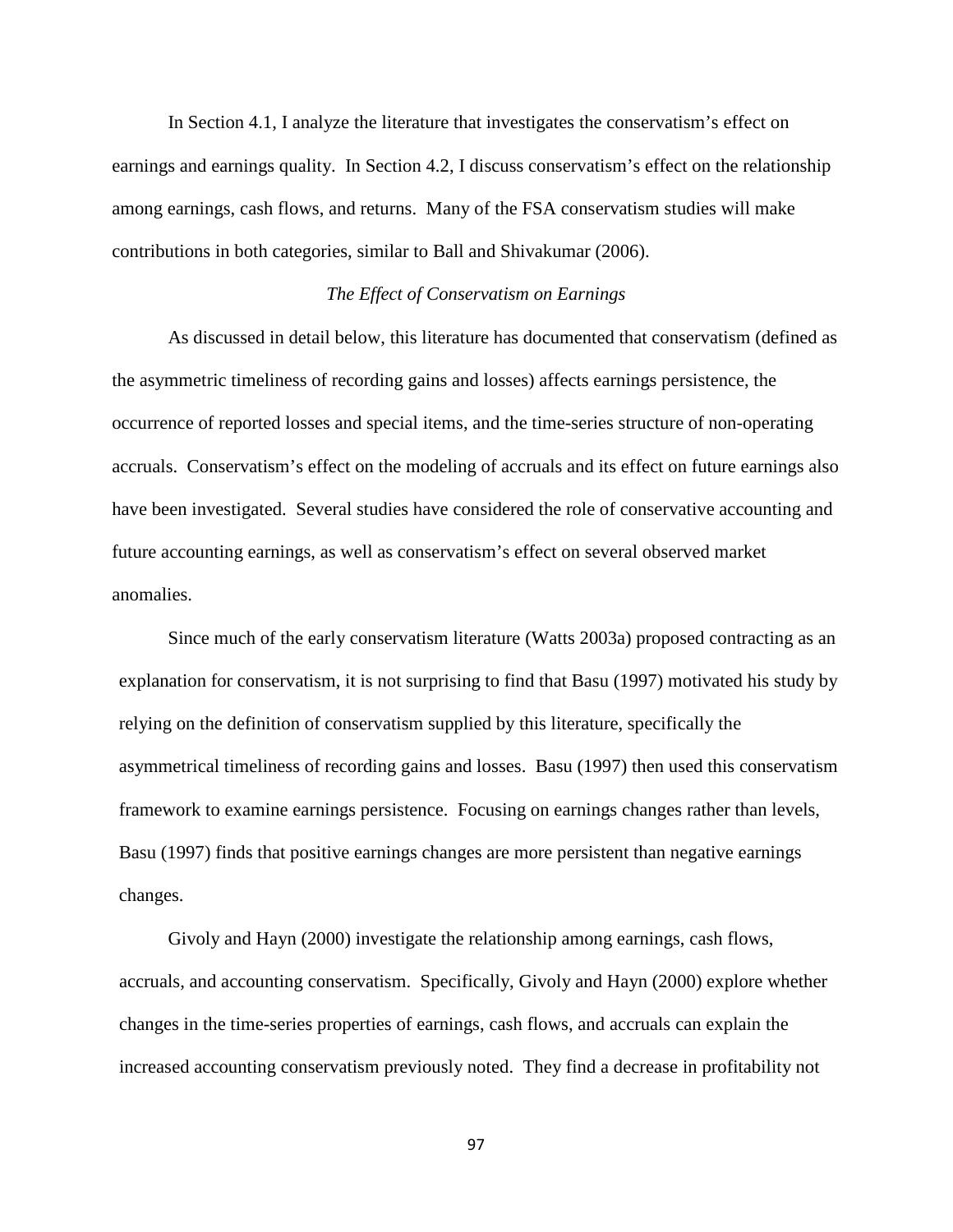associated with a decline in cash flows but rather to an increase in non-operating accruals. The sign and magnitude of accumulated accruals and consistent negative accruals over time are measures of accounting conservatism. Accordingly, Givoly and Hayn (2000) find a positive correlation between the accumulation of non-operating accruals and market-to-book ratios.

Allowing conservatism to be defined as the accounting bias described in Ohlson (1995), the price-to-book ratio (i.e. accounting conservatism) represents a measure of accumulated conservatism. However, other interpretations of the price-to-book ratio are well documented in literature. For example, Fama and French (1992, 1993, and 1995) suggest that the price-to-book ratio can be used as a proxy for growth in firm value. Evidence suggesting that the price-tobook ratio can be used a measure of growth in firm value can be observed in the value-growth anomaly (Lakonishok, Shliefer, and Vishny 1994). However, even with these alternative uses of the price-to-book ratio, Penman (1996) finds the price-to-book ratio can be used to make inferences about future earnings and residual income.

 In this framework, Klein and Marquardt (2006) report that the annual percentage of losses for U.S. firms is positive and significantly related to accounting conservatism. Alternate measures of accounting conservatism were used, which consisted of the BASU, BTM, and NACC measures. The differences in the conservatism metrics are consistent with Givoly et al. (2007), who find distinctions among the conservatism metrics relative to capturing different aspects of financial reporting. However, although significant, conservatism appears to play only a small role in determining the frequency of losses as evident by the change in explanatory power when other non-accounting variables such as firm size and three proxies for business cycle variables are added to the model. In robustness tests comparing nonoperating assets to the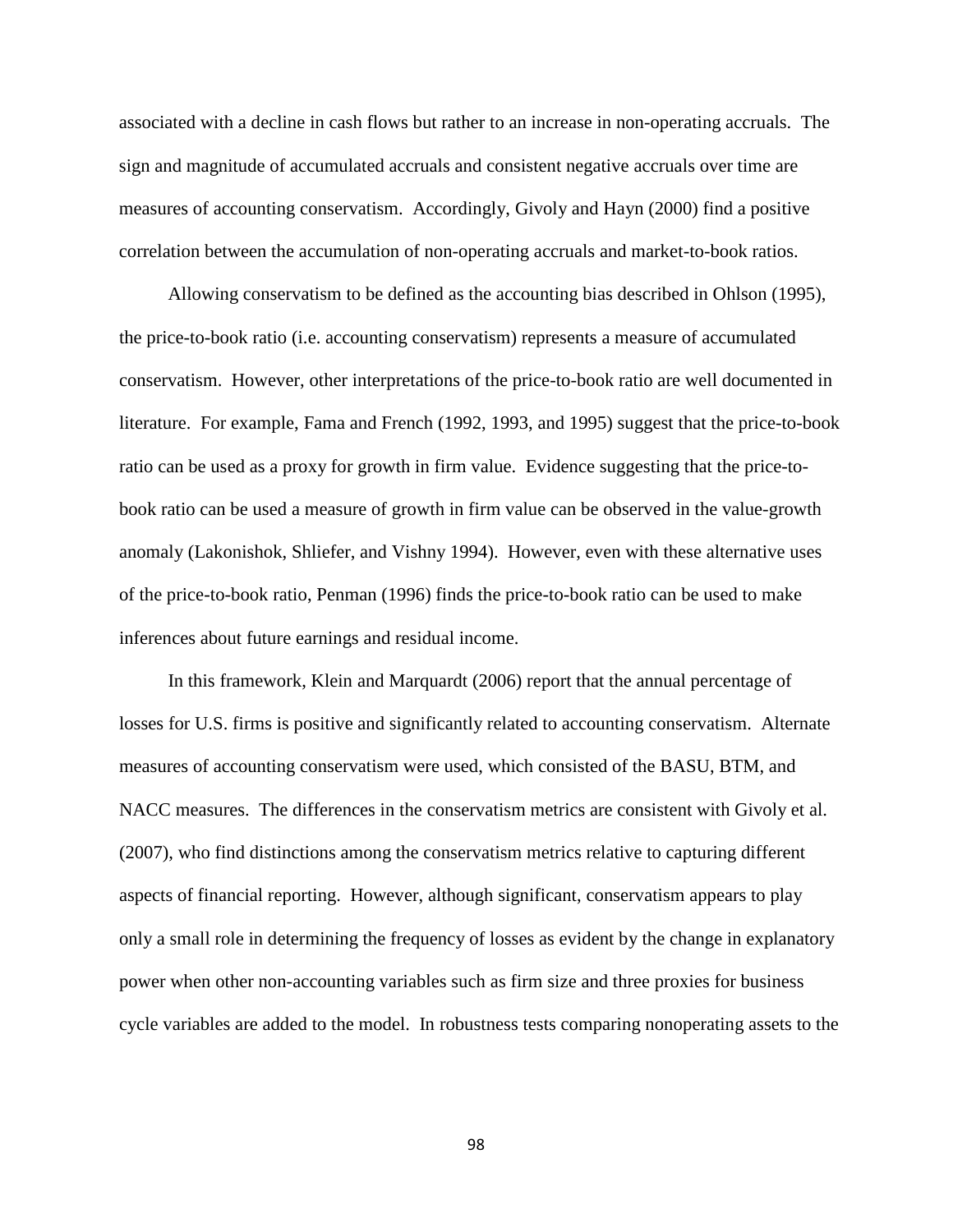BASU and BTM measures, their results indicate that each of the accounting conservatism measures captures different aspects of financial reporting.

Callen, Segal, and Hope (2010) extend this literature by creating a conservatism ratio based on the ratio of the current earnings shock to earnings news. Ranking firms on this conservatism ratio, Callen et al. (2010) find that, consistent with the literature investigating the relationship between conservatism and earnings, more conservative firms are more likely to have losses and have higher volatility of earnings and accruals.

### (INSERT TABLE 2 ABOUT HERE)

#### *The Impact of Conservatism on the Relationship among Earnings, Cash Flows, and Returns*

This stream of FSA and conservatism literature has investigated the impact of conservatism on the coefficient from an annual returns-earnings regression. The impact of conservatism on the value-relevance of accounting earnings has also been scrutinized.

Basu (1997) was one of the first to examine how conservative accounting affects the return-earnings relationship by specifically focusing on conservatism's effect on the earnings coefficients from an annual returns-earnings regression. Specifically, Basu (1997) finds a higher earnings coefficient in an annual returns-earnings regression for positive earnings changes as compared to negative earnings changes. While Basu's definition of accounting conservatism as a "a higher degree of verification to recognize good news as gains than to recognize bad news as losses" is similar to that used in a contracting context, the evaluation of earnings persistence and earnings coefficients led to numerous FSA conservatism studies. For example, it is easy to see the relationship between Basu's (1997) conservatism, which is related to the *degree* of verification, and Ball and Shivakumar's (2006) accounting conservatism study, which relies on the asymmetrical *timeliness* of recording gains and losses.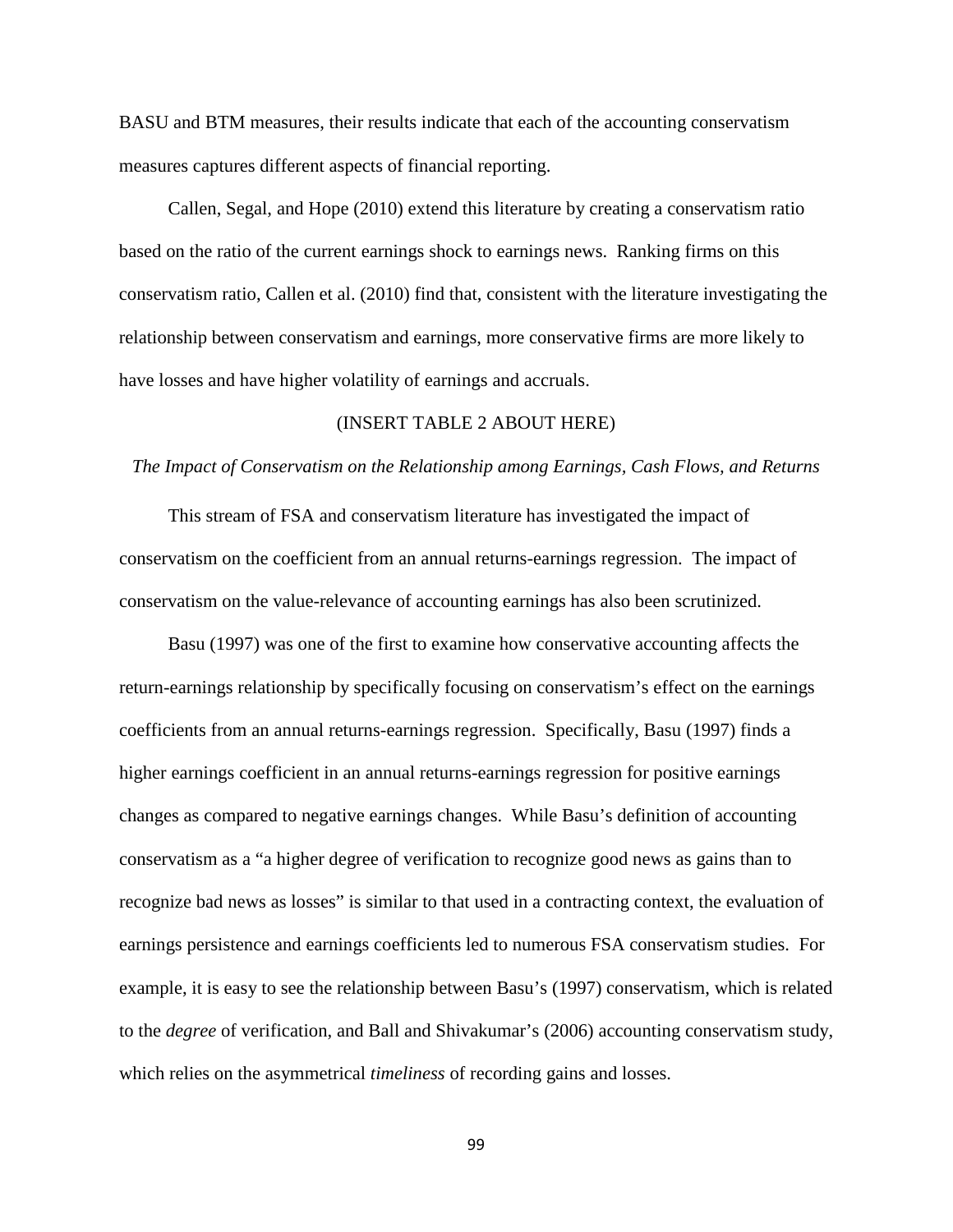Several studies (Collins, Maydew, and Weiss, 1997; Francis and Schipper 1999; Lev and Zarowin, 1999, and Ryan and Zarowin, 2003) have identified a decline in the earnings coefficient in a returns-earnings regression. An increase in accounting conservatism often is given as the source of the decline in the earnings coefficient. These studies provide samples in which conservative accounting affected earnings and then documented the longitudinal change in the earnings coefficient through time.

Collins, Maydew, and Weiss (1997) attribute the asymmetrical timing of losses (and onetime items) and gains (growing importance of intangible assets) to the decrease in valuerelevance of the annual returns-earnings regression (measured as a reduction in the adjusted  $R^2$ through time). Lev and Zarowin (1999) attribute the decrease in the return-earnings relationship to changing economics which has steadily increased intangible assets. They attribute the timeseries increase in losses and special items as a result of changing economics (increase in intangible assets) rather than the cause of increased conservatism

 At this point, it was yet to be shown mathematically how conservatism may affect the earnings coefficient. Easton, Shroff, and Taylor (2000) evaluate the effect of (1) permanent and transitory items and (2) accounting conservatism (which they describe as accounting recognition lag) on the earnings coefficients from an annual returns-earnings regression. They demonstrate how both of these items will affect the earnings coefficient. Using a simple model with some simplifying assumptions, they demonstrate that accounting recognition lag will reduce the earnings coefficient from an annual returns-earnings regression. Interestingly, Easton, Shroff, and Taylor (2000) show that the effect of permanent earning changes (an upward bias in the earnings coefficient) is stronger than the effect of accounting conservatism in intangible industries (a downward bias in the earnings coefficient) in an annual returns-earnings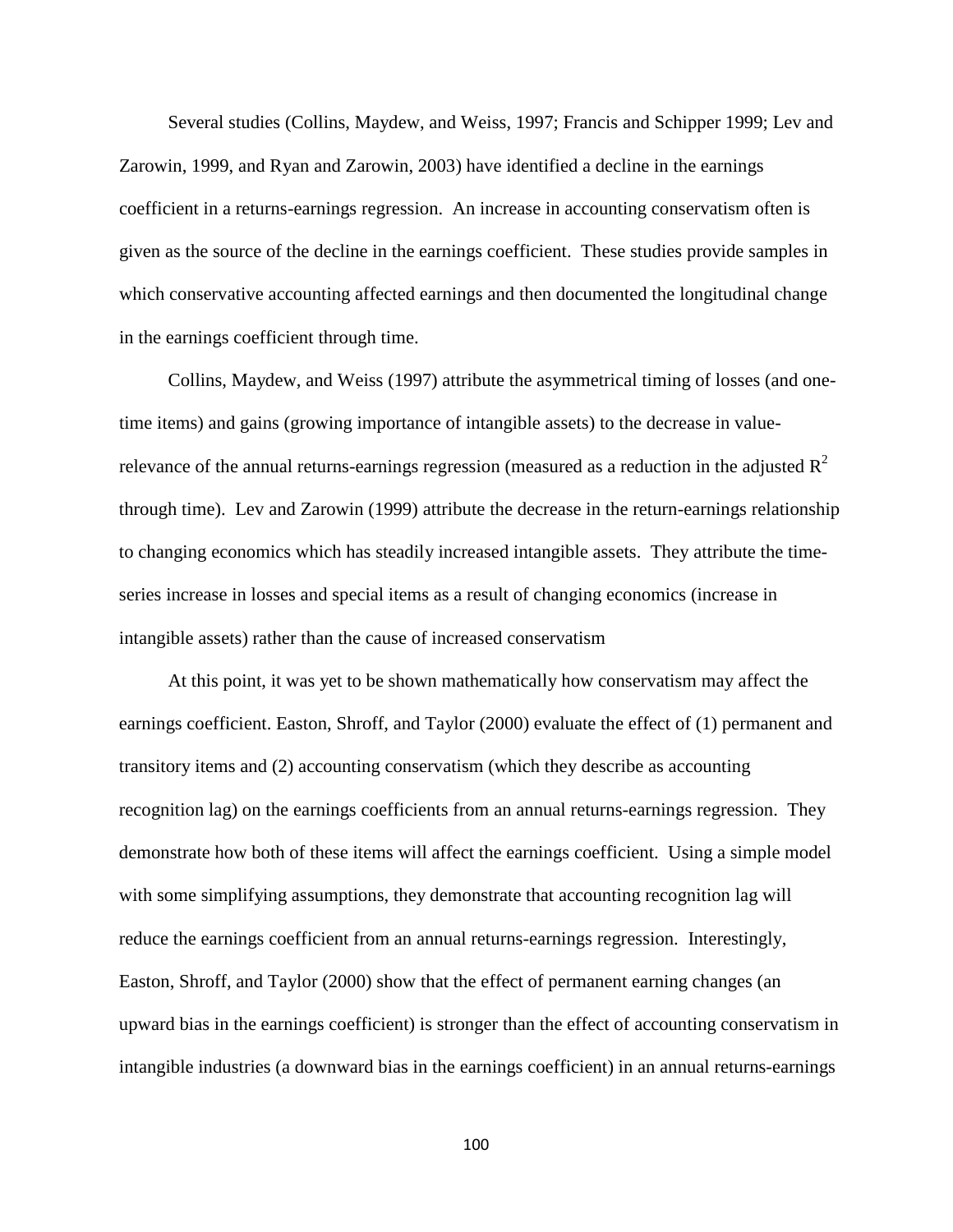regression. It is important to note that Easton, Shroff, and Taylor (2000) demonstrate that since accounting conservatism related to one-time losses and the degree of permanence both have downward biases on the earnings coefficient, it is not possible to attribute the decrease in the earnings coefficient until it is possible to empirically differentiate between these two effects.

An important point noted in Givoly and Hayn (2000) is that the changes in accounting conservatism must be considered when using accounting benchmarks such as historical bookto-market ratios and price-to-earnings ratios to argue that equity prices are overvalued. Givoly and Hayn (2002) document the effect that conservatism may have on the market-to-book and price-to-earnings anomalies. Specifically, Givoly and Hayn (2000) show that including the degree of conservatism with the market-to-book and price-to-earnings ratios increases the abnormal returns associated with these anomalies by approximately 25 percent.

In addition, Ball and Shivakumar (2006) find that a non-linear accrual model increases the ability of current period earnings to predict future period cash flows. Using accruals as a way to incorporate changes in future expected cash flows into current period earnings and the asymmetrical timeliness of losses relative to gains, Ball and Shivakumar (2005 and 2006) hypothesize that accruals will improve the ability of earnings to predict future cash flows and that the predictive ability should be further improved during loss years. Ball and Shivakumar (2005) provide preliminary evidence supporting these hypotheses using UK data. Using U.S. data, Ball and Shivakumar (2006) provide more extensive support for these hypotheses. Ball and Shivakumar (2006) provide substantive evidence that using a linear versus a non-linear accruals model understates the ability of earnings to predict future cash flows. In addition, Ball and Shivakumar (2006) are able to show that the predictive ability of earnings is greater during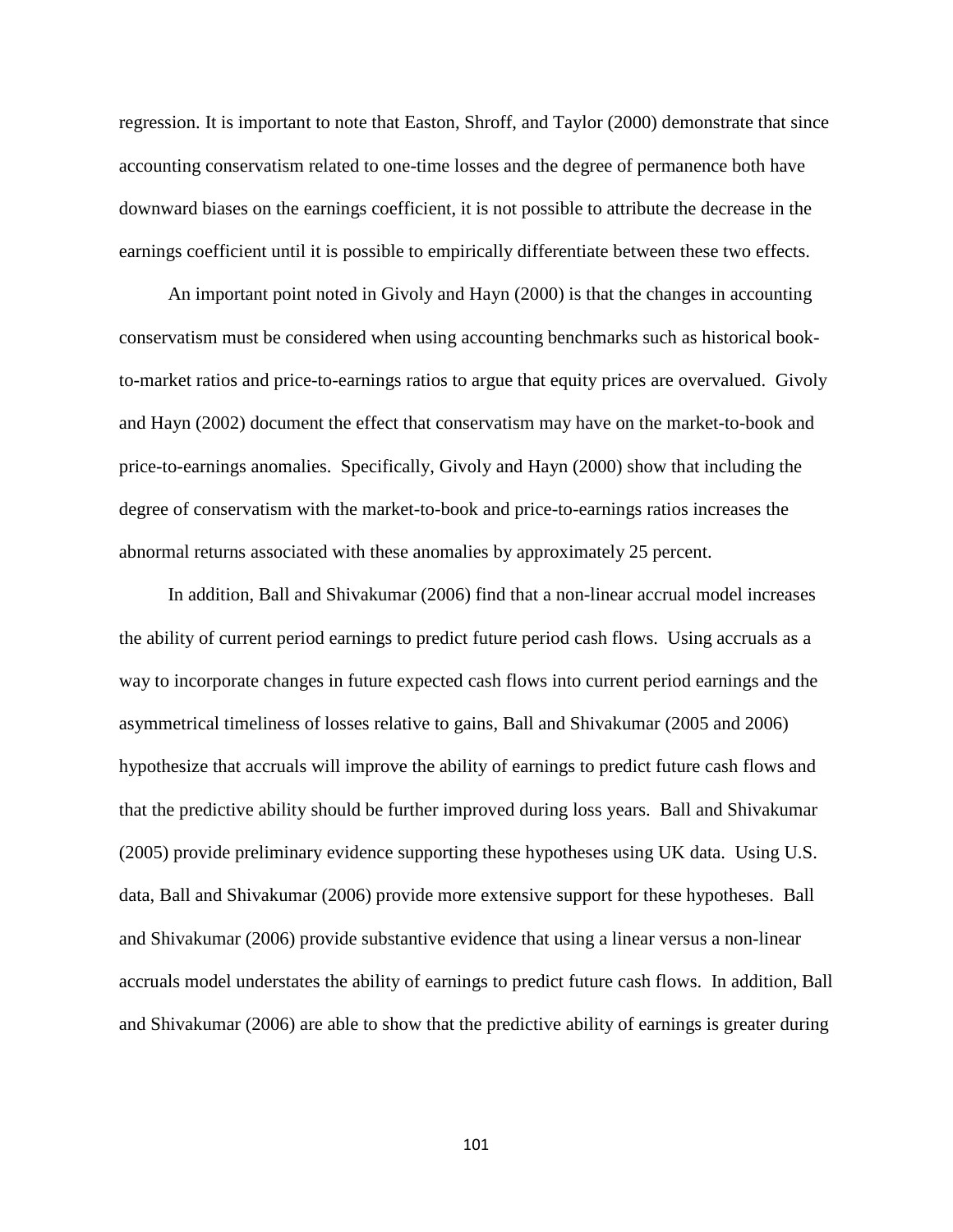loss years. Taken together, these results support the asymmetric timeliness of gains and losses as one potential definition of accounting conservatism.

### (INSERT TABLE 3 ABOUT HERE)

#### **5. Conservatism and International Accounting**

The worldwide trend toward integration of capital markets heightens the debate on whether international accounting standards (IAS) and US generally accepted accounting principles (GAAP) are equivalent accounting regimes for cross-border listings. Historically, the Securities and Exchange Commission (SEC) operated from the premise that IAS fell below the threshold and mandated reconciliation from IAS to US GAAP.

As the world approaches international convergence of accounting standards, a substantial amount of research has been generated regarding differences in conservatism among countries, political systems, and accounting standard setting bodies. For example, Ball et al. (2000, 2003) note that differences in conservatism measures exist between common law countries and code law countries. They note that this is likely attributable to common law countries' use of published financial statements. Information asymmetries among firms in code law countries are settled through private internal communication channels and family-type networks. Kang (2003) supports this notion by examining the effects of legal regime on the patterns of stock returns surrounding the earnings announcements of American Depositary Receipt (ADR) programs. His results indicate that the market reacts significantly to the earnings announcements of the ADR programs from common law countries whose accounting earnings are known to be more conservative and timely, but not to those of the ADR programs from code law countries where the earnings are known to be less conservative and timely.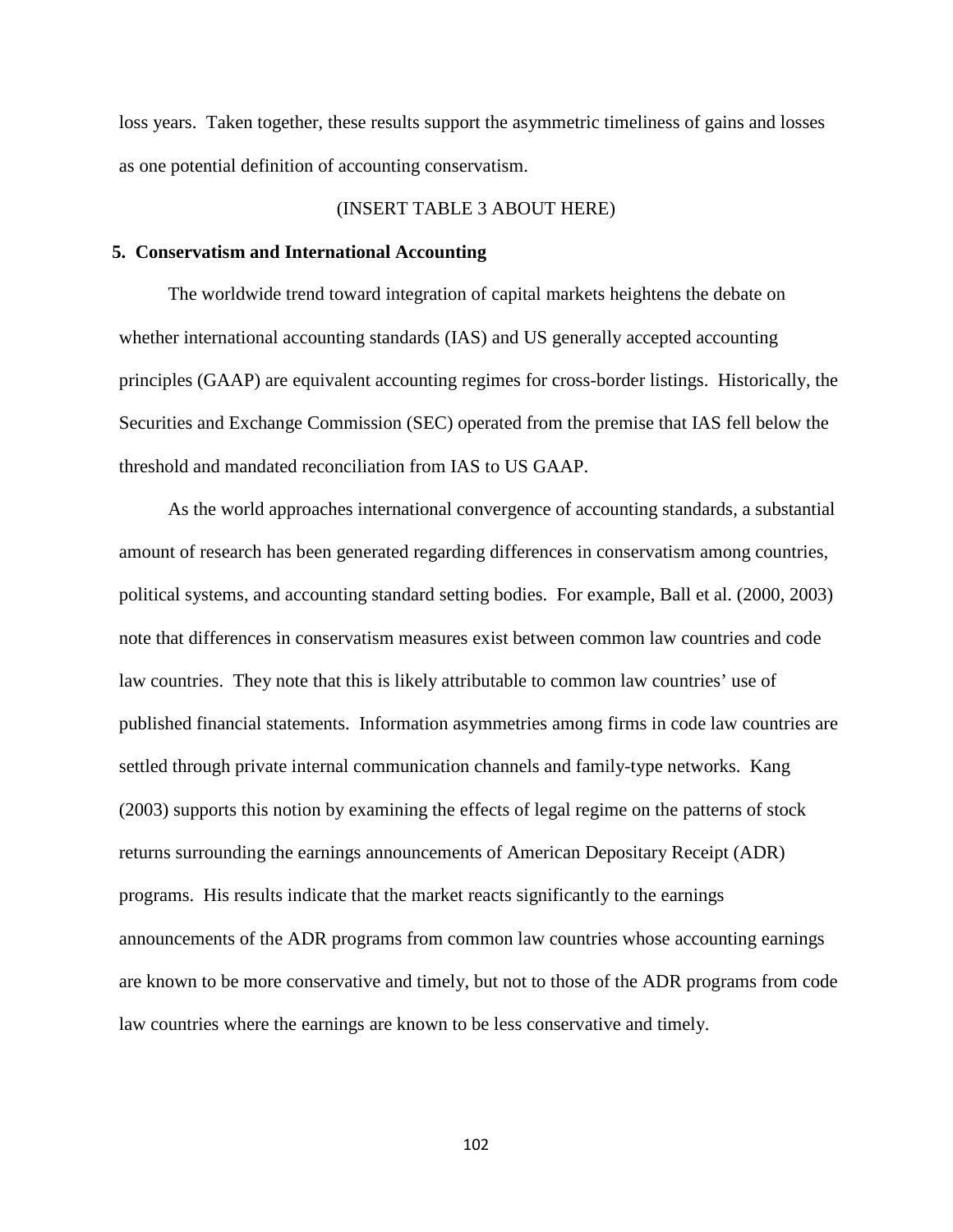Additionally, Bushman and Piotroski (2006) explore financial reporting incentives created by an economy's institutional structure. The underlying premise of their analysis is that a country's legal/judicial system, securities laws, and political economy create incentives that influence the behavior of corporate executives, investors, regulators, and other market participants. Further, such incentives ultimately shape the properties of reported accounting numbers. They analyze relations among key characteristics of country-level institutions and the asymmetric recognition of economic gains and losses into earnings (i.e., conditional conservatism). They also provide evidence about channels through which specific institutions manifest their influence on observed conservatism.

Finally, Ndubizu and Sanchez (2006) examine the valuation properties of accounting earnings and book value of equity derived from contracts and financial statements prepared under US generally accepted accounting principles (GAAP) in Chile and international accounting standards (IAS) in Peru for the period 1995–1999. They find that when stock price is regressed on earnings for loss firms (similar to Basu 1997), the coefficient on US GAAP earnings is significant and negative for Chilean firms. However, when stock price is regressed on earnings prepared under IAS for loss firms in Peru, the coefficient on IAS earnings is insignificant.

The results suggest that the US GAAP is more timely in recognizing economic losses than IAS (income conservatism). Both US GAAP and IAS earnings–returns regressions have coefficients on negative returns that exceed their counterparts on positive returns. However, the US GAAP coefficient on negative returns exceeds the IAS coefficient. Therefore, US GAAP in Chile appears to be more value relevant and has more timely recognition of economic losses than IAS in Peru.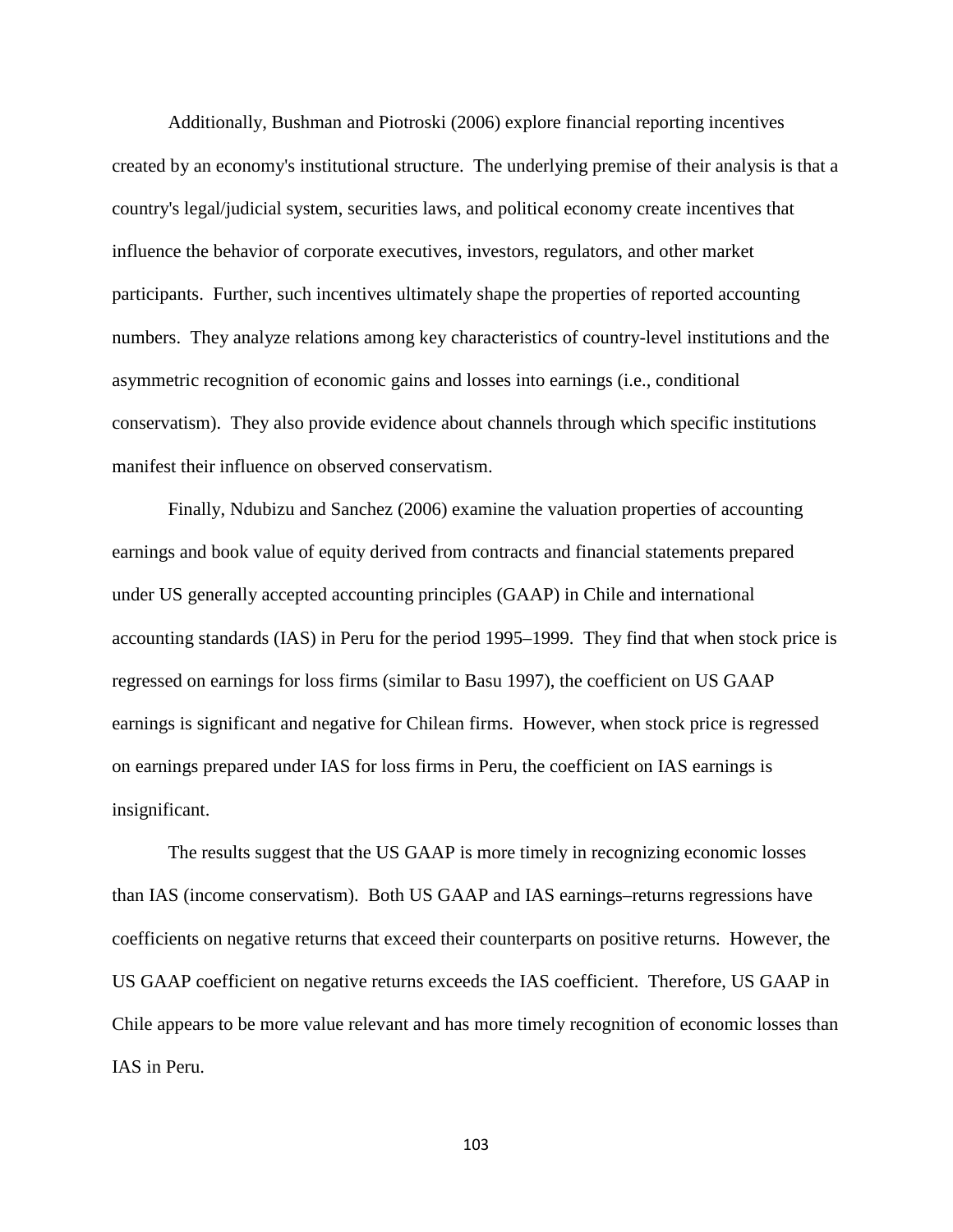The conservatism research in an international accounting context now is summarized according to the classifications presented earlier, which are debt contracts, compensation contracts, corporate governance, and financial statement analysis:

### *International Conservatism and Debt Contracts*

Ball, Robin, and Sadka (2008) hypothesize that debt markets rather than equity markets drive the demand for conservatism. They use international data, because single-country studies operate under a homogeneous reporting regime. They find that debt markets demand timeliness and conservatism using the BASU conservatism measure. They suggest that debt markets demand conservatism because debt contracts and their underlying covenants use reported numbers.

Gassen, Fulbier, and Sellhorn (2006) examine whether two earnings attributes, specifically, unconditional conservatism and income smoothing, explain the cross-country differences in institutional regimes and conditional conservatism. They find that these attributes are predictably correlated with conditional conservatism using a measure of conditional conservatism based on the standard Basu (1997)-type regression. They find that income smoothing explains a significant portion of international differences in conditional conservatism. They document that conditional conservatism increases with the importance of debt financing, which is consistent with the contracting explanation of conservatism.

#### *International Conservatism and Compensation Contracts*

While executive compensation has been of great importance to the media and researchers in the United States, very little research exists regarding the relationship between conservatism and compensation contracts from an international perspective. O'Connell (2006) hypothesizes that UK CEO cash compensation exhibits a stronger sensitivity to accounting earnings in good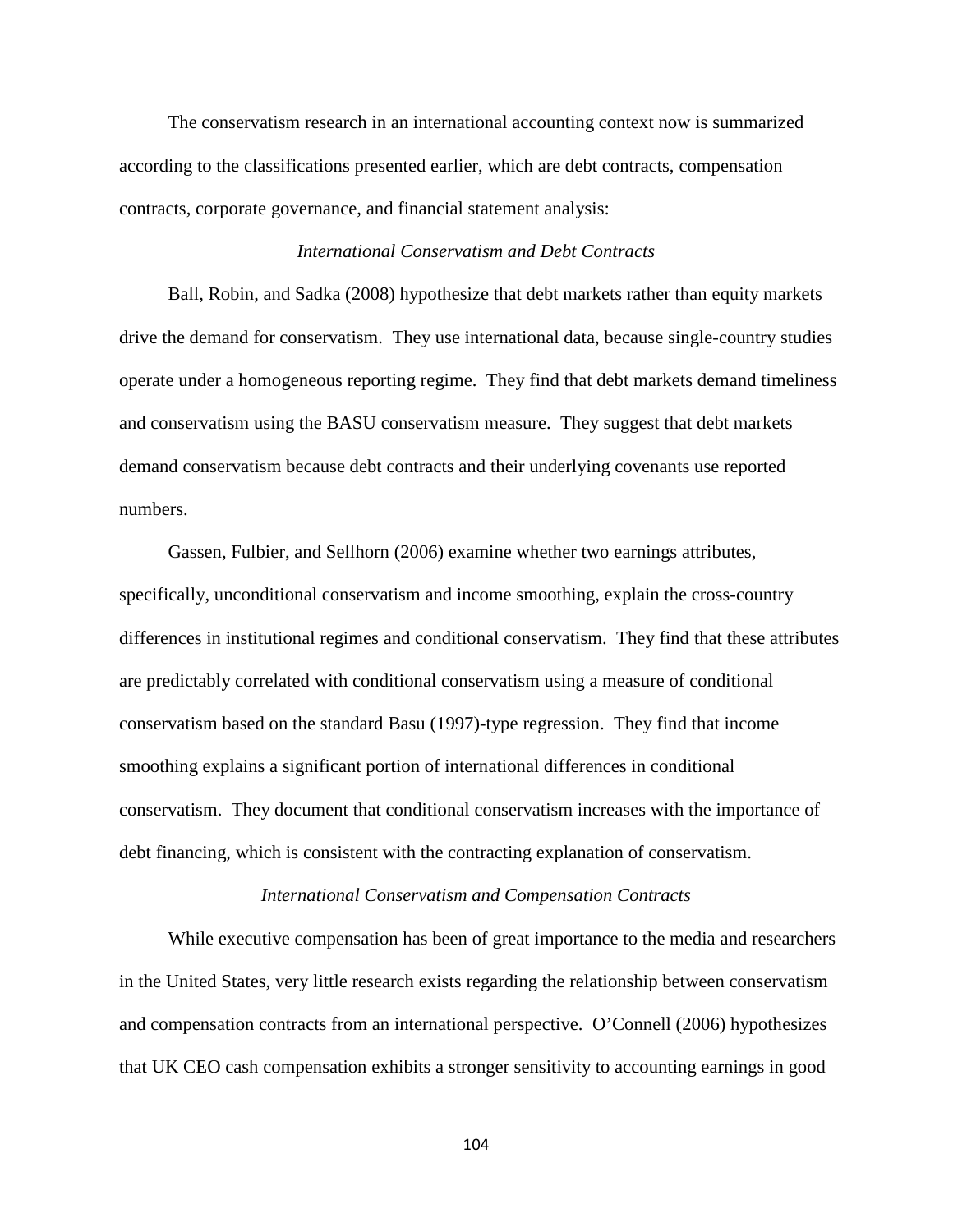news firm-years. He defines good news as positive market adjusted returns for the year. His findings are consistent with the hypothesis and support the notion that UK compensation committees appear to consider the impact of accounting conservatism when awarding earningsbased compensation.

### *International Conservatism and Corporate Governance*

Lubberink and Huijgen (2006) examine UK cross-listed firms and found that firms that raise equity capital have more conservative earnings (as measured by BASU) than comparable firms that do not raise equity capital. They suggest that accounting conservatism is a reflection of high quality reporting that meets the needs of financial intermediaries and litigation threats that surround equity raising activities. They also find that firms with equity issues are more conservative than firms raising funds solely from debt markets.

Also using UK data, Ball and Shivakumar (2005) indicate that UK private firms display more conservative earnings in the years before their initial public offering. They assert that investors face higher information asymmetry with a firm going public than with private firm investors.

Herrmann, Pornupatham, and Vichitsarawong (2008) examine differences in conservatism (BASU) between companies audited by Big 4 and non-Big 4 auditors during the financial crisis and post-crisis periods in Thailand. The results indicate a significant increase in conservatism following the Asian financial crisis. Moreover, Big 4 audit clients were more sensitive to bad news than non-Big 4 audit clients, particularly during the crisis period. In the post-crisis period, both Big 4 and non-Big 4 audit clients reported more conservative earnings. However, they found no significant difference in conservatism between Big 4 and non-Big 4 auditors in the post-crisis period, which they suggest may be attributable to the adoption of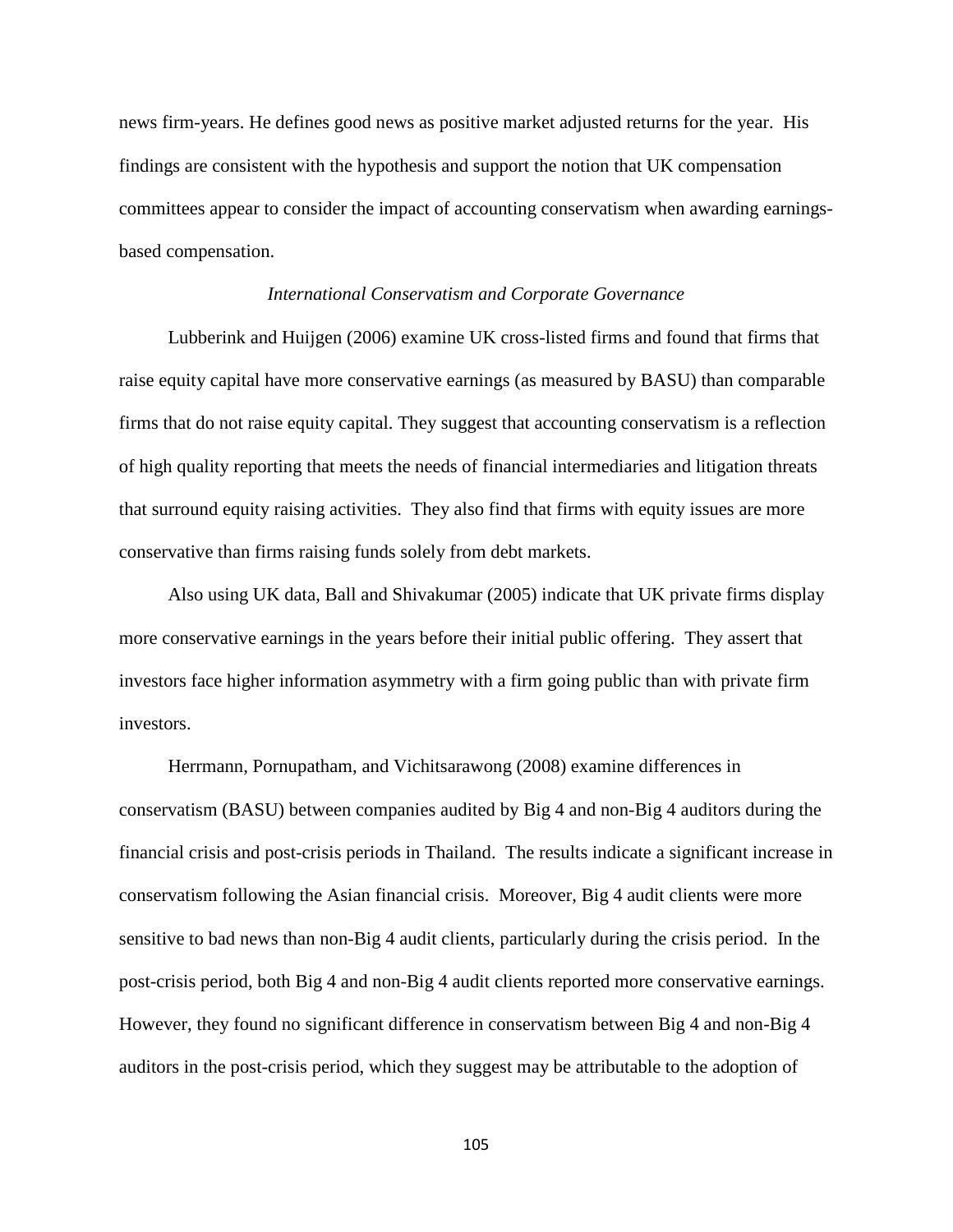International Accounting Standards, more stringent control by regulatory bodies, and improvements in corporate governance in Thailand.

Similarly, Vichitsarawong, Eng and Meek (2010) examine conservatism and timeliness of earnings in the period surrounding the 1997 Asian financial crisis in Hong Kong, Malaysia, Singapore, and Thailand. After the crisis, these four countries implemented corporate governance measures to stabilize their financial systems and improve regulation and supervision. They find that conservatism and timeliness of earnings during the crisis period were low, but improved in the post-crisis period. More importantly, conservatism and timeliness in the post-crisis period are even greater than in the pre-crisis period. They measure conservatism using BASU and NACC measures. The findings from both measures are consistent with an increase in conservatism after the crisis period. Overall, the results indicate that corporate governance reforms in these four countries had a positive impact on conservatism and timeliness of earnings.

Using data from Greece, Dimitropoulos and Asteriou (2008) investigate whether capital markets in Greece display conservative accounting between 1995 and 2004. Their results indicate that conservative accounting, as measured by BASU, exists in the Greek accounting setting. Additionally, they document that disclosure improves earnings informativeness for firms with low conservatism, but not in the case of firms with high timeliness. Overall, the findings suggest that better disclosure may result in more informative stock prices only in instances where conservatism acts as a corporate governance mechanism.

Using French data, Piot and Janin (2007) investigate the effect of various audit quality dimensions (i.e., auditor reputation and tenure, audit committee existence, and independence) on earnings management in France. They use abnormal accruals as a proxy for accounting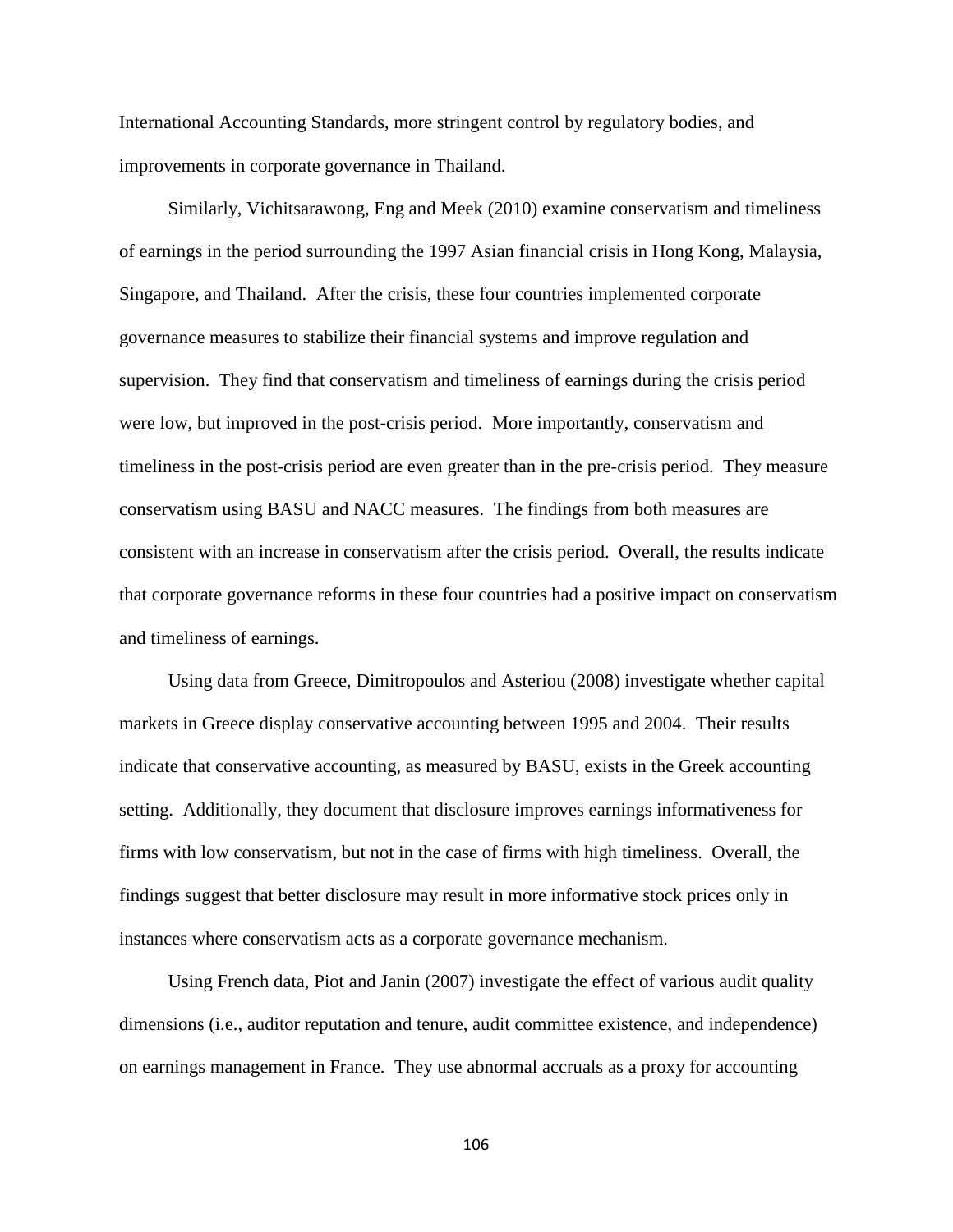conservatism. They find that the presence of an audit committee curbs upward earnings management, but that the presence of a Big Five auditor makes no difference regarding earnings management activities. This finding is consistent with the lower litigation risk offered by the French Civil Code (vs. the US Common Law system).

Barros Kimbro (2005) explores the role of discretionary accruals (DAC) in prospectus information of 691 IPOs in China during the period 1995-2002 and its relationship with marketadjusted returns. The results suggest that in China, firms use income-decreasing accruals (conservative accounting) in prospectus financial statements. This downward manipulation or income "understatement" creates a regulatory setting that could explain initial underpricing and abnormally high IPO returns for A-share class. In addition, the results show that as state ownership (SO) increases, cash flow also increases, exacerbating agency costs and adverse selection problems. These findings may suggest that managers might be using more conservative accounting in prospectus financial data to offset the agency costs related to high cash flow and high SO, by "banking income" and possibly therefore "smoothing" the effects of possible future suboptimal earnings.

#### *International Conservatism and Financial Statement Analysis*

Much of the international research on the relationship between conservatism and financial statements has focused on the relationship between conservatism and value relevance of of financial statements. For example, using a sample of German firms, Hung and Subramanyam (2007) investigate the financial statement effects of adopting International Accounting Standards (IAS) during 1998 through 2002. They find that total assets and book value of equity, as well as variability of book value and income, are significantly higher under IAS than under German GAAP (HGB). In addition, book value and income are no more value relevant under IAS than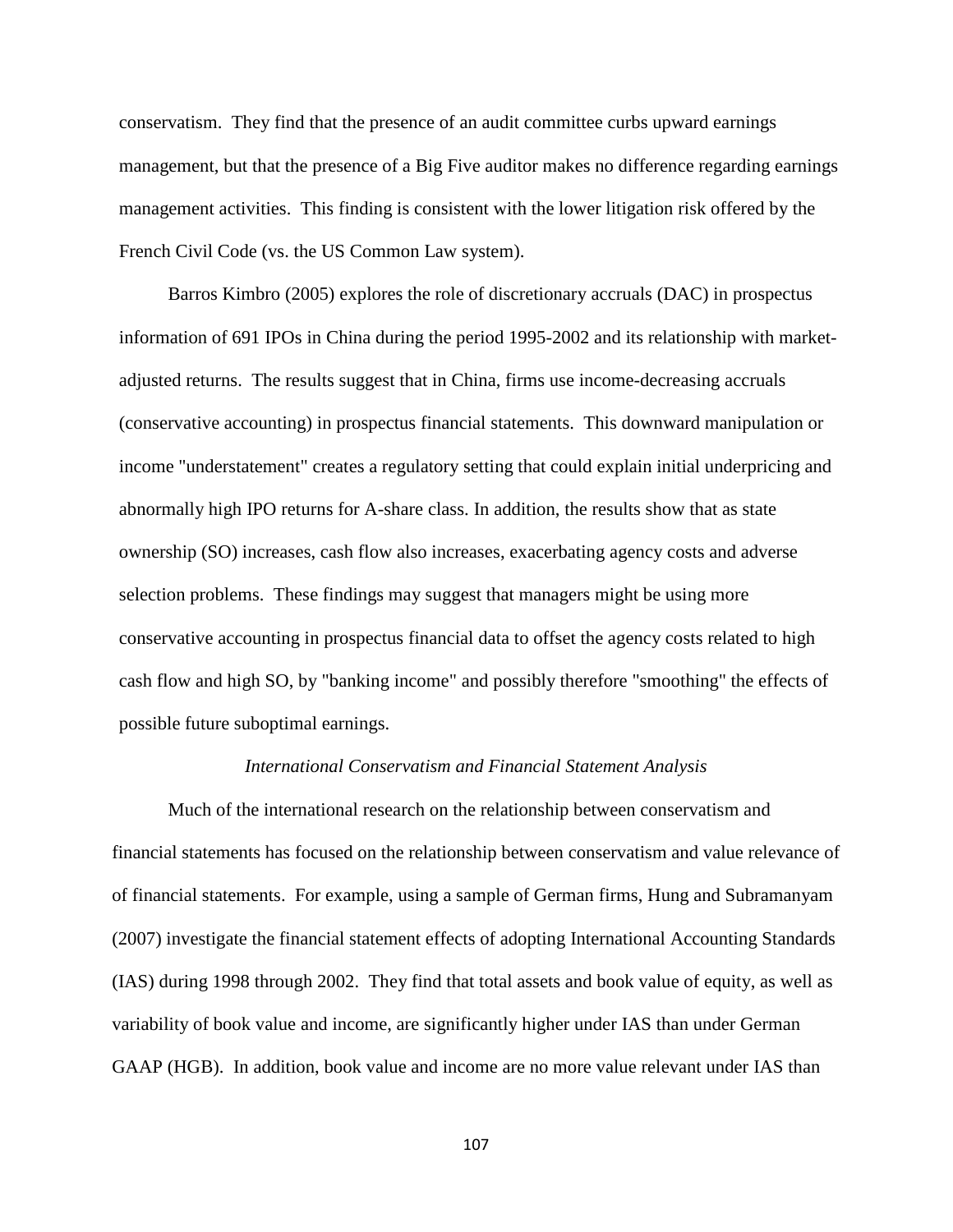under HGB, and HGB (IAS) income is highly persistent (transitory). Finally, they find weak evidence that IAS income exhibits greater conditional conservatism (Basu 1997) than HGB income.

Similarly, Kousenidis, Ladas, and Negakis (2009) examine the effects of reporting conservatism (measured by BASU) on the value relevance of accounting earnings for a sample of Greek firms from 1989 to 2003. The results of the paper indicate that conservatism exists in the Greek accounting system and that the level of conservatism has increased after the market crisis of 1999, potentially as a result of the additional regulation imposed by the market authorities during the post-crisis period. Finally, the results indicate that a non-linear association exists between conservative reporting and value relevance of earnings. In particular, value relevance increases when moving from low-conservative firms to medium-conservative firms, and decreases when moving further to high-conservative firms. Overall, the results of the paper lend empirical support to Watts (2003a), who suggests that excessive conservative reporting may be a potential cause of the distortion of the earnings-returns relation.

Brown, He and Teitel (2006) use a sample consisting of firms from 20 countries to investigate whether conditional conservatism affects the value relevance of accounting earnings. They discover that the association of conditional conservatism with the value relevance of accounting earnings depends on the country-specific level of accrual intensity. That is, in countries with higher accrual intensity, conditional conservatism is positively associated with the value relevance of earnings. They note that this effect is incremental to that of shareholder protection on the value relevance of accounting earnings. These results are consistent with conditional conservatism serving an efficient contracting role to reduce managers' opportunistic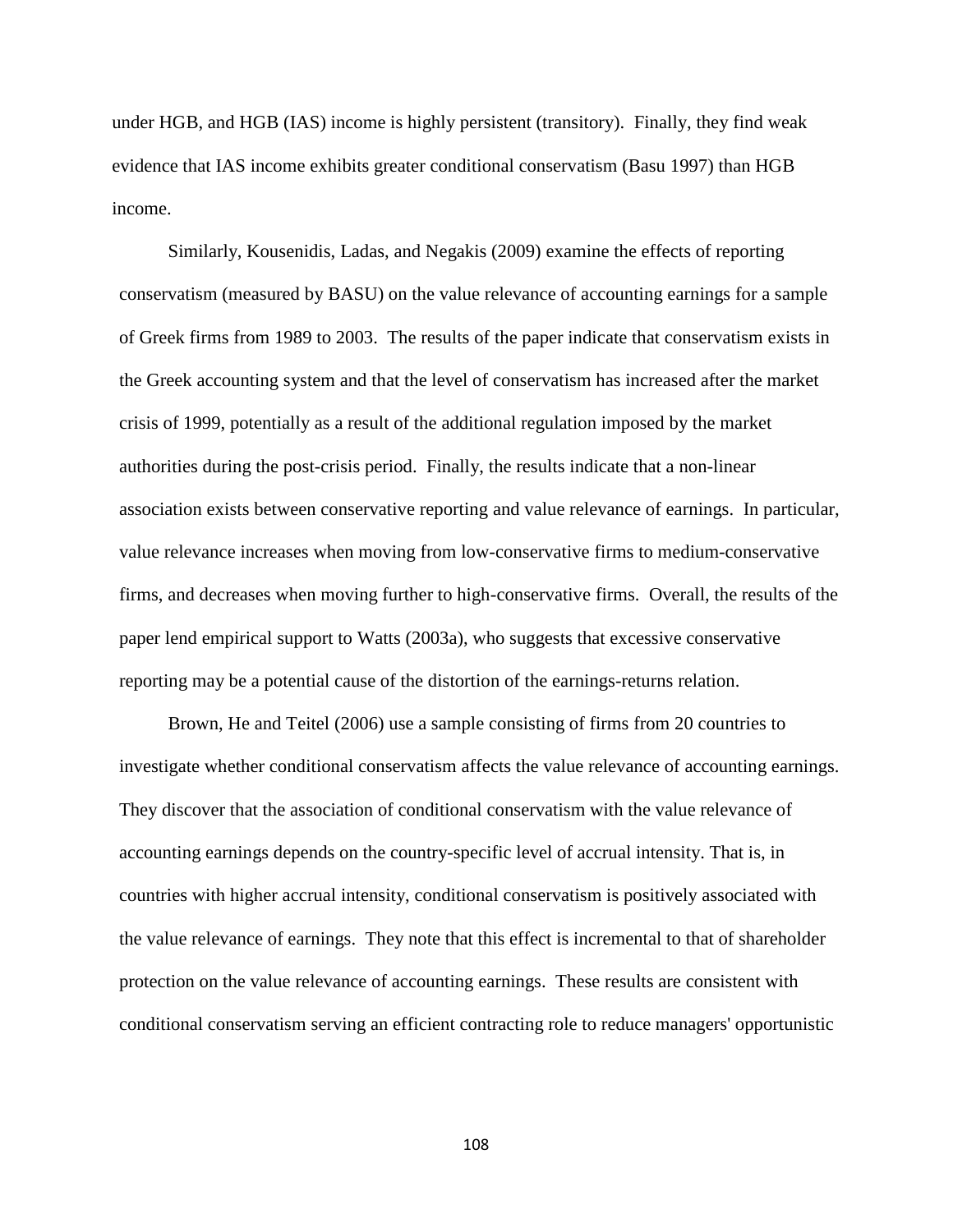behavior in the use of accruals. However, results also indicate that the benefits of conditional conservatism are contextual and are lost in countries with lower accrual intensity.

Jindrichovska and Mcleay (2005) investigate the impact of losses on earnings response coefficients and the asymmetric timeliness of income recognition in the Czech market. Their findings indicate that the Czech market is similar to more developed markets, in that profits are more persistent than losses. However, there is no evidence of earnings conservatism in the Czech market. These results are most probably attributable to the influence of restrictive tax regulations that mitigate any tendency toward conservatism. A further reason is likely to be that the regulatory environment in the Czech Republic is close to the kind of stakeholder corporatism that is described by Ball et al. (2000), who show that conservatism tends to be less pronounced in such regimes where there are fewer managerial incentives to bias current earnings.

Other research has investigated the relationship between accounting conservatism and the cost of equity capital. For example, Chan, Lin, and Strong (2009) use a sample of firms in the UK to investigate the relationship between accounting conservatism and equity investors' required rates of return. The cost of equity capital estimates are based on the Ohlson and Juettner-Nauroth (2000) model. The findings indicate that unconditional conservatism is associated with higher quality of accounting information and lower costs of equity capital and that conditional conservatism is associated with lower quality of accounting information and higher costs of equity capital. The results imply that conservative accounting signals information to investors about the quality of a firm's current and future earnings. Investors' required rates of returns may be higher for conservative reporting firms that are more susceptible to opportunistic management discretion.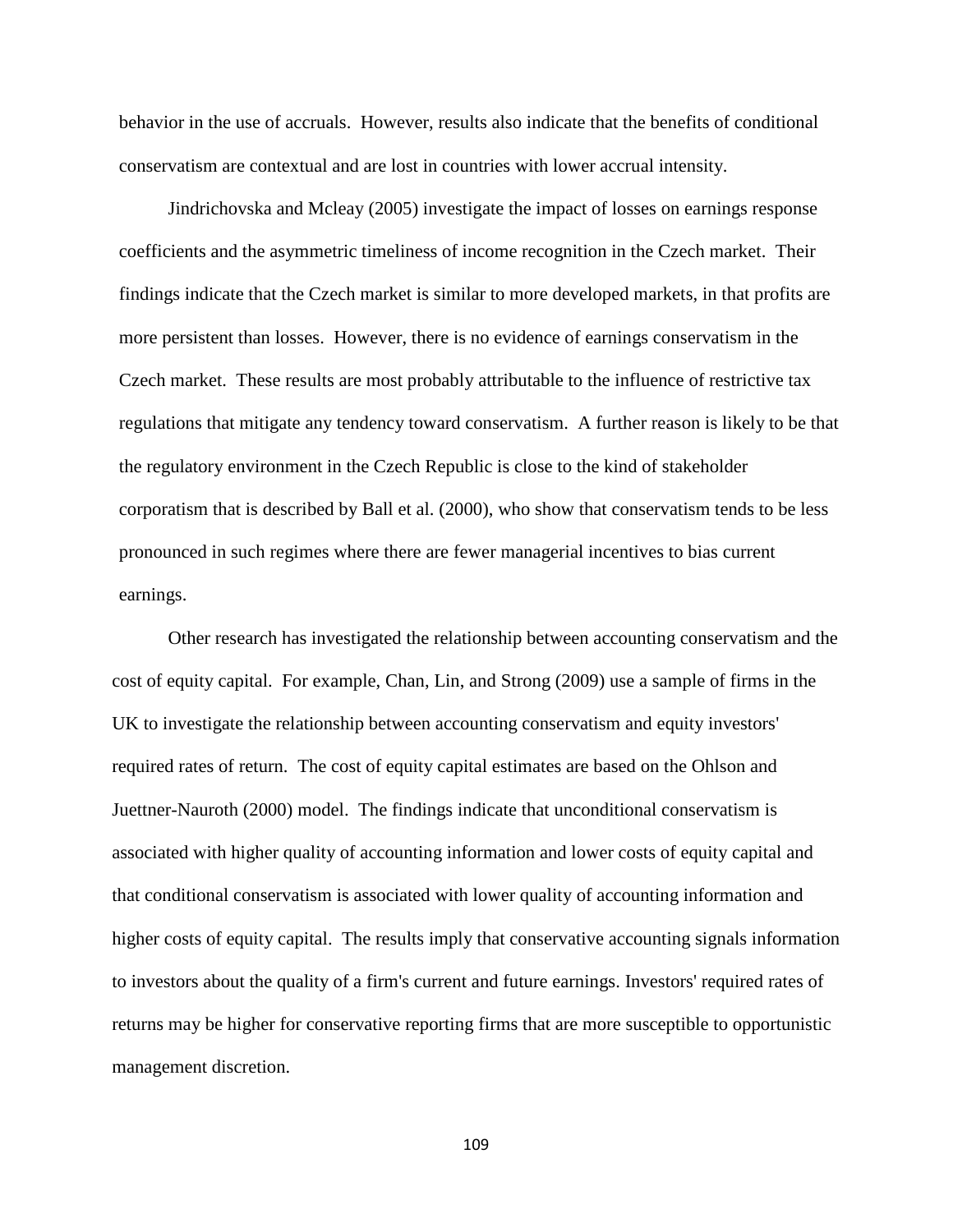Similarly, Espinosa and Trombetta (2007) provide evidence on the relationship between disclosure and the cost of equity capital using a sample of Spanish firms from 1999 to 2002. They adopt the ex-ante approach to measure the cost of equity capital, taking analysts' predictions as a proxy for expected earnings. As an explanatory variable they use an index measuring annual report disclosure quality. This measure of disclosure is combined with a proxy for the accounting policy choice of the firm. They measure firms' conservatism using the BASU measure. The results confirm that the relationship between disclosure and cost of capital is affected by the choice of accounting policy.

Lai and Taylor (2008) provide evidence about the conservatism in Australian financial reporting. They derive a firm-year-specific measure of conservatism employed by Khan and Watts (2007). The results indicate that conservatism is a salient feature of the Australian financial reporting environment. Conservatism is positively associated with stock return volatility, investment cycle length and prior period conservatism, and it is negatively associated with firm age, firm size and leverage.

Further research has focused on the changing properties of accounting income as a result of accounting conservatism on an international level. Grambovas, Giner, and Christodoulou (2006) compare earnings conservatism between the European Union (EU) and the United States (U.S.). Their findings indicate that accounting has become more conservative not only in the U.S., but also in the EU when taken as a whole, and little evidence exists of marked differences in the asymmetric timeliness of earnings between the two. Indeed, any changes in this property of earnings are likely to be attributable to a common factor that influences firms similarly in both locations, and not necessarily to the process of economic convergence that has taken place in the EU.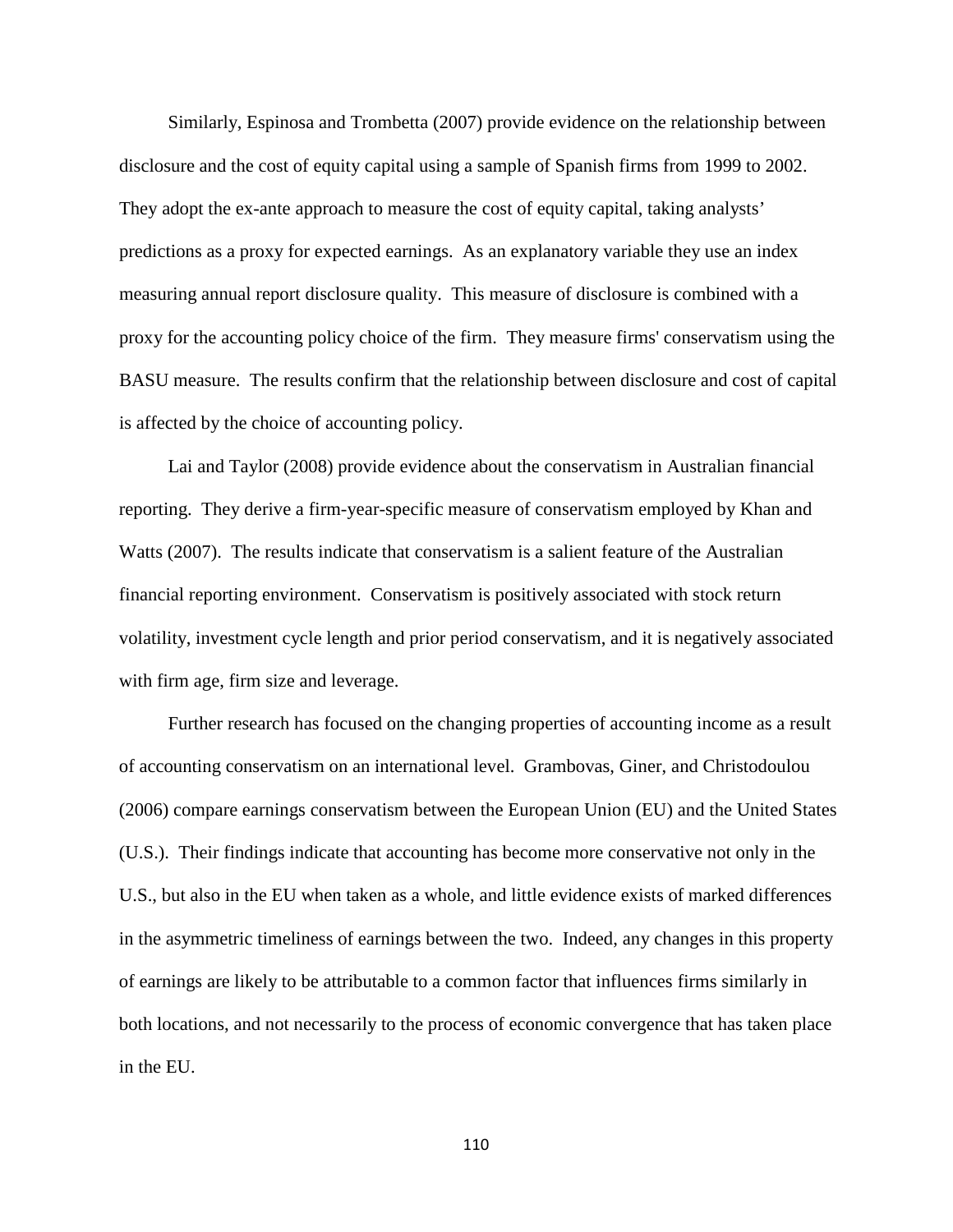Finally, Ding and Stolowy (2006) investigate the changes in the properties of accounting income published by French listed companies during the 1990s. It also analyzes the impact of certain corporate characteristics such as size, international financing, and audit firm, on changes in properties of accounting income. Their results show that, in French companies, good news has a delayed impact on earnings, as accountants allow the effect of such news to be recognized only gradually in the earnings measure. Conversely, bad news is reflected rapidly in earnings. The results confirm a general upward trend in the degree of conservatism of accounting earnings over the period as a whole. However, except for firm size, none of the corporate characteristics examined can predict a company's accounting earnings properties.

### **6. Conclusion**

The early conservatism literature focused on the reason that conservative accounting exists. This was primarily investigated via a theory of contracts. This literature determined that conservatism as a contracting mechanism helps protect the suppliers of capital (both debt and equity) to align management's incentives with the suppliers of capital. A substantial amount of research has been generated investigating the role of conservatism as a contracting mechanism.

In this paper, I have provided a review of the recent conservatism literature investigating conservatism as a contracting mechanism. In addition, I propose another stream of research, specifically, financial statement analysis, that has emerged examining the consequences of accounting conservatism. While the contracting literature focuses on conservative accounting as a means to minimize management's opportunistic behavior, the FSA literature focuses on the "quality" of the earnings number produced by the accounting system and its relation to returns, cash flow, and price. In essence, this second stream of literature is interested in determining the quality of earnings reported from a conservative accounting system.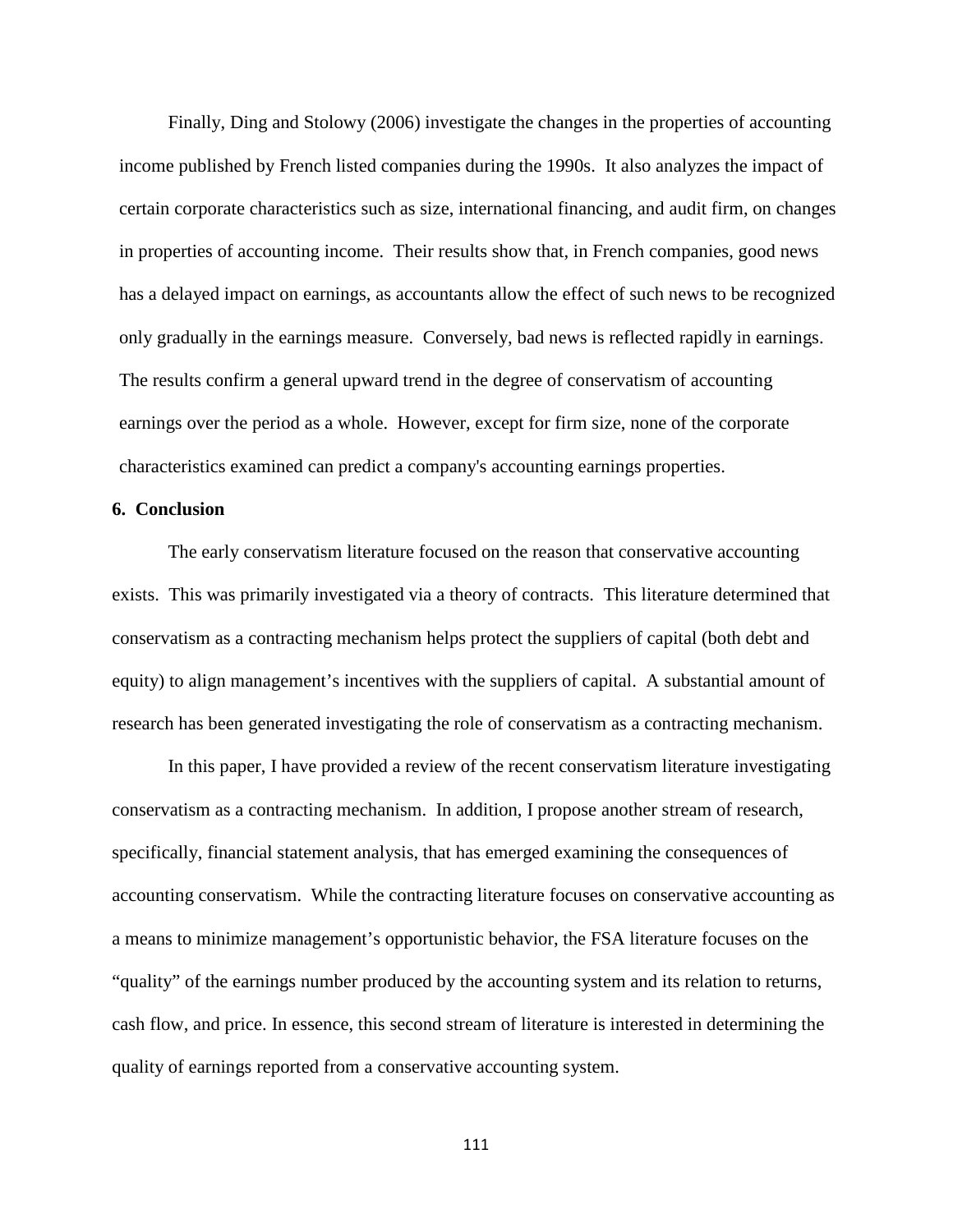Finally, I have discussed the growing amount of international literature regarding accounting conservatism from a contracting and a financial statement perspective. As capital markets become more globalized, more opportunities for research will be available in the international conservatism area.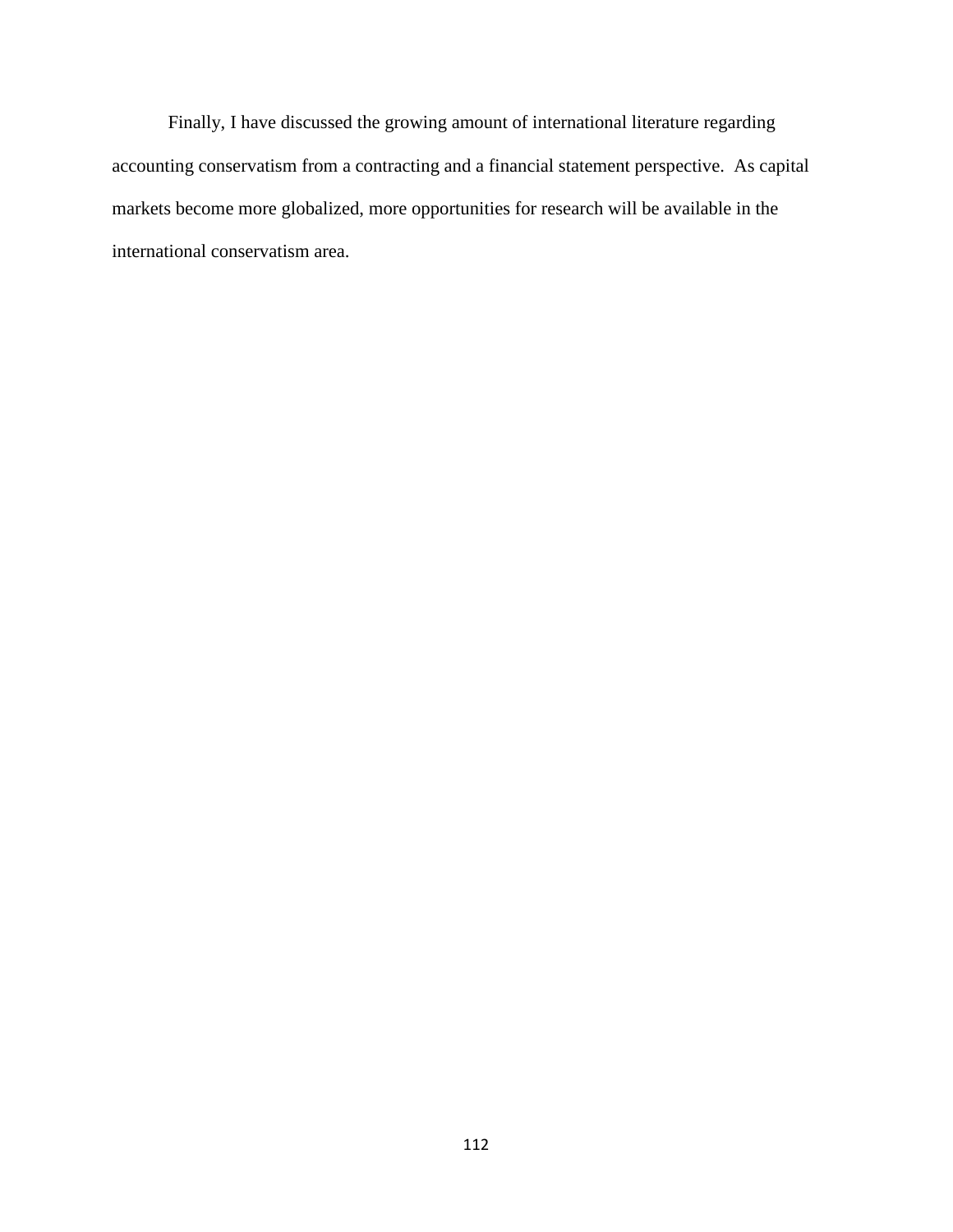### **References**

Ahmed, A. S., K. Billings Bruce, R. M. Morton, and M. Stanford-Harris. 2002. The role of accounting conservatism in mitigating bondholder-shareholder conflicts over dividends policy and in reducing debt costs. *The Accounting Review* 77(4), 867-890.

Ahmed, A., and S. Duellman. 2007. Accounting conservatism and board of director characteristics: An empirical analysis. *Journal of Accounting & Economics 43*(2/3), 411.

Ball, R., S. P. Kothari, and A. Robin. 2000. The effect of international institutional factors on properties of accounting earnings. *Journal of Accounting & Economics 29*(1), 1-51.

Ball, R., A. Robin, and J. S. Wu. 2003. Incentives versus standards: properties of accounting income in four East Asian countries. *Journal of Accounting & Economics 36*(1-3), 235-270.

Ball, R., and L. Shivakumar, 2005. Earnings quality in UK private firms: Comparative loss recognition timeliness, *Journal of Accounting & Economics* 39(1), 83–128.

Ball, R. and L. Shivakumar. 2006. The role of accruals in asymmetrically timely gain and loss recognition. *Journal of Accounting Research* 44(2): 207-242.

Ball, R., A. Robin, and G. Sadka. 2008. Is financial reporting shaped by equity markets or by debt markets? An international study of timeliness and conservatism. *Review of Accounting Studies 13*(2-3), 168-205.

Barros Kimbro, M. 2005. Managing underpricing? The case of pre-IPO discretionary accruals in China. *Journal of International Financial Management and Accounting* 16 (3), 229-262.

Basu, S. 1997. The conservatism principle and the asymmetric timeliness of earnings. *Journal of Accounting & Economics* 24(1), 3-37.

Beaver, W. H. and S. G. Ryan. 2000. Biases and lags in book value and their effects on the ability of the Book-to-Market ratio to predict book return on equity. *Journal of Accounting Research* 38(1), 127-148.

Bliss, J.H., 1924. Management through accounts. The Ronald Press Co., New York.

Brown, W. D., H. He, and K. Teitel. 2006. Conditional conservatism and the value relevance of accounting earnings: An international study. *European Accounting Review* 15(4): 605 - 626.

Bushman, R. M., and D. Piotroski. 2006. Financial reporting incentives for conservative accounting: The influence of legal and political institutions. *Journal of Accounting & Economics 42*(1/2), 107.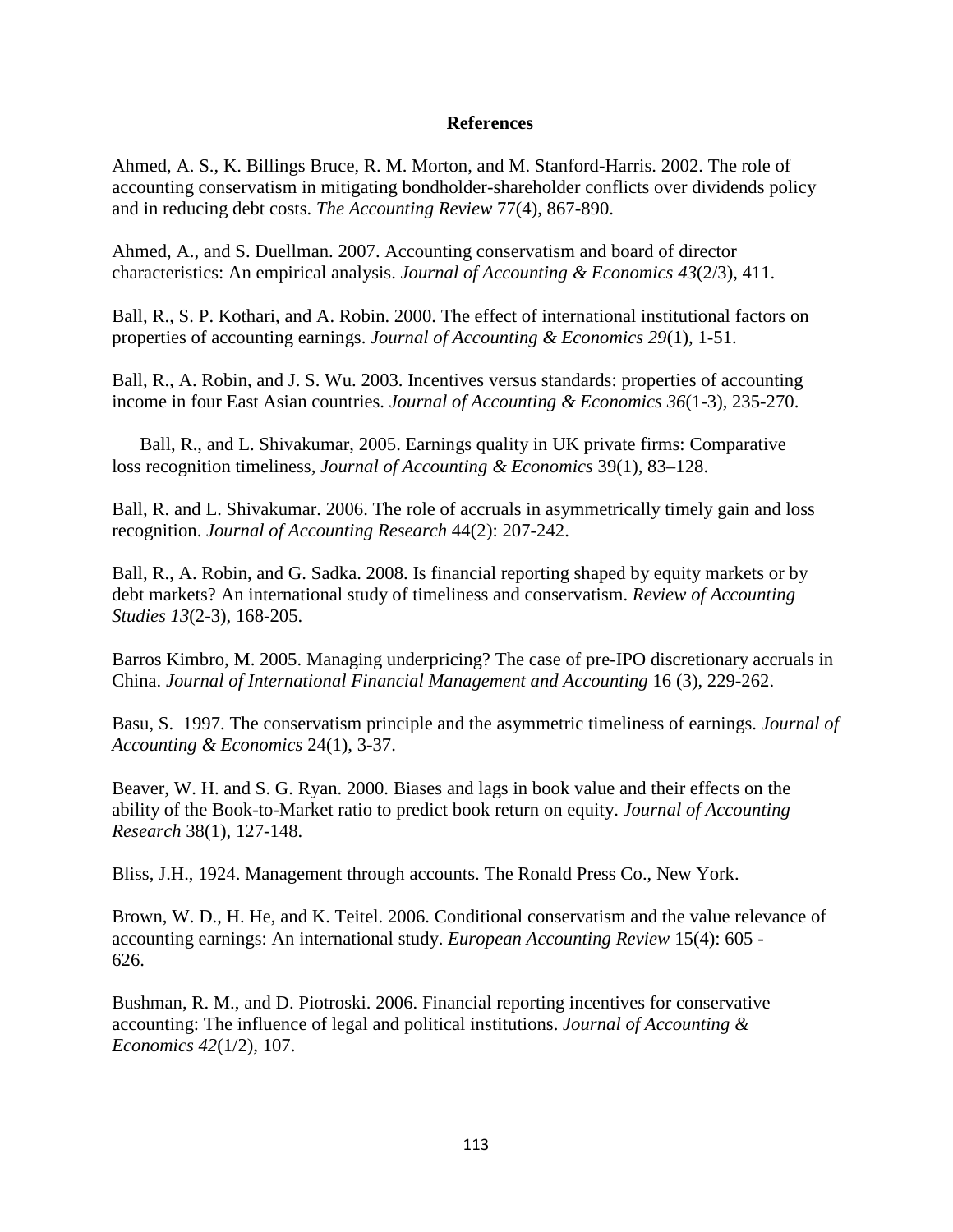Cahan, S. F., and W. Zhang. 2006. After Enron: Auditor conservatism and ex-Andersen clients. *The Accounting Review* 81 (1): 49–82.

Callen, J., D. Segal, and O. Hope. 2010. The pricing of conservative accounting and the measurement of conservatism at the firm-year level. *Review of Accounting Studies* 15 (1), 145- 178.

Chan, A. L.C., S. Lin, and N. Strong. 2009. Accounting conservatism and the cost of equity capital: UK evidence. *Managerial Finance* 2009: 35(4), 325-345

Chen, Q., T. Hemmer, and Y. Zhang. 2007. On the relation between conservatism in accounting standards and incentives for earnings management. *Journal of Accounting Research 45*(3), 541- 565.

Cohen, D., A. Dey, and T. Lys. 2008. Real and accrual-based earnings management in the preand post-Sarbanes-Oxley periods. *The Accounting Review 83*(3), 757-787.

Collins, D., W, E. Maydew, and I. Weiss. 1997. Changes in the value-relevance of earnings and book values over the past forty years. *Journal of Accounting & Economics 24*(1), 39-67.

Dimitropoulos, P., and D. Asteriou. 2008. Timeliness, conservatism and financial transparent firms under the Greek accounting setting. *Review of Accounting and Finance 7*(3), 252-269.

Ding, Y. and H. Stolowy. 2006. Timeliness and conservatism: Changes over time in the properties of accounting income in France. *Review of Accounting and Finance* 5 (2), 92.

Easton, P., P. Shroff and G. Taylor. 2000. Permanent and transitory earnings, accounting recording lag, and the earnings coefficient. *Review of Accounting Studies*, (5)4, 281-300.

Espinosa, M., and M. Trombetta. 2007. Disclosure interactions and the cost of equity capital: Evidence from the Spanish continuous market. *Journal of Business Finance & Accounting* 34 (9/10), 1371.

Fama, E., and K. French. 1992. The cross section of expected stock returns. *Journal of Finance*  47, 427-465.

Fama F. F., and K. R. French. 1993. Common risk factors in the returns on stock and bonds. *Journal of Financial Economics* 33(1): 3-36.

Fama, E,, and K. French. 1995. Size and book-to-market factors in earnings and returns. *The Journal of Finance* 50 (1), 131.

Feltham, G., and J. Ohlson. 1995. Valuation and clean surplus accounting for operating and financial activities. *Contemporary Accounting Research* 11(2), 689-731.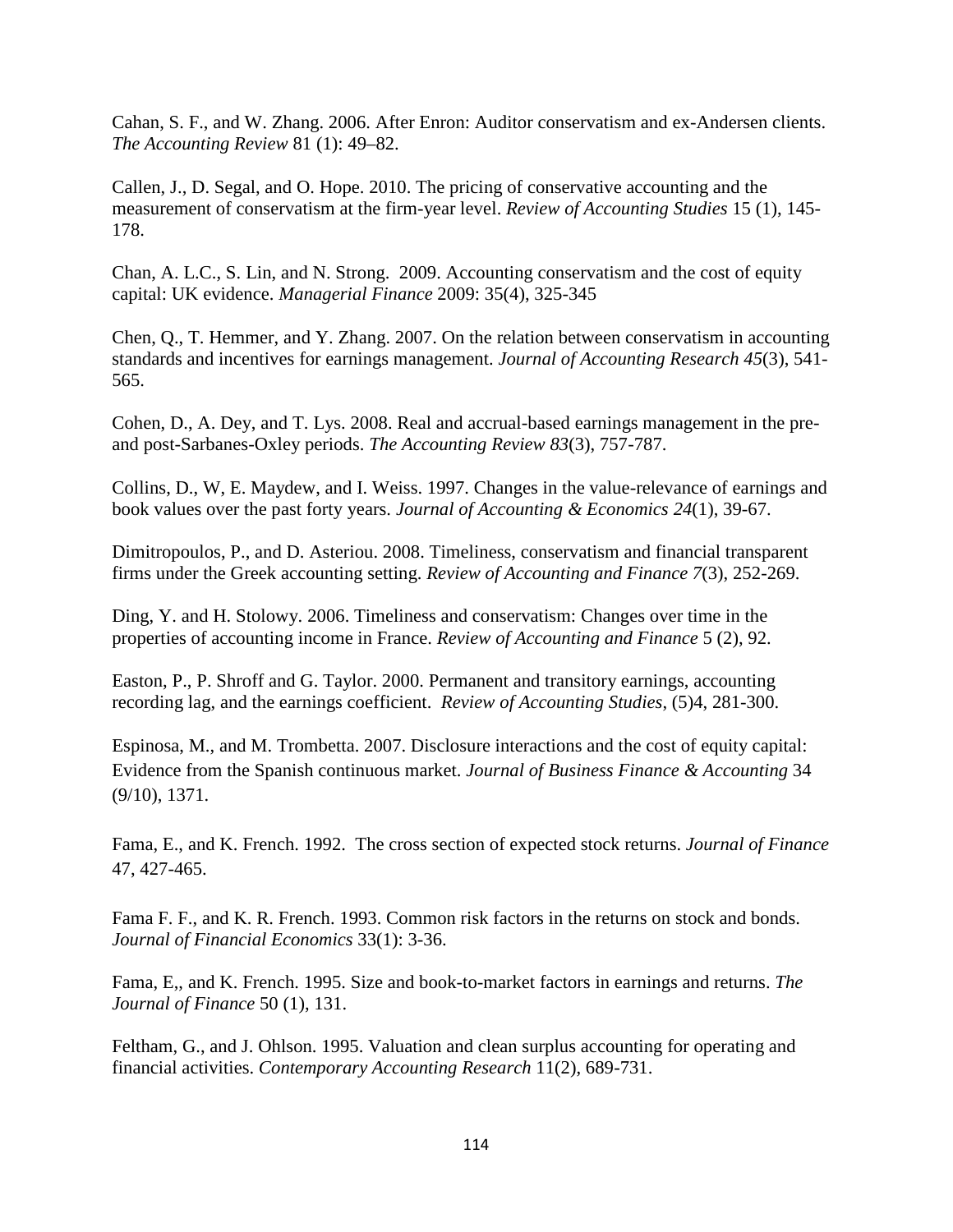Francis, J., and X. Martin. 2010. Acquisition profitability and timely loss recognition. *Journal of Accounting & Economics* 49 (1/2), 161.

Francis, J., and K. Schipper. 1999. Have financial statements lost their relevance? *Journal of Accounting Research* 37 (2), 319-352.

Gassen, J., R. Fülbier, and T. Sellhorn. 2006. International differences in conditional conservatism - The role of unconditional conservatism and income smoothing, *European Accounting Review* 15 (4), 527- 564

Gigler, F., C. Kanodia, H. Sapra, and R. Venugopalan. 2009. Accounting conservatism and the efficiency of debt contracts. *Journal of Accounting Research 47*(3), 767-797.

Givoly, D. and C. Hayn. 2000. The changing time-series properties of earnings, cash flows andaccruals: Has financial reporting become more conservative? *Journal of Accounting & Economics* 29(3): 287-320.

Givoly, D. and C. Hayn. 2002. Rising conservatism: Implications for financial analysis. *Financial Analysts Journal* 58(1), 56-74.

Givoly, D., C. Hayn, and A. Natarajan. 2007. Measuring reporting conservatism. *The Accounting Review* 82(1), 65-106.

Grambovas, C., B. Giner, and D. Christodoulou. 2006. Earnings conservatism: panel data evidence from the European Union and the United States. *Abacus* 42 (3/4), 354.

Guay, W. (2008). Conservative financial reporting, debt covenants and the agency costs of debt. *Journal of Accounting & Economics 45*(2/3), 175.

Guay, W., and R. Verrecchia. 2006. Discussion of an economic framework for conservative accounting and Bushman and Piotroski (2006). *Journal of Accounting & Economics* 42(1/2), 149-165.

Herrmann, D., S. Pornupatham, and T. Vichitsarawong. 2008. The Impact of the Asian Financial Crisis on Auditors' Conservatism. *Journal of International Accounting Research, 7*(2), 43-63.

Hui, K., S. Matsunaga and D. Morse. 2009. The impact of conservatism on management earnings forecasts. *Journal of Accounting & Economics 47*(3), 192.

Hung, M., and K R Subramanyam. 2007. Financial statement effects of adopting international accounting standards: The case of Germany. *Review of Accounting Studies* 2007. 12 (4), 623- 657.

Iliev, P. 2010. The effect of SOX Section 404: Costs, earnings quality, and stock prices. *The Journal of Finance* 65(3), 1163.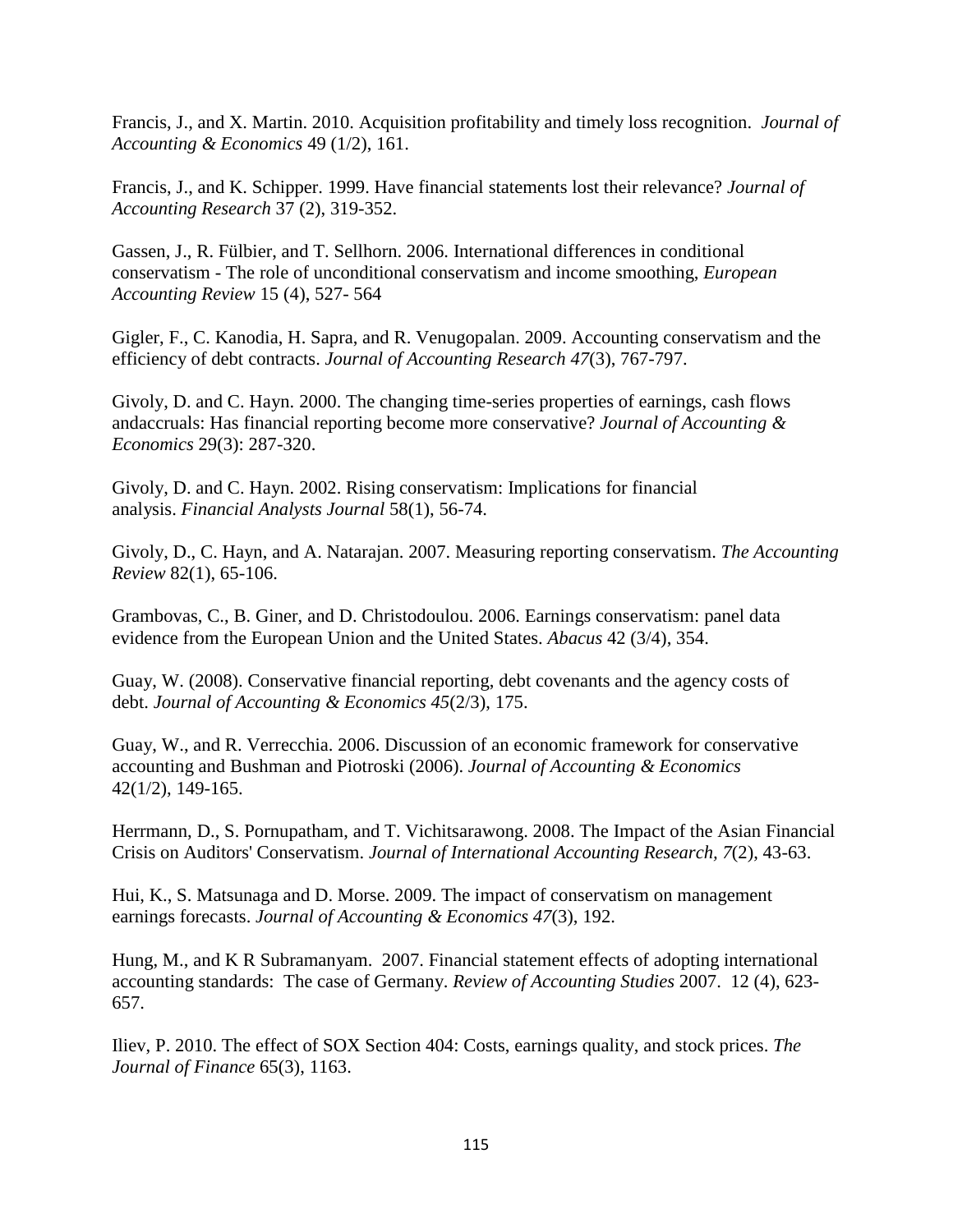Iyengar, R., and E. Zampelli. 2010. Does accounting conservatism pay? *Accounting and Finance 50*(1), 121.

Jindrichovska, I., and S McIeay. 2005. Accounting for good news and accounting for bad news: Some empirical evidence from the Czech Republic. *European Accounting Review* 14 (3), 635- 655.

Kahn, M., and R. L. Watts. 2007. Estimation and validation of a firm-year measure of conservatism. *Working paper: Massachusetts Institute of Technology.*

Kang, T. 2003. The effects of legal regime on the patterns of stock returns surrounding ADR earnings announcements. *The International Journal of Accounting 38*(3), 315-328.

Klein, A., and C. Marquardt. 2006. Fundamentals of accounting losses. *The Accounting Review* 81 (1), 179-206.

Kousenidis, D., A. Ladas, and C. Negakis. 2009. Value relevance of conservative and nonconservative accounting information. *The International Journal of Accounting 44*(3), 219.

Krishnan, G. 2005. The association between big 6 auditor industry expertise and the asymmetric timeliness of earnings. *Journal of Accounting, Auditing, and Finance 20 (3)*, 209-228.

Kwon, Y., P. Newman, and Y. S. Suh. 2001. The demand for accounting conservatism for management control. *Review of Accounting Studies 6*(1), 29.

Kwon, S., Q. J. Yin and J. Han. 2006. The effect of differential accounting conservatism on the "over-valuation" of high-tech firms relative to low-tech firms. *Review of Quantitative Finance and Accounting* 27 (2), 143.

Kwon, Y. 2005. Accounting conservatism and managerial incentives. *Management Science* 51 (11) 1626-1632.

LaFond, R., and S. Roychowdhury. 2008. Managerial ownership and accounting conservatism. *Journal of Accounting Research 46*(1), 101-135.

LaFond, R., and R. Watts 2008. The information role of conservatism. *The Accounting Review* 83 (2) 447-478.

Lai, C., and S. Taylor. 2008. Estimating and validating a firm-year-specific measure of conservatism: Australian evidence. *Accounting and Finance 48*(4), 673.

Lakonishok, J., A. Shleifer, and R. Vishny. 1994. Contrarian investment, extrapolation, and risk. *Journal of Finance* 49, 1541-1578.

Lev, B., and P. Zarowin. 1999. The boundaries of financial reporting and how to extend them. *Journal of Accounting Research* 37 (1999): 353–85.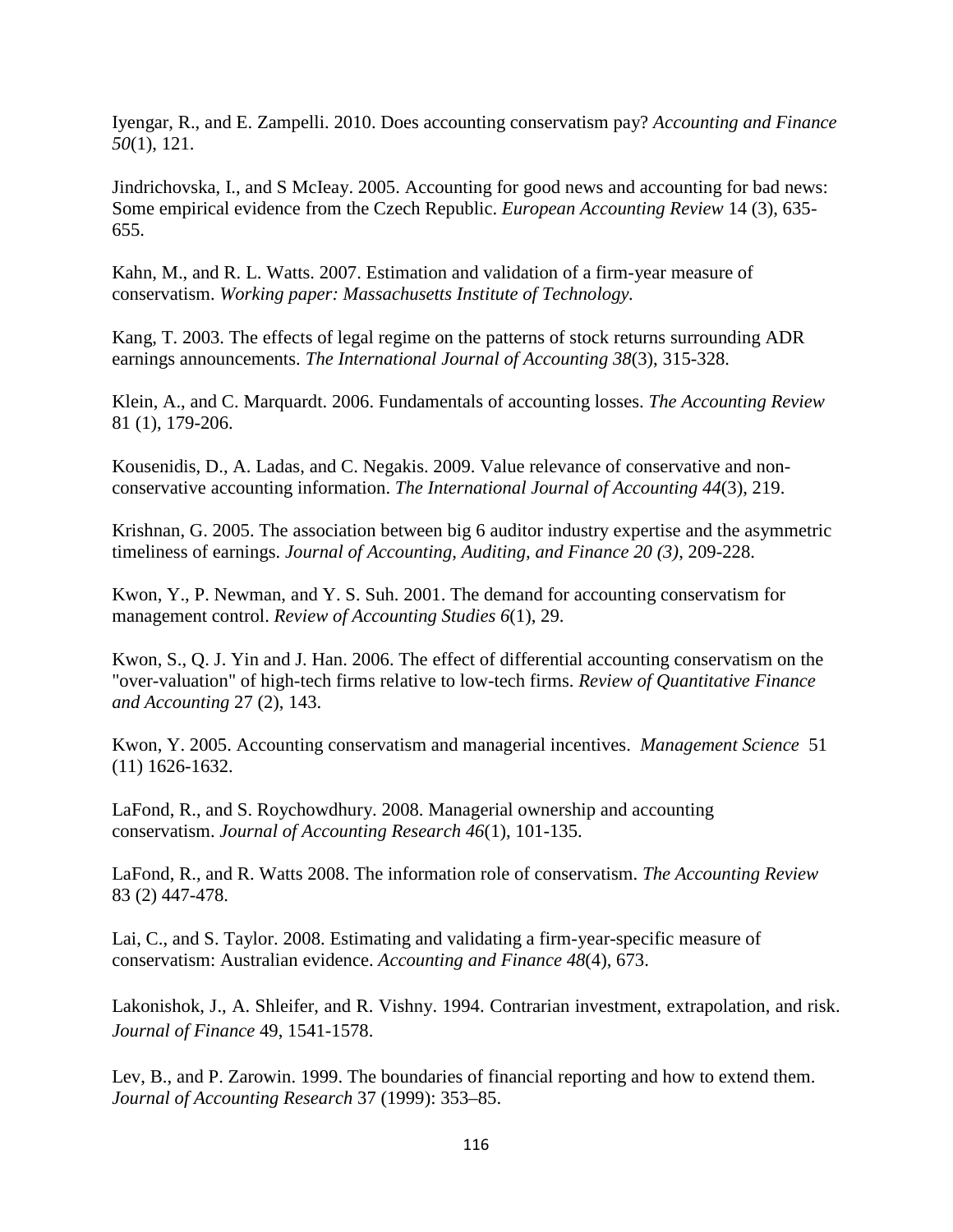Lubberink, M., and C. Huijgen. Earnings Conservatism and Equity Raisings of Cross-Listed Firms (December 17, 2006). Available at SSRN: http://ssrn.com/abstract=952221

Ndubizu, G., and M. Sanchez. 2006. The valuation properties of earnings and book value prepared under US GAAP in Chile and IAS in Peru. *Journal of Accounting and Public Policy 25*(2), 140-170.

Nikolaev, V. 2010. Debt covenants and accounting conservatism. *Journal of Accounting Research 48*(1), 51-89.

O'Connell, V. 2006. The impact of accounting conservatism on the compensation relevance of UK earnings. *European Accounting Review* 15 (4), 627-649

Ohlson, J. 1995. Earnings, book values, and dividends in equity valuation. *Contemporary Accounting Research* 11(2), 661-688.

Ohlson, J., and B. Juettner-Nauroth. 2005. Expected EPS and EPS growth as determinants of value. *Review of Accounting Studies* 10 (2-3), 349-365.

Penman, S. 1996. The articulation of price-earnings ratios and market-to-book ratios and the evaluation of growth. *Journal of Accounting Research* 34(2), 235-259.

Penman, S., and X. Zhang. 2002. Accounting conservatism, the quality of earnings, and stock returns. *The Accounting Review* 77(2), 237-264.

Piot, C., and R. Janin. 2007. External auditors, audit committees and earnings management in France. *European Accounting Review 16*(2), 429-454.

Qiang, X. 2007. The effects of contracting, litigation, regulation, and tax costs on conditional and unconditional conservatism: Cross-sectional evidence at the firm level. *The Accounting Review*, 82(3), 759-796.

Ryan, S., and P. Zarowin. 2003. Why has the contemporaneous linear returns-earnings relation declined? *The Accounting Review* 78: 523–53.

Vichitsarawong, T., L. Eng, and G. Meek. 2010. The impact of the Asian financial crisis on conservatism and timeliness of earnings: Evidence from Hong Kong, Malaysia, Singapore, and Thailand. *Journal of International Financial Management & Accounting* 21(1): 32-61.

Wang, R., C. Hógartaigh, and T. van Zijl. 2009. Measures of accounting conservatism: A construct validity perspective. *Journal of Accounting Literature* 28.

Watts, R. 2003a. Conservatism in accounting part I: Explanations and implications. *Accounting Horizons* 17(3), 207-221.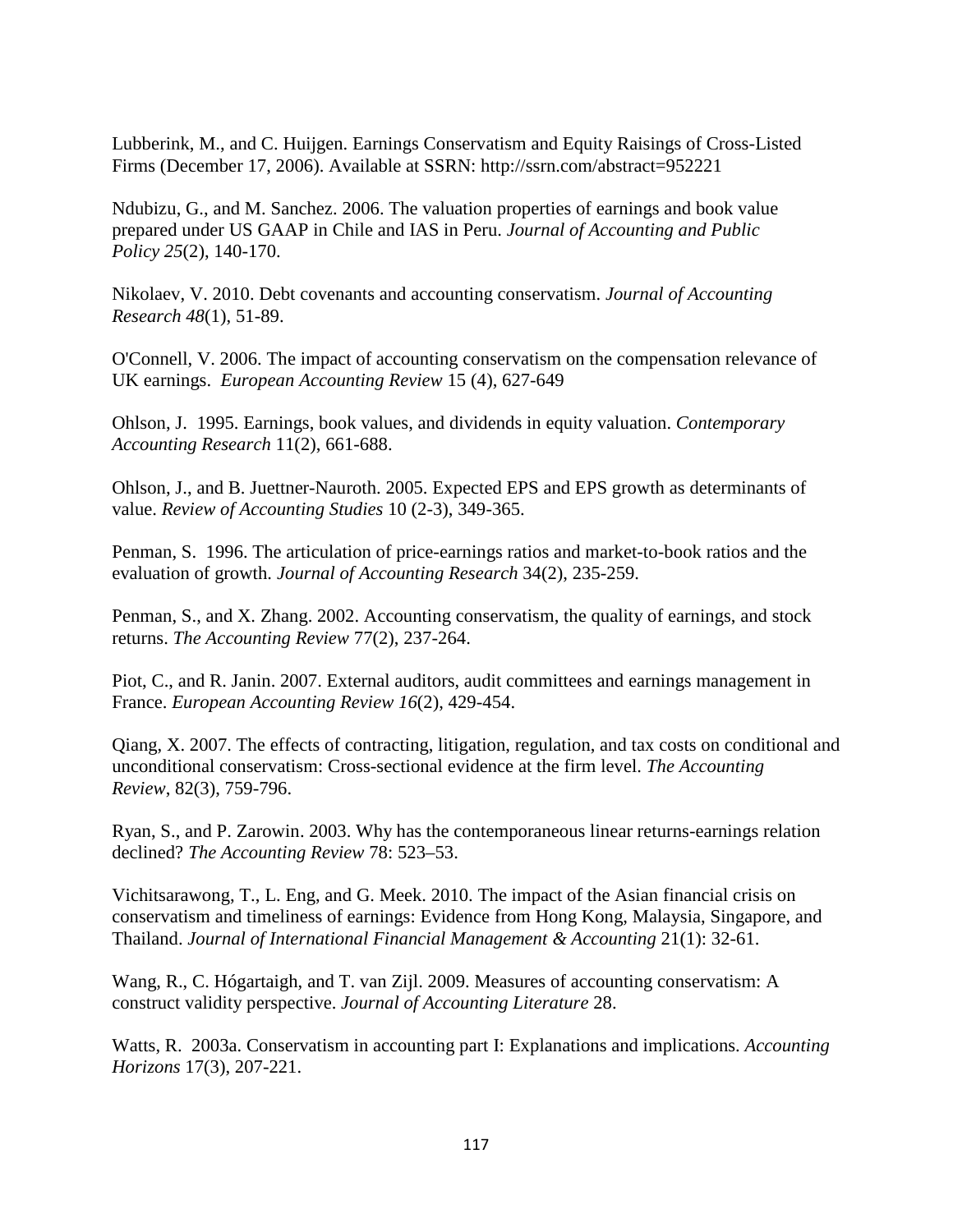Watts, R. 2003b. Conservatism in accounting part II: Evidence and research opportunities. *Accounting Horizons* 17(4), 287-301.

Zhang, J. 2008. The contracting benefits of accounting conservatism to lenders and borrowers. *Journal of Accounting & Economics 45*(1), 27.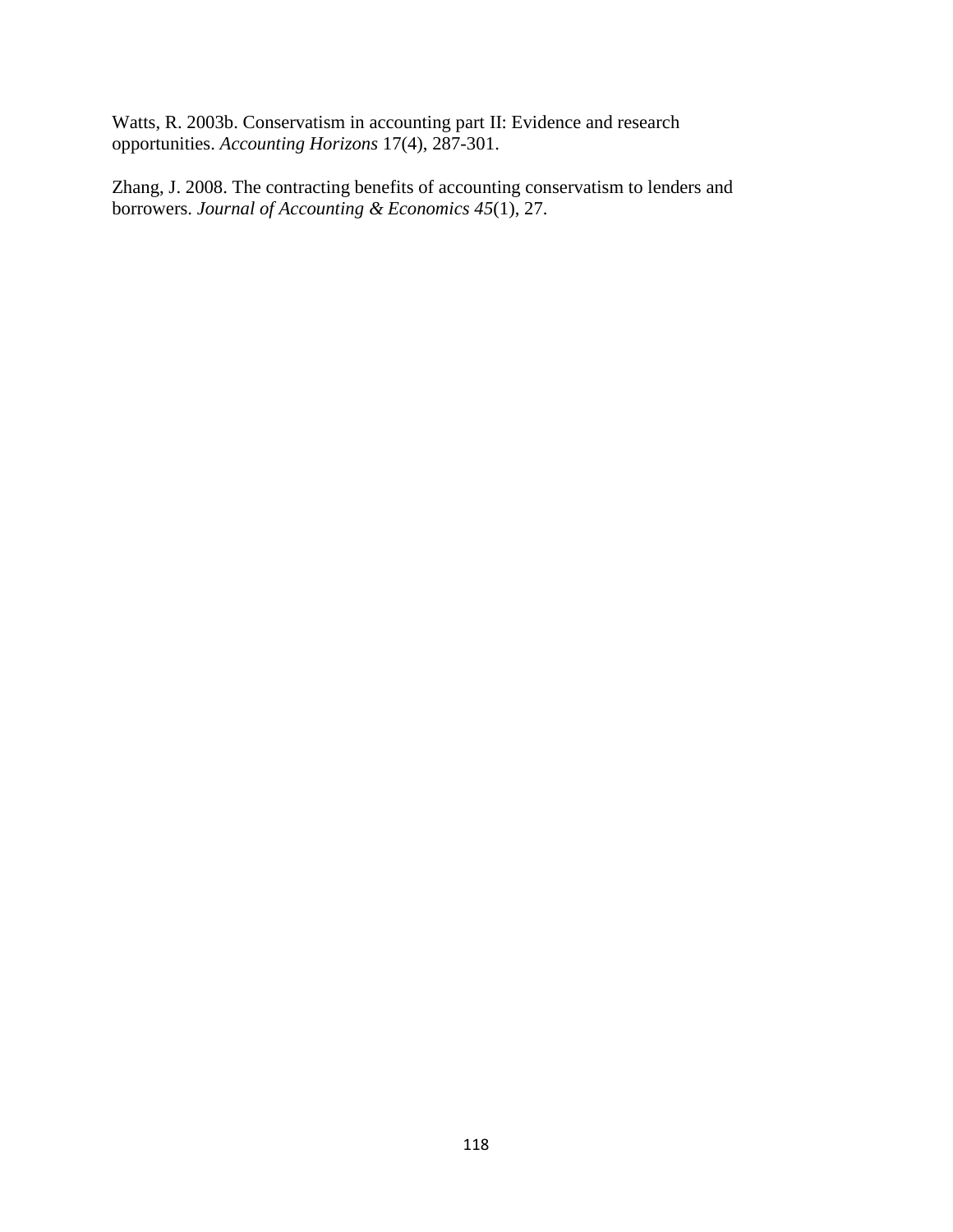| Author                               | Title                                                                                                                                      | Measure of Conservatism                                                                                                                                                                                                                                                                                                                                                                | Abbreviation  |
|--------------------------------------|--------------------------------------------------------------------------------------------------------------------------------------------|----------------------------------------------------------------------------------------------------------------------------------------------------------------------------------------------------------------------------------------------------------------------------------------------------------------------------------------------------------------------------------------|---------------|
| <b>Ball and Shivakumar</b><br>(2005) | Earnings quality in UK<br>private firms:<br>comparative loss<br>recognition timeliness                                                     | Regression of accruals on<br>cash flows separately for<br>'good news' and 'bad<br>news' firm years.                                                                                                                                                                                                                                                                                    | <b>ACFTA</b>  |
| Basu (1997)                          | The conservatism<br>principle and the<br>asymmetric timeliness of<br>earnings                                                              | Regression of accounting<br>earnings rate on stock<br>returns separately for<br>'good news' and 'bad<br>news' firm years.                                                                                                                                                                                                                                                              | <b>BASU</b>   |
| Beaver and Ryan (2000)               | Biases and lags in book<br>value and their effects on<br>the ability of the book-to-<br>market ratio to predict<br>book return on equity   | Regression of BM on a<br>series of six lagged stock<br>returns                                                                                                                                                                                                                                                                                                                         | <b>BTM</b>    |
| Givoly and Hayn (2000)               | The changing time-series<br>properties of earnings,<br>cash flows and accruals:<br>Has financial reporting<br>become more<br>conservative? | A firm specific average<br>accrual over a long time<br>period. Defined as: net<br>income before<br>extraordinary items and<br>discontinued operations<br>plus depreciation expense<br>less operating cash flows<br>as a proxy for accruals<br>before depreciation. This<br>amount is deflated by total<br>assets and averaged over a<br>five year time-period<br>centered at period t. | <b>NACC</b>   |
| Penman and Zhang<br>(2002)           | Accounting<br>Conservatism, the quality<br>of earnings, and stock<br>returns                                                               | Measure of hidden<br>reserves (LIFO, R&D, and<br>Advertising) scaled by net<br>operating assets.                                                                                                                                                                                                                                                                                       | <b>CSCORE</b> |

# **Table 1 Measures of Conservatism**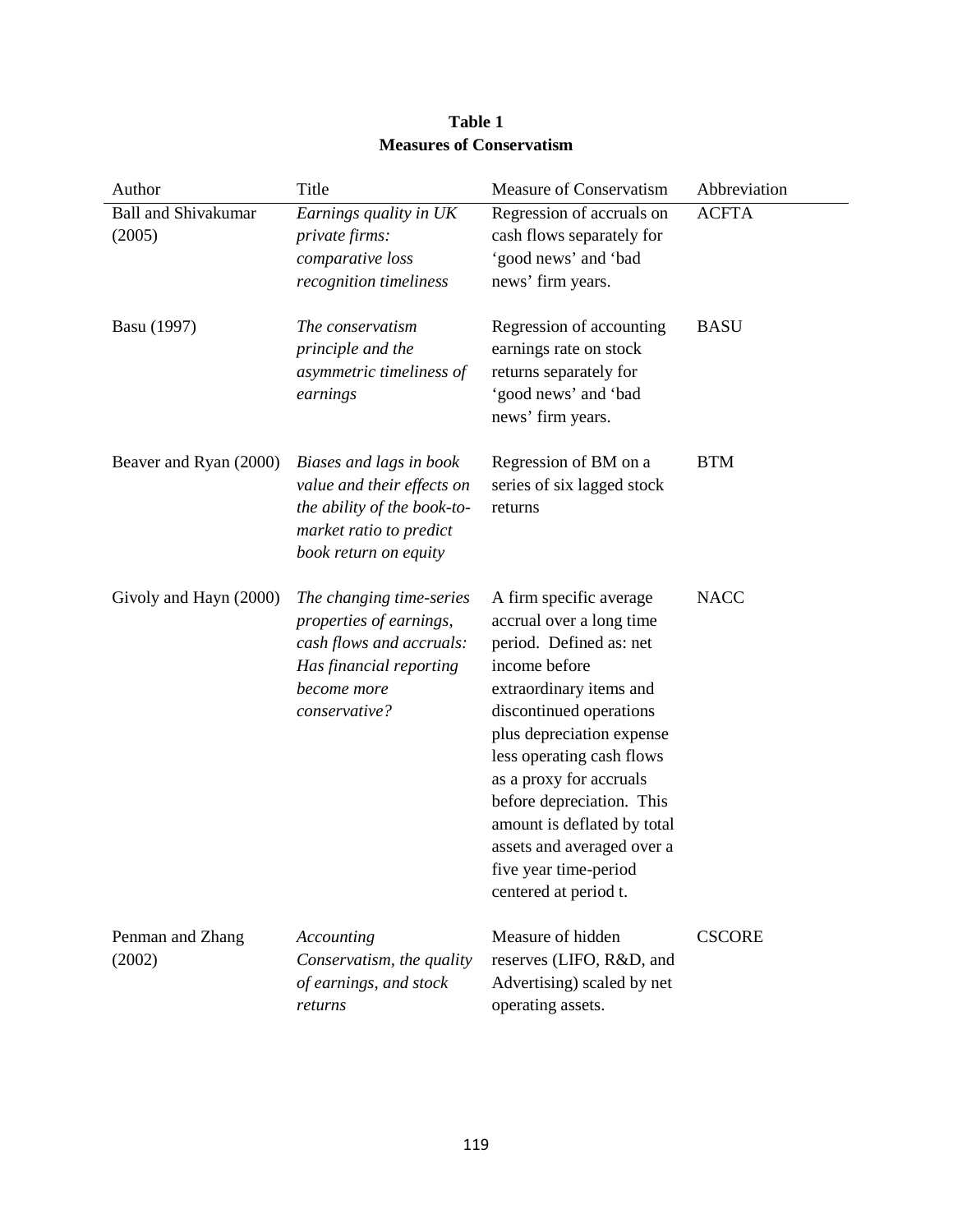|                                                  | Definition of                     |                                                                                                                                                                |                                                                                                                                                                                                                                |
|--------------------------------------------------|-----------------------------------|----------------------------------------------------------------------------------------------------------------------------------------------------------------|--------------------------------------------------------------------------------------------------------------------------------------------------------------------------------------------------------------------------------|
| Authors                                          | Conservatism                      | Sample                                                                                                                                                         | Results                                                                                                                                                                                                                        |
| Panel A: Debt Contracting                        |                                   |                                                                                                                                                                |                                                                                                                                                                                                                                |
| Qiang (2007)                                     | BTM,<br><b>NACC</b>               | 633 companies from<br>1988-1999 on the<br>2004 Compustat<br>industry and<br>research file that<br>meet the study's<br>data requirements.                       | Classifies accounting conservatism into<br>conditional versus unconditional<br>conservatism. Finds that conditional and<br>unconditional conservatism address different<br>contracting needs and are negatively<br>correlated. |
| Nikolaev<br>(2010)                               | <b>BASU</b>                       | 5,000 debt issues<br>from 1980 to 2006<br>that are contained in<br>the Mergent Fixed<br>Investment<br><b>Securities Database</b>                               | The reliance on debt covenants in public debt<br>contracts is positively associated with<br>conservatism.                                                                                                                      |
| Zhang (2008)                                     | BASU,<br><b>NACC</b>              | A subsample of<br>CRSP firms (314)<br>with at least one<br>month's return less<br>than -30% whose<br>long term debt is<br>greater than 10% of<br>total assets. | Conservative accounting is associated with<br>lower interest rates since borrowers using<br>conservative accounting are more likely to<br>violate debt covenants.                                                              |
| Gigler,<br>Kanodia, and<br>Venugopalan<br>(2009) | Theoretical<br>Model              | Analytic Analysis                                                                                                                                              | Accounting conservatism decreases the<br>efficiency of debt contracts, contrary to<br>Watts (2003a) and Zhang (2008)                                                                                                           |
|                                                  | Panel B: Compensation Contracting |                                                                                                                                                                |                                                                                                                                                                                                                                |
| Iyengar and<br>Zampelli<br>(2009)                | NACC,<br><b>ATCFO</b>             | From $1994 -$<br>2003, non-<br>financial and non-<br>utility firms on<br>ExecuComp.                                                                            | The sensitivity of CEO pay to accounting<br>performance is higher for conservative firms.                                                                                                                                      |
| Chen (2007)                                      | Theoretical<br>Model              | Analytic Analysis                                                                                                                                              | Accounting Conservatism can reduce earnings<br>management for managerial gain.                                                                                                                                                 |

## **Table 2 Conservatism and Contracting**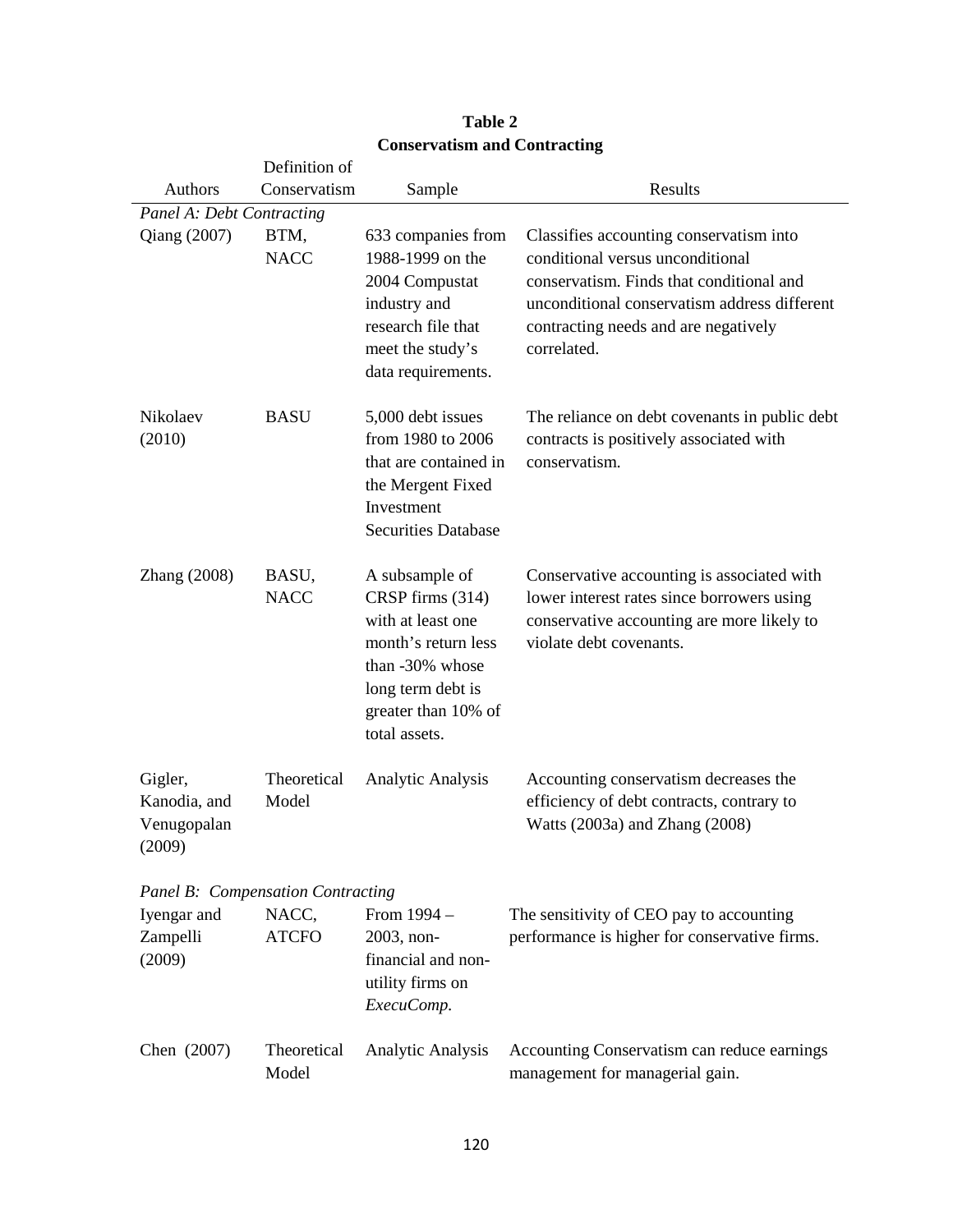| Kwon (2001)                                                             | Theoretical<br>Model         | Analytic Analysis                                                                                                                                                                                                         | Agency cost of distortions in incentive contracts<br>decreases with accounting conservatism.                                                                     |
|-------------------------------------------------------------------------|------------------------------|---------------------------------------------------------------------------------------------------------------------------------------------------------------------------------------------------------------------------|------------------------------------------------------------------------------------------------------------------------------------------------------------------|
| Panel C: Corporate Governance<br>Hui.<br>Matsunaga, and<br>Morse (2009) | BASU,<br>BTM,<br><b>NACC</b> | Firms that are on both<br>the 2004 Compustat<br>Annual Industrial file<br>and First Call Historical<br>Database                                                                                                           | There is a negative association between<br>conservatism and the frequency,<br>specificity and timeliness of management<br>forecasts.                             |
| LaFond and<br>Rowchowdhur<br>y(2008)                                    | <b>BASU</b>                  | US Firms listed on both<br>the Standard & Poor's<br>Execu Comp database<br>and Center for<br>Research in Security<br>Prices from 1994-2004.                                                                               | Conditional conservatism is negatively<br>associated with managerial ownership in a<br>firm.                                                                     |
| Francis and<br><b>Martin (2010)</b>                                     | <b>BASU</b>                  | US firm acquisitions<br>available from the SDC<br>US Mergers and<br>Acquisitions database<br>from 1980 through<br>2006.                                                                                                   | More conservative firms make more<br>profitable acquisition investment<br>decisions                                                                              |
| Krishnan<br>(2005)                                                      | Abnormal<br>Accruals         | U.S. Companies<br>employing a Big 6<br>auditor from 1989<br>through 1998.                                                                                                                                                 | Operating accruals of Arthur Andersen<br>clients were less effective in accelerating<br>the timely recognition of bad news than<br>other firms audited by Big 6. |
| Cahan and<br>Zhang (2006)                                               | Abnormal<br>accruals         | US Companies audited<br>by Big 4 Audit firms in<br>2001 and 2002.                                                                                                                                                         | Successor auditors of former Arthur<br>Andersen clients required more<br>conservative accounting in order to<br>minimize litigation risk.                        |
| Ahmed et al<br>(2002)                                                   | BTM,<br><b>NACC</b>          | US Firms in the 1998<br>Annual Industrial<br>Compustat (Primary,<br>Secondary, and<br>Tertiary) database that<br>have book and market<br>values of equity,<br>returns, and S&P senior<br>debt available for 1993-<br>1998 | Conservatism increases when bondholder-<br>shareholder conflicts over dividend policy<br>are greater.                                                            |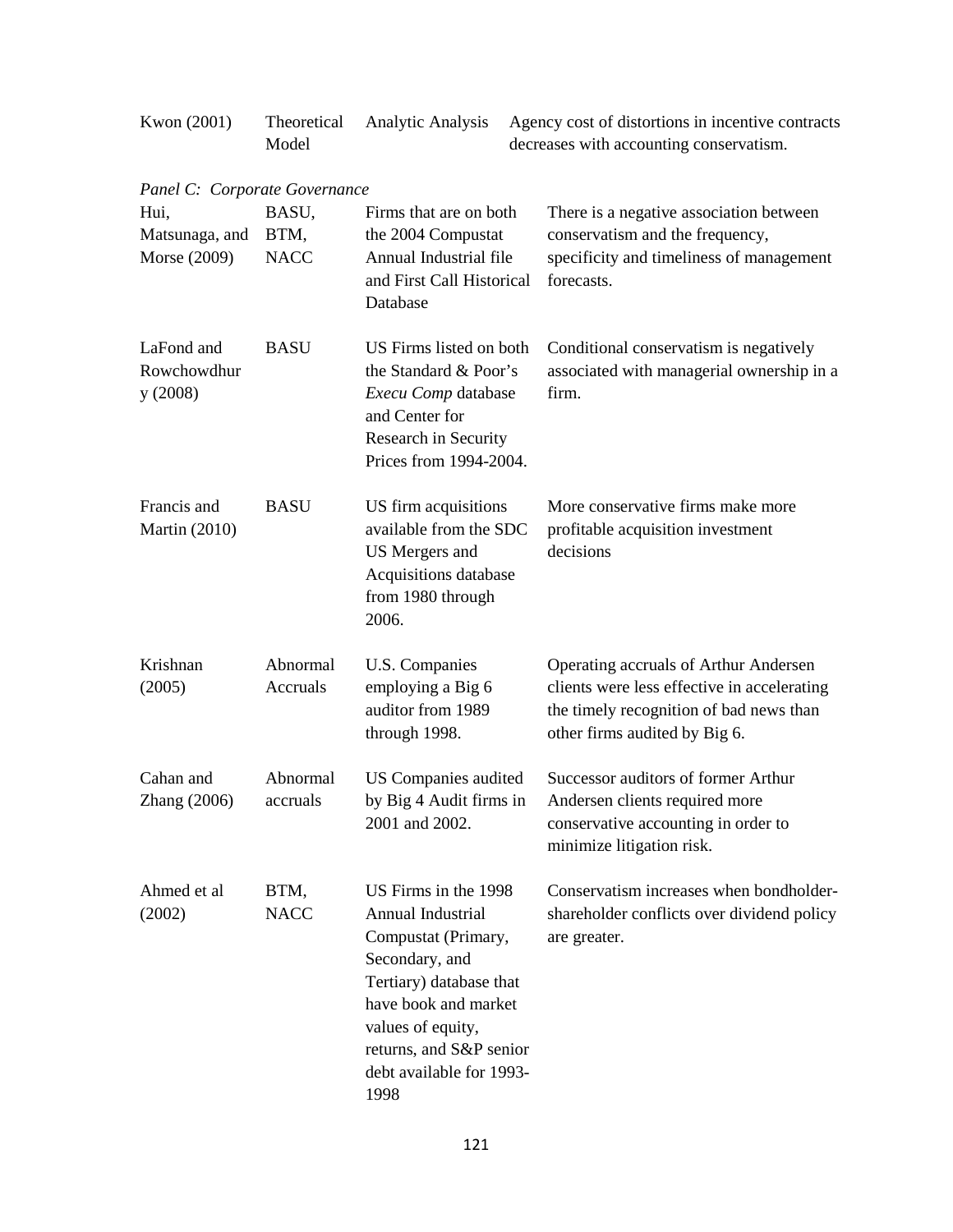| Ahmed and<br>Duellman<br>(2007) | BASU,<br>NACC,<br>BTM         | Non-financial S&P<br>500 firms from 1999-<br>2001.                                                                                                                        | The percentage of inside directors is<br>negatively related to conservatism                                   |
|---------------------------------|-------------------------------|---------------------------------------------------------------------------------------------------------------------------------------------------------------------------|---------------------------------------------------------------------------------------------------------------|
| Kwon (2006)                     | BASU,<br>Abnormal<br>accruals | US technology firms<br>(firms in the computer,<br>electronics,<br>pharmaceutical, and<br>telecommunications<br>industries) listed on<br>CNNFN.COM as of<br>July 20, 2000. | Technology firms use accounting<br>conservatism to minimize litigation risk.                                  |
| Kwon (2005)                     | <b>Theoretical</b><br>Model   | <b>Analytic Analysis</b>                                                                                                                                                  | Accounting earnings become more useful<br>for reducing agency costs when they are<br>measured conservatively. |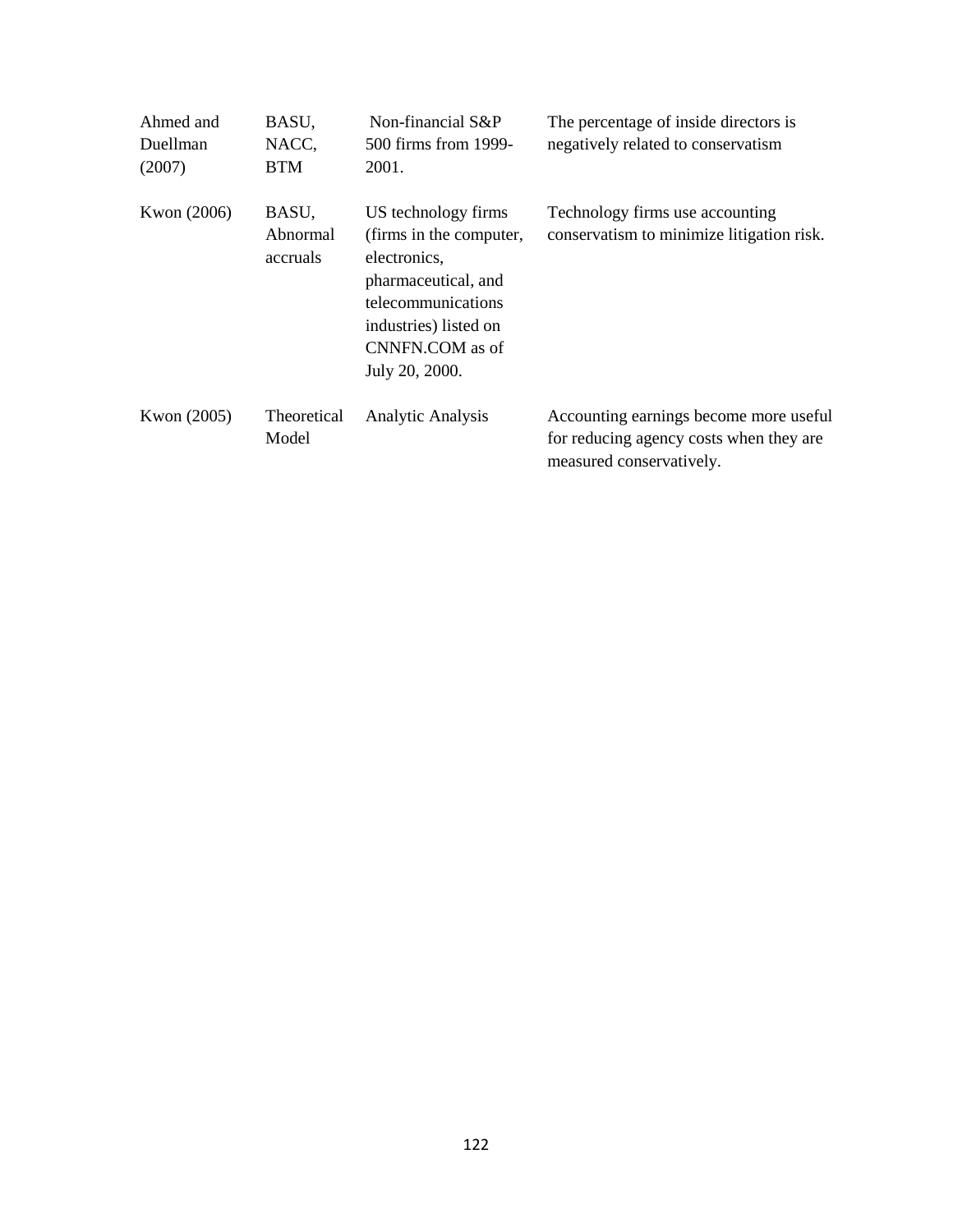|                                             | Definition of           |                                                                                                                                                                            |                                                                                                                                                                                              |
|---------------------------------------------|-------------------------|----------------------------------------------------------------------------------------------------------------------------------------------------------------------------|----------------------------------------------------------------------------------------------------------------------------------------------------------------------------------------------|
| <b>Authors</b>                              | Conservatism            | Sample                                                                                                                                                                     | Results                                                                                                                                                                                      |
| Panel A: Effect of Conservatism on Earnings |                         |                                                                                                                                                                            |                                                                                                                                                                                              |
| Basu (1997)                                 | <b>BASU</b>             | Firm-year<br>observations from<br>1963 to 1990 with data<br>on the CRSP Monthly<br>files, and with<br>necessary accounting<br>data on the<br><b>COMPUSTAT</b><br>database. | Positive earnings changes are more<br>persistent than negative earnings changes.                                                                                                             |
| Givoly and<br>Hayn (2000)                   | <b>NACC</b>             | US firms in the 1999<br>Compustat database<br>with data from 1968 to<br>1998                                                                                               | An empirical survey of the historical<br>patterns of US<br>accounting, developing the non-operating<br>accrual measure of conservatism.                                                      |
| Klein &<br>Marquadt<br>(2006)               | Accounting<br>losses    | All firms in the<br>Compustat database<br>with necessary data<br>from 1951-2001.                                                                                           | Negative non-operating accruals are<br>associated with higher frequency of<br>accounting losses. But accounting losses<br>are determined by other non-accounting<br>factors as well.         |
| Givoly, Hayn<br>and<br>Natarajan<br>(2007)  | <b>BASU</b>             | All firms in the 2001<br>Compustat database<br>with earnings per<br>share and returns data<br>from 1962-2001.                                                              | An empirical investigation into the<br>validity of the Basu<br>measure, and shows that the Basu AT<br>measure is not<br>reliable.                                                            |
| Callen, Segal<br>and Hope<br>(2010)         | <b>Stock</b><br>returns | All firms included in<br>the annual<br><b>COMPUSTAT</b> and<br>monthly CRSP files<br>for the years 1962<br>through 2006.                                                   | A new measure of conservatism is<br>developed based on the vector-auto-<br>regressive (VAR) decomposition of stock<br>returns, and is used to test the economic<br>demands for conservatism. |

# **Table 3 Conservatism and Financial Statement Analysis**

*Panel B: Effect of Conservatism on Earnings, Cash Flows, and Returns Relationships* 

| Ball $\&$  | <b>ATCFO</b> | Non-financial firms with | Existing accrual models (e.g. Jones |
|------------|--------------|--------------------------|-------------------------------------|
| Shivakumar |              | data in the Center for   | [1991] and others) are extended to  |
| (2006)     |              | Research in Security     | incorporate conservatism.           |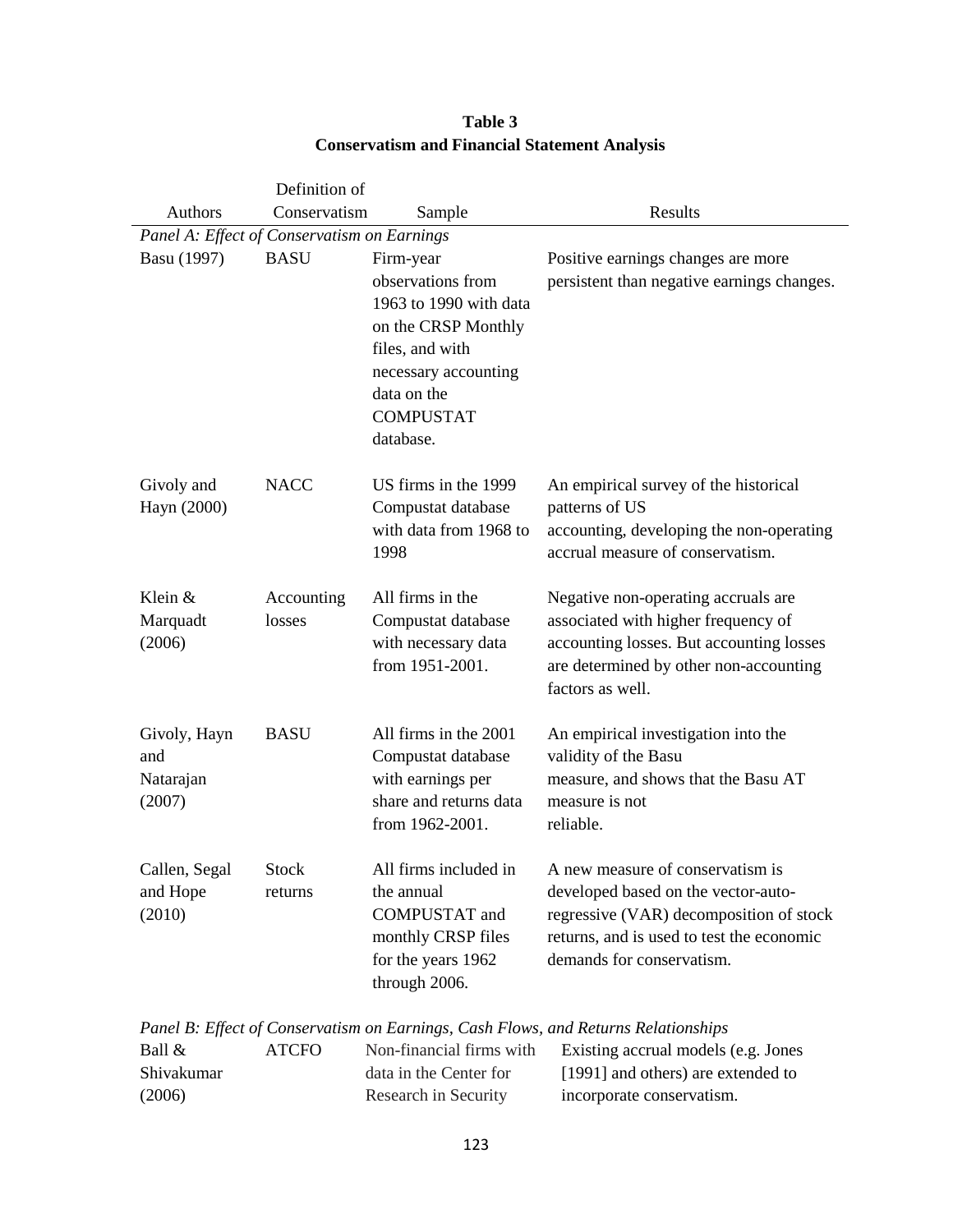|                                   |              | Prices (CRSP) and annual<br>Compustat files in the<br>1987–2003 period.                                                                                                                                          |                                                                                                                                      |
|-----------------------------------|--------------|------------------------------------------------------------------------------------------------------------------------------------------------------------------------------------------------------------------|--------------------------------------------------------------------------------------------------------------------------------------|
| Ball $\&$<br>Shivakumar<br>(2005) | <b>ATCFO</b> | Public and private firms<br>included in the<br>"Financial"<br>Analysis Made Easy"<br>(FAME) database<br>supplied by Bureau Van<br>Dijk with fiscal years<br>ending between January<br>1989 and December<br>1999. | UK private firms have lower reporting<br>quality than do UK public firms, as<br>measured by the degree of accounting<br>conservatism |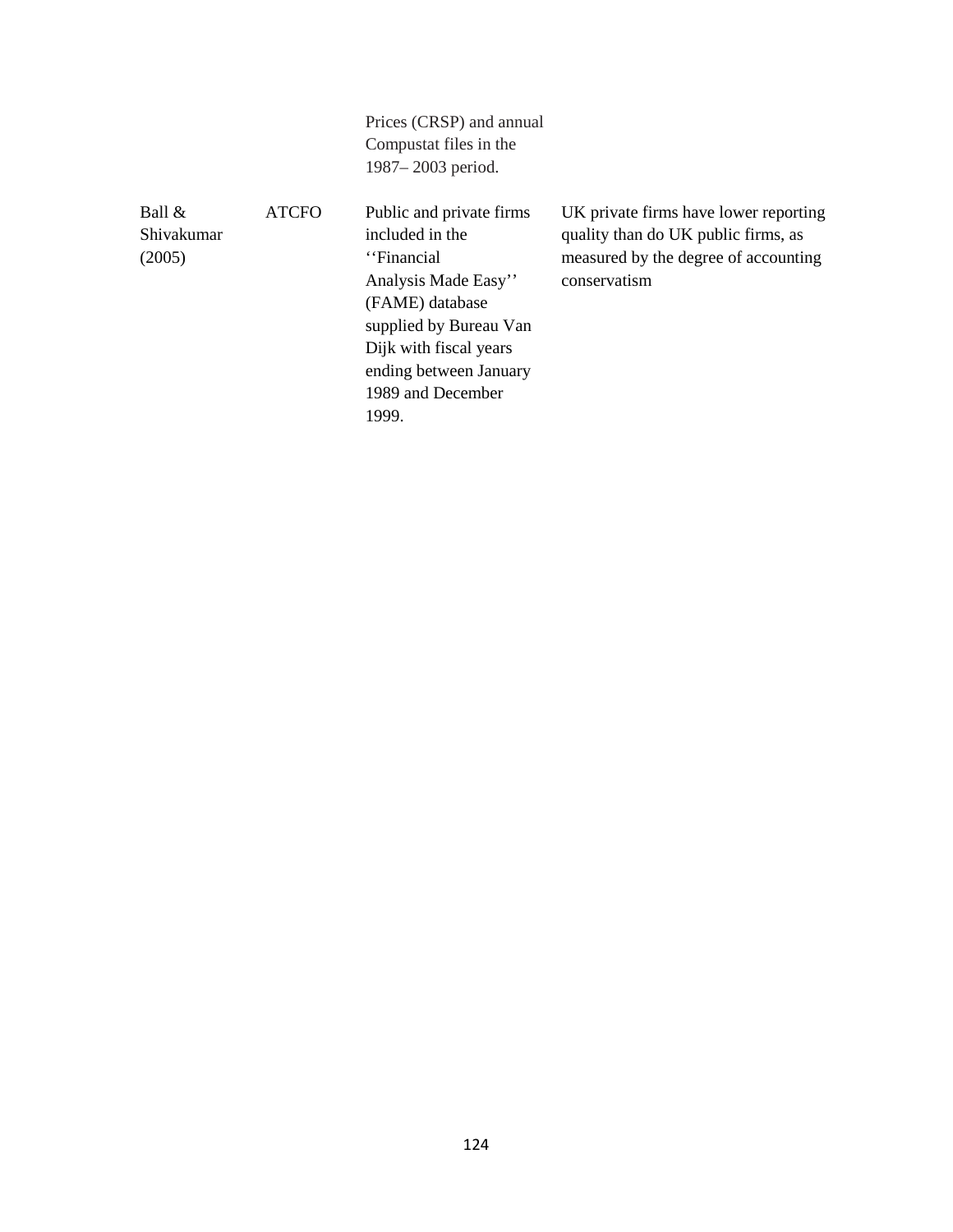|                                                        | Measures of                                       |                                                                                                                                                                                                       |                                                                                                                                                                            |  |  |  |  |
|--------------------------------------------------------|---------------------------------------------------|-------------------------------------------------------------------------------------------------------------------------------------------------------------------------------------------------------|----------------------------------------------------------------------------------------------------------------------------------------------------------------------------|--|--|--|--|
| Authors                                                | Conservatism                                      | Sample                                                                                                                                                                                                | Results                                                                                                                                                                    |  |  |  |  |
|                                                        | Panel A: Comparison of Conservatism Among Regimes |                                                                                                                                                                                                       |                                                                                                                                                                            |  |  |  |  |
| Ball, Kothari & Robin<br>(2000)                        | <b>BASU</b>                                       | Firms with accounting<br>data from 1985-1995 in<br>the Global Vantage<br>Industrial/Commercial<br>(IC) file from Australia,<br>US, UK, Canada,<br>Germany, France, and<br>Japan.                      | Common law countries are more<br>conservative in their financial<br>reporting practices than code law<br>countries as measured by Basu's<br>asymmetric timeliness measure. |  |  |  |  |
| Ball, Robin, Wu<br>(2003)                              | <b>BASU</b>                                       | Firms from Hong<br>Kong, Malaysia,<br>Singapore and Thailand<br>with annual earnings<br>announcements during<br>1984–1996 time period<br>on the Global Vantage<br>Industrial/Commercial<br>(IC) file. | In four East-Asia countries,<br>conservatism is affected by several<br>legal, political and institutional factors.                                                         |  |  |  |  |
| Bushman and<br>Piotroski (2006)                        | <b>BASU, ACFTA</b>                                | All firms with<br>accounting and returns<br>data on Global Vantage<br>over the period 1992-<br>2001                                                                                                   | Country-level variations in conditional<br>conservatism associated with a variety<br>of legal & political factors.                                                         |  |  |  |  |
| Ndubizu and Sanchez<br>(2006)                          | <b>BASU</b>                                       | Chilean and Peruvian<br>firms that were in<br>operation from the<br>period 1994-1999.                                                                                                                 | US GAAP, used in Chile, is timelier in<br>recognizing economic losses than IAS,<br>which is used in Peru.                                                                  |  |  |  |  |
| Panel B: International Conservatism and Debt Contracts |                                                   |                                                                                                                                                                                                       |                                                                                                                                                                            |  |  |  |  |
| Ball, Robin, and<br>Sadka (2008)                       | <b>BASU</b>                                       | 78,949 fiscal-year<br>observations during<br>1992-2003 from 22<br>Countries on the Global<br>Vantage Industrial/<br>Commercial file.                                                                  | This paper finds that conservatism<br>increased with the relative importance<br>of the debt market in each country.                                                        |  |  |  |  |

# **Table 4 Conservatism and International Accounting**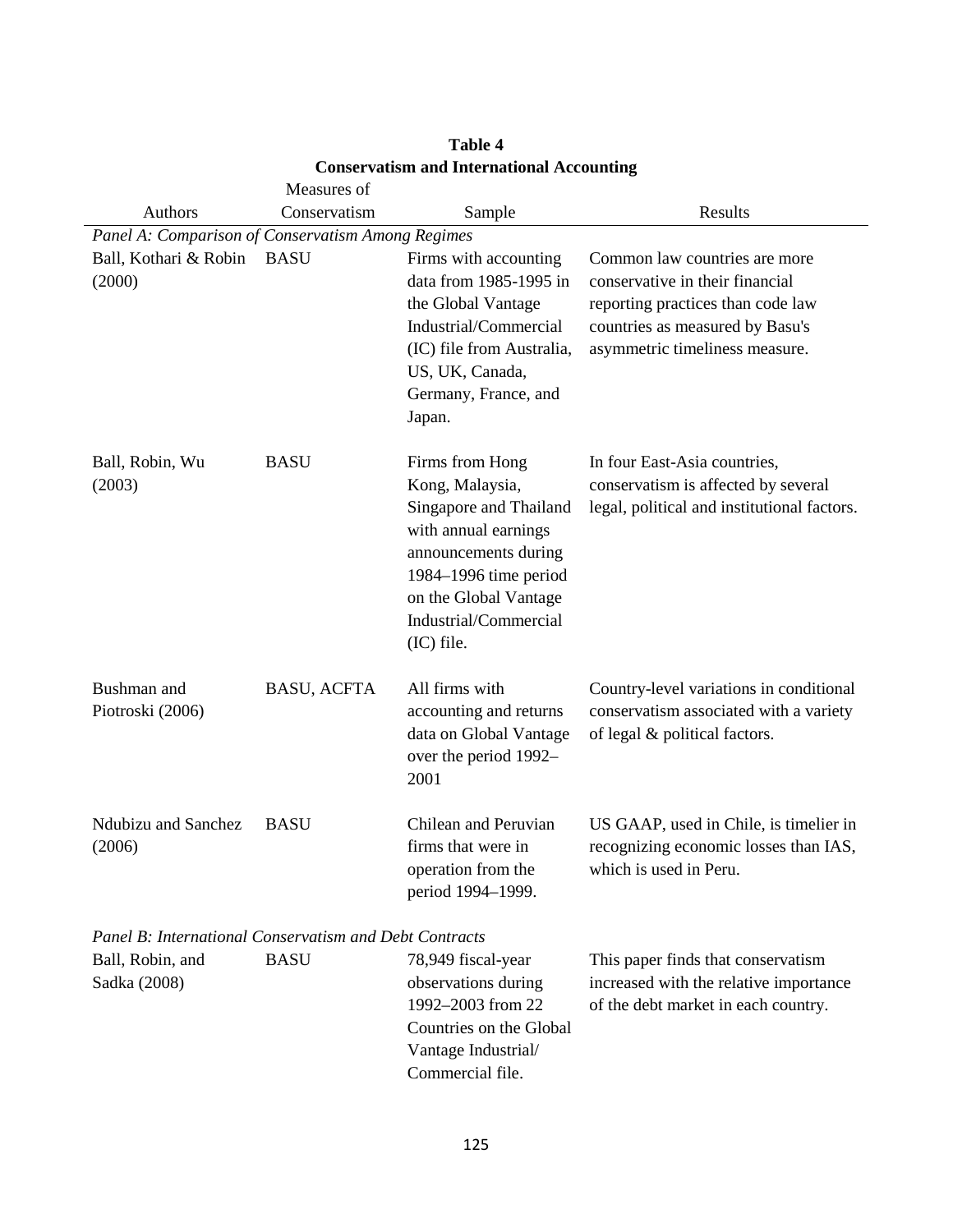| Gassen, Fulbier, and | <b>BASU, BTM</b> | Firms with return data, | Conditional conservatism and income |
|----------------------|------------------|-------------------------|-------------------------------------|
| Sellhorn $(2006)$    |                  | on Datastream for the   | smoothing appear to be distinct     |
|                      |                  | non- US sample and      | concepts, and are only weakly       |
|                      |                  | CRSP for the US         | correlated.                         |
|                      |                  | sample, and accounting  |                                     |
|                      |                  | data on                 |                                     |
|                      |                  | Worldscope for the      |                                     |
|                      |                  | non-US sample and       |                                     |
|                      |                  | Compustat for the US    |                                     |
|                      |                  | sample for the period   |                                     |
|                      |                  | 1990-2003.              |                                     |

*Panel C: International Conservatism and Compensation Contracts* 

| $O'$ Connell (2006) | Market-Adjusted | All non-financial     | UK compensation committees appear    |
|---------------------|-----------------|-----------------------|--------------------------------------|
|                     | Returns         | firms 8 quoted on the | to take into account the impact of   |
|                     |                 | London International  | accounting conservatism in earnings- |
|                     |                 | Stock Exchange over   | based compensation.                  |
|                     |                 | the period 1983–97    |                                      |

*Panel D: International Conservatism and Corporate Governance* 

| Ball & Shivakumar<br>(2005) | <b>ACFTA</b>              | Public and private firms<br>included in the<br>"Financial<br>Analysis Made Easy"<br>(FAME) database<br>supplied by Bureau<br>Van Dijk with fiscal<br>years ending between<br>January 1989 and<br>December 1999. | UK private firms have lower reporting<br>quality than do UK public firms, as<br>measured by the degree of accounting<br>conservatism |
|-----------------------------|---------------------------|-----------------------------------------------------------------------------------------------------------------------------------------------------------------------------------------------------------------|--------------------------------------------------------------------------------------------------------------------------------------|
| Barros Kimbro (2005)        | Discretionary<br>accruals | 691 A-share IPOs in<br>China during the period<br>1995-2002                                                                                                                                                     | Chinese IPO firms use accounting<br>conservatism in prospectus financial<br>statements.                                              |
| Piot and Janin (2007)       | Abnormal<br>Accruals      | Companies on the<br>French stock market,<br>specifically the SBF<br>120 Index companies,<br>for financial years<br>1999, 2000 and 2001.                                                                         | The presence of an audit committee is<br>associated with higher earnings<br>conservatism.                                            |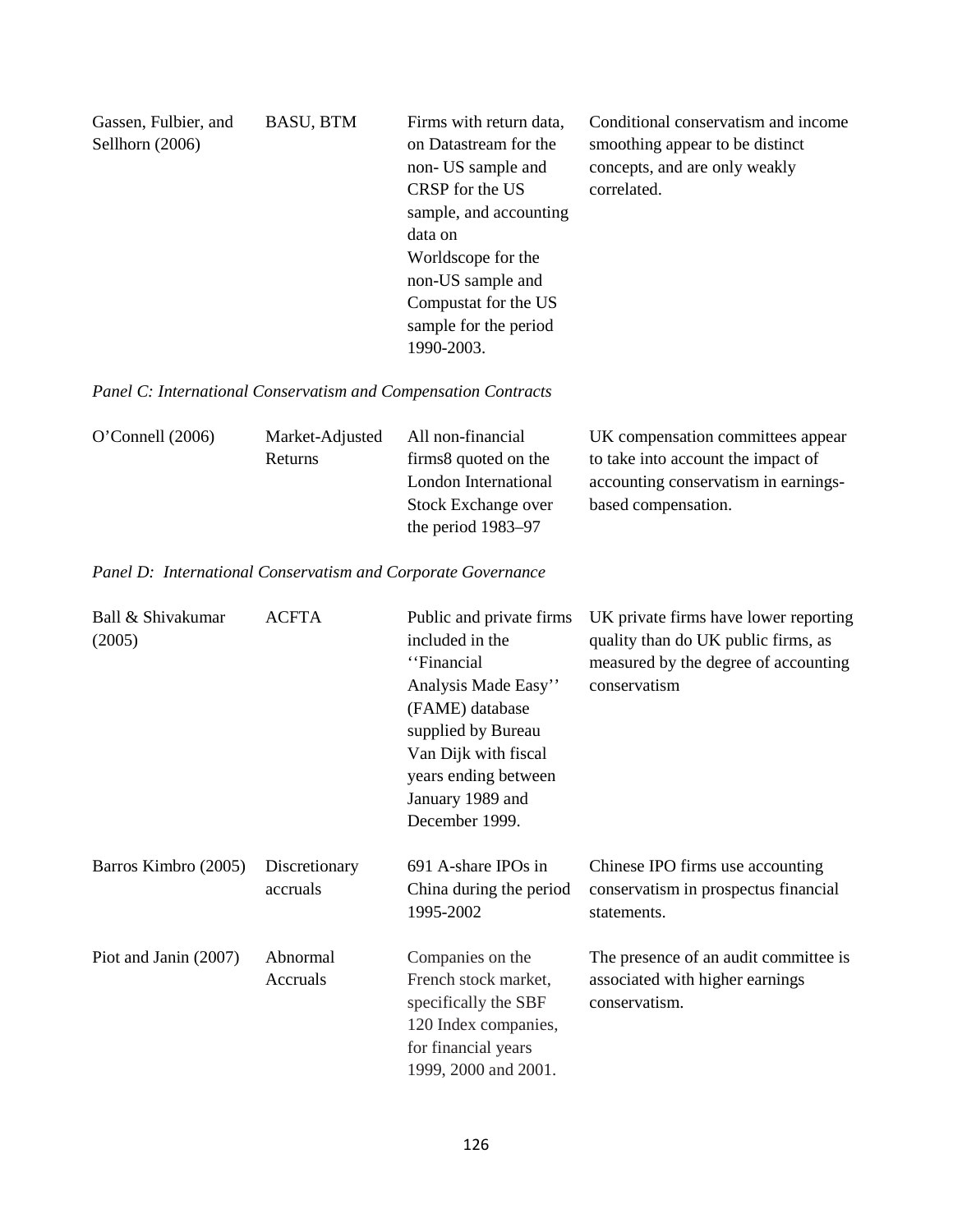| Dimitropoulos and<br>Asteriou (2008)                      | <b>BASU</b>       | 105 companies listed in<br>the Athens Stock<br>Exchange (ASE),<br>with full annual data of<br>reported earnings and<br>stock prices during the<br>period 1995-2004.                  | Conservatism exists in the Greek<br>capital markets.                                                                             |
|-----------------------------------------------------------|-------------------|--------------------------------------------------------------------------------------------------------------------------------------------------------------------------------------|----------------------------------------------------------------------------------------------------------------------------------|
| Vichitsarawong, Eng<br>and Meek (2010)                    | <b>BASU, NACC</b> | Non-financial<br>companies in Hong<br>Kong, Malaysia,<br>Singapore, and<br>Thailand included in<br>the Global Vantage<br>database (Research<br>Insight) over the period<br>1995-2004 | Conservatism and timeliness of<br>earnings increased following the Asian<br>financial crisis.                                    |
| Lubberink and<br>Huijgen (2006)                           | <b>BASU</b>       | UK firms cross listed<br>in the US that raised<br>subsequent equity<br>capital in seasoned<br>offerings in the period<br>from 1994 to 2005.                                          | Firms that raise equity capital have<br>more conservative earnings than<br>comparable firms that do not raise<br>equity capital. |
| Herrmann,<br>Pornupatham, and<br>Vichitsarawong<br>(2008) | <b>BASU</b>       | Listed companies in<br>Thailand from 1997-<br>2003.                                                                                                                                  | Big 4 audit clients are more sensitive<br>to bad news than non-Big 4 clients<br>during the Asian Financial Crisis.               |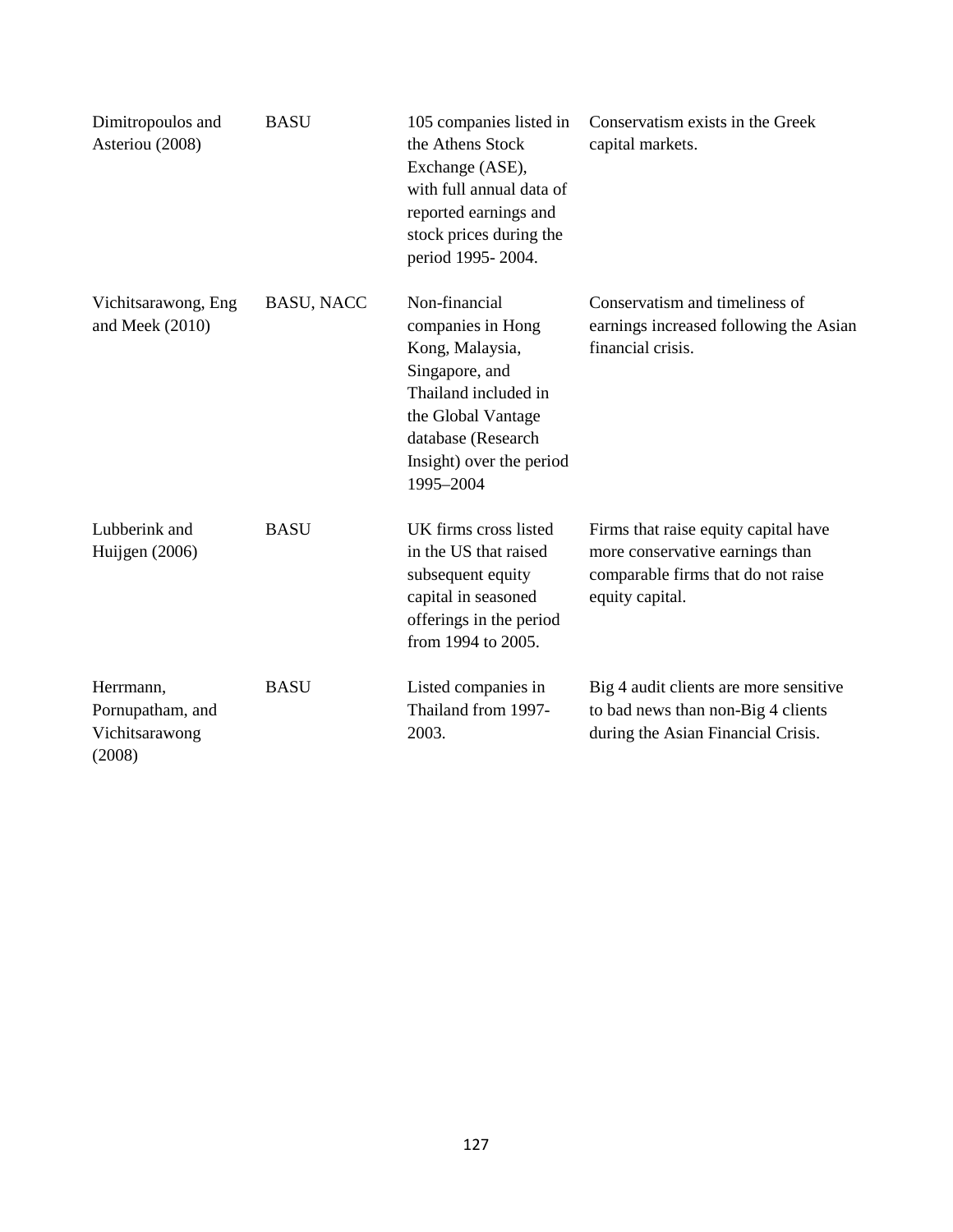| Chan, Lin, and Strong<br>(2009)           | <b>BASU, NACC</b>          | UK non-financial firms<br>during the period 1987-<br>1999 with earnings<br>forecast data available on<br>I/B/E/S and accounting<br>data on Datastream.    | Unconditional conservatism is<br>associated with a lower cost of<br>equity capital and conditional<br>conservatism is associated with a<br>higher cost of equity capital.                                |
|-------------------------------------------|----------------------------|-----------------------------------------------------------------------------------------------------------------------------------------------------------|----------------------------------------------------------------------------------------------------------------------------------------------------------------------------------------------------------|
| Kousenidis, Ladas,<br>and Negakis (2009)  | <b>BASU</b>                | Firms listed on the Athens<br>Exchange from 1989-<br>2003.                                                                                                | Value relevance increases when<br>moving from low conservative<br>firms to medium conservative firms<br>in the Greek capital markets.                                                                    |
| Hung and<br>Subramanyam (2007)            | <b>BASU</b>                | 80 German industrial firms<br>that adopted IAS for the<br>first time during 1998-<br>2002.                                                                | Moderate support for the notion that<br>IAS income is more conservative<br>than HGB (German) income.                                                                                                     |
| Lai and Taylor (2008)                     | <b>BASU-modified</b>       | Australian firms with<br>share price and accounting<br>data on the SIRCA and<br>ASPECT databases,<br>respectively, for the years<br>1993-2006.            | Conservatism exists in Australian<br>capital markets and is associated<br>with firm characteristics.                                                                                                     |
| Espinosa and<br>Trombetta (2007)          | <b>BASU</b>                | All non-financial<br>companies of the Spanish<br>continuous market with<br>data for years 1998 to<br>2001.                                                | In Spanish markets, the relationship<br>between disclosure and cost of<br>capital is affected by the choice of<br>accounting policy.                                                                     |
| Grambovas, Giner,<br>Christodoulou (2006) | <b>BASU</b>                | All non-financial firms<br>from the EU and the U.S.<br>for the period from 1989<br>to 2004 with accounting<br>data recorded in the<br>Worldscope database | Accounting has become more<br>conservative not only in the U.S.<br>but also in the EU. There is little<br>evidence of marked differences in<br>the asymmetric timeliness of<br>earnings between the two. |
| Brown, He and Teitel<br>(2006)            | BASU, ACFTA,<br><b>BTM</b> | All non-financial firm-<br>year observations from<br>1993 to 2004 from 20<br>countries that meet data<br>requirements and are                             | For countries with higher accrual<br>levels, some evidence shows that<br>conservatism is associated with a<br>higher level of value-relevance.                                                           |

# *Panel E: International Conservatism and Financial Statement Analysis*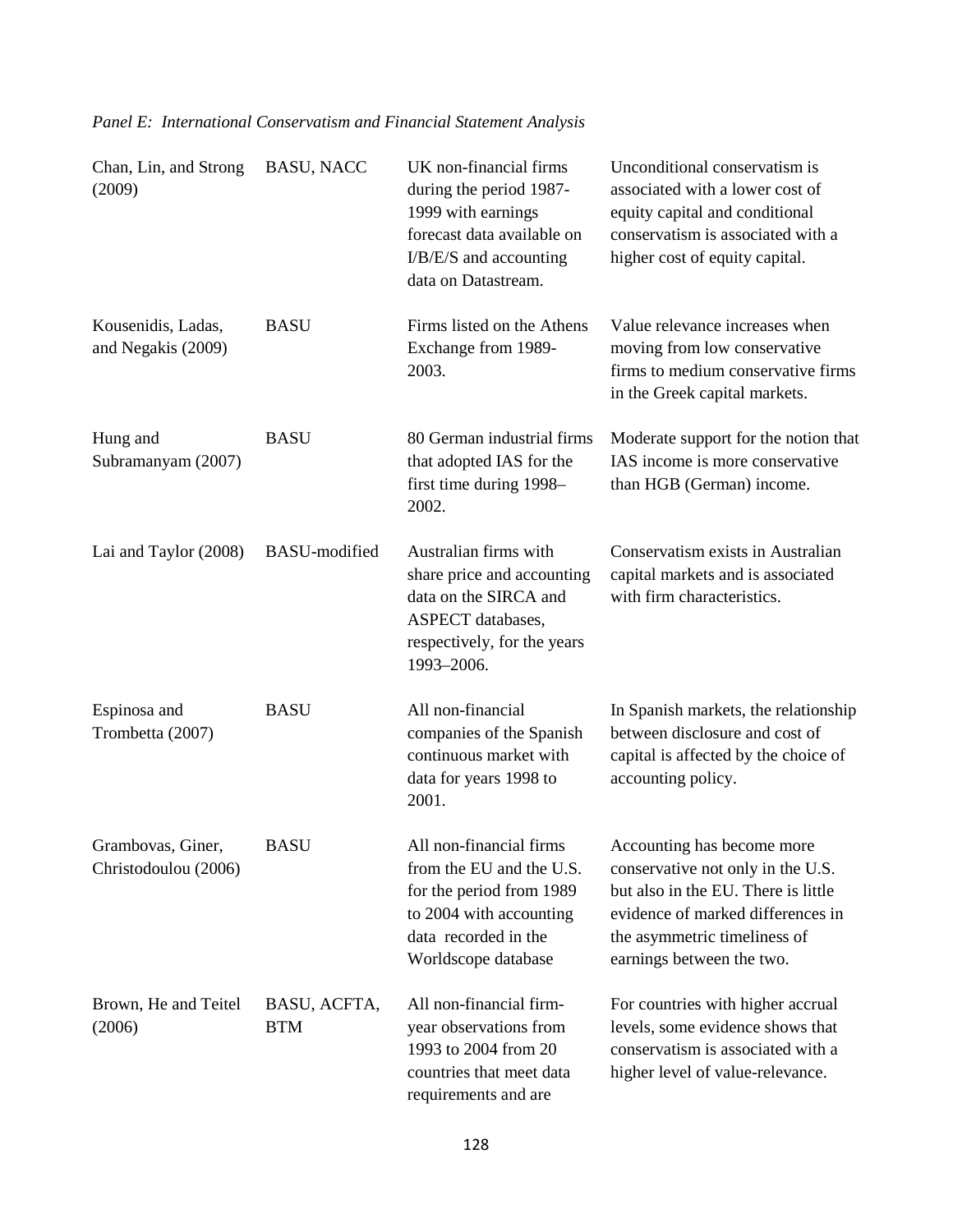|                                      |               | included in the Compustat<br>Global<br>Issues and<br>Industrial/Commercial<br>files.                             |                                                                                                                          |
|--------------------------------------|---------------|------------------------------------------------------------------------------------------------------------------|--------------------------------------------------------------------------------------------------------------------------|
| Ding and Stolowy<br>(2006)           | Stock returns | French listed companies<br>from the Worldscope<br>database over the 10-year<br>observation period 1990-<br>1999. | Good news is incorporated more<br>slowly into earnings than bad news.                                                    |
| Jindrichovska and<br>Mcleay $(2005)$ | <b>BASU</b>   | 63 industrial companies<br>listed on the Prague Stock<br>Exchange over the period<br>from 1993 to 1999.          | Profits are more persistent than<br>losses in the Czech markets. Little<br>evidence of conservatism in Czech<br>markets. |